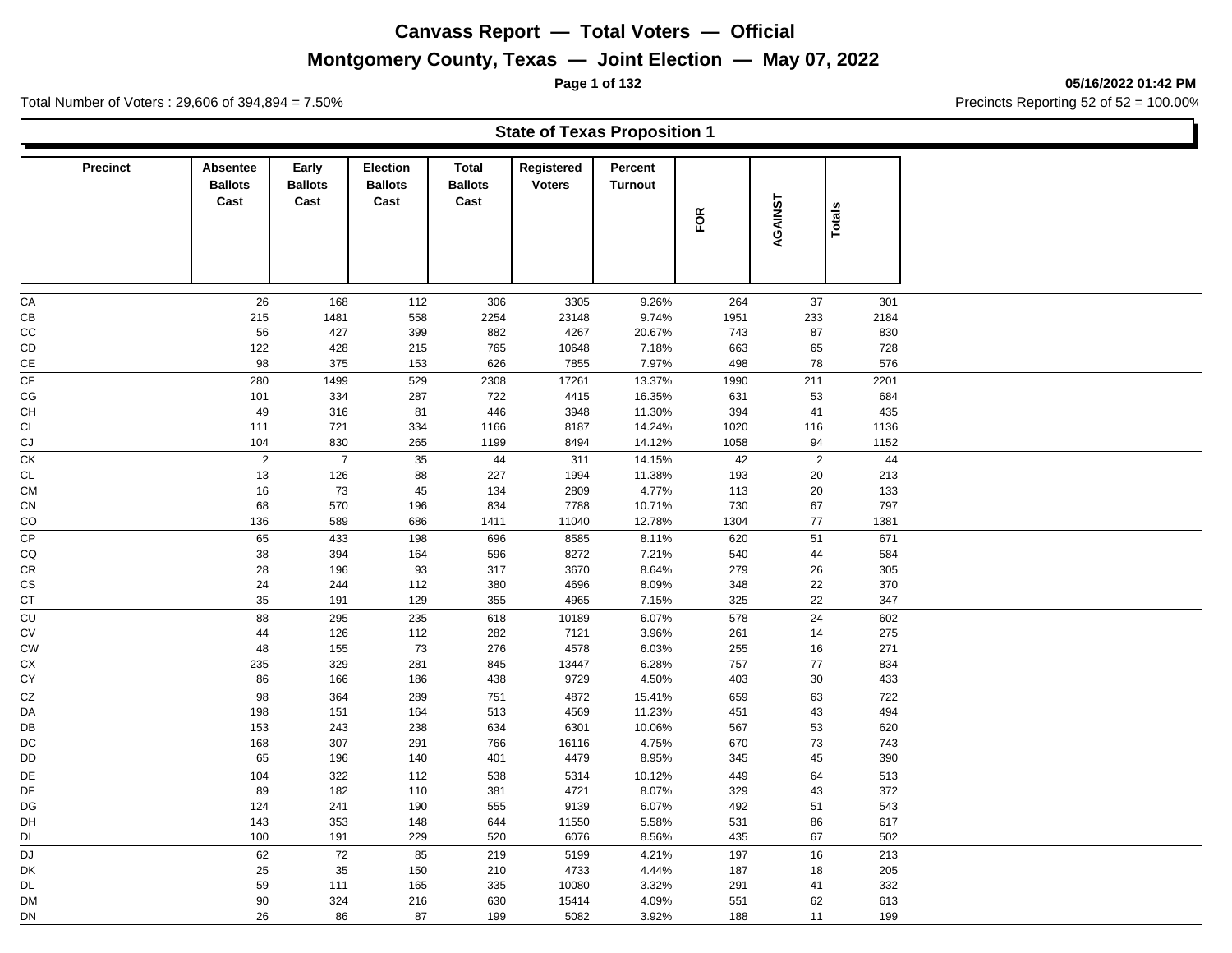## **Montgomery County, Texas — Joint Election — May 07, 2022**

**Page 2 of 132 05/16/2022 01:42 PM**

Total Number of Voters : 29,606 of 394,894 = 7.50% Precincts Reporting 52 of 52 = 100.00%

|                 |                                    |                                 |                                           |                                 | <b>State of Texas Proposition 1</b> |                           |     |                   |        |
|-----------------|------------------------------------|---------------------------------|-------------------------------------------|---------------------------------|-------------------------------------|---------------------------|-----|-------------------|--------|
| <b>Precinct</b> | Absentee<br><b>Ballots</b><br>Cast | Early<br><b>Ballots</b><br>Cast | <b>Election</b><br><b>Ballots</b><br>Cast | Total<br><b>Ballots</b><br>Cast | Registered<br><b>Voters</b>         | Percent<br><b>Turnout</b> | FOR | <b>AINST</b><br>ୁ | Totals |
| DO              | 134                                | 110                             | 163                                       | 407                             | 8613                                | 4.73%                     | 363 | 36                | 399    |
| DР              | 29                                 | 43                              | 85                                        | 157                             | 4828                                | 3.25%                     | 144 | 11                | 155    |
| DQ              | 31                                 | 64                              | 125                                       | 220                             | 5058                                | 4.35%                     | 192 | 18                | 210    |
| DR              | 21                                 | 34                              | 82                                        | 137                             | 4212                                | 3.25%                     | 129 | 7                 | 136    |
| DS              | 36                                 | 111                             | 110                                       | 257                             | 5910                                | 4.35%                     | 241 | 14                | 255    |
| DT              | 47                                 | 49                              | 89                                        | 185                             | 4824                                | 3.83%                     | 169 | 12                | 181    |
| DU              | 63                                 | 57                              | 95                                        | 215                             | 6204                                | 3.47%                     | 203 | 8                 | 211    |
| DV              | 27                                 | 121                             | 77                                        | 225                             | 4821                                | 4.67%                     | 204 | 19                | 223    |
| DW              | 91                                 | 184                             | 197                                       | 472                             | 8731                                | 5.41%                     | 435 | 24                | 459    |

DX 171 559 308 1038 19573 5.30% 945 72 1017 DY 12 25 19 56 1828 3.06% 51 4 55 DZ 229 312 272 813 15925 5.11% 723 70 793

Totals 4483 15320 9802 29605 394894 26101 2558 28659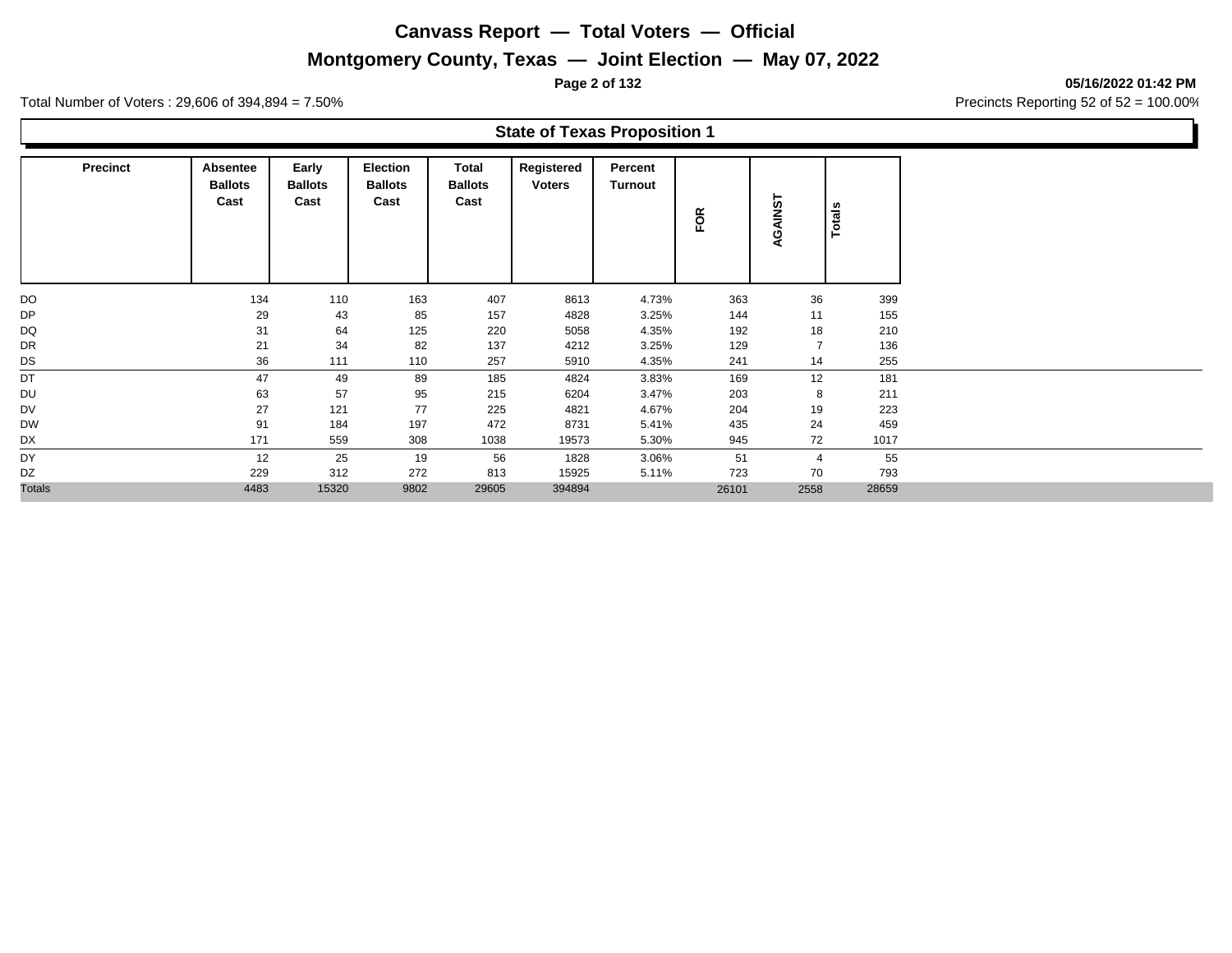## **Montgomery County, Texas — Joint Election — May 07, 2022**

**Page 3 of 132 05/16/2022 01:42 PM**

Total Number of Voters : 29,606 of 394,894 = 7.50% Precincts Reporting 52 of 52 = 100.00%

|                 |                                    |                                 |                                    |                                        | <b>State of Texas Proposition 2</b> |                           |             |           |               |  |
|-----------------|------------------------------------|---------------------------------|------------------------------------|----------------------------------------|-------------------------------------|---------------------------|-------------|-----------|---------------|--|
| <b>Precinct</b> | Absentee<br><b>Ballots</b><br>Cast | Early<br><b>Ballots</b><br>Cast | Election<br><b>Ballots</b><br>Cast | <b>Total</b><br><b>Ballots</b><br>Cast | Registered<br><b>Voters</b>         | Percent<br><b>Turnout</b> | FOR         | AGAINST   | <b>Totals</b> |  |
| ${\sf CA}$      | 26                                 | 168                             | 112                                | 306                                    | 3305                                | 9.26%                     | 275         | 29        | 304           |  |
| CВ              | 215                                | 1481                            | 558                                | 2254                                   | 23148                               | 9.74%                     | 2013        | 199       | 2212          |  |
| CC              | 56                                 | 427                             | 399                                | 882                                    | 4267                                | 20.67%                    | 775         | 82        | 857           |  |
| CD              | 122                                | 428                             | 215                                | 765                                    | 10648                               | 7.18%                     | 656         | 88        | 744           |  |
| $\mathsf{CE}$   | 98                                 | 375                             | 153                                | 626                                    | 7855                                | 7.97%                     | 483         | 106       | 589           |  |
| CF              | 280                                | 1499                            | 529                                | 2308                                   | 17261                               | 13.37%                    | 2026        | 218       | 2244          |  |
| CG              | 101                                | 334                             | 287                                | 722                                    | 4415                                | 16.35%                    | 662         | 42        | 704           |  |
| CH              | 49                                 | 316                             | 81                                 | 446                                    | 3948                                | 11.30%                    | 410         | 28        | 438           |  |
| СI              | 111                                | 721                             | 334                                | 1166                                   | 8187                                | 14.24%                    | 1073        | 75        | 1148          |  |
| CJ              | 104                                | 830                             | 265                                | 1199                                   | 8494                                | 14.12%                    | 1092        | 82        | 1174          |  |
| СK              | $\sqrt{2}$                         | $\overline{7}$                  | 35                                 | 44                                     | 311                                 | 14.15%                    | 44          | $\pmb{0}$ | 44            |  |
| <b>CL</b>       | 13                                 | 126                             | 88                                 | 227                                    | 1994                                | 11.38%                    | 196         | 23        | 219           |  |
| <b>CM</b>       | 16                                 | 73                              | $\sqrt{45}$                        | 134                                    | 2809                                | 4.77%                     | 121         | 13        | 134           |  |
| CN<br>CO        | 68<br>136                          | 570<br>589                      | 196<br>686                         | 834<br>1411                            | 7788<br>11040                       | 10.71%<br>12.78%          | 766<br>1340 | 47<br>60  | 813<br>1400   |  |
| CP              |                                    |                                 |                                    |                                        |                                     |                           |             |           |               |  |
| CQ              | 65<br>38                           | 433<br>394                      | 198<br>164                         | 696<br>596                             | 8585<br>8272                        | 8.11%<br>7.21%            | 644<br>548  | 39<br>43  | 683<br>591    |  |
| CR              | 28                                 | 196                             | 93                                 | 317                                    | 3670                                | 8.64%                     | 285         | 26        | 311           |  |
| СS              | 24                                 | 244                             | 112                                | 380                                    | 4696                                | 8.09%                     | 350         | 22        | 372           |  |
| СT              | 35                                 | 191                             | 129                                | 355                                    | 4965                                | 7.15%                     | 313         | 36        | 349           |  |
| CU              | 88                                 | 295                             | 235                                | 618                                    | 10189                               | 6.07%                     | 586         | 28        | 614           |  |
| СV              | 44                                 | 126                             | 112                                | 282                                    | 7121                                | 3.96%                     | 256         | 20        | 276           |  |
| <b>CW</b>       | 48                                 | 155                             | 73                                 | 276                                    | 4578                                | 6.03%                     | 262         | 9         | 271           |  |
| СX              | 235                                | 329                             | 281                                | 845                                    | 13447                               | 6.28%                     | 789         | 52        | 841           |  |
| СY              | 86                                 | 166                             | 186                                | 438                                    | 9729                                | 4.50%                     | 393         | 38        | 431           |  |
| CZ              | 98                                 | 364                             | 289                                | 751                                    | 4872                                | 15.41%                    | 661         | 74        | 735           |  |
| DA              | 198                                | 151                             | 164                                | 513                                    | 4569                                | 11.23%                    | 469         | 35        | 504           |  |
| DB              | 153                                | 243                             | 238                                | 634                                    | 6301                                | 10.06%                    | 563         | 60        | 623           |  |
| $_{\rm DC}$     | 168                                | 307                             | 291                                | 766                                    | 16116                               | 4.75%                     | 688         | 68        | 756           |  |
| DD              | 65                                 | 196                             | 140                                | 401                                    | 4479                                | 8.95%                     | 359         | 35        | 394           |  |
| DE              | 104                                | 322                             | 112                                | 538                                    | 5314                                | 10.12%                    | 454         | 66        | 520           |  |
| DF              | 89                                 | 182                             | 110                                | 381                                    | 4721                                | 8.07%                     | 353         | 25        | 378           |  |
| DG              | 124                                | 241                             | 190                                | 555                                    | 9139                                | 6.07%                     | 502         | 44        | 546           |  |
| DH              | 143                                | 353                             | 148                                | 644                                    | 11550                               | 5.58%                     | 582         | 50        | 632           |  |
| DI              | 100                                | 191                             | 229                                | 520                                    | 6076                                | 8.56%                     | 461         | 49        | 510           |  |
| DJ              | 62                                 | 72                              | 85                                 | 219                                    | 5199                                | 4.21%                     | 194         | 19        | 213           |  |
| DK              | 25                                 | 35                              | 150                                | 210                                    | 4733                                | 4.44%                     | 190         | 17        | 207           |  |
| DL              | 59<br>90                           | 111<br>324                      | 165<br>216                         | 335<br>630                             | 10080<br>15414                      | 3.32%<br>4.09%            | 306<br>571  | 28<br>47  | 334<br>618    |  |
| DM<br>DN        | 26                                 | 86                              | 87                                 | 199                                    | 5082                                | 3.92%                     | 191         | 8         | 199           |  |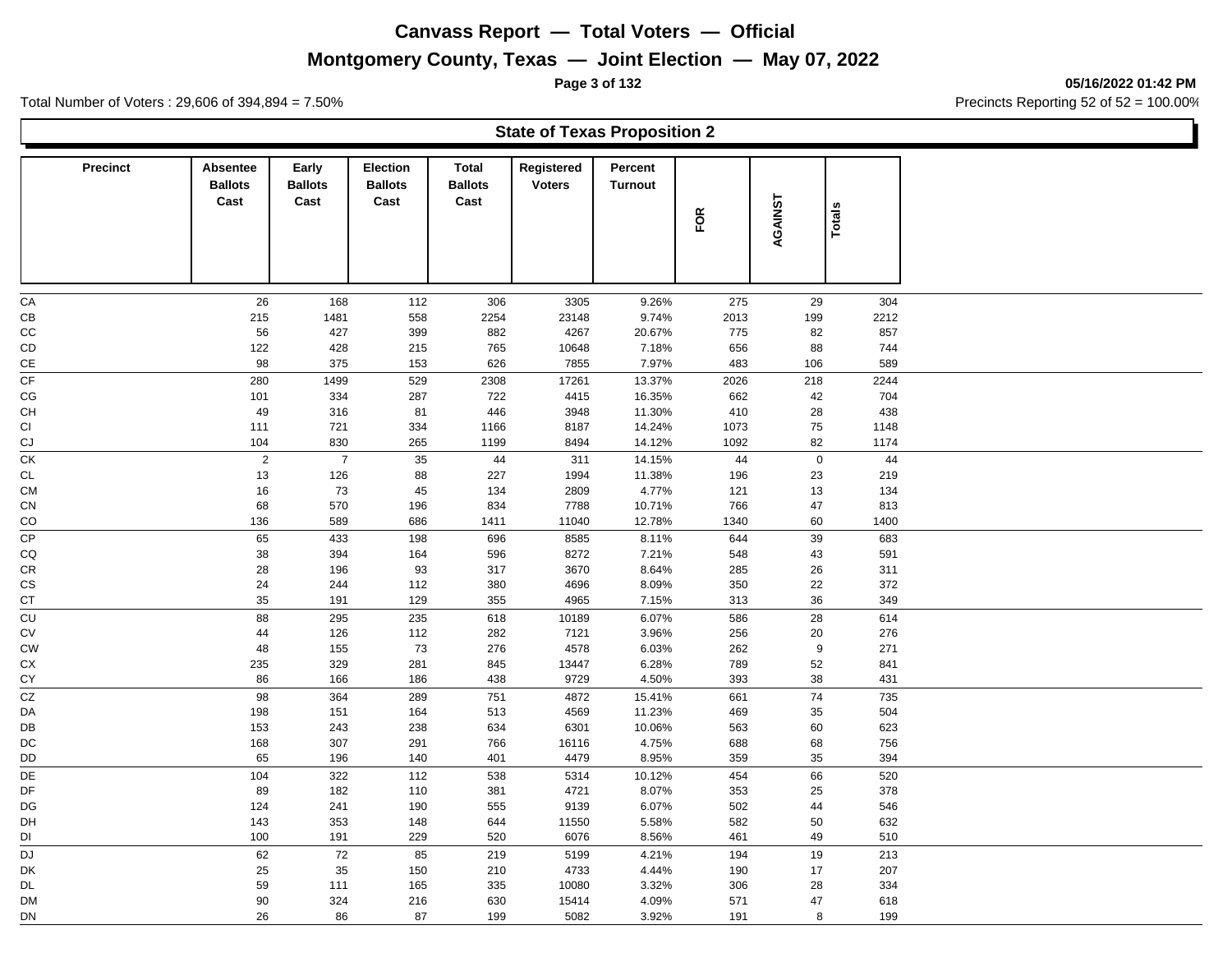## **Montgomery County, Texas — Joint Election — May 07, 2022**

**Page 4 of 132 05/16/2022 01:42 PM**

Total Number of Voters : 29,606 of 394,894 = 7.50% Precincts Reporting 52 of 52 = 100.00%

### **State of Texas Proposition 2**

| <b>Precinct</b> | Absentee<br><b>Ballots</b><br>Cast | Early<br><b>Ballots</b><br>Cast | Election<br><b>Ballots</b><br>Cast | Total<br><b>Ballots</b><br>Cast | Registered<br><b>Voters</b> | Percent<br>Turnout | FOR   | AGAINST | Totals |
|-----------------|------------------------------------|---------------------------------|------------------------------------|---------------------------------|-----------------------------|--------------------|-------|---------|--------|
| DO              | 134                                | 110                             | 163                                | 407                             | 8613                        | 4.73%              | 372   | 33      | 405    |
| <b>DP</b>       | 29                                 | 43                              | 85                                 | 157                             | 4828                        | 3.25%              | 138   | 16      | 154    |
| DQ              | 31                                 | 64                              | 125                                | 220                             | 5058                        | 4.35%              | 201   | 16      | 217    |
| DR              | 21                                 | 34                              | 82                                 | 137                             | 4212                        | 3.25%              | 128   | 8       | 136    |
| DS              | 36                                 | 111                             | 110                                | 257                             | 5910                        | 4.35%              | 234   | 20      | 254    |
| DT              | 47                                 | 49                              | 89                                 | 185                             | 4824                        | 3.83%              | 161   | 22      | 183    |
| DU              | 63                                 | 57                              | 95                                 | 215                             | 6204                        | 3.47%              | 196   | 17      | 213    |
| DV              | 27                                 | 121                             | 77                                 | 225                             | 4821                        | 4.67%              | 195   | 26      | 221    |
| <b>DW</b>       | 91                                 | 184                             | 197                                | 472                             | 8731                        | 5.41%              | 421   | 42      | 463    |
| DX              | 171                                | 559                             | 308                                | 1038                            | 19573                       | 5.30%              | 936   | 85      | 1021   |
| DY              | 12                                 | 25                              | 19                                 | 56                              | 1828                        | 3.06%              | 50    | 6       | 56     |
| DZ              | 229                                | 312                             | 272                                | 813                             | 15925                       | 5.11%              | 740   | 59      | 799    |
| <b>Totals</b>   | 4483                               | 15320                           | 9802                               | 29605                           | 394894                      |                    | 26674 | 2380    | 29054  |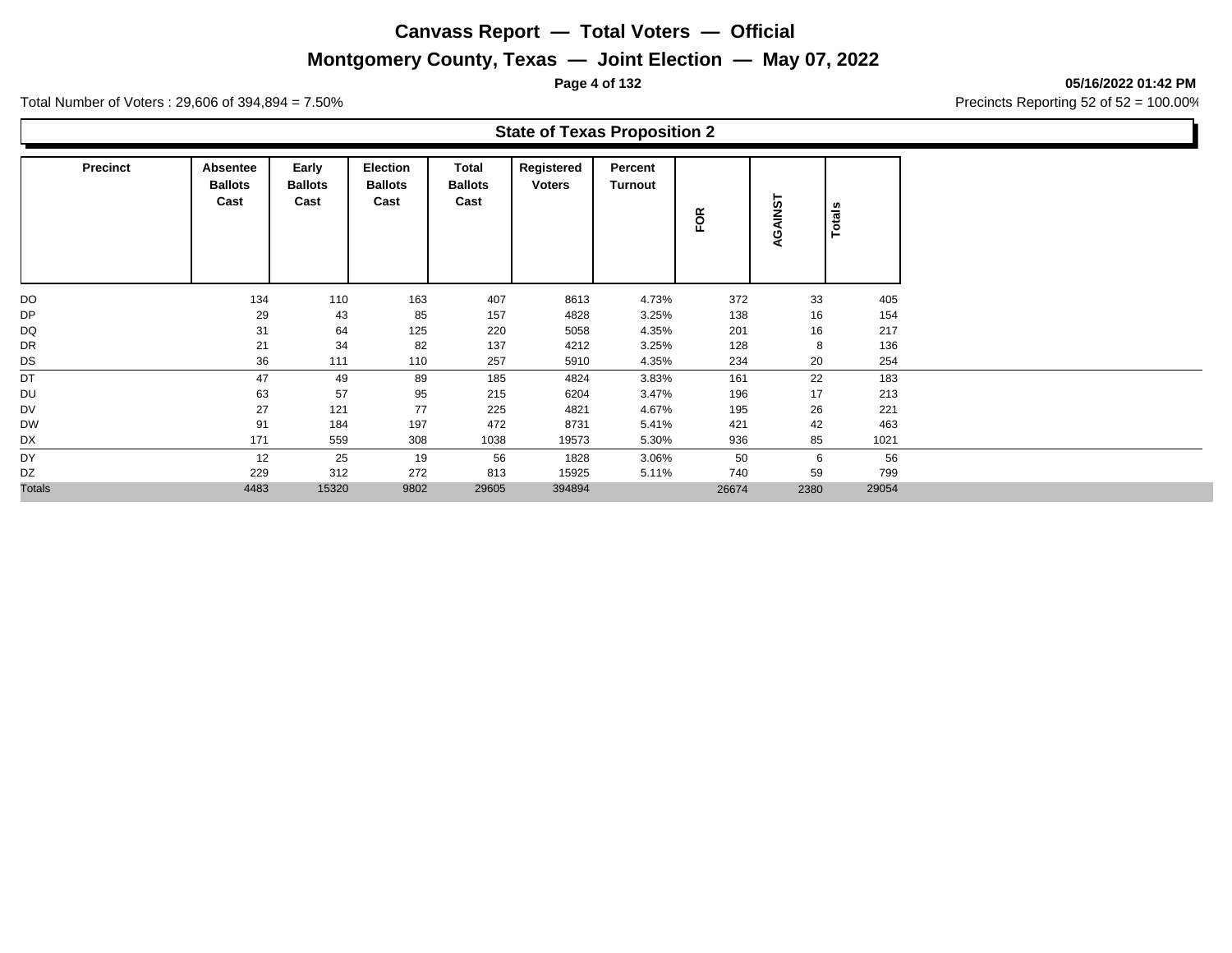## **Montgomery County, Texas — Joint Election — May 07, 2022**

#### **Page 5 of 132 05/16/2022 01:42 PM**

Total Number of Voters : 29,606 of 394,894 = 7.50% Precincts Reporting 52 of 52 = 100.00%

### **Cleveland ISD Position 4**

| <b>Precinct</b> | Absentee<br><b>Ballots</b><br>Cast | Early<br><b>Ballots</b><br>Cast | Election<br><b>Ballots</b><br>Cast | <b>Total</b><br><b>Ballots</b><br>Cast | Registered<br><b>Voters</b> | Percent<br><b>Turnout</b> | с<br>≖<br>ರಾ<br>$\overline{\phantom{a}}$<br>$\sim$<br>пı<br>മ<br>o<br>σ<br>- | =<br>=<br>═ | ៖<br>- |
|-----------------|------------------------------------|---------------------------------|------------------------------------|----------------------------------------|-----------------------------|---------------------------|------------------------------------------------------------------------------|-------------|--------|
| <b>DW</b>       |                                    |                                 |                                    |                                        | 55                          | 5.45%                     |                                                                              |             | ◠      |
| <b>Totals</b>   |                                    |                                 |                                    | 3                                      | 55                          |                           | $\Omega$                                                                     |             | - 3    |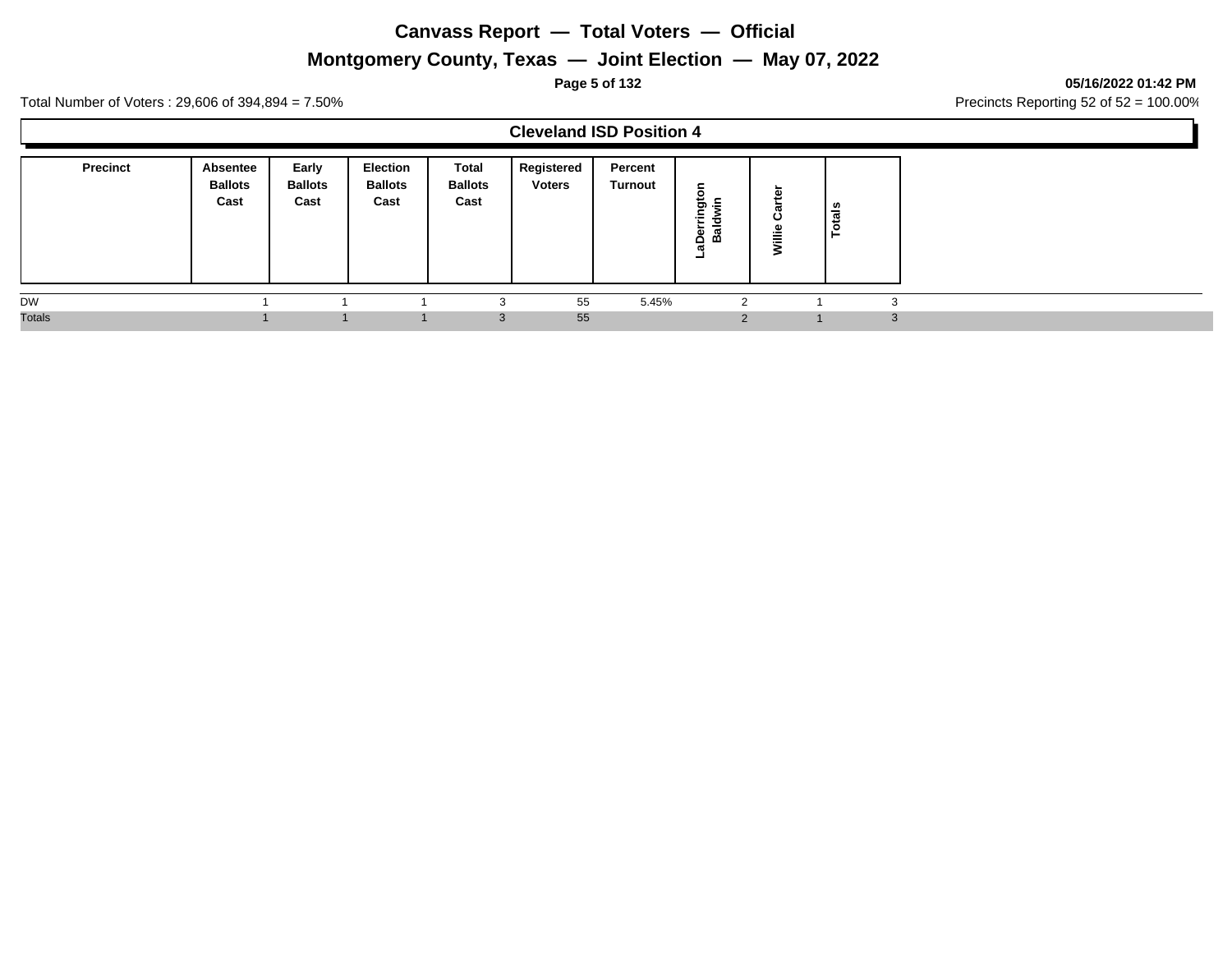## **Montgomery County, Texas — Joint Election — May 07, 2022**

#### **Page 6 of 132 05/16/2022 01:42 PM**

Total Number of Voters : 29,606 of 394,894 = 7.50% Precincts Reporting 52 of 52 = 100.00%

### **Cleveland ISD Position 5**

| <b>Precinct</b> | <b>Absentee</b><br><b>Ballots</b><br>Cast | Early<br><b>Ballots</b><br>Cast | <b>Election</b><br><b>Ballots</b><br>Cast | Total<br><b>Ballots</b><br>Cast | Registered<br><b>Voters</b> | Percent<br><b>Turnout</b> | w<br>$\overline{\phantom{0}}$<br><b>U)</b><br>ੱਕ | 용<br>$-$<br>മ<br>-<br>အီ | ័ត<br>ت<br>c<br>- |
|-----------------|-------------------------------------------|---------------------------------|-------------------------------------------|---------------------------------|-----------------------------|---------------------------|--------------------------------------------------|--------------------------|-------------------|
| <b>DW</b>       |                                           |                                 |                                           | ×.                              | 55                          | 5.45%                     | ົ                                                | υ                        | $\sqrt{2}$<br>ю   |
| <b>Totals</b>   |                                           |                                 |                                           | 3                               | 55                          |                           |                                                  | $\mathbf{0}$             | $\sim$<br>J.      |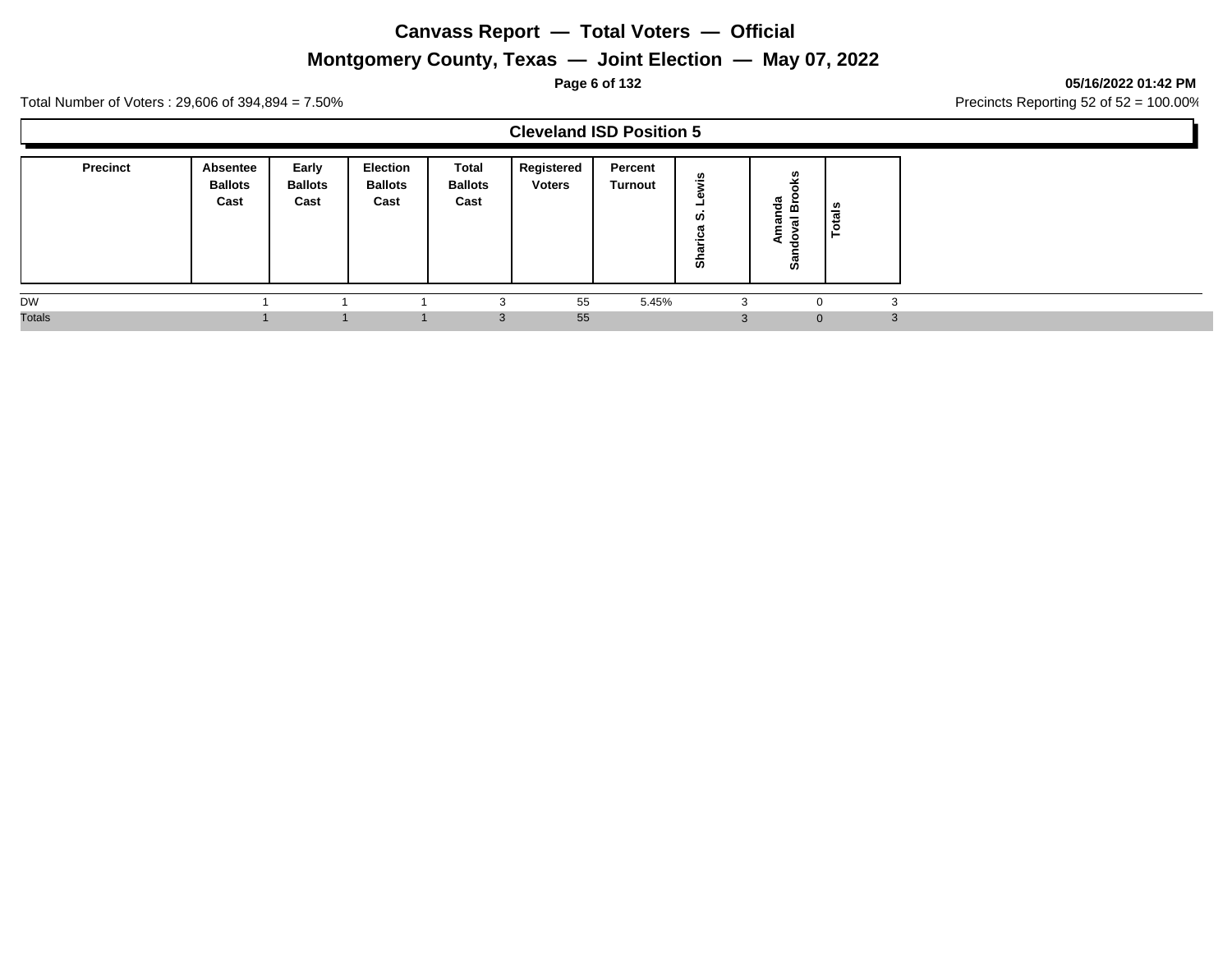## **Montgomery County, Texas — Joint Election — May 07, 2022**

**Page 7 of 132 05/16/2022 01:42 PM**

Total Number of Voters : 29,606 of 394,894 = 7.50% Precincts Reporting 52 of 52 = 100.00%

### **Magnolia ISD Position 1**

| <b>Precinct</b> | <b>Absentee</b><br><b>Ballots</b><br>Cast | Early<br><b>Ballots</b><br>Cast | <b>Election</b><br><b>Ballots</b><br>Cast | Total<br><b>Ballots</b><br>Cast | Registered<br><b>Voters</b> | Percent<br><b>Turnout</b> | ens<br>⋧<br>Ò<br>Dacia | Miles<br>lordan<br>∍ | Dunmire<br>lma | <b>Totals</b> |
|-----------------|-------------------------------------------|---------------------------------|-------------------------------------------|---------------------------------|-----------------------------|---------------------------|------------------------|----------------------|----------------|---------------|
| <b>CL</b>       | $\mathbf 0$                               | $\mathbf 0$                     | $\mathbf 0$                               | $\mathbf 0$                     | 2                           | 00.00%                    | $\mathbf 0$            | $\mathbf 0$          | $\mathbf 0$    | $\mathbf 0$   |
| CO              | 0                                         | 3                               | 2                                         | 5                               | 93                          | 5.38%                     | 2                      | 0                    | 3              | 5             |
| CP              | 65                                        | 430                             | 198                                       | 693                             | 8559                        | 8.10%                     | 366                    | 58                   | 194            | 618           |
| CQ              | 36                                        | 377                             | 157                                       | 570                             | 7992                        | 7.13%                     | 330                    | 64                   | 108            | 502           |
| CR              | 28                                        | 196                             | 93                                        | 317                             | 3670                        | 8.64%                     | 151                    | 33                   | 72             | 256           |
| <b>CS</b>       | 24                                        | 243                             | 112                                       | 379                             | 4696                        | 8.07%                     | 251                    | 34                   | 56             | 341           |
| CT              | 35                                        | 188                             | 129                                       | 352                             | 4965                        | 7.09%                     | 208                    | 41                   | 52             | 301           |
| CU              | 35                                        | 196                             | 106                                       | 337                             | 5182                        | 6.50%                     | 188                    | 50                   | 48             | 286           |
| <b>CV</b>       | 25                                        | 93                              | 89                                        | 207                             | 4800                        | 4.31%                     | 63                     | 32                   | 55             | 150           |
| <b>CW</b>       | 35                                        | 113                             | 51                                        | 199                             | 3501                        | 5.68%                     | 77                     | 29                   | 41             | 147           |
| <b>CX</b>       | 73                                        | 86                              | 32                                        | 191                             | 1375                        | 13.89%                    | 70                     | 28                   | 25             | 123           |
| CY              | 5                                         | 21                              | 9                                         | 35                              | 523                         | 6.69%                     | 12                     | $\overline{7}$       | $\overline{7}$ | 26            |
| DC              | 31                                        | 62                              | 69                                        | 162                             | 3634                        | 4.46%                     | 51                     | 34                   | 44             | 129           |
| DG              | $\Omega$                                  | $\Omega$                        | $\Omega$                                  | $\mathbf 0$                     | $\mathbf 0$                 | 00.00%                    | $\mathbf{0}$           | $\mathbf 0$          | 0              | $\mathbf 0$   |
| <b>Totals</b>   | 392                                       | 2008                            | 1047                                      | 3447                            | 48992                       |                           | 1769                   | 410                  | 705            | 2884          |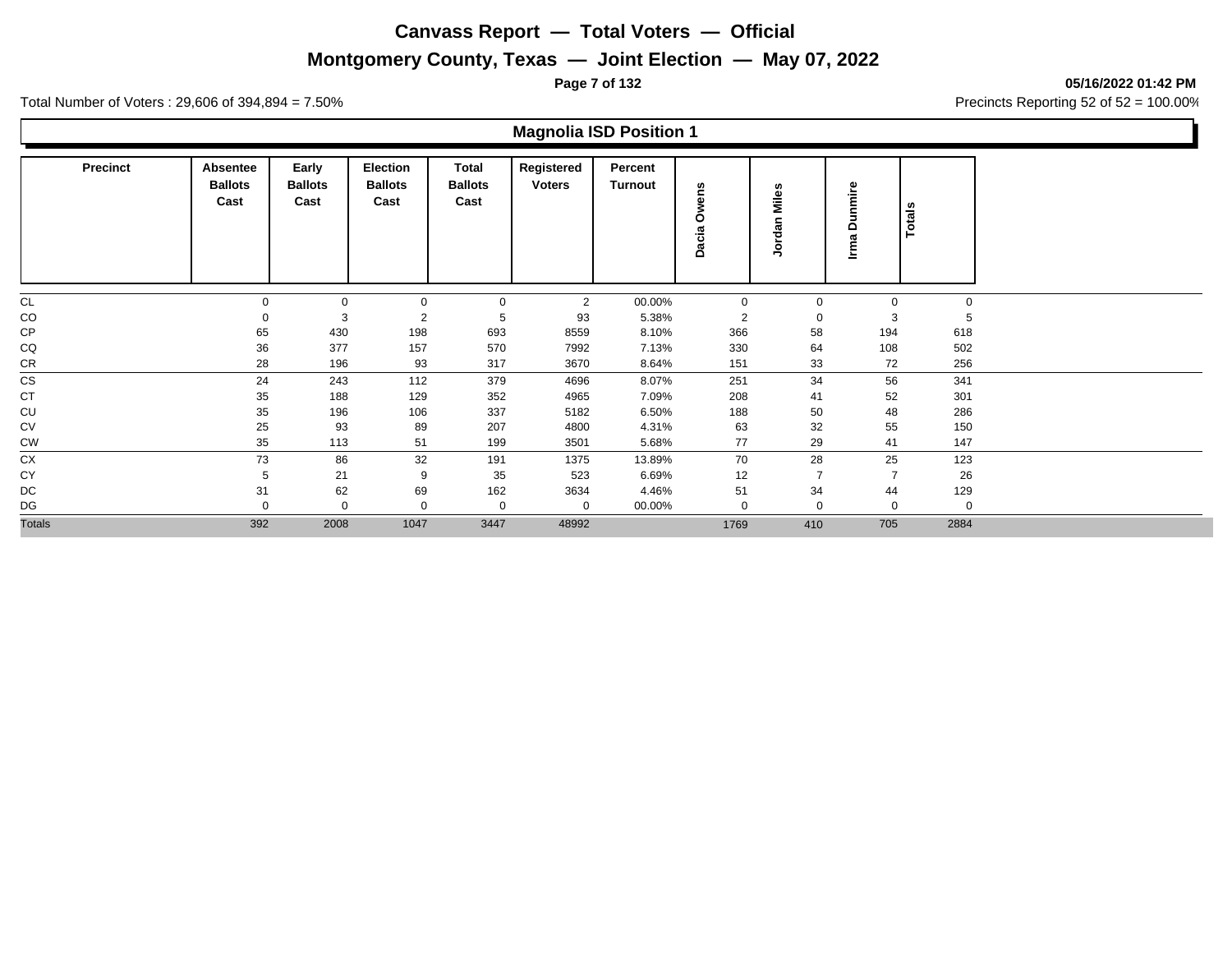## **Montgomery County, Texas — Joint Election — May 07, 2022**

**Page 8 of 132 05/16/2022 01:42 PM**

Total Number of Voters : 29,606 of 394,894 = 7.50% Precincts Reporting 52 of 52 = 100.00%

### **Magnolia ISD Position 2**

| <b>Precinct</b> | Absentee<br><b>Ballots</b><br>Cast | Early<br><b>Ballots</b><br>Cast | <b>Election</b><br><b>Ballots</b><br>Cast | Total<br><b>Ballots</b><br>Cast | Registered<br><b>Voters</b> | Percent<br>Turnout | Ebel<br>Sonja  | raig<br>Ω<br>ပ<br>Sharon | Crawford<br>Debbie | <b>Totals</b> |
|-----------------|------------------------------------|---------------------------------|-------------------------------------------|---------------------------------|-----------------------------|--------------------|----------------|--------------------------|--------------------|---------------|
| <b>CL</b>       | $\mathbf 0$                        | $\mathbf{0}$                    | $\mathbf 0$                               | $\mathbf 0$                     | $\overline{2}$              | 00.00%             | $\mathbf 0$    | 0                        | $\mathbf 0$        | $\mathbf 0$   |
| CO              | $\Omega$                           | 3                               | $\overline{2}$                            | 5                               | 93                          | 5.38%              | $\overline{2}$ | $\overline{2}$           |                    |               |
| CP              | 65                                 | 430                             | 198                                       | 693                             | 8559                        | 8.10%              | 355            | 173                      | 65                 | 593           |
| CQ              | 36                                 | 377                             | 157                                       | 570                             | 7992                        | 7.13%              | 324            | 118                      | 49                 | 491           |
| CR              | 28                                 | 196                             | 93                                        | 317                             | 3670                        | 8.64%              | 161            | 71                       | 29                 | 261           |
| <b>CS</b>       | 24                                 | 243                             | 112                                       | 379                             | 4696                        | 8.07%              | 266            | 60                       | 21                 | 347           |
| <b>CT</b>       | 35                                 | 188                             | 129                                       | 352                             | 4965                        | 7.09%              | 228            | 56                       | 24                 | 308           |
| CU              | 35                                 | 196                             | 106                                       | 337                             | 5182                        | 6.50%              | 184            | 72                       | 30                 | 286           |
| CV              | 25                                 | 93                              | 89                                        | 207                             | 4800                        | 4.31%              | 64             | 67                       | 27                 | 158           |
| <b>CW</b>       | 35                                 | 113                             | 51                                        | 199                             | 3501                        | 5.68%              | 71             | 64                       | 21                 | 156           |
| <b>CX</b>       | 73                                 | 86                              | 32                                        | 191                             | 1375                        | 13.89%             | 45             | 56                       | 27                 | 128           |
| CY              | 5                                  | 21                              | 9                                         | 35                              | 523                         | 6.69%              | 9              | 12                       | 3                  | 24            |
| DC              | 31                                 | 62                              | 69                                        | 162                             | 3634                        | 4.46%              | 58             | 39                       | 29                 | 126           |
| DG              | $\Omega$                           | $\mathbf{0}$                    | $\mathbf{0}$                              | $\mathbf 0$                     | $\Omega$                    | 00.00%             | $\Omega$       | $\mathbf 0$              | $\mathbf 0$        | $\mathbf 0$   |
| <b>Totals</b>   | 392                                | 2008                            | 1047                                      | 3447                            | 48992                       |                    | 1767           | 790                      | 326                | 2883          |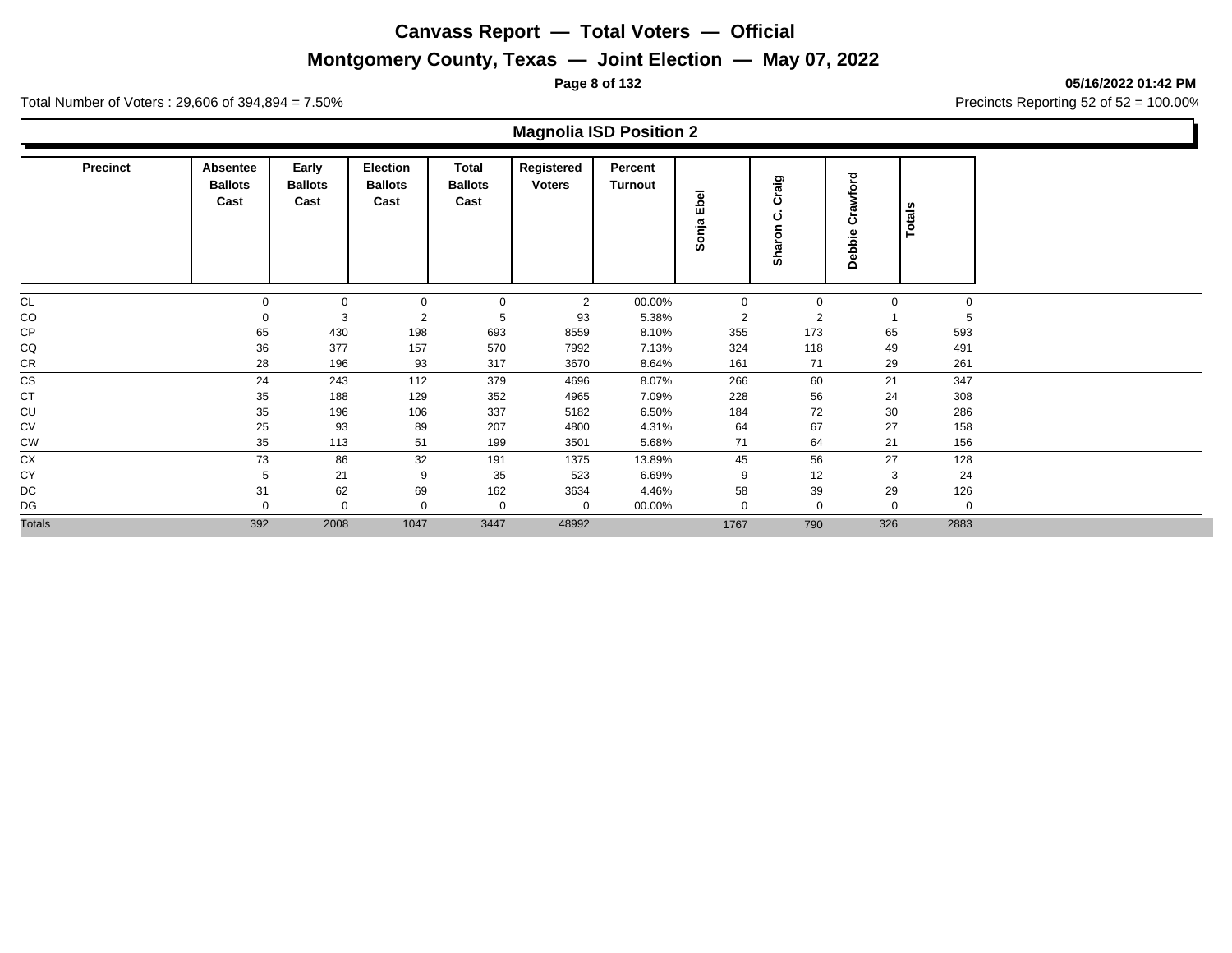## **Montgomery County, Texas — Joint Election — May 07, 2022**

**Page 9 of 132 05/16/2022 01:42 PM**

Total Number of Voters : 29,606 of 394,894 = 7.50% Precincts Reporting 52 of 52 = 100.00%

### **Magnolia ISD Position 3**

| <b>Precinct</b> | Absentee<br><b>Ballots</b><br>Cast | Early<br><b>Ballots</b><br>Cast | Election<br><b>Ballots</b><br>Cast | Total<br><b>Ballots</b><br>Cast | Registered<br><b>Voters</b> | Percent<br><b>Turnout</b> | Grant<br>œ<br>Keith | Blizzard<br>Gary | <b>Totals</b> |
|-----------------|------------------------------------|---------------------------------|------------------------------------|---------------------------------|-----------------------------|---------------------------|---------------------|------------------|---------------|
| <b>CL</b>       |                                    | $\mathbf 0$                     | $\Omega$                           | $\mathbf 0$                     | 2                           | 00.00%                    | $\mathbf 0$         | $\Omega$         | $\mathbf 0$   |
| CO              |                                    | 3                               | $\overline{2}$                     | 5                               | 93                          | 5.38%                     | 3                   | 2                | 5             |
| CP              | 65                                 | 430                             | 198                                | 693                             | 8559                        | 8.10%                     | 196                 | 413              | 609           |
| CQ              | 36                                 | 377                             | 157                                | 570                             | 7992                        | 7.13%                     | 157                 | 335              | 492           |
| CR              | 28                                 | 196                             | 93                                 | 317                             | 3670                        | 8.64%                     | 99                  | 164              | 263           |
| <b>CS</b>       | 24                                 | 243                             | 112                                | 379                             | 4696                        | 8.07%                     | 84                  | 261              | 345           |
| <b>CT</b>       | 35                                 | 188                             | 129                                | 352                             | 4965                        | 7.09%                     | 91                  | 213              | 304           |
| CU              | 35                                 | 196                             | 106                                | 337                             | 5182                        | 6.50%                     | 101                 | 184              | 285           |
| <b>CV</b>       | 25                                 | 93                              | 89                                 | 207                             | 4800                        | 4.31%                     | 83                  | 76               | 159           |
| CW              | 35                                 | 113                             | 51                                 | 199                             | 3501                        | 5.68%                     | 84                  | 73               | 157           |
| CX              | 73                                 | 86                              | 32                                 | 191                             | 1375                        | 13.89%                    | 79                  | 47               | 126           |
| CY              | 5                                  | 21                              | 9                                  | 35                              | 523                         | 6.69%                     | 13                  | 12               | 25            |
| DC              | 31                                 | 62                              | 69                                 | 162                             | 3634                        | 4.46%                     | 60                  | 63               | 123           |
| DG              |                                    | $\mathbf 0$                     | $\Omega$                           | $\mathbf 0$                     | 0                           | 00.00%                    | $\mathbf 0$         | $\mathbf 0$      | 0             |
| <b>Totals</b>   | 392                                | 2008                            | 1047                               | 3447                            | 48992                       |                           | 1050                | 1843             | 2893          |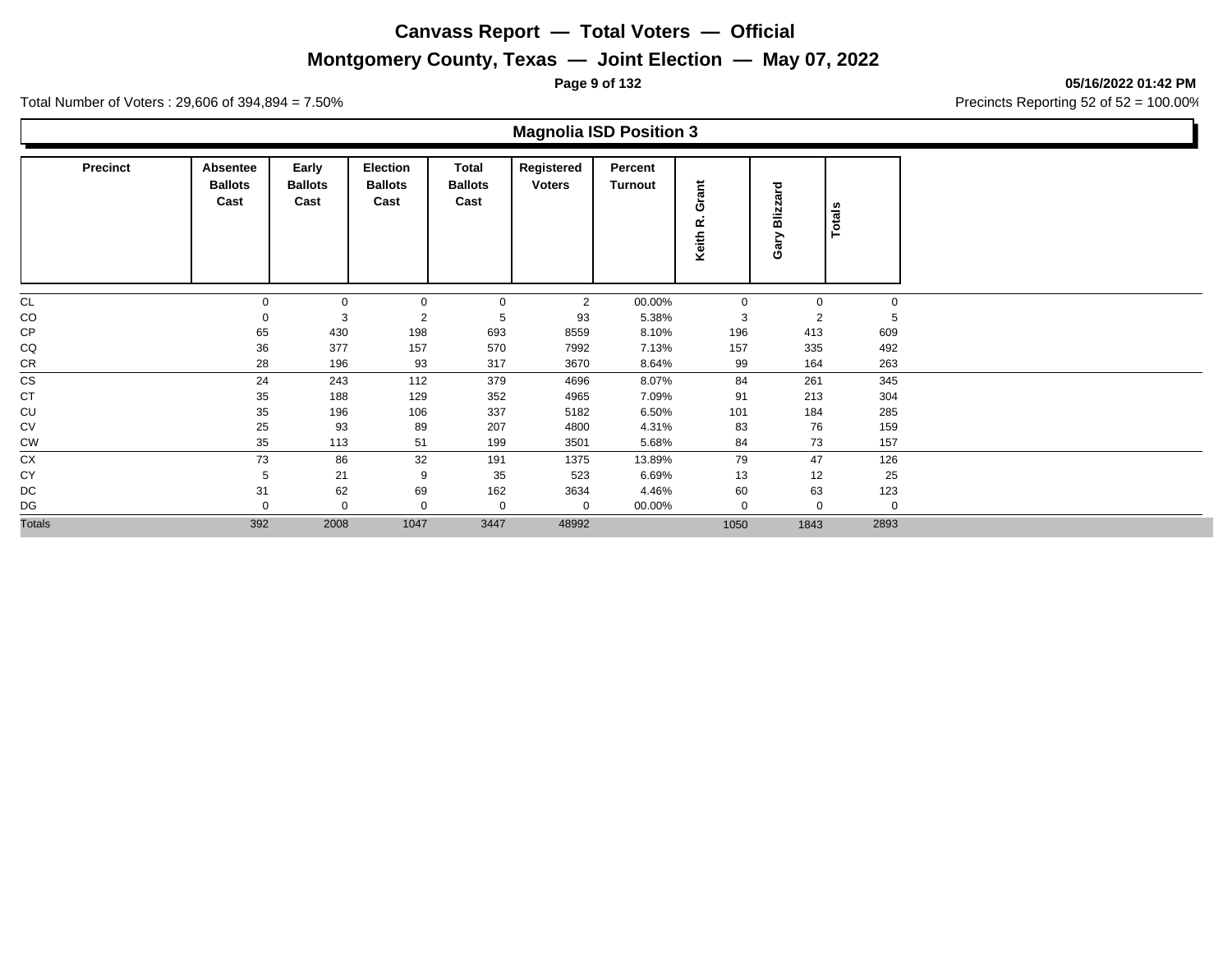## **Montgomery County, Texas — Joint Election — May 07, 2022**

**Page 10 of 132 05/16/2022 01:42 PM**

Total Number of Voters : 29,606 of 394,894 = 7.50% Precincts Reporting 52 of 52 = 100.00%

### **Montgomery ISD Trustee, Position 6**

| <b>Precinct</b> | Absentee<br><b>Ballots</b><br>Cast | Early<br><b>Ballots</b><br>Cast | Election<br><b>Ballots</b><br>Cast | Total<br><b>Ballots</b><br>Cast | Registered<br><b>Voters</b> | Percent<br>Turnout | Matt Fuller    | Totals         |
|-----------------|------------------------------------|---------------------------------|------------------------------------|---------------------------------|-----------------------------|--------------------|----------------|----------------|
| CF              | $\mathbf 0$                        | $\mathbf 0$                     | 0                                  | 0                               | $\mathbf 0$                 | 00.00%             | 0              | $\mathbf 0$    |
| CG              | 101                                | 334                             | 287                                | 722                             | 4343                        | 16.62%             | 524            | 524            |
| CH              | 49                                 | 316                             | 81                                 | 446                             | 3948                        | 11.30%             | 328            | 328            |
| CI              | 111                                | 721                             | 334                                | 1166                            | 8187                        | 14.24%             | 850            | 850            |
| CJ              | 104                                | 828                             | 264                                | 1196                            | 8494                        | 14.08%             | 879            | 879            |
| CK              | $\mathbf 0$                        | $\overline{2}$                  | 2                                  | 4                               | 11                          | 36.36%             | $\overline{4}$ | $\overline{4}$ |
| CL              | 13                                 | 123                             | 88                                 | 224                             | 1992                        | 11.24%             | 178            | 178            |
| CN              | 67                                 | 568                             | 196                                | 831                             | 7756                        | 10.71%             | 609            | 609            |
| CO              | 15                                 | 228                             | 262                                | 505                             | 3848                        | 13.12%             | 385            | 385            |
| CP              | $\Omega$                           | $\overline{2}$                  | 0                                  | 2                               | 26                          | 7.69%              | $\mathbf 0$    | $\mathbf 0$    |
| CQ              | 2                                  | 17                              | $\overline{7}$                     | 26                              | 280                         | 9.29%              | 21             | 21             |
| <b>CW</b>       |                                    | 24                              | 10                                 | 38                              | 407                         | 9.34%              | 26             | 26             |
| <b>Totals</b>   | 466                                | 3163                            | 1531                               | 5160                            | 39292                       |                    | 3804           | 3804           |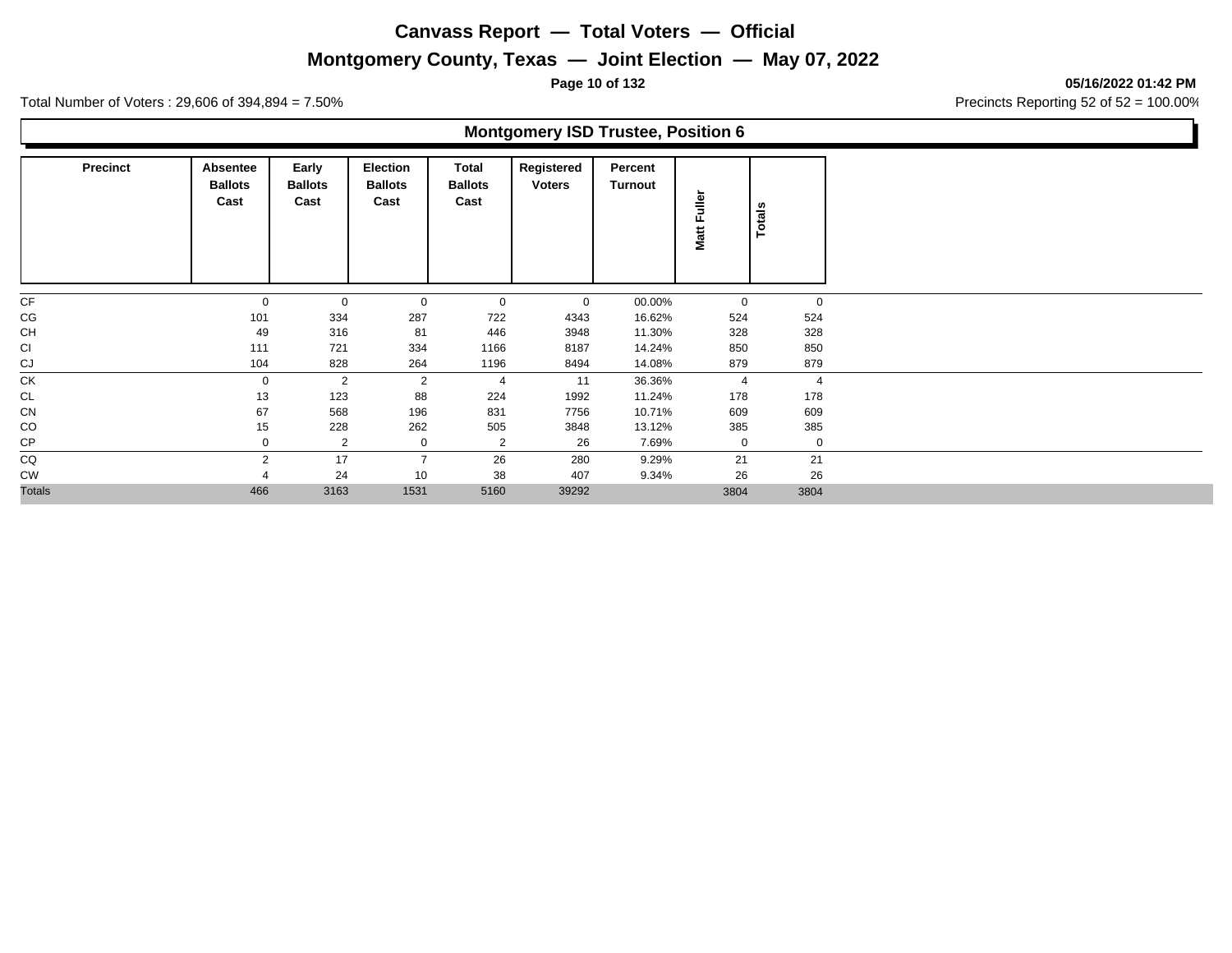## **Montgomery County, Texas — Joint Election — May 07, 2022**

**Page 11 of 132 05/16/2022 01:42 PM**

Total Number of Voters : 29,606 of 394,894 = 7.50% Precincts Reporting 52 of 52 = 100.00%

### **Montgomery ISD Trustee, Position 7**

| <b>Precinct</b> | Absentee<br><b>Ballots</b><br>Cast | Early<br><b>Ballots</b><br>Cast | Election<br><b>Ballots</b><br>Cast | Total<br><b>Ballots</b><br>Cast | Registered<br><b>Voters</b> | Percent<br>Turnout | ۴s<br>$\circ$<br>m<br>I<br>Gary | Robb<br>Nate | <b>Totals</b>  |
|-----------------|------------------------------------|---------------------------------|------------------------------------|---------------------------------|-----------------------------|--------------------|---------------------------------|--------------|----------------|
| CF              | $\mathbf 0$                        | $\mathbf 0$                     | 0                                  | 0                               | $\mathbf 0$                 | 00.00%             | 0                               | 0            | $\mathbf{0}$   |
| CG              | 101                                | 334                             | 287                                | 722                             | 4343                        | 16.62%             | 260                             | 271          | 531            |
| <b>CH</b>       | 49                                 | 316                             | 81                                 | 446                             | 3948                        | 11.30%             | 129                             | 229          | 358            |
| CI              | 111                                | 721                             | 334                                | 1166                            | 8187                        | 14.24%             | 376                             | 543          | 919            |
| CJ              | 104                                | 828                             | 264                                | 1196                            | 8494                        | 14.08%             | 413                             | 535          | 948            |
| <b>CK</b>       | $\mathbf 0$                        | $\overline{2}$                  | 2                                  | $\overline{4}$                  | 11                          | 36.36%             | -1                              | 3            | $\overline{4}$ |
| CL              | 13                                 | 123                             | 88                                 | 224                             | 1992                        | 11.24%             | 55                              | 133          | 188            |
| CN              | 67                                 | 568                             | 196                                | 831                             | 7756                        | 10.71%             | 340                             | 327          | 667            |
| CO              | 15                                 | 228                             | 262                                | 505                             | 3848                        | 13.12%             | 169                             | 199          | 368            |
| CP              | $\Omega$                           | $\overline{2}$                  | 0                                  | $\overline{2}$                  | 26                          | 7.69%              | 0                               | $\mathbf 0$  | $\mathbf 0$    |
| CQ              | $\overline{2}$                     | 17                              | $\overline{7}$                     | 26                              | 280                         | 9.29%              | $\overline{7}$                  | 18           | 25             |
| <b>CW</b>       |                                    | 24                              | 10                                 | 38                              | 407                         | 9.34%              | 20                              | 8            | 28             |
| <b>Totals</b>   | 466                                | 3163                            | 1531                               | 5160                            | 39292                       |                    | 1770                            | 2266         | 4036           |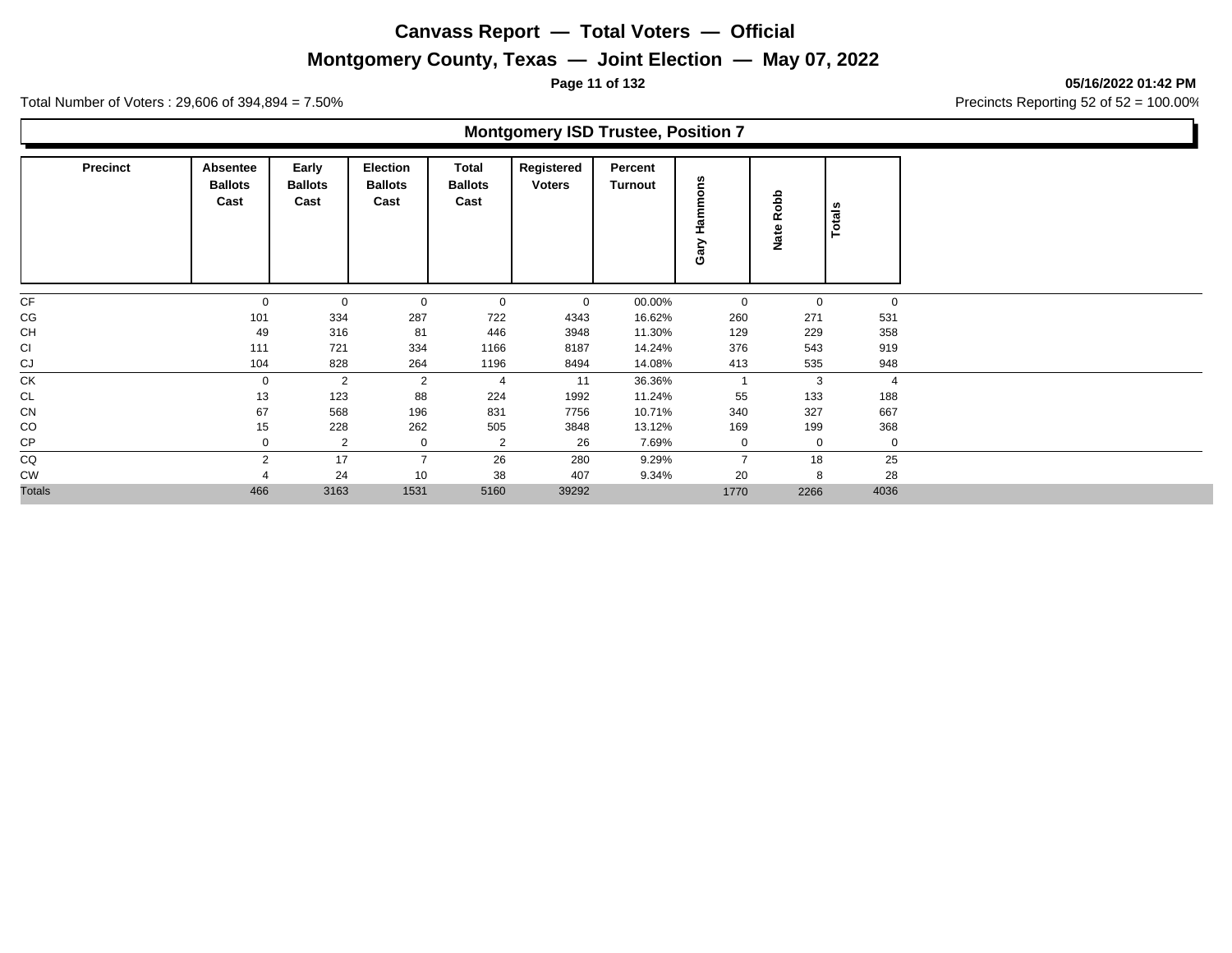# **Montgomery County, Texas — Joint Election — May 07, 2022**

**Page 12 of 132 05/16/2022 01:42 PM**

Total Number of Voters : 29,606 of 394,894 = 7.50% Precincts Reporting 52 of 52 = 100.00%

## **Montgomery ISD Proposition A**

| <b>Precinct</b> | Absentee<br><b>Ballots</b><br>Cast | Early<br><b>Ballots</b><br>Cast | <b>Election</b><br><b>Ballots</b><br>Cast | Total<br><b>Ballots</b><br>Cast | Registered<br><b>Voters</b> | Percent<br>Turnout | FOR  | RGAINST                  | <b>Totals</b> |                |
|-----------------|------------------------------------|---------------------------------|-------------------------------------------|---------------------------------|-----------------------------|--------------------|------|--------------------------|---------------|----------------|
| CF              | $\mathbf 0$                        | $\mathbf{0}$                    | 0                                         | $\mathbf 0$                     | $\mathbf 0$                 | 00.00%             | 0    |                          | 0             | $\mathbf 0$    |
| CG              | 101                                | 334                             | 287                                       | 722                             | 4343                        | 16.62%             | 447  | 256                      |               | 703            |
| <b>CH</b>       | 49                                 | 316                             | 81                                        | 446                             | 3948                        | 11.30%             | 276  | 161                      |               | 437            |
| CI              | 111                                | 721                             | 334                                       | 1166                            | 8187                        | 14.24%             | 740  | 408                      |               | 1148           |
| CJ              | 104                                | 828                             | 264                                       | 1196                            | 8494                        | 14.08%             | 744  | 435                      |               | 1179           |
| <b>CK</b>       | $\mathbf 0$                        | 2                               | 2                                         | $\overline{4}$                  | 11                          | 36.36%             | 3    | $\overline{\phantom{a}}$ |               | $\overline{4}$ |
| <b>CL</b>       | 13                                 | 123                             | 88                                        | 224                             | 1992                        | 11.24%             | 132  | 88                       |               | 220            |
| CN              | 67                                 | 568                             | 196                                       | 831                             | 7756                        | 10.71%             | 520  | 304                      |               | 824            |
| CO              | 15                                 | 228                             | 262                                       | 505                             | 3848                        | 13.12%             | 380  | 114                      |               | 494            |
| CP              | 0                                  | $\overline{2}$                  | 0                                         | $\overline{2}$                  | 26                          | 7.69%              | 0    |                          | 2             | 2              |
| CQ              | $\overline{2}$                     | 17                              | $\overline{7}$                            | 26                              | 280                         | 9.29%              | 13   | 13                       |               | 26             |
| CW              |                                    | 24                              | 10                                        | 38                              | 407                         | 9.34%              | 15   | 23                       |               | 38             |
| <b>Totals</b>   | 466                                | 3163                            | 1531                                      | 5160                            | 39292                       |                    | 3270 | 1805                     |               | 5075           |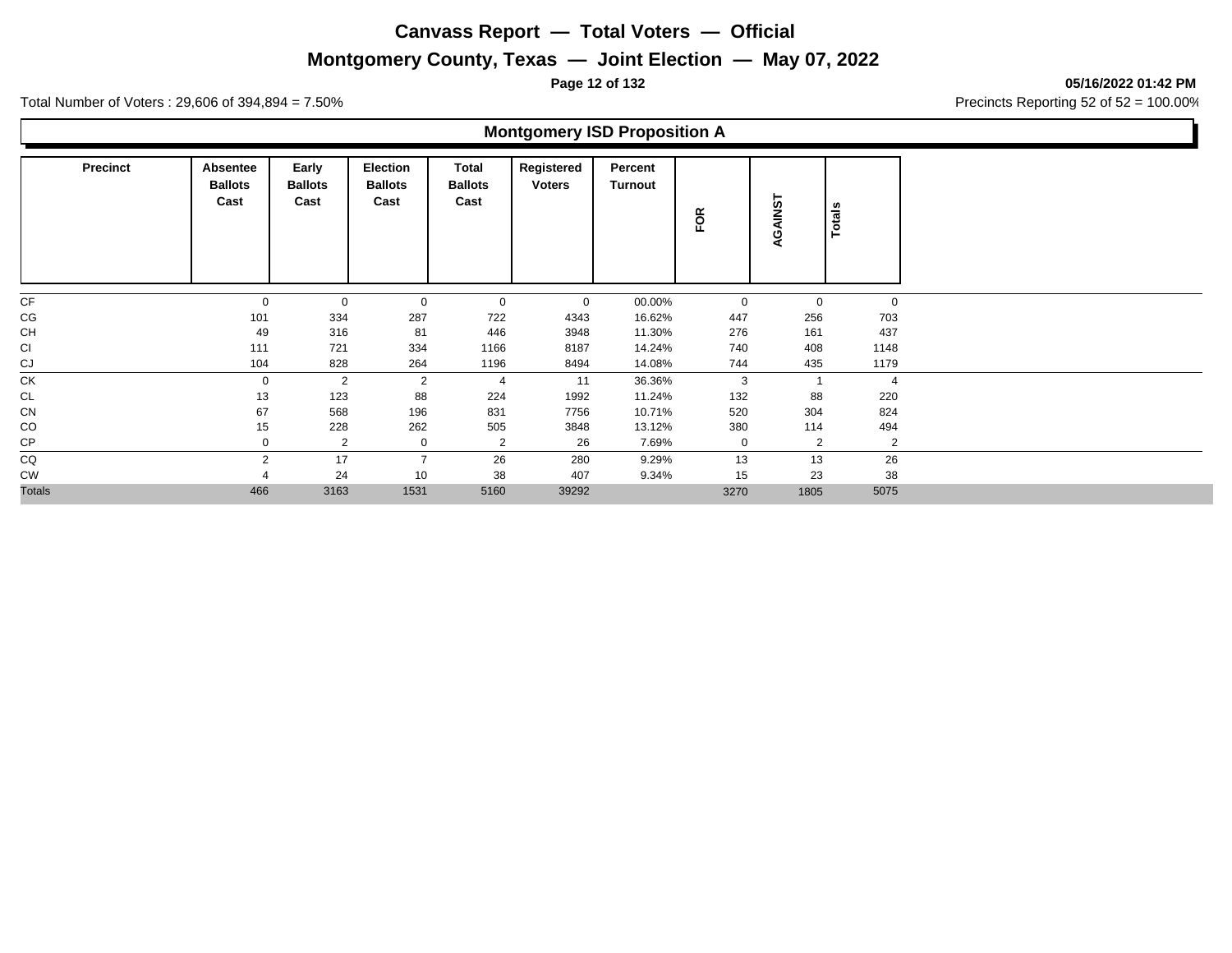## **Montgomery County, Texas — Joint Election — May 07, 2022**

**Page 13 of 132 05/16/2022 01:42 PM**

Total Number of Voters : 29,606 of 394,894 = 7.50% Precincts Reporting 52 of 52 = 100.00%

## **Montgomery ISD Proposition B**

| <b>Precinct</b> | Absentee<br><b>Ballots</b><br>Cast | Early<br><b>Ballots</b><br>Cast | <b>Election</b><br><b>Ballots</b><br>Cast | Total<br><b>Ballots</b><br>Cast | Registered<br><b>Voters</b> | Percent<br>Turnout | FOR            | AINST<br>ওঁ | <b>Totals</b>  |
|-----------------|------------------------------------|---------------------------------|-------------------------------------------|---------------------------------|-----------------------------|--------------------|----------------|-------------|----------------|
| CF              | $\mathbf 0$                        | $\mathbf 0$                     | 0                                         | 0                               | $\mathbf 0$                 | 00.00%             | 0              | 0           | $\mathbf 0$    |
| CG              | 101                                | 334                             | 287                                       | 722                             | 4343                        | 16.62%             | 408            | 284         | 692            |
| <b>CH</b>       | 49                                 | 316                             | 81                                        | 446                             | 3948                        | 11.30%             | 241            | 192         | 433            |
| <b>CI</b>       | 111                                | 721                             | 334                                       | 1166                            | 8187                        | 14.24%             | 655            | 481         | 1136           |
| CJ              | 104                                | 828                             | 264                                       | 1196                            | 8494                        | 14.08%             | 628            | 529         | 1157           |
| CK              | $\mathbf 0$                        | $\overline{2}$                  | 2                                         | $\overline{4}$                  | 11                          | 36.36%             | $\overline{1}$ | 3           | $\overline{4}$ |
| CL              | 13                                 | 123                             | 88                                        | 224                             | 1992                        | 11.24%             | 113            | 105         | 218            |
| CN              | 67                                 | 568                             | 196                                       | 831                             | 7756                        | 10.71%             | 466            | 345         | 811            |
| CO              | 15                                 | 228                             | 262                                       | 505                             | 3848                        | 13.12%             | 341            | 154         | 495            |
| CP              |                                    | $\overline{2}$                  | 0                                         | 2                               | 26                          | 7.69%              | 0              | 2           | 2              |
| CQ              | 2                                  | 17                              | $\overline{7}$                            | 26                              | 280                         | 9.29%              | 12             | 13          | 25             |
| <b>CW</b>       |                                    | 24                              | 10                                        | 38                              | 407                         | 9.34%              | 12             | 26          | 38             |
| <b>Totals</b>   | 466                                | 3163                            | 1531                                      | 5160                            | 39292                       |                    | 2877           | 2134        | 5011           |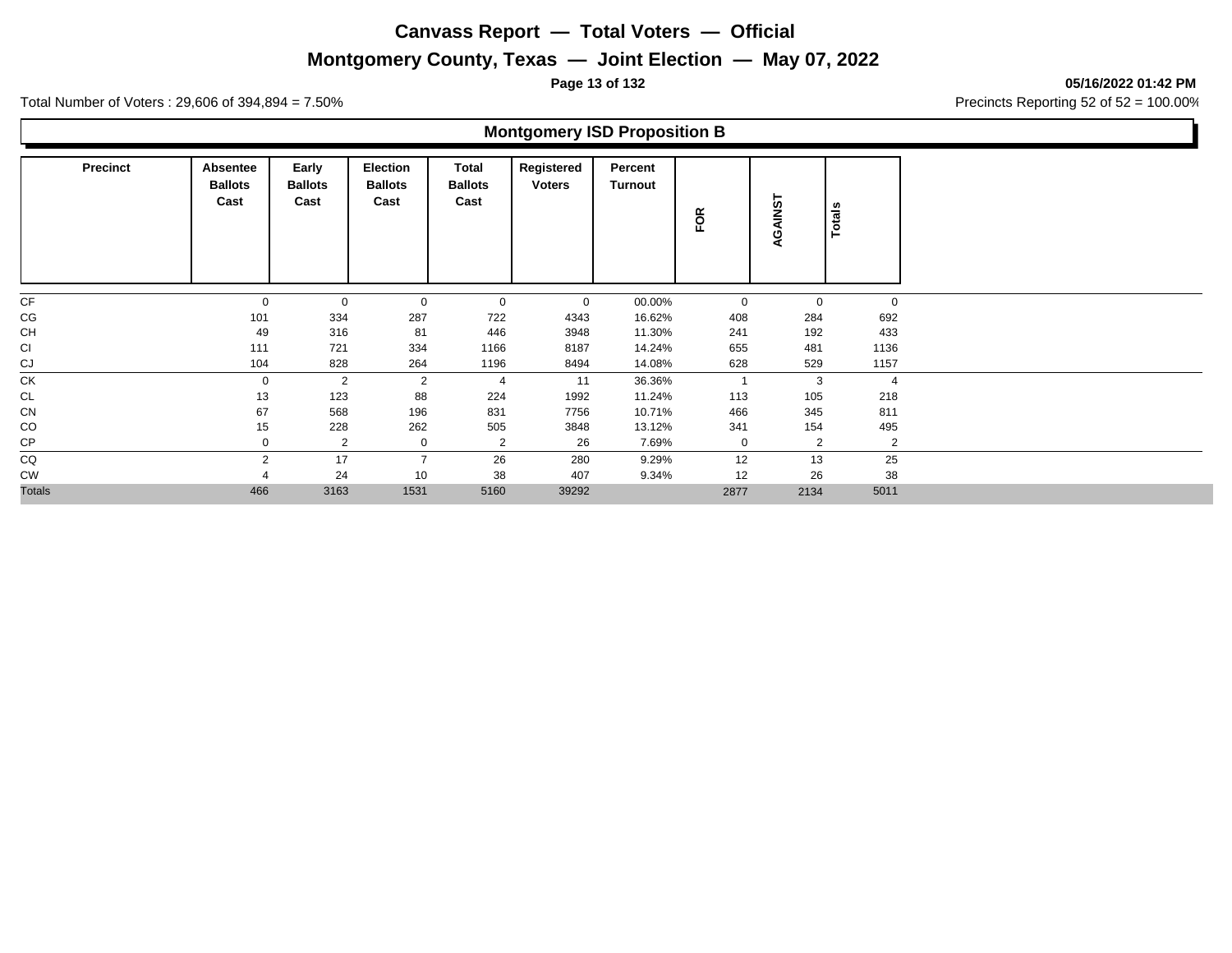## **Montgomery County, Texas — Joint Election — May 07, 2022**

**Page 14 of 132 05/16/2022 01:42 PM**

Total Number of Voters : 29,606 of 394,894 = 7.50% Precincts Reporting 52 of 52 = 100.00%

## **Montgomery ISD Proposition C**

| <b>Precinct</b> | Absentee<br><b>Ballots</b><br>Cast | Early<br><b>Ballots</b><br>Cast | <b>Election</b><br><b>Ballots</b><br>Cast | Total<br><b>Ballots</b><br>Cast | Registered<br><b>Voters</b> | Percent<br>Turnout | FOR  | AINST<br>ওঁ    | <b>Totals</b>  |
|-----------------|------------------------------------|---------------------------------|-------------------------------------------|---------------------------------|-----------------------------|--------------------|------|----------------|----------------|
| CF              | $\mathbf 0$                        | $\mathbf 0$                     | 0                                         | 0                               | $\mathbf 0$                 | 00.00%             | 0    | 0              | $\mathbf 0$    |
| CG              | 101                                | 334                             | 287                                       | 722                             | 4343                        | 16.62%             | 456  | 236            | 692            |
| <b>CH</b>       | 49                                 | 316                             | 81                                        | 446                             | 3948                        | 11.30%             | 265  | 167            | 432            |
| <b>CI</b>       | 111                                | 721                             | 334                                       | 1166                            | 8187                        | 14.24%             | 761  | 384            | 1145           |
| CJ              | 104                                | 828                             | 264                                       | 1196                            | 8494                        | 14.08%             | 747  | 423            | 1170           |
| CK              | $\mathbf 0$                        | $\overline{2}$                  | 2                                         | $\overline{4}$                  | 11                          | 36.36%             | 3    | $\overline{ }$ | $\overline{4}$ |
| CL              | 13                                 | 123                             | 88                                        | 224                             | 1992                        | 11.24%             | 130  | 89             | 219            |
| CN              | 67                                 | 568                             | 196                                       | 831                             | 7756                        | 10.71%             | 515  | 296            | 811            |
| CO              | 15                                 | 228                             | 262                                       | 505                             | 3848                        | 13.12%             | 380  | 118            | 498            |
| CP              |                                    | $\overline{2}$                  | 0                                         | 2                               | 26                          | 7.69%              | 0    | 2              | 2              |
| CQ              | 2                                  | 17                              | $\overline{7}$                            | 26                              | 280                         | 9.29%              | 12   | 14             | 26             |
| <b>CW</b>       |                                    | 24                              | 10                                        | 38                              | 407                         | 9.34%              | 19   | 19             | 38             |
| <b>Totals</b>   | 466                                | 3163                            | 1531                                      | 5160                            | 39292                       |                    | 3288 | 1749           | 5037           |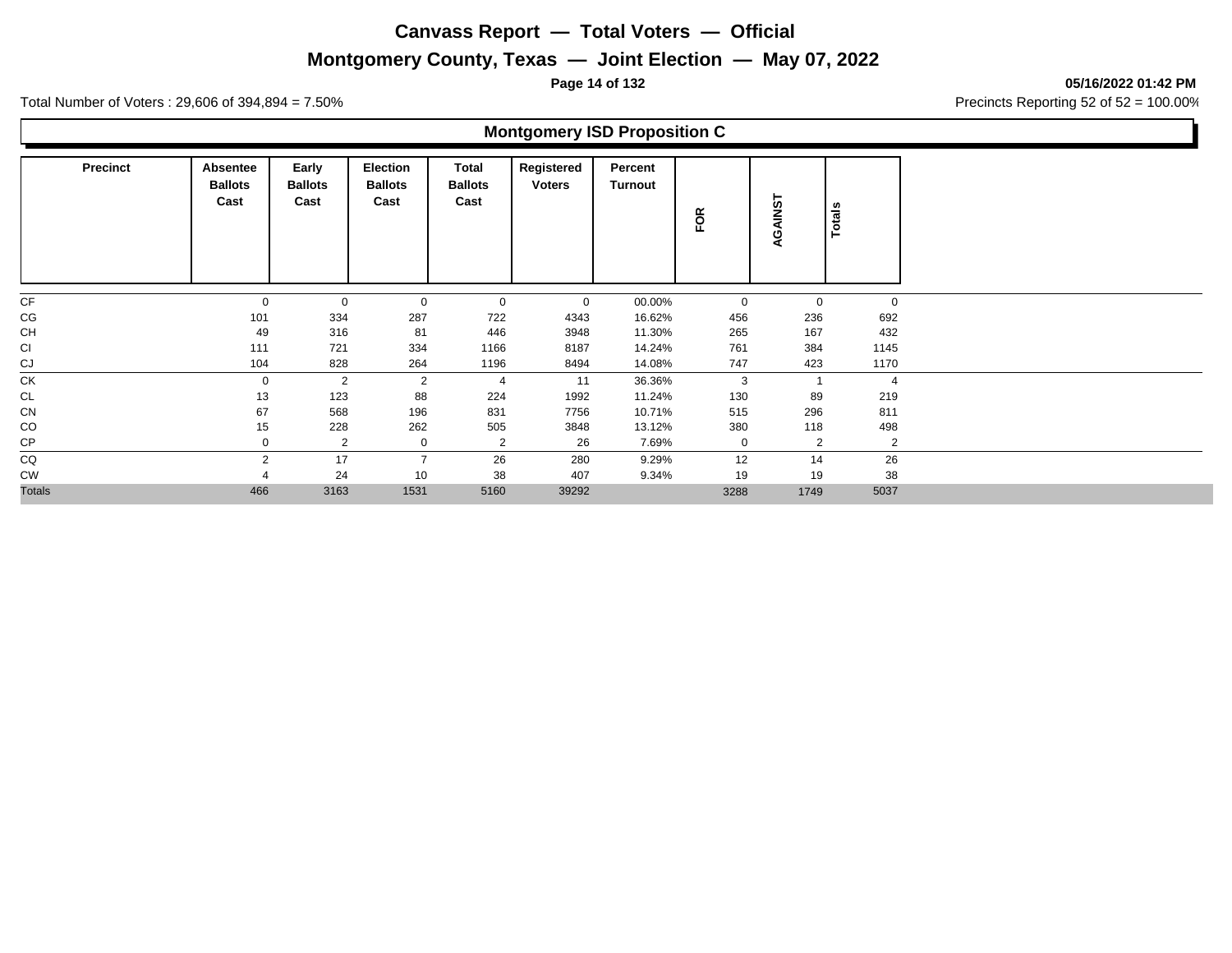## **Montgomery County, Texas — Joint Election — May 07, 2022**

#### **Page 15 of 132 05/16/2022 01:42 PM**

Total Number of Voters : 29,606 of 394,894 = 7.50% Precincts Reporting 52 of 52 = 100.00%

## **Willis ISD Proposition A**

| <b>Precinct</b> | Absentee<br><b>Ballots</b><br>Cast | Early<br><b>Ballots</b><br>Cast | <b>Election</b><br><b>Ballots</b><br>Cast | Total<br><b>Ballots</b><br>Cast | Registered<br><b>Voters</b> | Percent<br>Turnout | õ<br>ட      | <b>TSN</b><br>-<br>ပ<br>◀ | otals |                |
|-----------------|------------------------------------|---------------------------------|-------------------------------------------|---------------------------------|-----------------------------|--------------------|-------------|---------------------------|-------|----------------|
| CA              | 14                                 | 137                             | 86                                        | 237                             | 1830                        | 12.95%             | 106         | 127                       |       | 233            |
| CB              | 204                                | 1432                            | 529                                       | 2165                            | 21733                       | 9.96%              | 1182        | 952                       |       | 2134           |
| $_{\rm CC}$     | 56                                 | 427                             | 399                                       | 882                             | 4267                        | 20.67%             | 523         | 336                       |       | 859            |
| CD              |                                    | 2                               | $\mathbf 0$                               | 2                               | 16                          | 12.50%             | $\mathbf 0$ | $\overline{2}$            |       | $\overline{2}$ |
| CF              | 74                                 | 435                             | 148                                       | 657                             | 3298                        | 19.92%             | 365         | 275                       |       | 640            |
| <b>Totals</b>   | 348                                | 2433                            | 1162                                      | 3943                            | 31144                       |                    | 2176        | 1692                      |       | 3868           |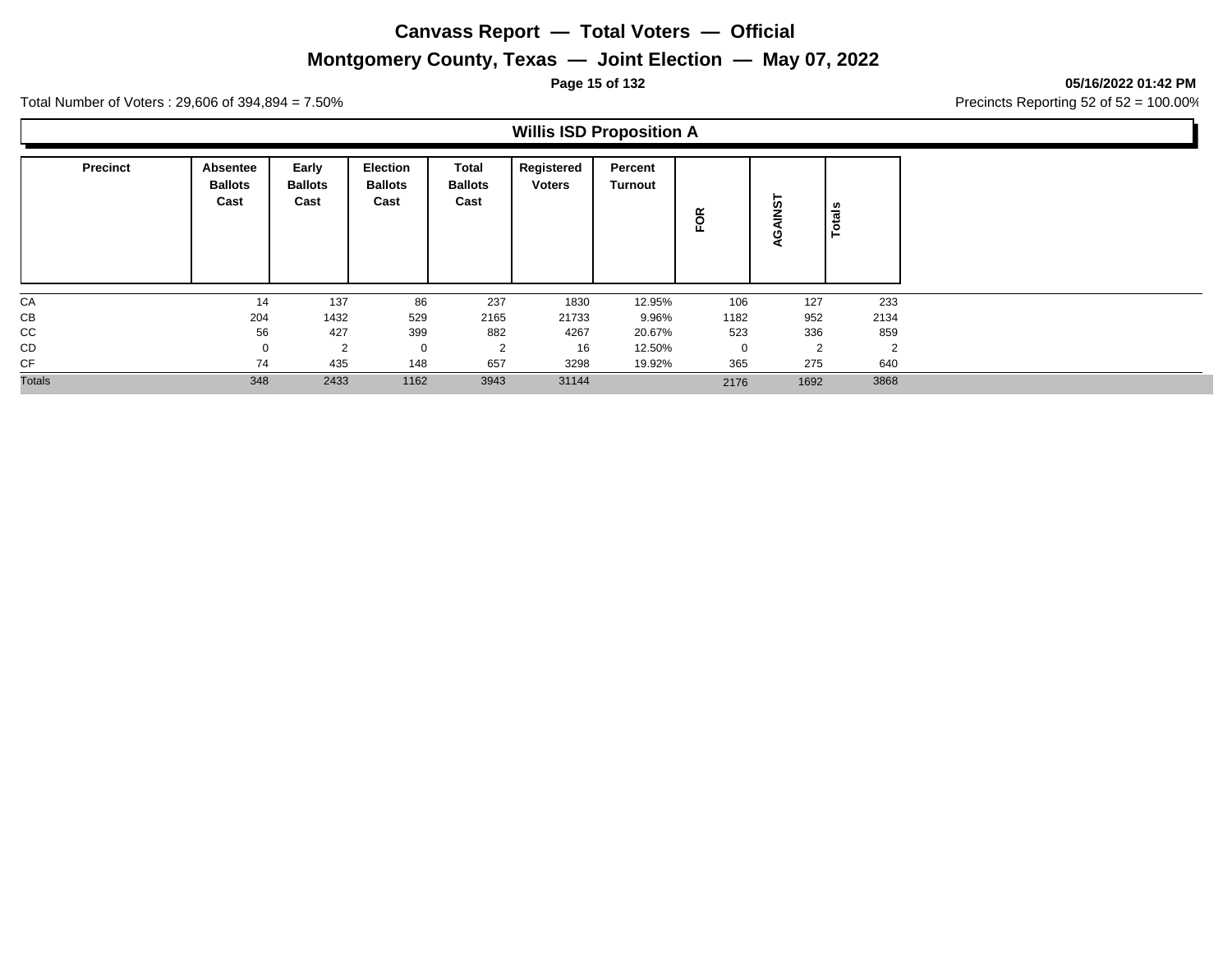## **Montgomery County, Texas — Joint Election — May 07, 2022**

#### **Page 16 of 132 05/16/2022 01:42 PM**

Total Number of Voters : 29,606 of 394,894 = 7.50% Precincts Reporting 52 of 52 = 100.00%

## **Willis ISD Proposition B**

| <b>Precinct</b> | Absentee<br><b>Ballots</b><br>Cast | Early<br><b>Ballots</b><br>Cast | <b>Election</b><br><b>Ballots</b><br>Cast | Total<br><b>Ballots</b><br>Cast | Registered<br><b>Voters</b> | Percent<br>Turnout | g           | AINST<br>ပ<br>∢ | otals<br>Ë |
|-----------------|------------------------------------|---------------------------------|-------------------------------------------|---------------------------------|-----------------------------|--------------------|-------------|-----------------|------------|
| CA              | 14                                 | 137                             | 86                                        | 237                             | 1830                        | 12.95%             | 85          | 151             | 236        |
| CB              | 204                                | 1432                            | 529                                       | 2165                            | 21733                       | 9.96%              | 1039        | 1094            | 2133       |
| CC              | 56                                 | 427                             | 399                                       | 882                             | 4267                        | 20.67%             | 459         | 401             | 860        |
| CD              | $\mathbf 0$                        | $\overline{2}$                  | $\mathbf 0$                               | 2                               | 16                          | 12.50%             | $\mathbf 0$ | $\overline{2}$  | 2          |
| CF              | 74                                 | 435                             | 148                                       | 657                             | 3298                        | 19.92%             | 311         | 325             | 636        |
| <b>Totals</b>   | 348                                | 2433                            | 1162                                      | 3943                            | 31144                       |                    | 1894        | 1973            | 3867       |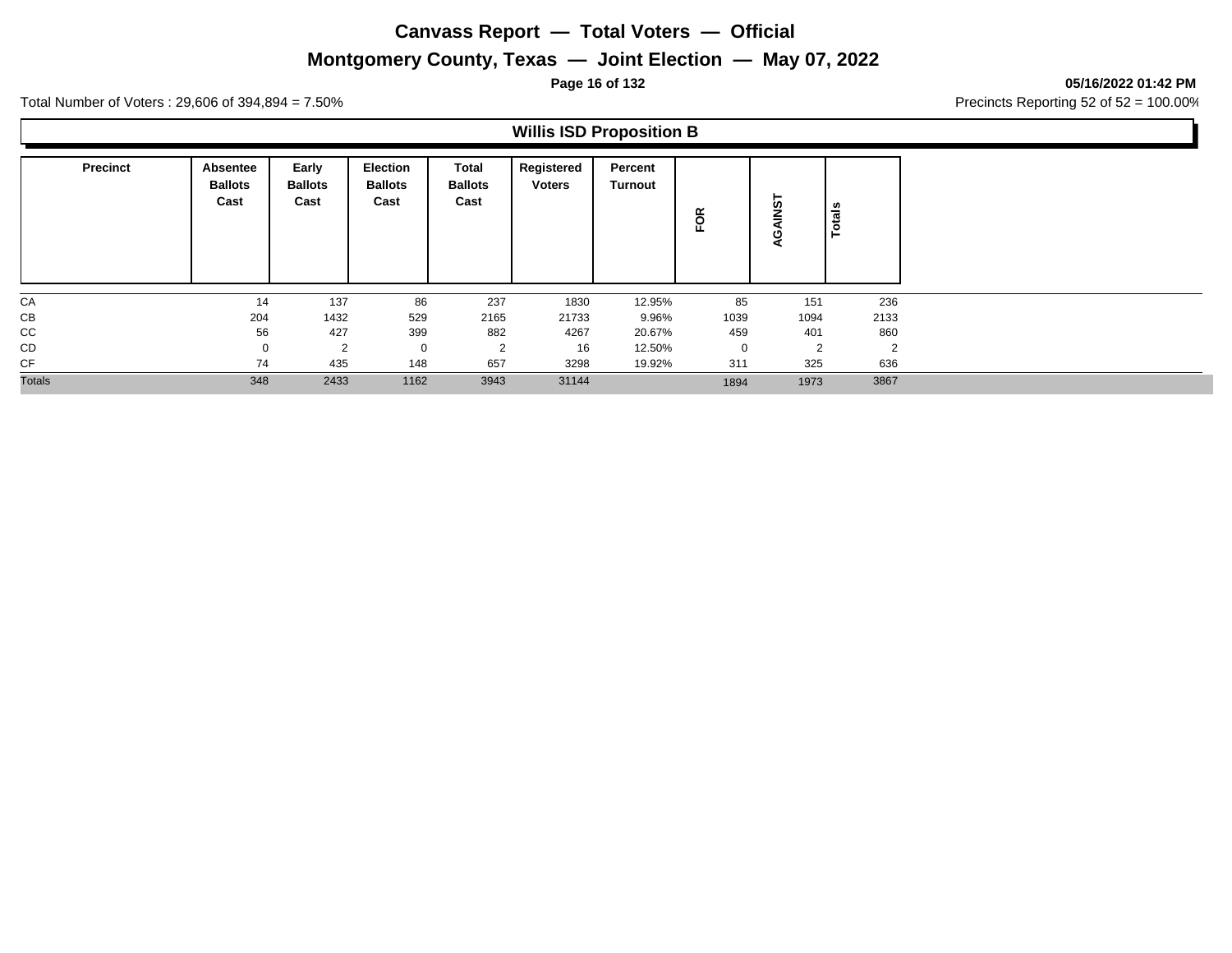## **Montgomery County, Texas — Joint Election — May 07, 2022**

**Page 17 of 132 05/16/2022 01:42 PM**

Total Number of Voters : 29,606 of 394,894 = 7.50% Precincts Reporting 52 of 52 = 100.00%

### **Willis ISD Proposition C**

| <b>Precinct</b> | Absentee<br><b>Ballots</b><br>Cast | Early<br><b>Ballots</b><br>Cast | <b>Election</b><br><b>Ballots</b><br>Cast | Total<br><b>Ballots</b><br>Cast | Registered<br><b>Voters</b> | Percent<br>Turnout | g              | <b>TSN</b><br>O<br>◀ | U.<br>$\ddot{a}$ |
|-----------------|------------------------------------|---------------------------------|-------------------------------------------|---------------------------------|-----------------------------|--------------------|----------------|----------------------|------------------|
| CA              | 14                                 | 137                             | 86                                        | 237                             | 1830                        | 12.95%             | 93             | 143                  | 236              |
| СB              | 204                                | 1432                            | 529                                       | 2165                            | 21733                       | 9.96%              | 1046           | 1081                 | 2127             |
| CC              | 56                                 | 427                             | 399                                       | 882                             | 4267                        | 20.67%             | 463            | 396                  | 859              |
| CD              | $\mathbf 0$                        | $\overline{2}$                  |                                           | 2                               | 16                          | 12.50%             | $\overline{0}$ | $\overline{2}$       | $\overline{2}$   |
| CF              | 74                                 | 435                             | 148                                       | 657                             | 3298                        | 19.92%             | 323            | 315                  | 638              |
| <b>Totals</b>   | 348                                | 2433                            | 1162                                      | 3943                            | 31144                       |                    | 1925           | 1937                 | 3862             |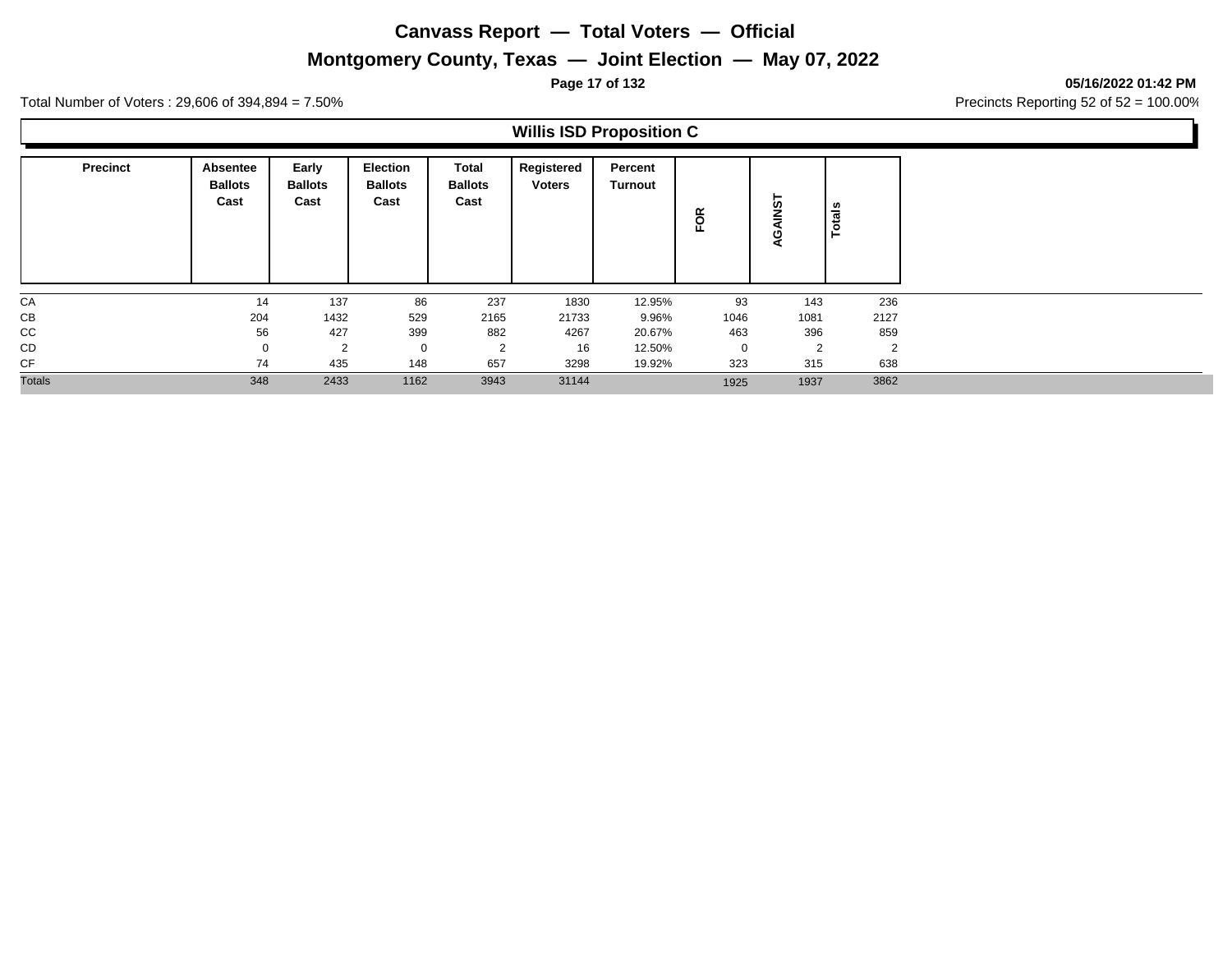## **Montgomery County, Texas — Joint Election — May 07, 2022**

#### **Page 18 of 132 05/16/2022 01:42 PM**

Total Number of Voters : 29,606 of 394,894 = 7.50% Precincts Reporting 52 of 52 = 100.00%

### **City of Cleveland City Council Position 3**

| <b>Precinct</b> | <b>Absentee</b><br><b>Ballots</b><br>Cast | Early<br><b>Ballots</b><br>Cast | Election<br><b>Ballots</b><br>Cast | Total<br><b>Ballots</b><br>Cast | Registered<br><b>Voters</b> | Percent<br>Turnout | -<br>ပ<br>о.<br>ㅎ<br>훕 | Ē | ្លូ<br>تت<br>O |
|-----------------|-------------------------------------------|---------------------------------|------------------------------------|---------------------------------|-----------------------------|--------------------|------------------------|---|----------------|
| DW              |                                           |                                 |                                    |                                 | 51                          | 1.96%              | 0                      |   |                |
| <b>Totals</b>   |                                           | $\Omega$                        |                                    |                                 | 51                          |                    |                        |   |                |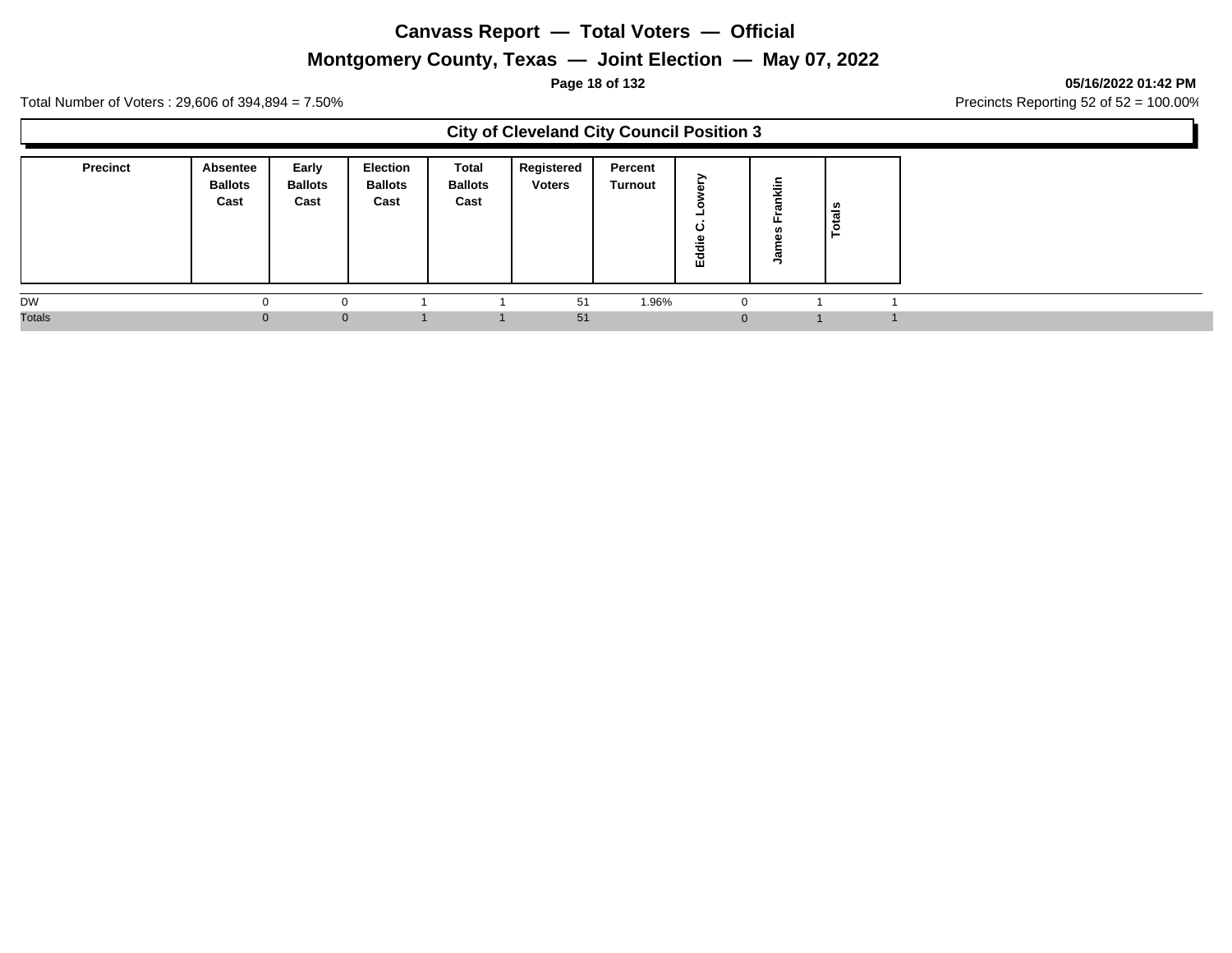## **Montgomery County, Texas — Joint Election — May 07, 2022**

**Page 19 of 132 05/16/2022 01:42 PM**

Total Number of Voters : 29,606 of 394,894 = 7.50% Precincts Reporting 52 of 52 = 100.00%

Г

|                 |                                    |                                 |                                    |                                 | <b>City of Cleveland City Council Position 4</b> |                    |             |                                    |   |          |  |
|-----------------|------------------------------------|---------------------------------|------------------------------------|---------------------------------|--------------------------------------------------|--------------------|-------------|------------------------------------|---|----------|--|
| <b>Precinct</b> | Absentee<br><b>Ballots</b><br>Cast | Early<br><b>Ballots</b><br>Cast | Election<br><b>Ballots</b><br>Cast | Total<br><b>Ballots</b><br>Cast | Registered<br><b>Voters</b>                      | Percent<br>Turnout | 고<br>≏<br>≏ | $\overline{\omega}$<br>ပ<br>œ<br>œ | ۰ | Totals   |  |
| <b>DW</b>       |                                    |                                 |                                    |                                 | 51                                               | 1.96%              |             |                                    |   |          |  |
| <b>Totals</b>   |                                    | $\Omega$                        |                                    |                                 | 51                                               |                    |             |                                    |   | $\Omega$ |  |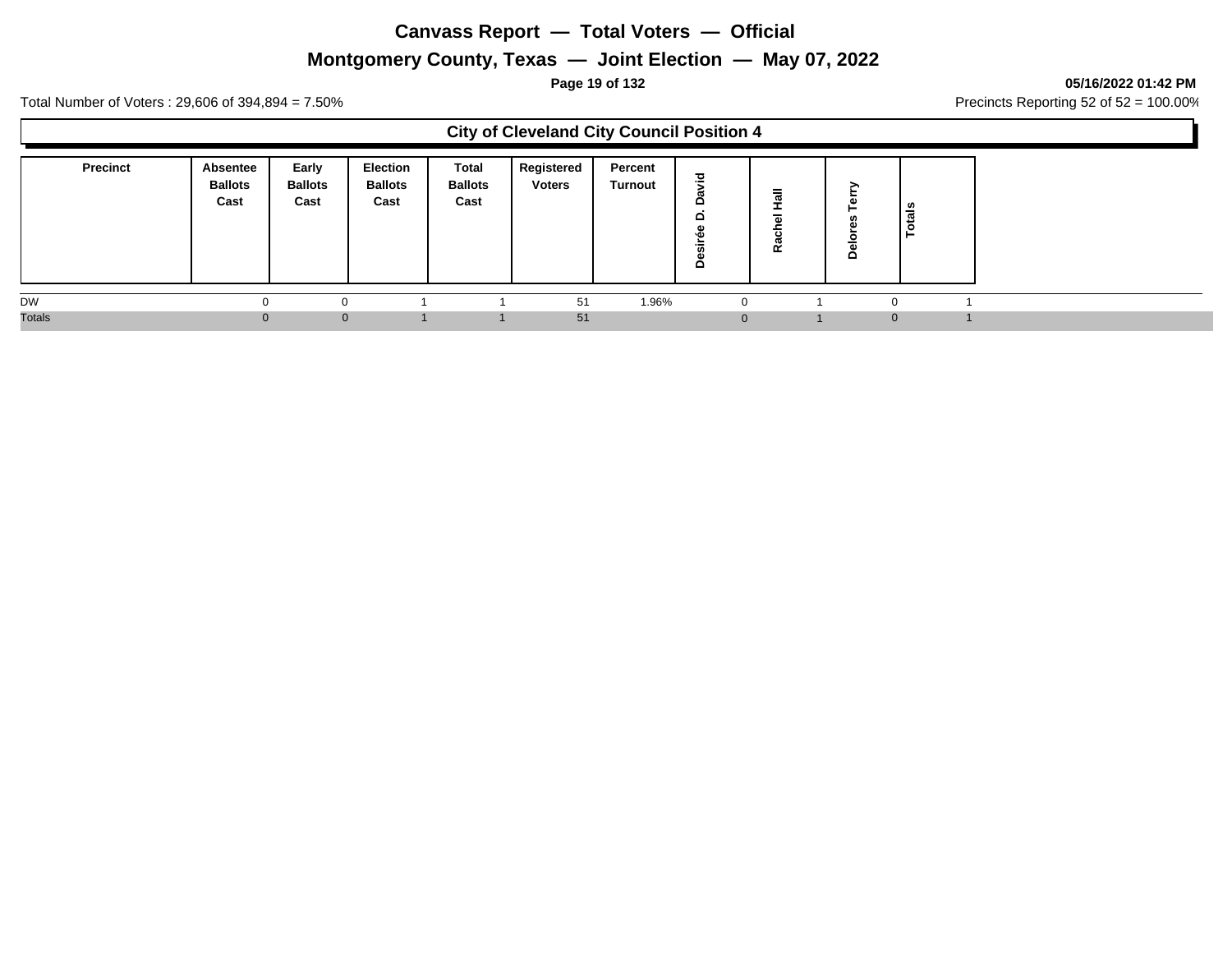## **Montgomery County, Texas — Joint Election — May 07, 2022**

#### **Page 20 of 132 05/16/2022 01:42 PM**

Total Number of Voters : 29,606 of 394,894 = 7.50% Precincts Reporting 52 of 52 = 100.00%

| Early<br><b>Precinct</b><br>Registered<br>Election<br>Total<br>Percent<br>Absentee<br><b>Ballots</b><br><b>Ballots</b><br><b>Ballots</b><br><b>Ballots</b><br><b>Voters</b><br>Turnout<br>$\circ$<br>$=$<br>₾<br>$\overline{a}$<br>Cast<br>Cast<br>Cast<br>Cast<br>ੋ<br>Totals<br>Erika<br><b>htesn</b><br>Δ<br>Mike<br>73<br>៖<br>正<br><b>DW</b><br>1.96%<br>51<br>$\Omega$<br>$\Omega$<br>$\Omega$<br>n<br>51<br>$\mathbf 0$<br>$\mathbf{0}$<br>0<br>$\mathbf{0}$ |               |  |  | <b>City of Cleveland City Council Position 5</b> |  |  |  |  |
|---------------------------------------------------------------------------------------------------------------------------------------------------------------------------------------------------------------------------------------------------------------------------------------------------------------------------------------------------------------------------------------------------------------------------------------------------------------------|---------------|--|--|--------------------------------------------------|--|--|--|--|
|                                                                                                                                                                                                                                                                                                                                                                                                                                                                     |               |  |  |                                                  |  |  |  |  |
|                                                                                                                                                                                                                                                                                                                                                                                                                                                                     |               |  |  |                                                  |  |  |  |  |
|                                                                                                                                                                                                                                                                                                                                                                                                                                                                     | <b>Totals</b> |  |  |                                                  |  |  |  |  |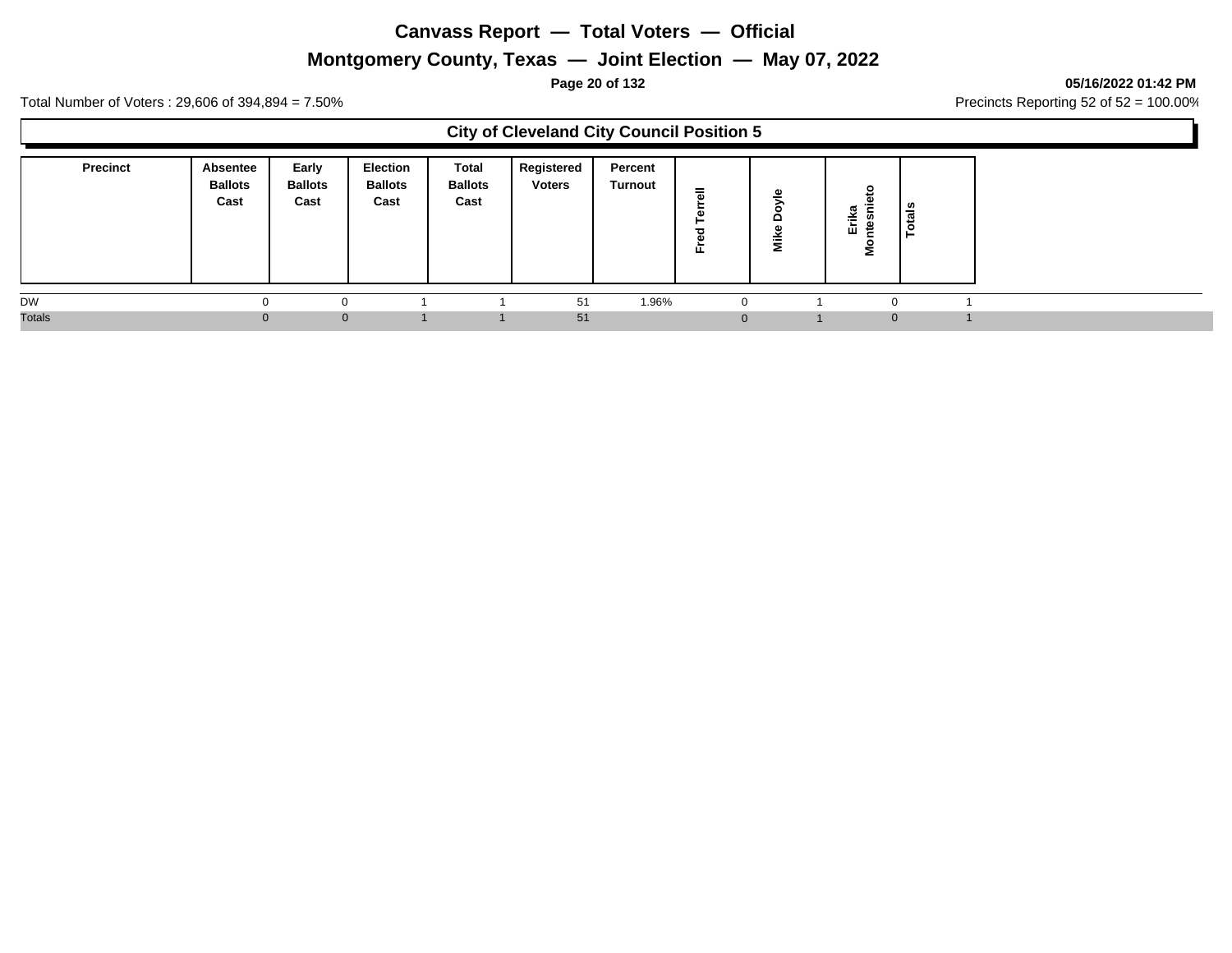## **Montgomery County, Texas — Joint Election — May 07, 2022**

**Page 21 of 132 05/16/2022 01:42 PM**

Total Number of Voters : 29,606 of 394,894 = 7.50% Precincts Reporting 52 of 52 = 100.00%

### **City of Conroe Council, Place 3**

| Precinct      | Absentee<br><b>Ballots</b><br>Cast | Early<br><b>Ballots</b><br>Cast | Election<br><b>Ballots</b><br>Cast | <b>Total</b><br><b>Ballots</b><br>Cast | Registered<br><b>Voters</b> | Percent<br>Turnout | White<br>Carl | Hardman<br>Harry | ndez<br>෬<br>ត<br>ᆂ<br>훔<br>∍ | £<br>$\overline{\bullet}$<br>츪<br>ن<br>arry | ă<br>Ը<br><b>Brandon</b> | <b>Totals</b> |  |
|---------------|------------------------------------|---------------------------------|------------------------------------|----------------------------------------|-----------------------------|--------------------|---------------|------------------|-------------------------------|---------------------------------------------|--------------------------|---------------|--|
| CB            | $\overline{7}$                     | 113                             | 38                                 | 158                                    | 1300                        | 12.15%             | 15            | 56               | 20                            | 14                                          | 17                       | 122           |  |
| CC            | 27                                 | 207                             | 86                                 | 320                                    | 2235                        | 14.32%             | 33            | 94               | 53                            | 21                                          | 51                       | 252           |  |
| CD            | 120                                | 418                             | 211                                | 749                                    | 10184                       | 7.35%              | 122           | 253              | 154                           | 60                                          | 77                       | 666           |  |
| CE            | 98                                 | 374                             | 153                                | 625                                    | 7855                        | 7.96%              | 149           | 139              | 180                           | 45                                          | 84                       | 597           |  |
| CF            | 277                                | 1462                            | 503                                | 2242                                   | 16357                       | 13.71%             | 256           | 1108             | 302                           | 142                                         | 240                      | 2048          |  |
| CG            | 101                                | 333                             | 287                                | 721                                    | 4415                        | 16.33%             | 57            | 202              | 159                           | 56                                          | 86                       | 560           |  |
| CH            |                                    | 5                               | $\overline{2}$                     | 8                                      | 126                         | 6.35%              | $\mathbf 0$   | $\overline{2}$   |                               |                                             | 3                        |               |  |
| <b>CM</b>     | 3                                  | 40                              | 23                                 | 66                                     | 1540                        | 4.29%              | 17            | 21               | 8                             | ⊿                                           |                          | 57            |  |
| CN            | 11                                 | 79                              | 23                                 | 113                                    | 1340                        | 8.43%              | 9             | 16               | 15                            | 12                                          | 12                       | 64            |  |
| CO<br>—       | $\mathbf 0$                        | $\mathbf 0$                     | 0                                  | $\mathbf 0$                            | 6                           | 00.00%             | $\mathbf 0$   | $\mathbf 0$      | 0                             | 0                                           | $\Omega$                 | 0             |  |
| CY            | $\mathbf 0$                        | $\boldsymbol{\varDelta}$        | $\overline{\mathbf{A}}$            | 8                                      | 1031                        | 0.78%              | 3             |                  | 2                             | $\mathbf 0$                                 | 2                        | 8             |  |
| CZ            | $\Omega$                           | $\Omega$                        | $\Omega$                           | $\mathbf 0$                            | $\mathbf 0$                 | 00.00%             | $\mathbf 0$   | $\mathbf 0$      | $\mathbf 0$                   | $\mathbf 0$                                 | $\Omega$                 | $\mathbf 0$   |  |
| DA            | 116                                | 85                              | 43                                 | 244                                    | 2908                        | 8.39%              | 33            | 101              | 20                            | 14                                          | 21                       | 189           |  |
| DB            | 74                                 | 191                             | 104                                | 369                                    | 3162                        | 11.67%             | 63            | 160              | 48                            | 26                                          | 45                       | 342           |  |
| DP            | 0                                  | 0                               | 0                                  | $\mathbf 0$                            | $\mathbf 0$                 | 00.00%             | 0             | 0                | $\mathbf 0$                   | 0                                           | $\Omega$                 | 0             |  |
| DQ            | $\Omega$                           | $\mathbf 0$                     | U                                  | $\Omega$                               | 34                          | 00.00%             | $\Omega$      | $\Omega$         | $\Omega$                      | $\mathbf 0$                                 | $\Omega$                 | $\Omega$      |  |
| DS            | $\Omega$                           | $\mathbf 0$                     |                                    | $\mathbf 0$                            | $\mathbf 0$                 | 00.00%             | 0             | $\Omega$         | $\Omega$                      | $\mathbf 0$                                 |                          |               |  |
| DT            | $\Omega$                           | $\overline{2}$                  |                                    | $\overline{2}$                         | 21                          | 9.52%              | $\Omega$      | $\overline{2}$   | $\Omega$                      | $\Omega$                                    |                          | 2             |  |
| <b>Totals</b> | 835                                | 3313                            | 1477                               | 5625                                   | 52514                       |                    | 757           | 2155             | 962                           | 395                                         | 645                      | 4914          |  |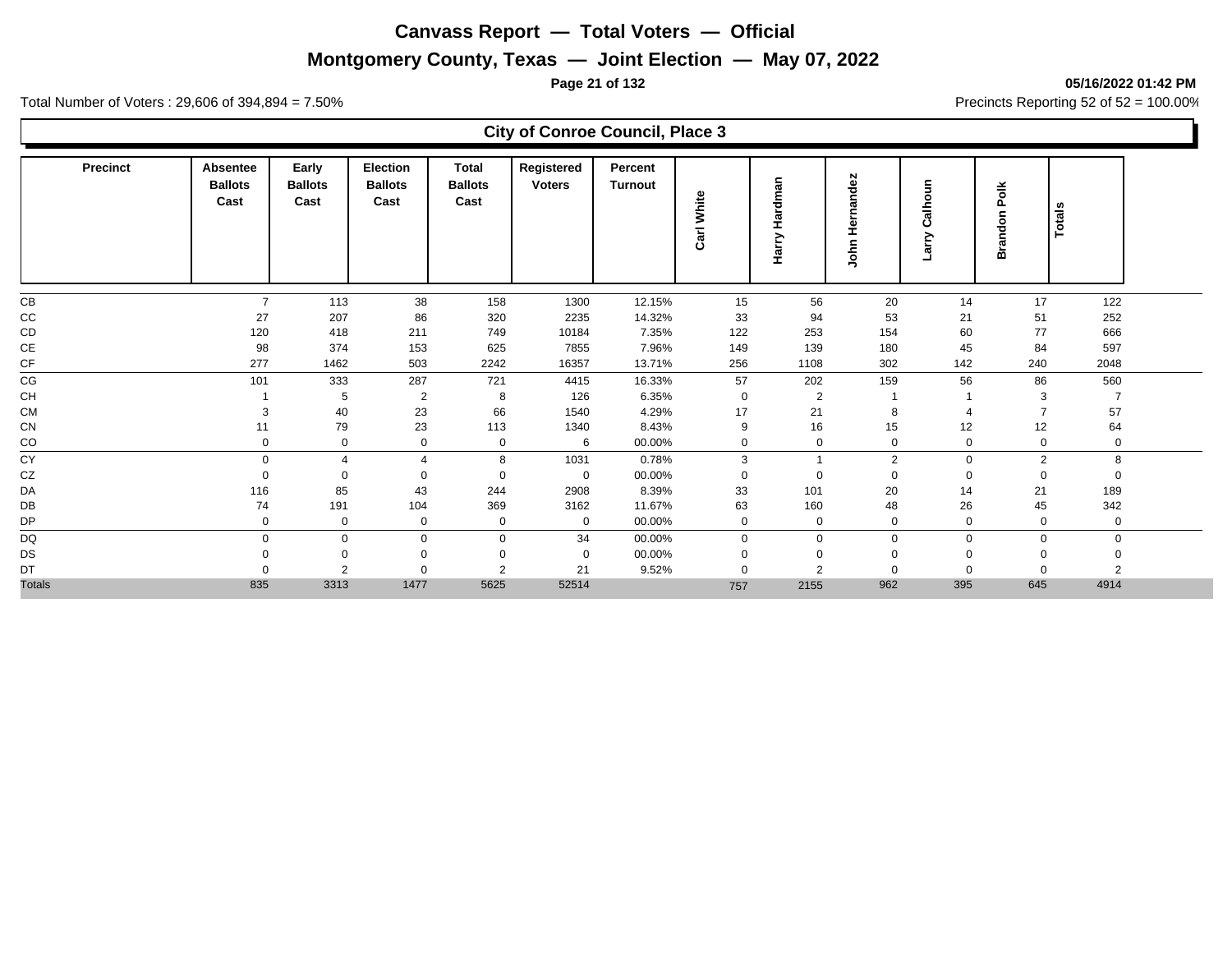## **Montgomery County, Texas — Joint Election — May 07, 2022**

**Page 22 of 132 05/16/2022 01:42 PM**

Total Number of Voters : 29,606 of 394,894 = 7.50% Precincts Reporting 52 of 52 = 100.00%

### **City of Conroe Council, Place 4**

| <b>Precinct</b> | Absentee<br><b>Ballots</b><br>Cast | Early<br><b>Ballots</b><br>Cast | Election<br><b>Ballots</b><br>Cast | Total<br><b>Ballots</b><br>Cast | Registered<br><b>Voters</b> | Percent<br><b>Turnout</b> | Raymond<br>McDonald | Wood<br>Howard | <b>Totals</b>  |
|-----------------|------------------------------------|---------------------------------|------------------------------------|---------------------------------|-----------------------------|---------------------------|---------------------|----------------|----------------|
| CB              | $\overline{7}$                     | 113                             | 38                                 | 158                             | 1300                        | 12.15%                    | 48                  | 84             | 132            |
| cc              | 27                                 | 207                             | 86                                 | 320                             | 2235                        | 14.32%                    | 114                 | 159            | 273            |
| CD              | 120                                | 418                             | 211                                | 749                             | 10184                       | 7.35%                     | 325                 | 366            | 691            |
| $\mathsf{CE}$   | 98                                 | 374                             | 153                                | 625                             | 7855                        | 7.96%                     | 354                 | 232            | 586            |
| CF              | 277                                | 1462                            | 503                                | 2242                            | 16357                       | 13.71%                    | 754                 | 1354           | 2108           |
| CG              | 101                                | 333                             | 287                                | 721                             | 4415                        | 16.33%                    | 299                 | 286            | 585            |
| CH              |                                    | 5                               | $\overline{2}$                     | 8                               | 126                         | 6.35%                     | $\overline{4}$      | 3              | $\overline{7}$ |
| <b>CM</b>       | 3                                  | 40                              | 23                                 | 66                              | 1540                        | 4.29%                     | 33                  | 29             | 62             |
| CN              | 11                                 | 79                              | 23                                 | 113                             | 1340                        | 8.43%                     | 35                  | 37             | 72             |
| CO              | $\mathbf 0$                        | 0                               | 0                                  | $\mathbf 0$                     | 6                           | 00.00%                    | 0                   | 0              | $\mathbf 0$    |
| CY              | $\mathbf 0$                        | 4                               | $\overline{4}$                     | 8                               | 1031                        | 0.78%                     | $\overline{4}$      |                | 5              |
| CZ              | $\mathbf 0$                        | $\mathbf 0$                     | 0                                  | $\mathbf 0$                     | $\mathbf 0$                 | 00.00%                    | $\mathbf 0$         | $\Omega$       | 0              |
| DA              | 116                                | 85                              | 43                                 | 244                             | 2908                        | 8.39%                     | 74                  | 114            | 188            |
| DB              | 74                                 | 191                             | 104                                | 369                             | 3162                        | 11.67%                    | 137                 | 214            | 351            |
| DP              | $\mathbf 0$                        | $\mathbf 0$                     | $\mathbf 0$                        | 0                               | $\mathbf 0$                 | 00.00%                    | $\mathbf 0$         | $\mathbf 0$    | $\mathbf 0$    |
| DQ              | $\mathbf 0$                        | 0                               | $\mathbf 0$                        | $\mathbf 0$                     | 34                          | 00.00%                    | $\mathbf 0$         | $\Omega$       | $\mathbf 0$    |
| DS              | $\Omega$                           | $\mathbf 0$                     | $\Omega$                           | $\Omega$                        | $\mathbf 0$                 | 00.00%                    | $\Omega$            |                | $\mathbf 0$    |
| DT              | $\Omega$                           | 2                               | $\Omega$                           | $\overline{2}$                  | 21                          | 9.52%                     | $\overline{2}$      | $\Omega$       | $\overline{2}$ |
| <b>Totals</b>   | 835                                | 3313                            | 1477                               | 5625                            | 52514                       |                           | 2183                | 2879           | 5062           |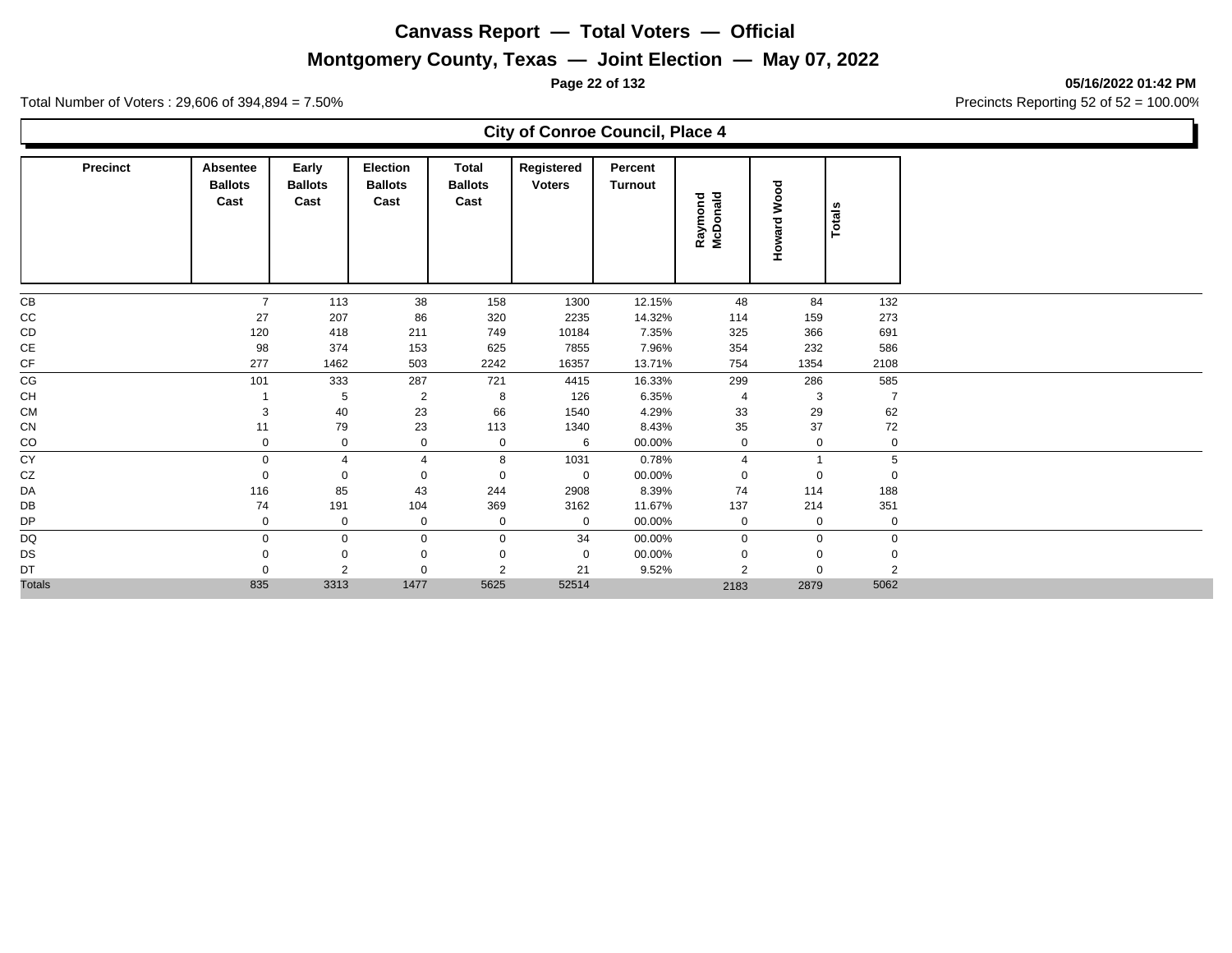## **Montgomery County, Texas — Joint Election — May 07, 2022**

**Page 23 of 132 05/16/2022 01:42 PM**

Total Number of Voters : 29,606 of 394,894 = 7.50% Precincts Reporting 52 of 52 = 100.00%

### **City of Conroe Council, Place 5**

| <b>Precinct</b> | Absentee<br><b>Ballots</b><br>Cast | Early<br><b>Ballots</b><br>Cast | Election<br><b>Ballots</b><br>Cast | Total<br><b>Ballots</b><br>Cast | Registered<br><b>Voters</b> | Percent<br><b>Turnout</b> | Marsha Porter  | Johnson<br>Susan | Totals         |
|-----------------|------------------------------------|---------------------------------|------------------------------------|---------------------------------|-----------------------------|---------------------------|----------------|------------------|----------------|
| CB              | $\overline{7}$                     | 113                             | 38                                 | 158                             | 1300                        | 12.15%                    | 60             | 63               | 123            |
| cc              | 27                                 | 207                             | 86                                 | 320                             | 2235                        | 14.32%                    | 124            | 142              | 266            |
| CD              | 120                                | 418                             | 211                                | 749                             | 10184                       | 7.35%                     | 330            | 363              | 693            |
| $\mathsf{CE}$   | 98                                 | 374                             | 153                                | 625                             | 7855                        | 7.96%                     | 261            | 330              | 591            |
| CF              | 277                                | 1462                            | 503                                | 2242                            | 16357                       | 13.71%                    | 1176           | 929              | 2105           |
| CG              | 101                                | 333                             | 287                                | 721                             | 4415                        | 16.33%                    | 235            | 387              | 622            |
| CH              |                                    | 5                               | $\overline{2}$                     | 8                               | 126                         | 6.35%                     | $\overline{4}$ | 3                | $\overline{7}$ |
| <b>CM</b>       | 3                                  | 40                              | 23                                 | 66                              | 1540                        | 4.29%                     | 27             | 37               | 64             |
| CN              | 11                                 | 79                              | 23                                 | 113                             | 1340                        | 8.43%                     | 38             | 34               | 72             |
| CO              | $\Omega$                           | 0                               | 0                                  | $\mathbf 0$                     | 6                           | 00.00%                    | 0              | $\mathbf 0$      | $\mathbf 0$    |
| CY              | $\Omega$                           | 4                               | $\overline{\mathcal{A}}$           | 8                               | 1031                        | 0.78%                     | 5              |                  | 6              |
| CZ              |                                    | $\mathbf 0$                     | 0                                  | $\mathbf 0$                     | $\mathbf 0$                 | 00.00%                    | $\mathbf 0$    | $\mathbf 0$      | 0              |
| DA              | 116                                | 85                              | 43                                 | 244                             | 2908                        | 8.39%                     | 118            | 77               | 195            |
| DB              | 74                                 | 191                             | 104                                | 369                             | 3162                        | 11.67%                    | 199            | 161              | 360            |
| <b>DP</b>       | $\mathbf 0$                        | $\mathbf 0$                     | $\mathbf{0}$                       | 0                               | $\mathbf 0$                 | 00.00%                    | $\mathbf 0$    | $\mathbf 0$      | 0              |
| <b>DQ</b>       | $\Omega$                           | $\mathbf 0$                     | $\Omega$                           | $\mathbf 0$                     | 34                          | 00.00%                    | $\mathbf 0$    | $\mathbf 0$      | $\mathbf{0}$   |
| DS              |                                    | 0                               |                                    | $\mathbf 0$                     | $\mathbf 0$                 | 00.00%                    | $\Omega$       | $\mathbf 0$      | 0              |
| DT              |                                    | 2                               | 0                                  | 2                               | 21                          | 9.52%                     | $\Omega$       |                  |                |
| <b>Totals</b>   | 835                                | 3313                            | 1477                               | 5625                            | 52514                       |                           | 2577           | 2528             | 5105           |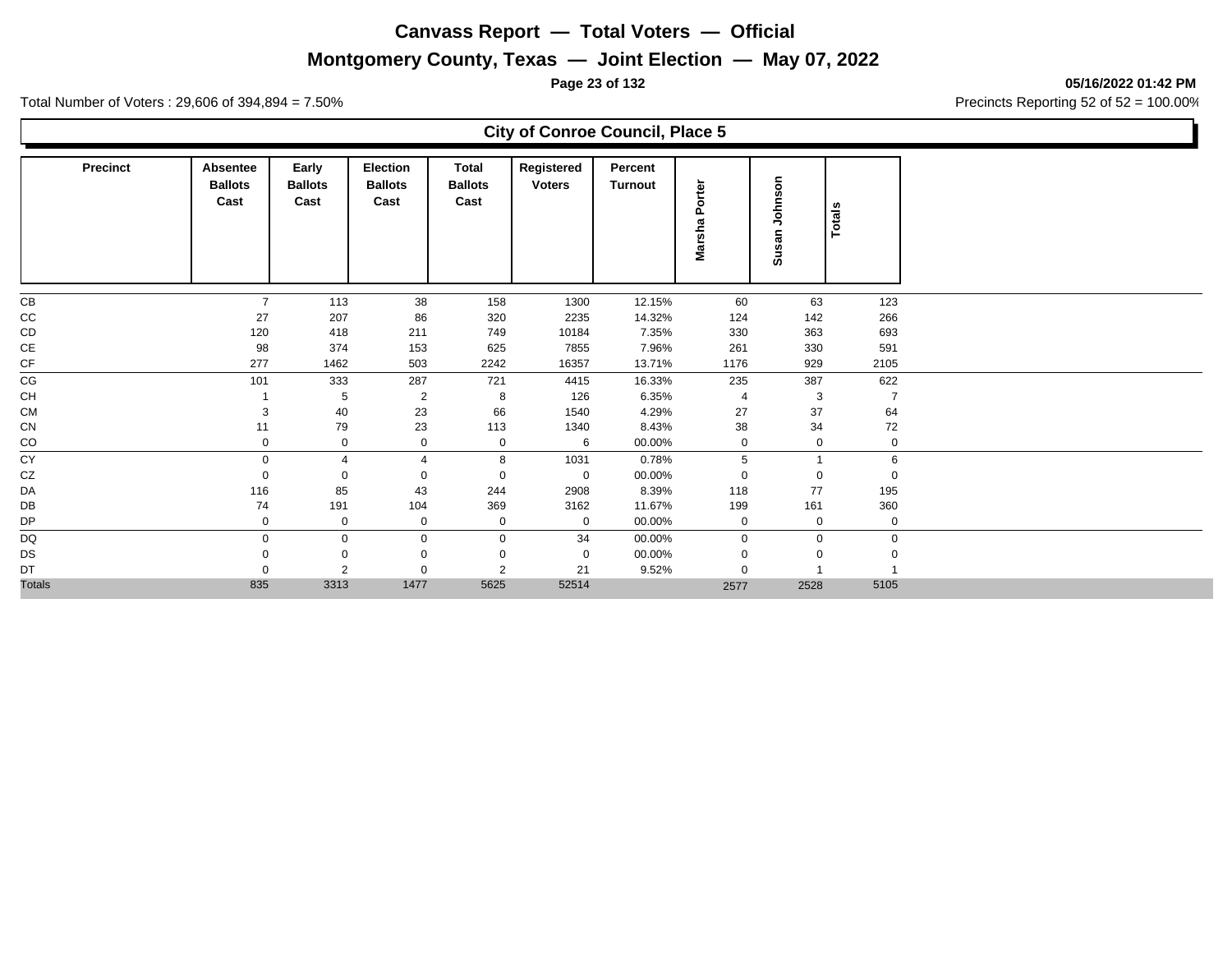## **Montgomery County, Texas — Joint Election — May 07, 2022**

**Page 24 of 132 05/16/2022 01:42 PM**

Total Number of Voters : 29,606 of 394,894 = 7.50% Precincts Reporting 52 of 52 = 100.00%

## **City of Conroe Municipal Judge**

| Precinct      | <b>Absentee</b><br><b>Ballots</b><br>Cast | Early<br><b>Ballots</b><br>Cast | <b>Election</b><br><b>Ballots</b><br>Cast | <b>Total</b><br><b>Ballots</b><br>Cast | Registered<br><b>Voters</b> | Percent<br>Turnout | Waggoner<br>William | Turner<br>Meloney | w<br>৯<br>mm<br>$\overline{\bullet}$<br><b>SD</b><br>car<br>š | Kevin M.<br>Kneisley | Valdez<br>Michael | Totals         |  |
|---------------|-------------------------------------------|---------------------------------|-------------------------------------------|----------------------------------------|-----------------------------|--------------------|---------------------|-------------------|---------------------------------------------------------------|----------------------|-------------------|----------------|--|
| CB            | $\overline{7}$                            | 113                             | 38                                        | 158                                    | 1300                        | 12.15%             | 26                  | 46                | 14                                                            | 15                   | 16                | 117            |  |
| cc            | 27                                        | 207                             | 86                                        | 320                                    | 2235                        | 14.32%             | 72                  | 76                | 17                                                            | 27                   | 51                | 243            |  |
| CD            | 120                                       | 418                             | 211                                       | 749                                    | 10184                       | 7.35%              | 201                 | 146               | 84                                                            | 91                   | 143               | 665            |  |
| $\mathsf{CE}$ | 98                                        | 374                             | 153                                       | 625                                    | 7855                        | 7.96%              | 152                 | 154               | 29                                                            | 133                  | 109               | 577            |  |
| CF            | 277                                       | 1462                            | 503                                       | 2242                                   | 16357                       | 13.71%             | 506                 | 500               | 125                                                           | 451                  | 447               | 2029           |  |
| CG            | 101                                       | 333                             | 287                                       | 721                                    | 4415                        | 16.33%             | 120                 | 162               | 37                                                            | 95                   | 160               | 574            |  |
| CH            |                                           | 5                               | $\overline{2}$                            | 8                                      | 126                         | 6.35%              | 3                   | $\overline{2}$    | $\mathbf 0$                                                   |                      |                   |                |  |
| <b>CM</b>     | 3                                         | 40                              | 23                                        | 66                                     | 1540                        | 4.29%              | 15                  | 16                | 11                                                            | 5                    | 14                | 61             |  |
| CN            | 11                                        | 79                              | 23                                        | 113                                    | 1340                        | 8.43%              | 22                  | 20                | 6                                                             | 11                   | 15                | 74             |  |
| $_{\rm CO}$   | $\mathbf{0}$                              | 0                               | 0                                         | 0                                      | 6                           | 00.00%             | 0                   | $\mathbf 0$       | $\mathbf 0$                                                   | 0                    | 0                 | 0              |  |
| CY            | $\mathbf 0$                               | $\boldsymbol{\Delta}$           | 4                                         | 8                                      | 1031                        | 0.78%              | $\overline{2}$      | 2                 | 0                                                             | $\overline{2}$       |                   | $\overline{7}$ |  |
| CZ            | $\Omega$                                  | $\Omega$                        | 0                                         | 0                                      | $\mathbf 0$                 | 00.00%             | $\Omega$            | $\mathbf 0$       | $\mathbf 0$                                                   | 0                    | $\Omega$          | 0              |  |
| DA            | 116                                       | 85                              | 43                                        | 244                                    | 2908                        | 8.39%              | 49                  | 51                | 18                                                            | 18                   | 41                | 177            |  |
| DB            | 74                                        | 191                             | 104                                       | 369                                    | 3162                        | 11.67%             | 111                 | 69                | 33                                                            | 46                   | 82                | 341            |  |
| DP            | 0                                         | $\mathbf 0$                     | 0                                         | $\mathbf 0$                            | $\mathbf 0$                 | 00.00%             | $\mathbf 0$         | $\mathbf 0$       | $\mathbf 0$                                                   | $\mathbf 0$          | $\mathbf 0$       | $\mathbf 0$    |  |
| DQ            | $\Omega$                                  | $\mathbf 0$                     | 0                                         | $\mathbf 0$                            | 34                          | 00.00%             | $\Omega$            | $\Omega$          | $\Omega$                                                      | $\mathbf 0$          | $\Omega$          | $\mathbf 0$    |  |
| DS            | $\Omega$                                  | $\mathbf 0$                     |                                           | $\mathbf 0$                            | $\mathbf 0$                 | 00.00%             | $\mathbf 0$         | $\Omega$          | $\Omega$                                                      | $\mathbf 0$          |                   |                |  |
| DT            | $\Omega$                                  | $\overline{2}$                  |                                           | $\overline{2}$                         | 21                          | 9.52%              | $\overline{2}$      | $\Omega$          | $\Omega$                                                      | $\Omega$             |                   | $\overline{2}$ |  |
| <b>Totals</b> | 835                                       | 3313                            | 1477                                      | 5625                                   | 52514                       |                    | 1281                | 1244              | 374                                                           | 895                  | 1080              | 4874           |  |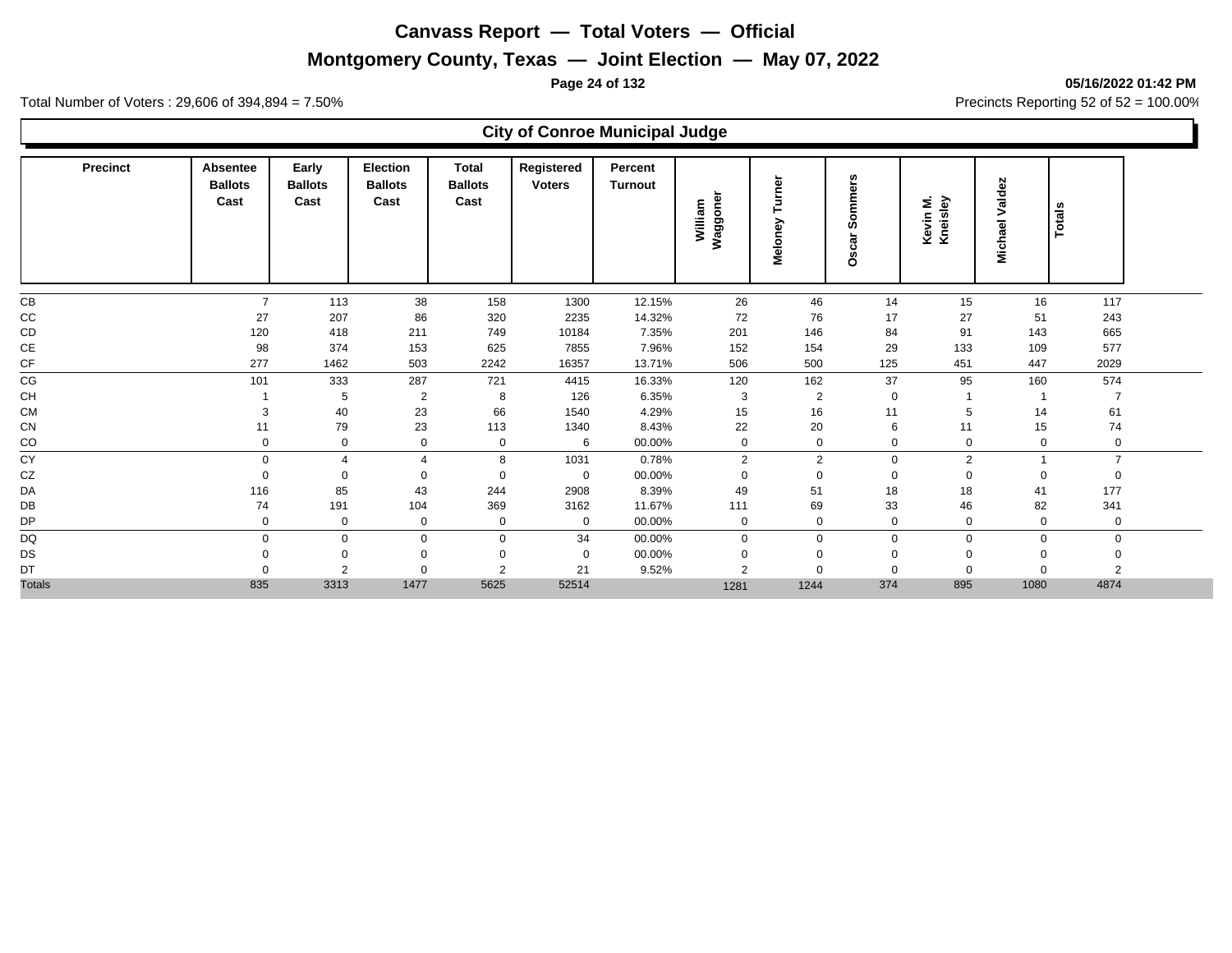## **Montgomery County, Texas — Joint Election — May 07, 2022**

**Page 25 of 132 05/16/2022 01:42 PM**

Total Number of Voters : 29,606 of 394,894 = 7.50% Precincts Reporting 52 of 52 = 100.00%

 $\blacksquare$ 

|                 |                                    |                                 |                                           |                                 |                             | <b>City of Magnolia Mayor</b> |                  |               |
|-----------------|------------------------------------|---------------------------------|-------------------------------------------|---------------------------------|-----------------------------|-------------------------------|------------------|---------------|
| <b>Precinct</b> | Absentee<br><b>Ballots</b><br>Cast | Early<br><b>Ballots</b><br>Cast | <b>Election</b><br><b>Ballots</b><br>Cast | Total<br><b>Ballots</b><br>Cast | Registered<br><b>Voters</b> | Percent<br>Turnout            | ana<br>Ÿ<br>Todd | <b>Totals</b> |
| CP              |                                    | 0                               | 0                                         | 0                               | $\mathbf 0$                 | 00.00%                        | $\mathbf 0$      | 0             |
| CQ              |                                    | $\overline{2}$                  | $\mathbf 0$                               | 2                               | 17                          | 11.76%                        | $\mathbf 0$      | $\mathbf 0$   |
| CR              | 10                                 | 108                             | 51                                        | 169                             | 1604                        | 10.54%                        | 117              | 117           |
| CS              | $\Omega$                           | 9                               |                                           | 10                              | 85                          | 11.76%                        | 10               | 10            |
| Totals          | 10                                 | 119                             | 52                                        | 181                             | 1706                        |                               | 127              | 127           |
|                 |                                    |                                 |                                           |                                 |                             |                               |                  |               |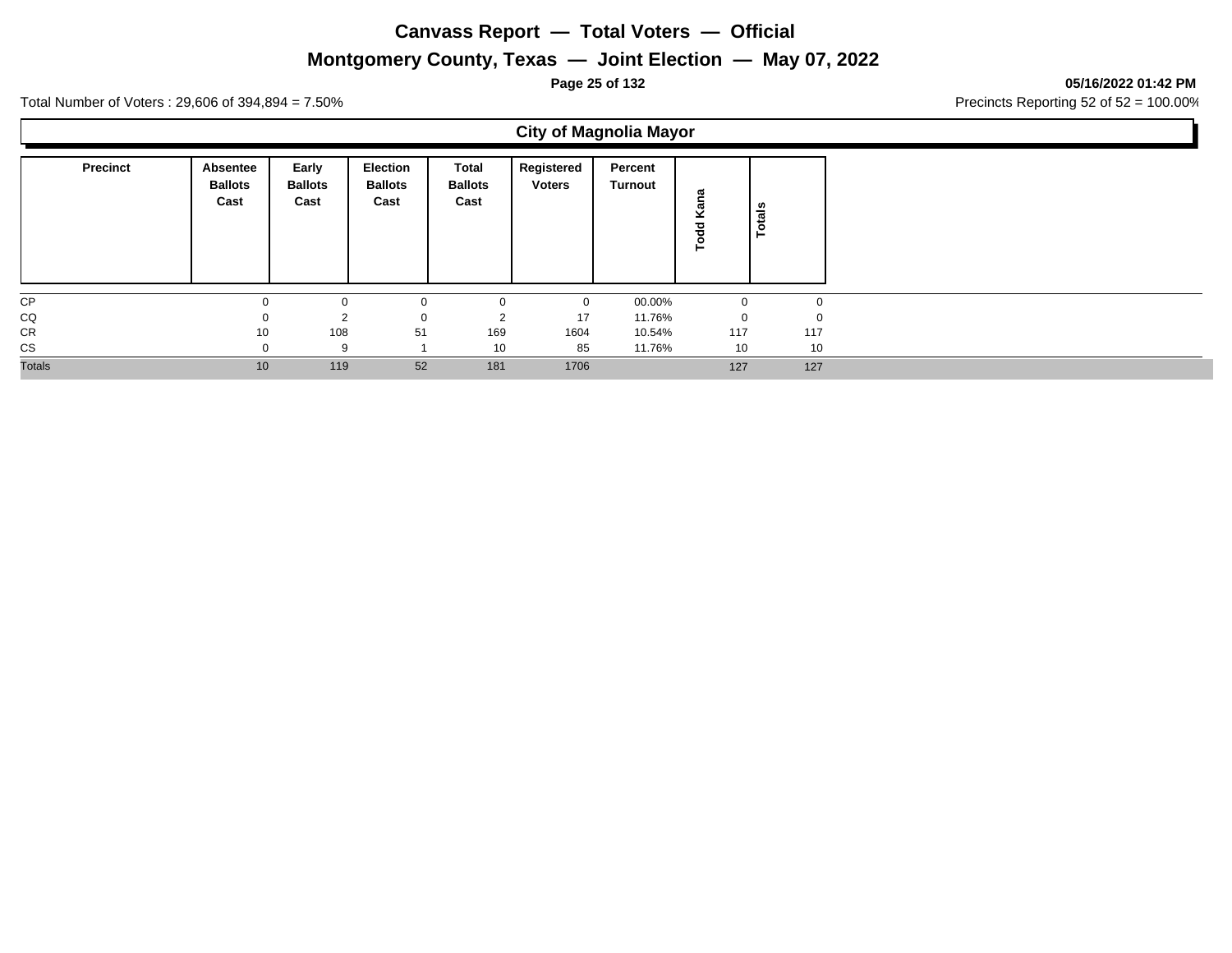## **Montgomery County, Texas — Joint Election — May 07, 2022**

**Page 26 of 132 05/16/2022 01:42 PM**

Total Number of Voters : 29,606 of 394,894 = 7.50% Precincts Reporting 52 of 52 = 100.00%

### **City of Magnolia Council Position 4**

| <b>Precinct</b> | Absentee<br><b>Ballots</b><br>Cast | Early<br><b>Ballots</b><br>Cast | Election<br><b>Ballots</b><br>Cast | Total<br><b>Ballots</b><br>Cast | Registered<br><b>Voters</b> | Percent<br>Turnout | Φ<br>≏<br>o<br>ത<br>≃ | 正 | ៖<br>ت<br>o. |     |
|-----------------|------------------------------------|---------------------------------|------------------------------------|---------------------------------|-----------------------------|--------------------|-----------------------|---|--------------|-----|
| CP              |                                    | $\Omega$                        |                                    | $\Omega$                        | $\Omega$                    | 00.00%             | $\Omega$              |   |              |     |
| CQ              |                                    | $\Omega$                        |                                    | $\sim$                          | 17                          | 11.76%             |                       |   |              |     |
| <b>CR</b>       | 10                                 | 108                             | 51                                 | 169                             | 1604                        | 10.54%             | 87                    |   | 78           | 165 |
| <b>CS</b>       |                                    | 9                               |                                    | 10                              | 85                          | 11.76%             | 6                     |   | 4            | 10  |
| <b>Totals</b>   | 10                                 | 119                             | 52                                 | 181                             | 1706                        |                    | 93                    |   | 84           | 177 |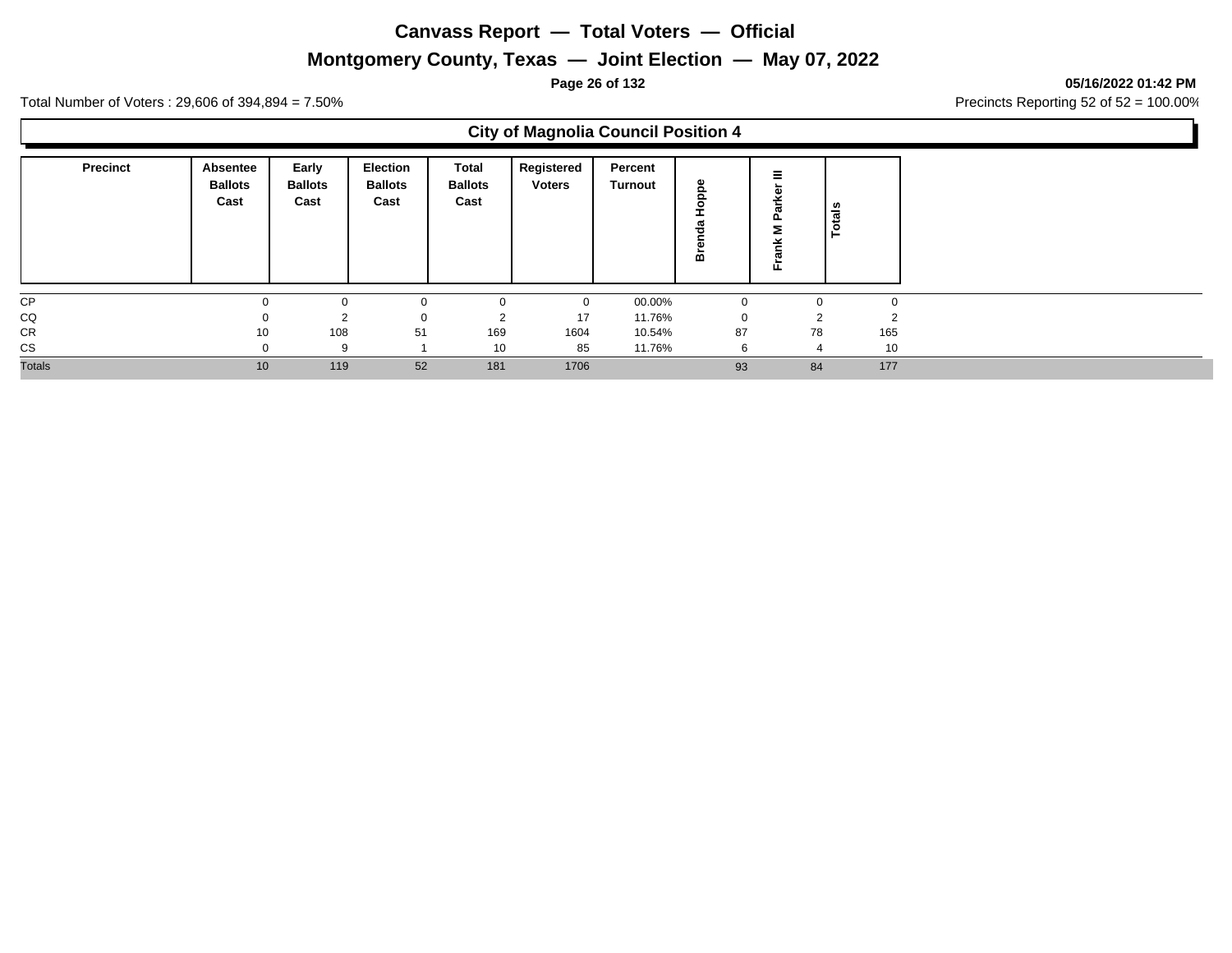## **Montgomery County, Texas — Joint Election — May 07, 2022**

#### **Page 27 of 132 05/16/2022 01:42 PM**

Total Number of Voters : 29,606 of 394,894 = 7.50% Precincts Reporting 52 of 52 = 100.00%

### **City of Magnolia Council Position 5**

| <b>Precinct</b> | Absentee<br><b>Ballots</b><br>Cast | Early<br><b>Ballots</b><br>Cast | <b>Election</b><br><b>Ballots</b><br>Cast | Total<br><b>Ballots</b><br>Cast | Registered<br><b>Voters</b> | Percent<br>Turnout | 둖<br>∽<br>α<br>ن | $\overline{\phantom{0}}$<br>Ξ | - 67<br>त्त<br>تسد<br>0 |
|-----------------|------------------------------------|---------------------------------|-------------------------------------------|---------------------------------|-----------------------------|--------------------|------------------|-------------------------------|-------------------------|
| <b>CP</b>       |                                    |                                 | $\Omega$                                  |                                 | $\mathbf 0$                 | 00.00%             | $\mathbf 0$      |                               | $\mathbf 0$<br>$\Omega$ |
| CQ              |                                    | ≘                               |                                           | 2                               | 17                          | 11.76%             | $\mathbf 0$      |                               |                         |
| CR              | 10                                 | 108                             | 51                                        | 169                             | 1604                        | 10.54%             | 68               | 87                            | 155                     |
| CS              |                                    | <sub>9</sub>                    |                                           | 10                              | 85                          | 11.76%             | っ                | 8                             | 10                      |
| <b>Totals</b>   | 10                                 | 119                             | 52                                        | 181                             | 1706                        |                    | 70               | 96                            | 166                     |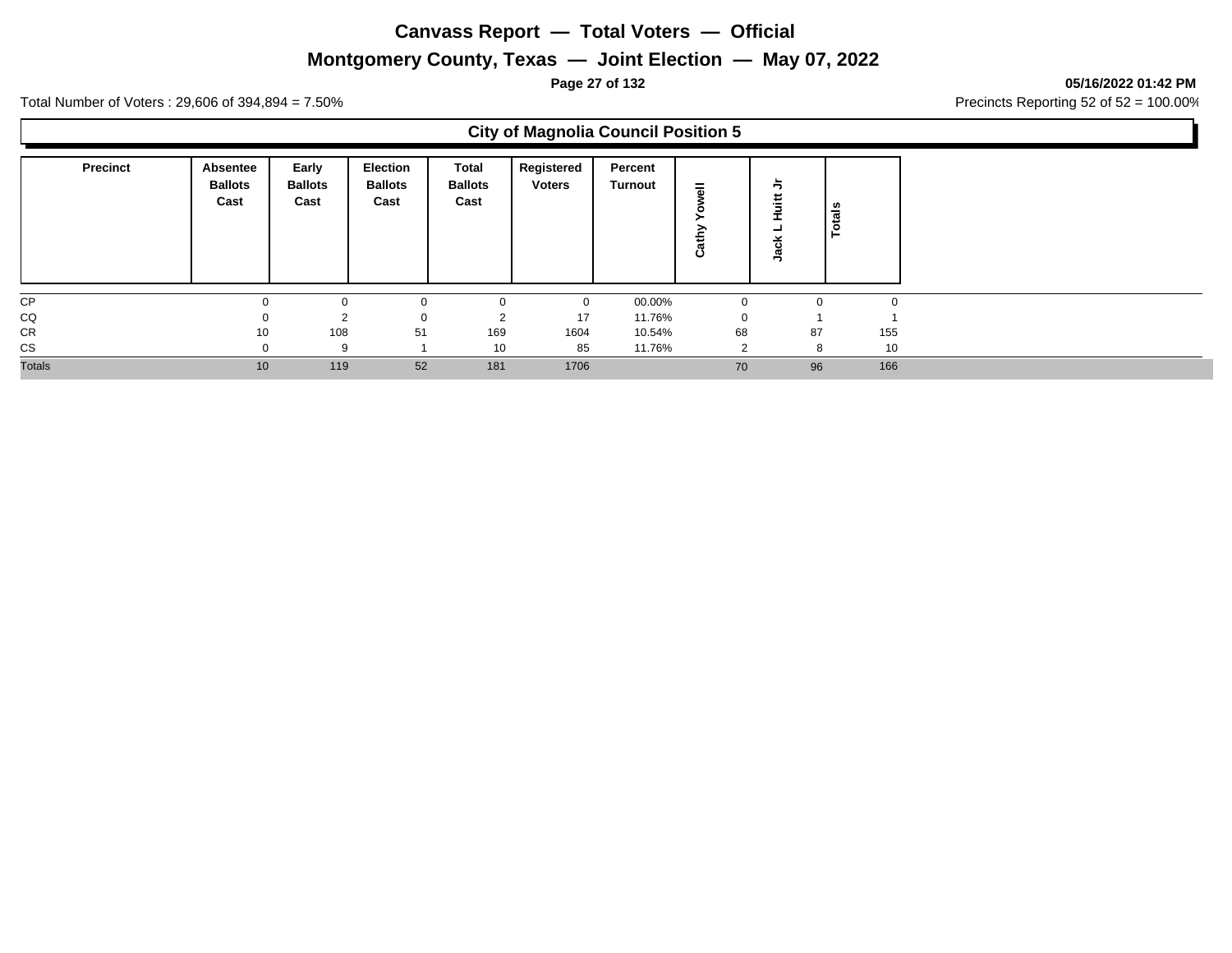### **Montgomery County, Texas — Joint Election — May 07, 2022**

**Page 28 of 132 05/16/2022 01:42 PM**

Total Number of Voters : 29,606 of 394,894 = 7.50% Precincts Reporting 52 of 52 = 100.00%

### **City of Magnolia Proposition A Reauthorization of Local Sales and Use Tax**

| <b>Precinct</b> | <b>Absentee</b><br><b>Ballots</b><br>Cast | Early<br><b>Ballots</b><br>Cast | <b>Election</b><br><b>Ballots</b><br>Cast | Total<br><b>Ballots</b><br>Cast | Registered<br><b>Voters</b> | Percent<br>Turnout | g        | <b>TSN</b><br>ပ<br>о | otals    |        |
|-----------------|-------------------------------------------|---------------------------------|-------------------------------------------|---------------------------------|-----------------------------|--------------------|----------|----------------------|----------|--------|
| CP              |                                           |                                 | $\Omega$                                  | $\Omega$                        | $\Omega$                    | 00.00%             | $\Omega$ |                      | $\Omega$ | $\sim$ |
| CQ              |                                           |                                 | 0                                         | ◠<br>∠                          | 17                          | 11.76%             |          |                      | 0        |        |
| CR              | 10                                        | 108                             | 51                                        | 169                             | 1604                        | 10.54%             | 135      | 27                   |          | 162    |
| <b>CS</b>       |                                           | 9                               |                                           | 10                              | 85                          | 11.76%             | -9       |                      |          | 10     |
| <b>Totals</b>   | 10                                        | 119                             | 52                                        | 181                             | 1706                        |                    | 145      | 28                   |          | 173    |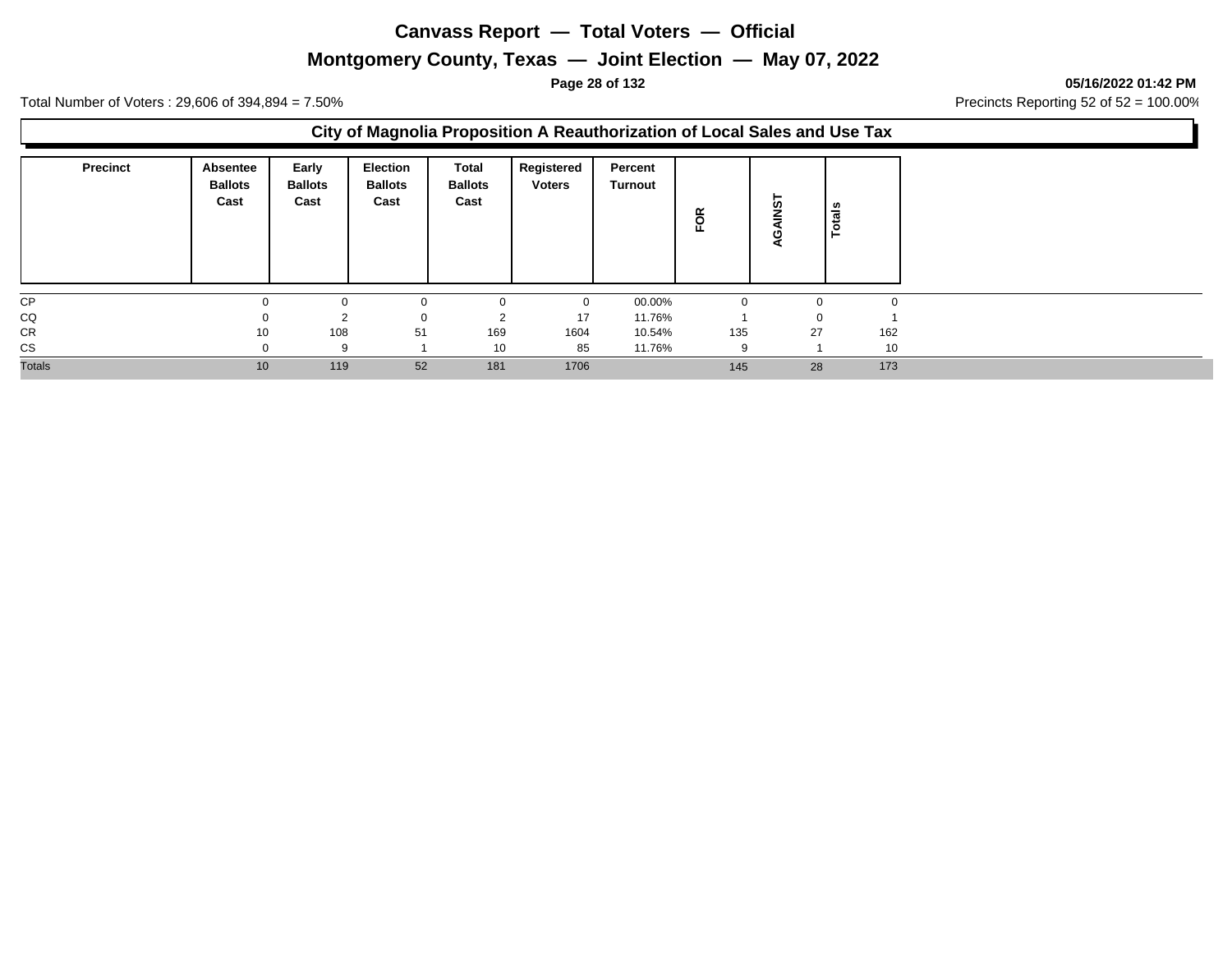## **Montgomery County, Texas — Joint Election — May 07, 2022**

**Page 29 of 132 05/16/2022 01:42 PM**

Total Number of Voters : 29,606 of 394,894 = 7.50% Precincts Reporting 52 of 52 = 100.00%

## **City of Montgomery Mayor**

| Precinct      | Absentee<br><b>Ballots</b><br>Cast | Early<br><b>Ballots</b><br>Cast | Election<br><b>Ballots</b><br>Cast | <b>Total</b><br><b>Ballots</b><br>Cast | Registered<br><b>Voters</b> | Percent<br>Turnout | ਠ<br>٥<br>ದ<br>ഗ<br>≃ | ≅.<br>w<br>$\Omega$<br>⋍<br>∍ | otals |     |
|---------------|------------------------------------|---------------------------------|------------------------------------|----------------------------------------|-----------------------------|--------------------|-----------------------|-------------------------------|-------|-----|
| <b>CH</b>     | 3                                  | 19                              |                                    | 23                                     | 120                         | 19.17%             | 16                    |                               | 6     | 22  |
| CI            | 11                                 | 128                             | 18                                 | 157                                    | 645                         | 24.34%             | 87                    |                               | 66    | 153 |
| CJ            | 6                                  | 87                              | 57                                 | 150                                    | 662                         | 22.66%             | 79                    |                               | 63    | 142 |
| CL            | $\Omega$                           | $\mathbf 0$                     |                                    | 0                                      | $\overline{0}$              | 00.00%             | $\mathbf 0$           |                               | 0     |     |
| CN            |                                    | 11                              |                                    | 16                                     | 199                         | 8.04%              |                       |                               | 12    | 13  |
| <b>Totals</b> | 24                                 | 245                             | 77                                 | 346                                    | 1626                        |                    | 183                   |                               | 147   | 330 |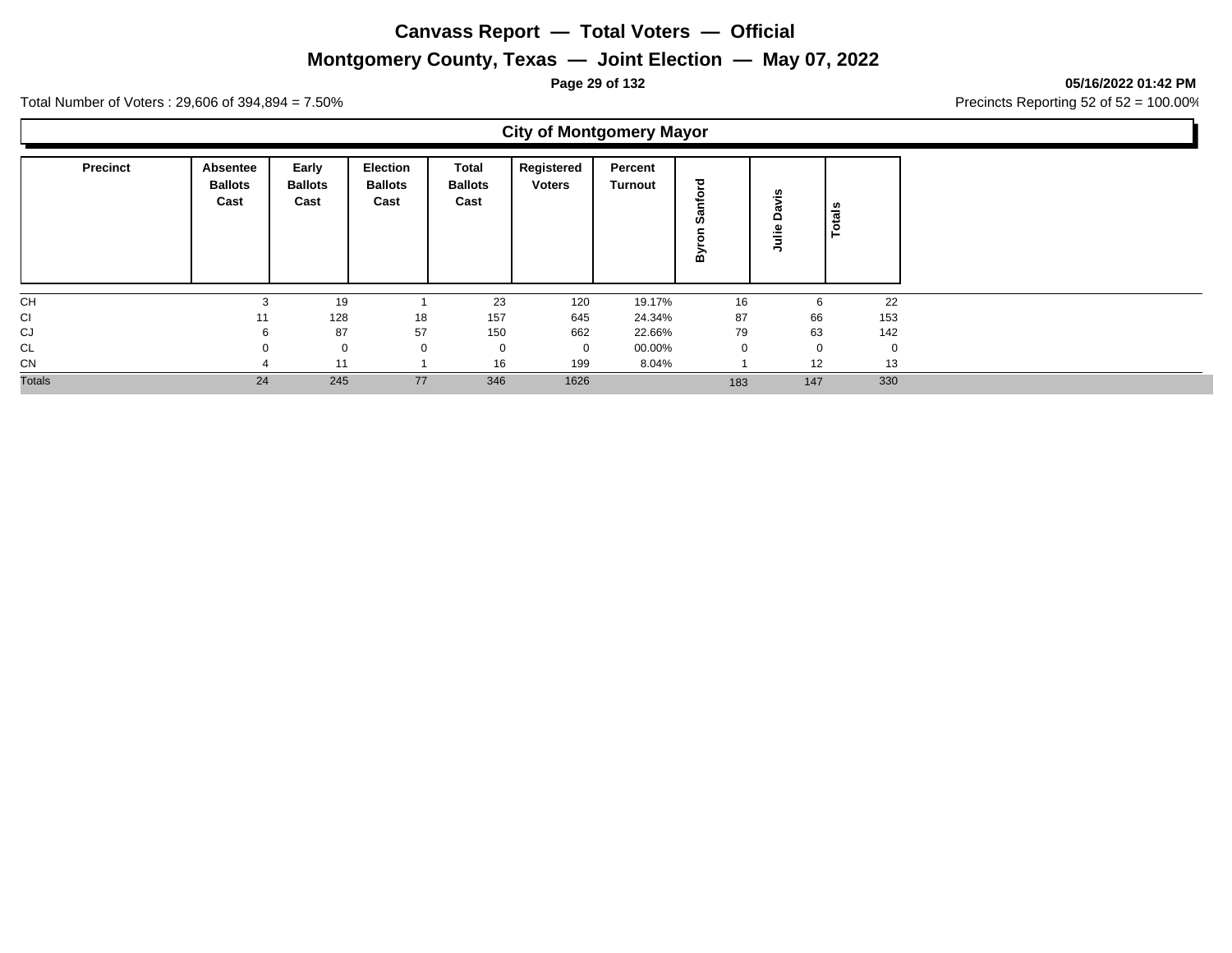## **Montgomery County, Texas — Joint Election — May 07, 2022**

**Page 30 of 132 05/16/2022 01:42 PM**

Total Number of Voters : 29,606 of 394,894 = 7.50% Precincts Reporting 52 of 52 = 100.00%

## **City of Montgomery City Council, Place 2**

| <b>Precinct</b> | Absentee<br><b>Ballots</b><br>Cast | Early<br><b>Ballots</b><br>Cast | <b>Election</b><br><b>Ballots</b><br>Cast | Total<br><b>Ballots</b><br>Cast | Registered<br><b>Voters</b> | Percent<br>Turnout | ⋋<br>ပ္ထ<br>Φ<br>Ÿ | $\circ$<br>ő<br>∽<br>n,<br>රී | otals       |             |
|-----------------|------------------------------------|---------------------------------|-------------------------------------------|---------------------------------|-----------------------------|--------------------|--------------------|-------------------------------|-------------|-------------|
| CH              | 3                                  | 19                              |                                           | 23                              | 120                         | 19.17%             | 10                 | 11                            |             | 21          |
| <b>CI</b>       | 11                                 | 128                             | 18                                        | 157                             | 645                         | 24.34%             | 59                 | 82                            |             | 141         |
| CJ              | 6                                  | 87                              | 57                                        | 150                             | 662                         | 22.66%             | 71                 | 59                            |             | 130         |
| CL              | 0                                  | $\mathbf 0$                     | $\Omega$                                  | $\mathbf 0$                     | $\overline{0}$              | 00.00%             | $\mathbf 0$        |                               | $\mathbf 0$ | $\mathbf 0$ |
| CN              |                                    | 11                              |                                           | 16                              | 199                         | 8.04%              |                    |                               | 5           | 10          |
| <b>Totals</b>   | 24                                 | 245                             | 77                                        | 346                             | 1626                        |                    | 145                | 157                           |             | 302         |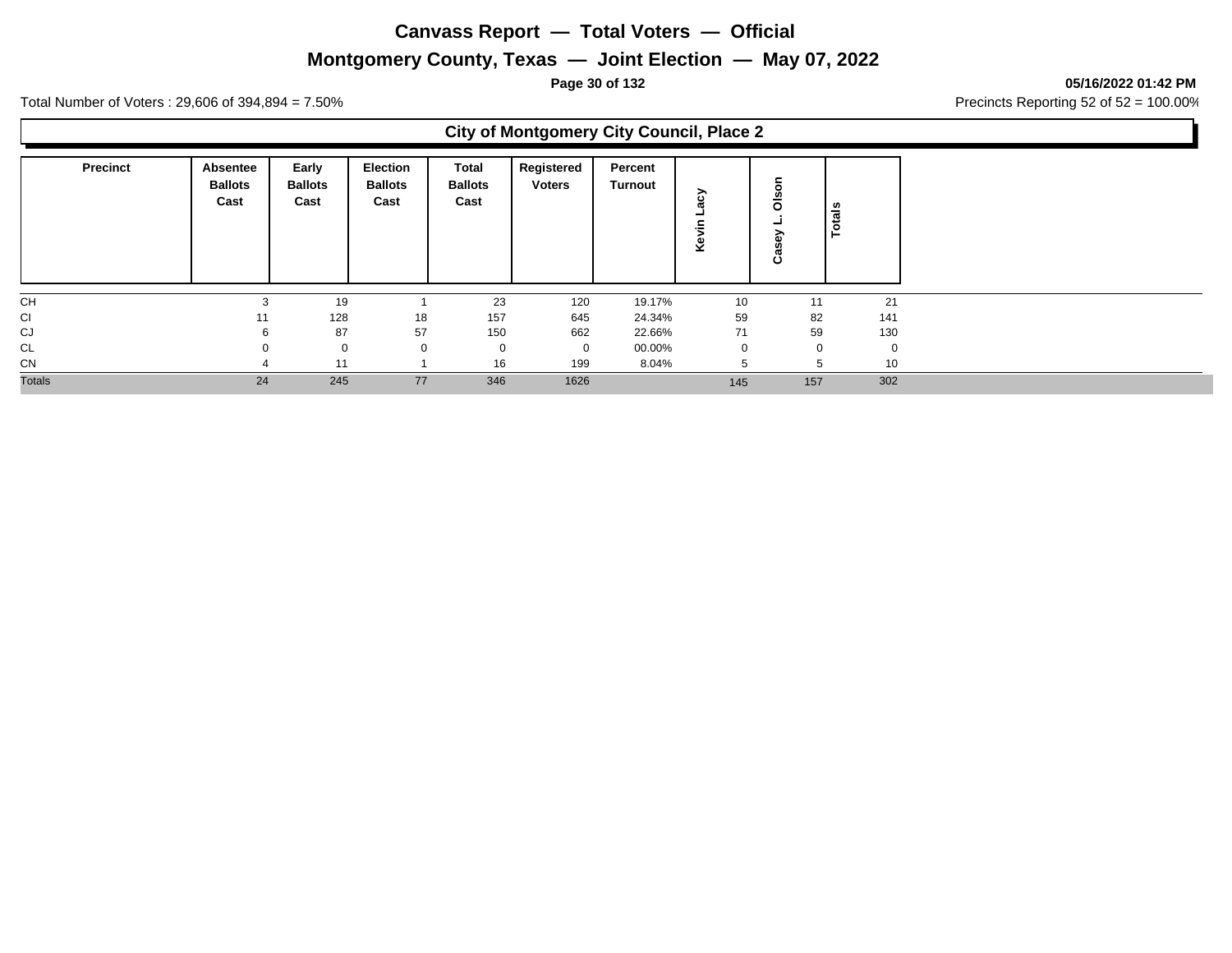## **Montgomery County, Texas — Joint Election — May 07, 2022**

**Page 31 of 132 05/16/2022 01:42 PM**

Total Number of Voters : 29,606 of 394,894 = 7.50% Precincts Reporting 52 of 52 = 100.00%

## **City of Montgomery City Council, Place 4**

| <b>Precinct</b> | Absentee<br><b>Ballots</b><br>Cast | Early<br><b>Ballots</b><br>Cast | <b>Election</b><br><b>Ballots</b><br>Cast | Total<br><b>Ballots</b><br>Cast | Registered<br><b>Voters</b> | Percent<br>Turnout | ~<br>ö<br>ω | ົ<br>₽      | tais |
|-----------------|------------------------------------|---------------------------------|-------------------------------------------|---------------------------------|-----------------------------|--------------------|-------------|-------------|------|
| <b>CH</b>       | 3                                  | 19                              |                                           | 23                              | 120                         | 19.17%             | 10          | 11          | 21   |
| <b>CI</b>       |                                    | 128                             | 18                                        | 157                             | 645                         | 24.34%             | 83          | 60          | 143  |
| CJ              |                                    | 87                              | 57                                        | 150                             | 662                         | 22.66%             | 83          | 60          | 143  |
| CL              |                                    | $\mathbf 0$                     |                                           | 0                               | $\mathbf{0}$                | 00.00%             | $\mathbf 0$ | $\mathbf 0$ | 0    |
| <b>CN</b>       |                                    | 11                              |                                           | 16                              | 199                         | 8.04%              | 3           | 9           | 12   |
| <b>Totals</b>   | 24                                 | 245                             | 77                                        | 346                             | 1626                        |                    | 179         | 140         | 319  |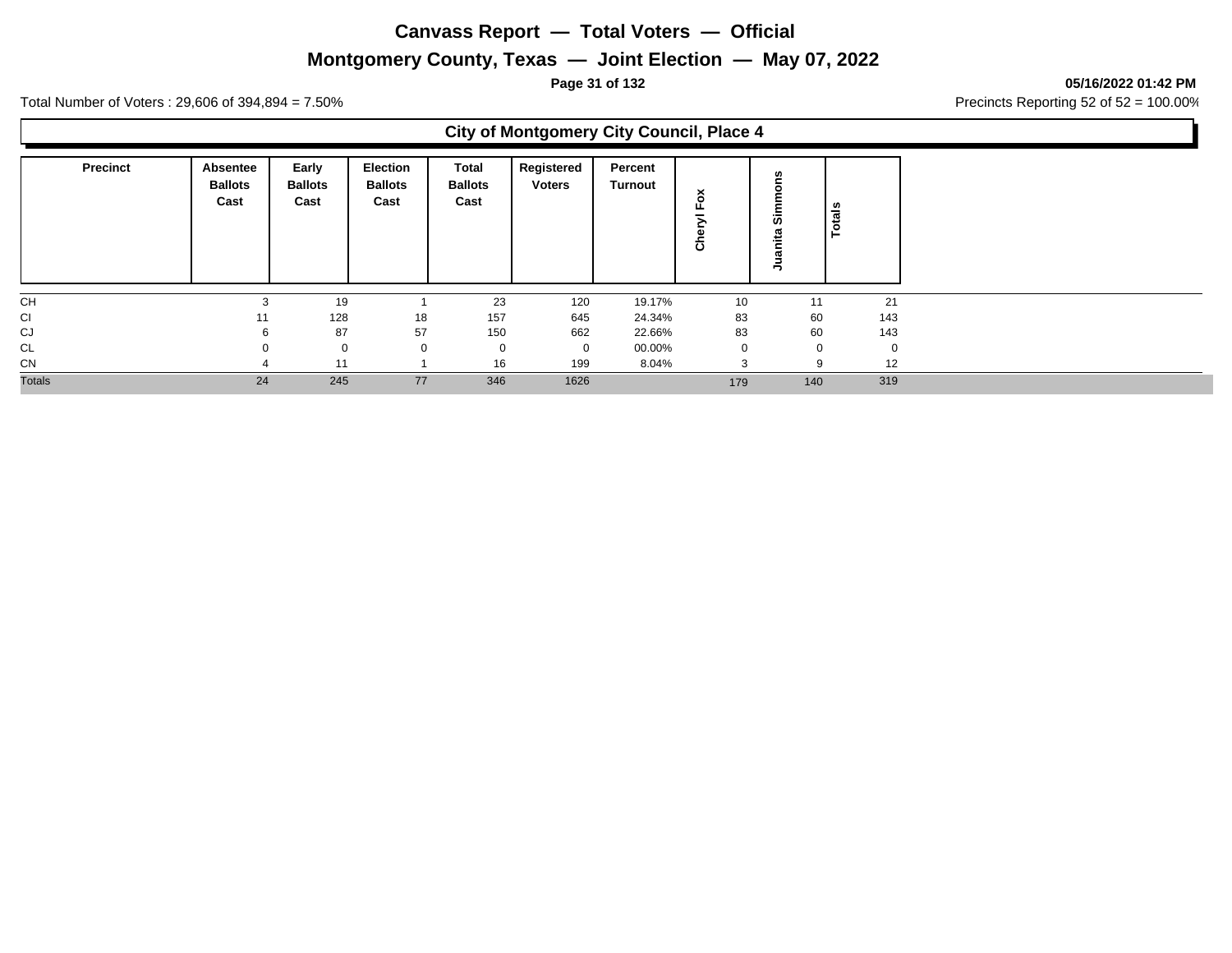## **Montgomery County, Texas — Joint Election — May 07, 2022**

**Page 32 of 132 05/16/2022 01:42 PM**

Total Number of Voters : 29,606 of 394,894 = 7.50% Precincts Reporting 52 of 52 = 100.00%

## **City of Panorama Village City Mayor**

| <b>Precinct</b> | Absentee<br><b>Ballots</b><br>Cast | Early<br><b>Ballots</b><br>Cast | <b>Election</b><br><b>Ballots</b><br>Cast | Total<br><b>Ballots</b><br>Cast | Registered<br><b>Voters</b> | Percent<br>Turnout | ທ   | פַ<br>₹<br>ill B | tals<br>$\circ$ |
|-----------------|------------------------------------|---------------------------------|-------------------------------------------|---------------------------------|-----------------------------|--------------------|-----|------------------|-----------------|
| cc              | 29                                 | 216                             | 313                                       | 558                             | 2026                        | 27.54%             | 330 | 200              | 530             |
| CF              |                                    | $\sim$                          | 0                                         | $\sim$<br>ے                     | 3                           | 66.67%             | 2   | $\mathbf{0}$     | $\sim$          |
| <b>Totals</b>   | 29                                 | 218                             | 313                                       | 560                             | 2029                        |                    | 332 | 200              | 532             |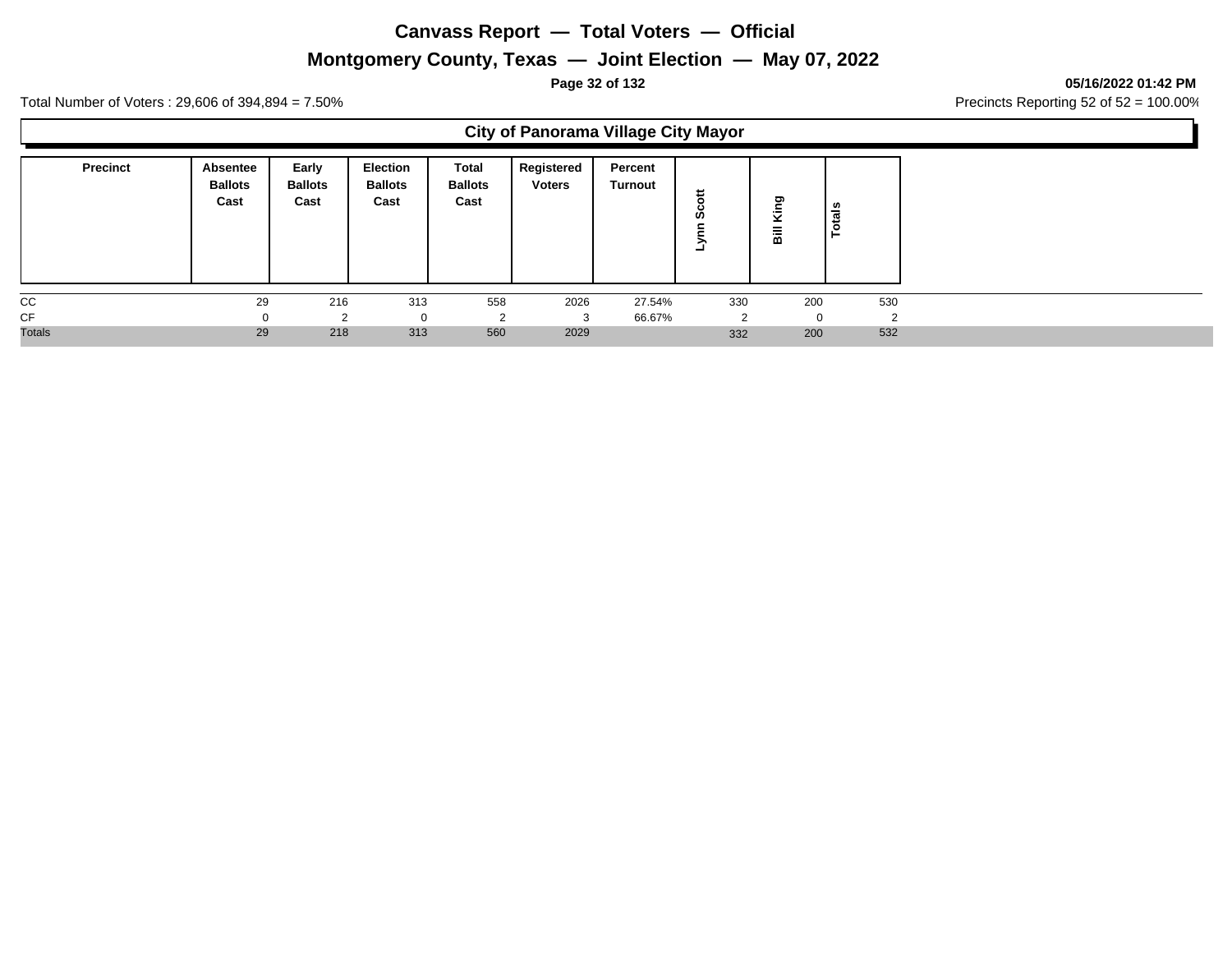## **Montgomery County, Texas — Joint Election — May 07, 2022**

**Page 33 of 132 05/16/2022 01:42 PM**

Total Number of Voters : 29,606 of 394,894 = 7.50% Precincts Reporting 52 of 52 = 100.00%

### **City of Panorama Village Council Position No. 2**

| <b>Precinct</b> | Absentee<br><b>Ballots</b><br>Cast | Early<br><b>Ballots</b><br>Cast | Election<br><b>Ballots</b><br>Cast | Total<br><b>Ballots</b><br>Cast | Registered<br><b>Voters</b> | Percent<br>Turnout | ⋍<br>ರ | Totals |
|-----------------|------------------------------------|---------------------------------|------------------------------------|---------------------------------|-----------------------------|--------------------|--------|--------|
| CC              | 29                                 | 216                             | 313                                | 558                             | 2026                        | 27.54%             | 469    | 469    |
| CF              | $\Omega$                           | ົ                               | $\Omega$                           | っ<br>∠                          | 3                           | 66.67%             |        |        |
| <b>Totals</b>   | 29                                 | 218                             | 313                                | 560                             | 2029                        |                    | 470    | 470    |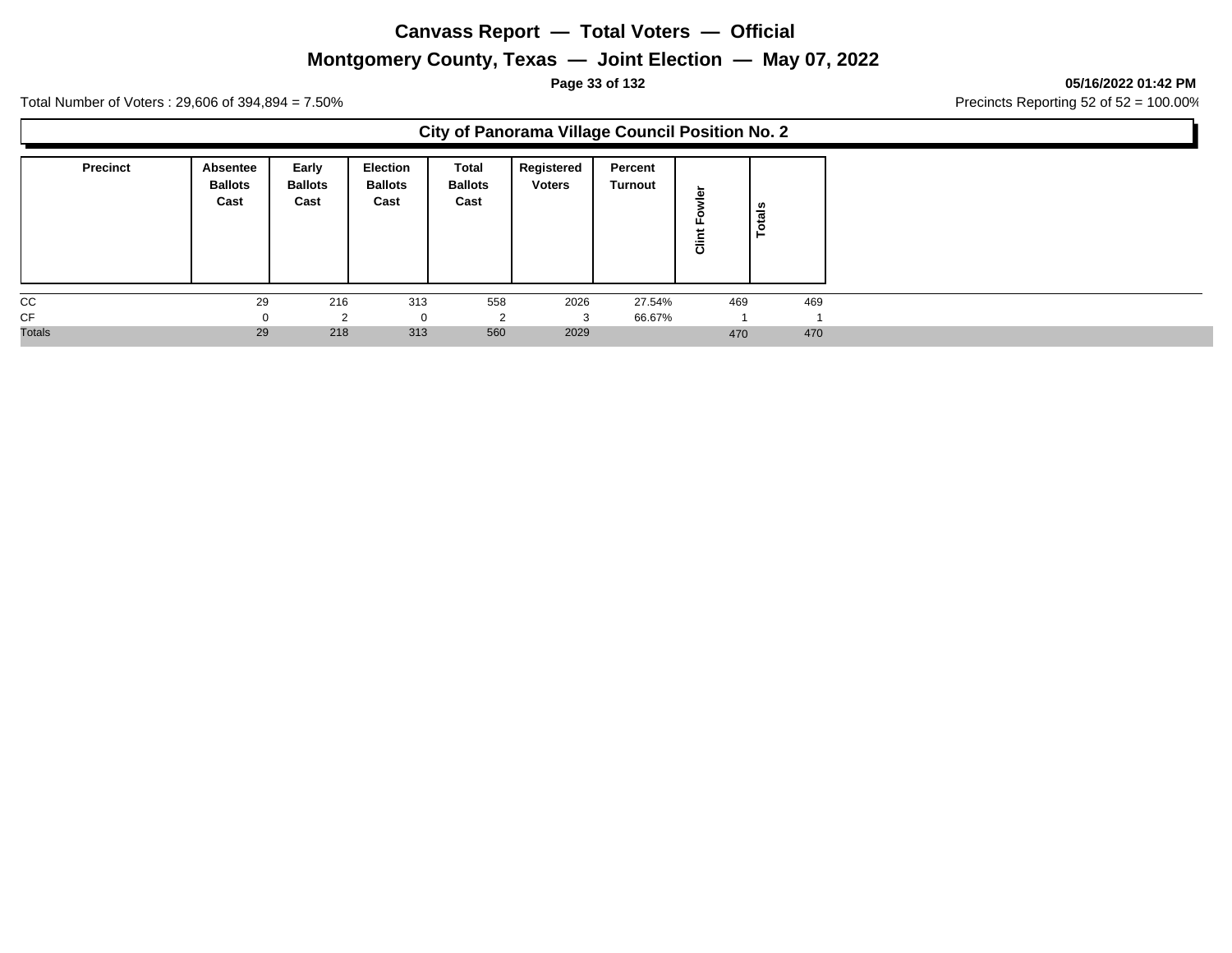## **Montgomery County, Texas — Joint Election — May 07, 2022**

**Page 34 of 132 05/16/2022 01:42 PM**

Total Number of Voters : 29,606 of 394,894 = 7.50% Precincts Reporting 52 of 52 = 100.00%

### **City of Panorama Village Council Position No. 4**

| <b>Precinct</b> | Absentee<br><b>Ballots</b><br>Cast | Early<br><b>Ballots</b><br>Cast | Election<br><b>Ballots</b><br>Cast | Total<br><b>Ballots</b><br>Cast | Registered<br><b>Voters</b> | Percent<br>Turnout | ъ<br>画 | $\alpha$ | w<br>ء<br>읾 | $t$ als<br>$\circ$<br>- |
|-----------------|------------------------------------|---------------------------------|------------------------------------|---------------------------------|-----------------------------|--------------------|--------|----------|-------------|-------------------------|
| cc              | 29                                 | 216                             | 313                                | 558                             | 2026                        | 27.54%             | 167    | 187      | 178         | 532                     |
| CF              |                                    | ົ                               |                                    | $\sqrt{2}$                      |                             | 66.67%             |        | $\Omega$ |             | ◠                       |
| <b>Totals</b>   | 29                                 | 218                             | 313                                | 560                             | 2029                        |                    | 167    | 187      | 180         | 534                     |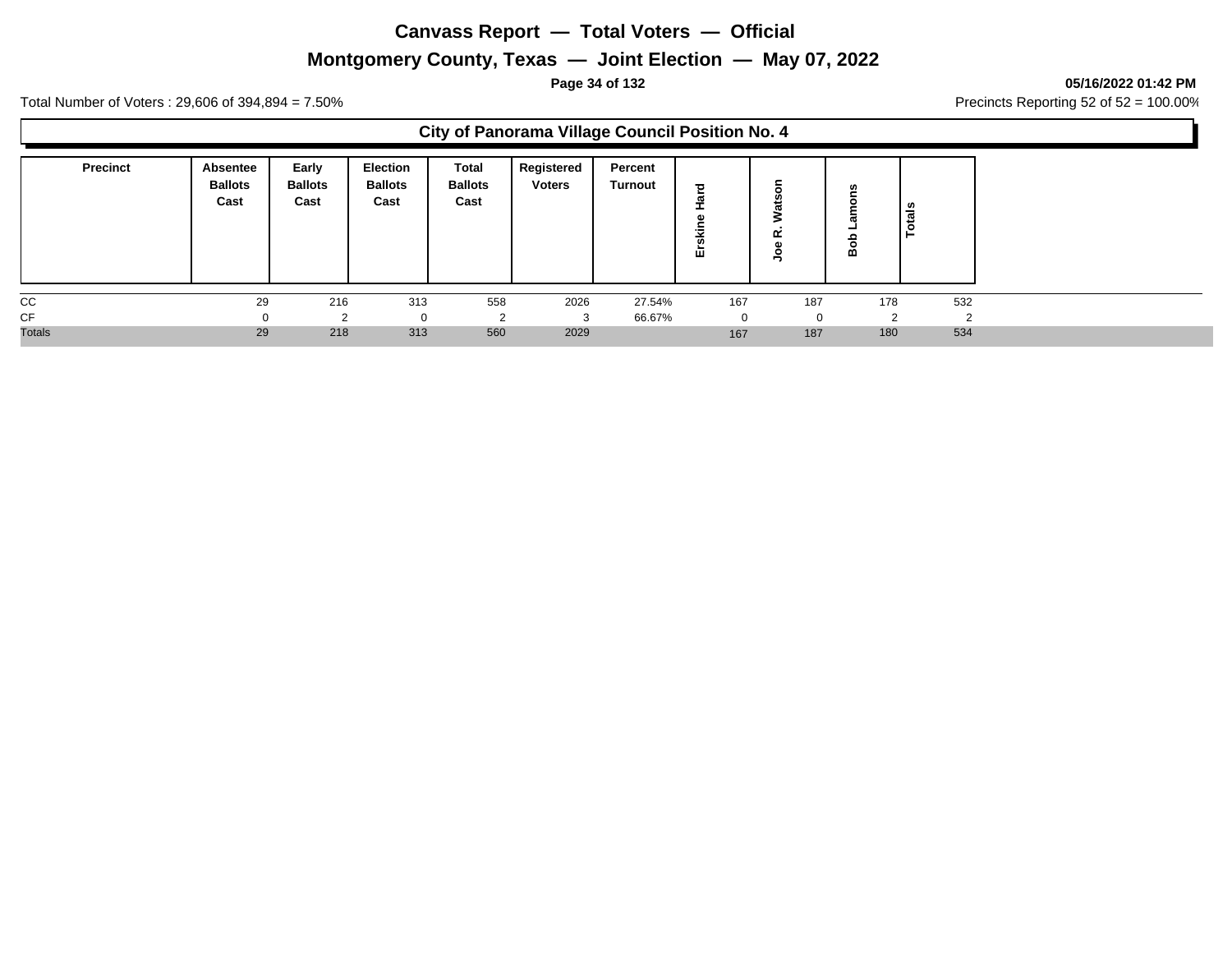# **Montgomery County, Texas — Joint Election — May 07, 2022**

#### **Page 35 of 132 05/16/2022 01:42 PM**

Total Number of Voters : 29,606 of 394,894 = 7.50% Precincts Reporting 52 of 52 = 100.00%

## **City of Shenandoah Mayor**

| <b>Precinct</b> | Absentee<br><b>Ballots</b><br>Cast | Early<br><b>Ballots</b><br>Cast | <b>Election</b><br><b>Ballots</b><br>Cast | <b>Total</b><br><b>Ballots</b><br>Cast | Registered<br><b>Voters</b> | Percent<br>Turnout | ۰           | ≈<br>ΕŚ  | tais     |
|-----------------|------------------------------------|---------------------------------|-------------------------------------------|----------------------------------------|-----------------------------|--------------------|-------------|----------|----------|
| CZ              | 62                                 | 272                             | 252                                       | 586                                    | 2396                        | 24.46%             | 335         | 249      | 584      |
| DE              |                                    | 0                               |                                           | 0                                      | 0                           | 00.00%             | 0           | 0        | $\Omega$ |
| DH              |                                    |                                 |                                           | 0                                      | $\Omega$                    | 00.00%             | $\mathbf 0$ | $\Omega$ | $\Omega$ |
| DO              | 15                                 |                                 |                                           | 23                                     | 331                         | 6.95%              | 12          | 10       | 22       |
| <b>Totals</b>   | 77                                 | 279                             | 253                                       | 609                                    | 2727                        |                    | 347         | 259      | 606      |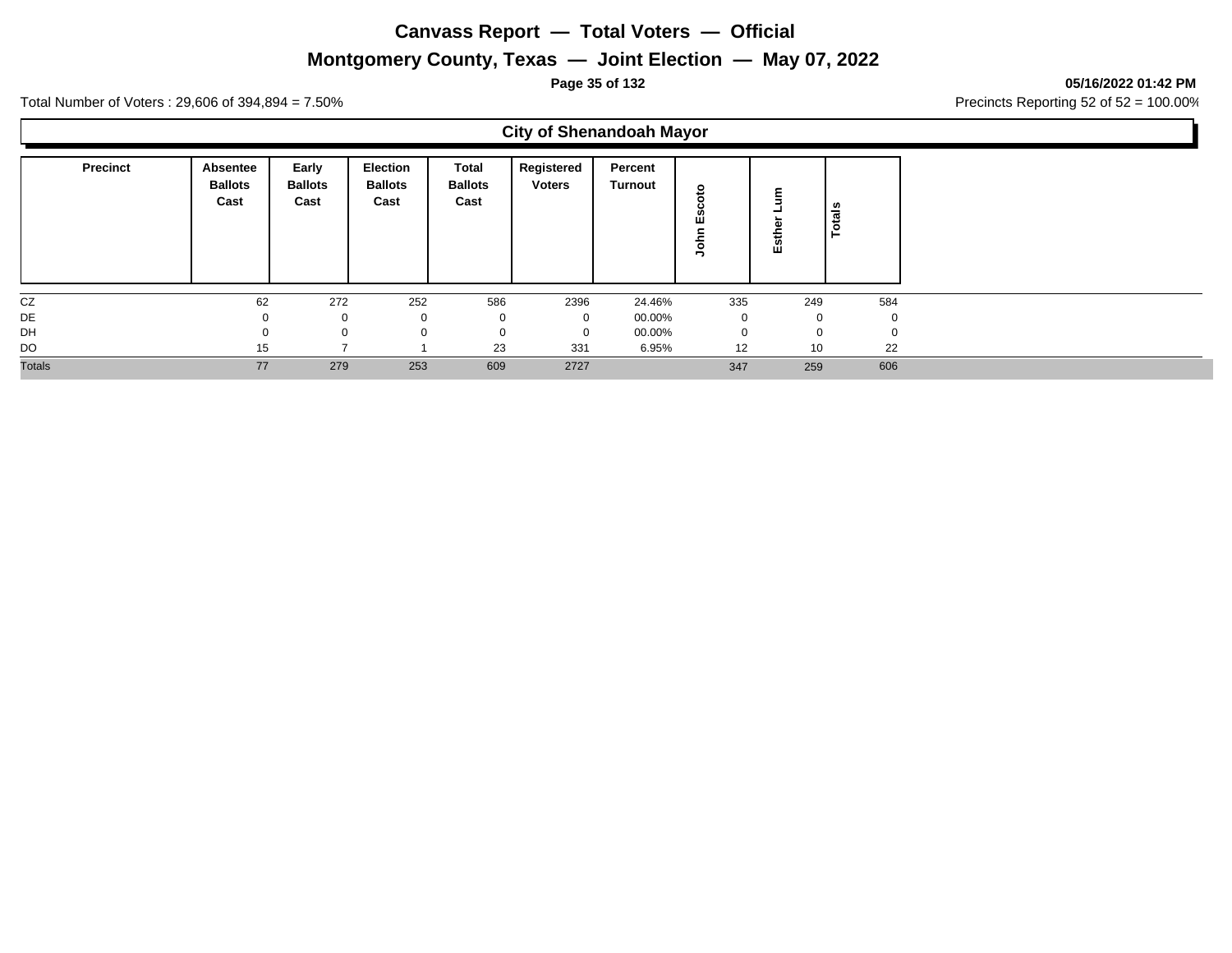# **Montgomery County, Texas — Joint Election — May 07, 2022**

**Page 36 of 132 05/16/2022 01:42 PM**

Total Number of Voters : 29,606 of 394,894 = 7.50% Precincts Reporting 52 of 52 = 100.00%

### **City of Shenandoah City Council, Position 1**

| <b>Precinct</b> | <b>Absentee</b><br><b>Ballots</b><br>Cast | Early<br><b>Ballots</b><br>Cast | Election<br><b>Ballots</b><br>Cast | Total<br><b>Ballots</b><br>Cast | Registered<br><b>Voters</b> | Percent<br>Turnout | σ<br>O | œ<br>œ |   |     |
|-----------------|-------------------------------------------|---------------------------------|------------------------------------|---------------------------------|-----------------------------|--------------------|--------|--------|---|-----|
| CZ              | 62                                        | 272                             | 252                                | 586                             | 2396                        | 24.46%             | 275    | 303    |   | 578 |
| DE              |                                           | $\mathbf 0$                     |                                    | $\Omega$                        | $\Omega$                    | 00.00%             | 0      |        | 0 |     |
| DH              |                                           | $\mathbf 0$                     |                                    | $\Omega$                        | $\mathbf 0$                 | 00.00%             | 0      |        | 0 |     |
| DO              | 15                                        |                                 |                                    | 23                              | 331                         | 6.95%              | 10     | 10     |   | 20  |
| <b>Totals</b>   | 77                                        | 279                             | 253                                | 609                             | 2727                        |                    | 285    | 313    |   | 598 |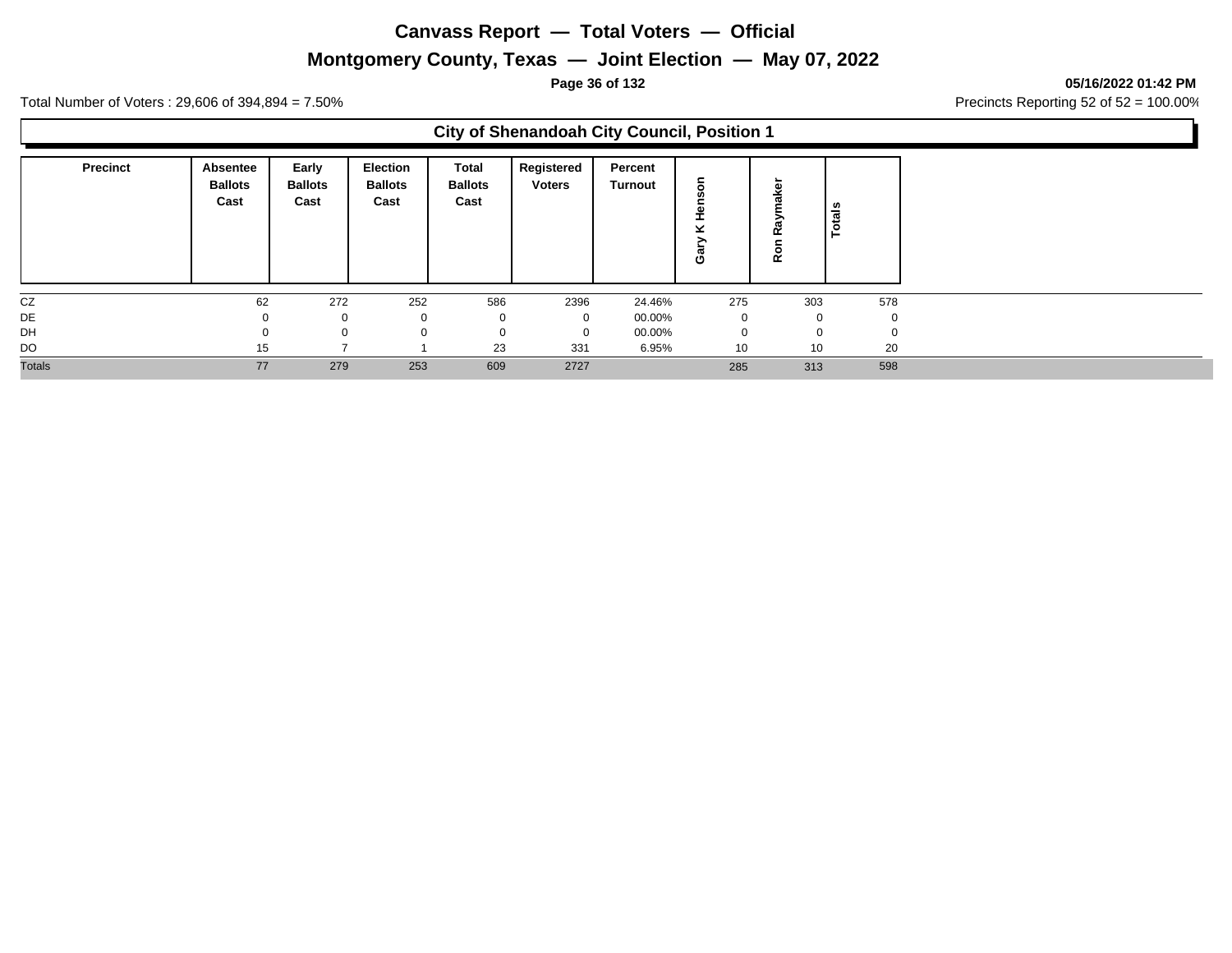# **Montgomery County, Texas — Joint Election — May 07, 2022**

**Page 37 of 132 05/16/2022 01:42 PM**

Total Number of Voters : 29,606 of 394,894 = 7.50% Precincts Reporting 52 of 52 = 100.00%

## **City of Shenandoah City Council, Position 5**

| <b>Precinct</b> | Absentee<br><b>Ballots</b><br>Cast | Early<br><b>Ballots</b><br>Cast | <b>Election</b><br><b>Ballots</b><br>Cast | Total<br><b>Ballots</b><br>Cast | Registered<br><b>Voters</b> | Percent<br>Turnout | ठ<br>$\mathbf{c}$<br>Ξ | otals<br>۴ |
|-----------------|------------------------------------|---------------------------------|-------------------------------------------|---------------------------------|-----------------------------|--------------------|------------------------|------------|
| CZ              | 62                                 | 272                             | 252                                       | 586                             | 2396                        | 24.46%             | 473                    | 473        |
| DE              |                                    | 0                               | 0                                         | 0                               | 0                           | 00.00%             | $\mathbf 0$            | 0          |
| DH              |                                    | $\Omega$                        | $\Omega$                                  | $\mathbf 0$                     | $\Omega$                    | 00.00%             | $\mathbf 0$            | 0          |
| DO              | 15                                 |                                 |                                           | 23                              | 331                         | 6.95%              | 20                     | 20         |
| <b>Totals</b>   | 77                                 | 279                             | 253                                       | 609                             | 2727                        |                    | 493                    | 493        |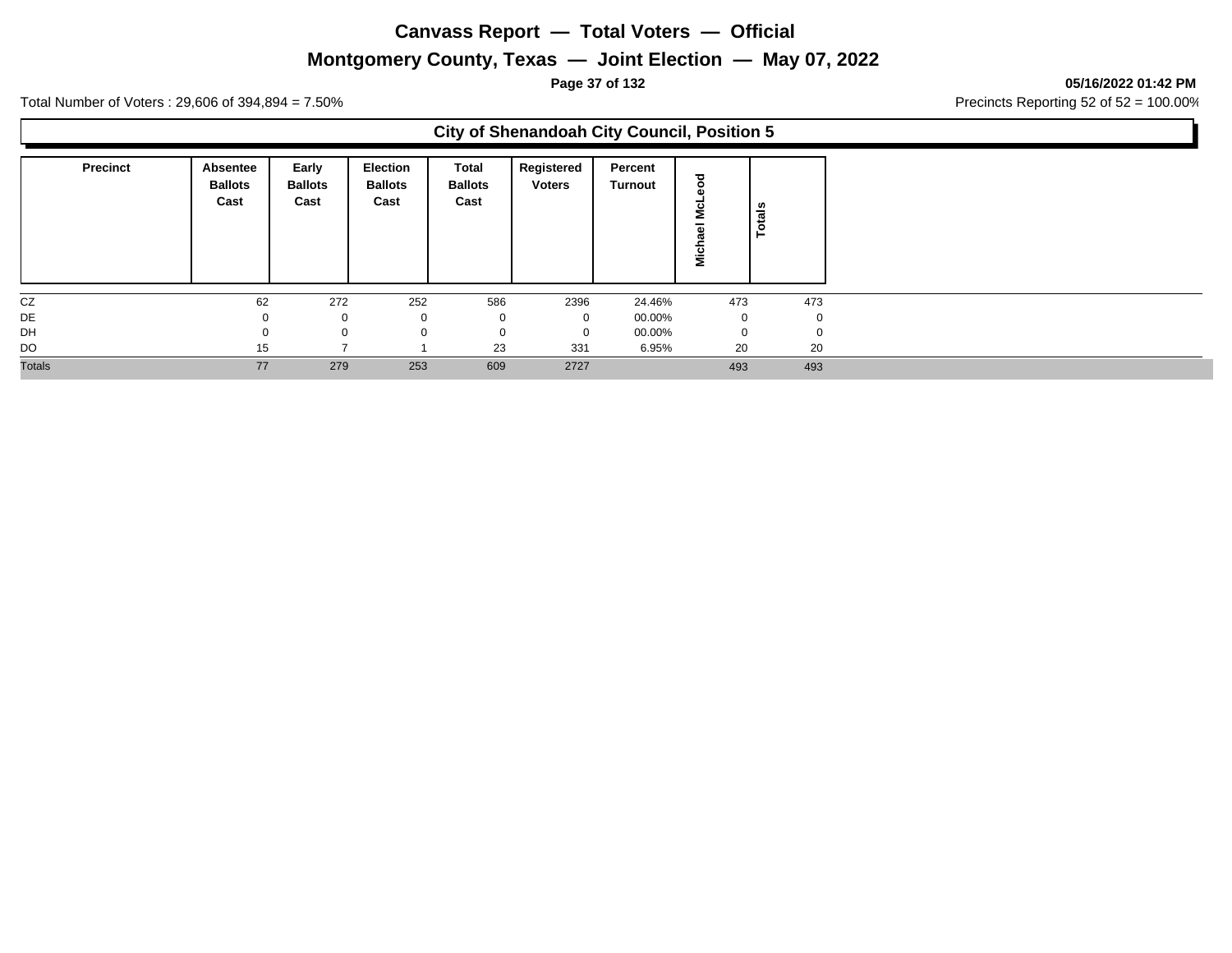# **Montgomery County, Texas — Joint Election — May 07, 2022**

#### **Page 38 of 132 05/16/2022 01:42 PM**

Total Number of Voters : 29,606 of 394,894 = 7.50% Precincts Reporting 52 of 52 = 100.00%

# **Town of Woodloch Mayor**

| <b>Precinct</b> | Absentee<br><b>Ballots</b><br>Cast | Early<br><b>Ballots</b><br>Cast | Election<br><b>Ballots</b><br>Cast | Total<br><b>Ballots</b><br>Cast | Registered<br><b>Voters</b> | Percent<br>Turnout | ∍<br>을<br>œ | -<br>ة   | als<br>تت<br>$\circ$<br>► |
|-----------------|------------------------------------|---------------------------------|------------------------------------|---------------------------------|-----------------------------|--------------------|-------------|----------|---------------------------|
| DP              |                                    |                                 | 29                                 | 37                              | 122                         | 30.33%             | 27          | 9        | 36                        |
| DT              |                                    |                                 | 0                                  | 0                               |                             | 00.00%             | 0           | $\Omega$ |                           |
| <b>Totals</b>   | $\Omega$                           | 8                               | 29                                 | 37                              | 122                         |                    | 27          | 9        | 36                        |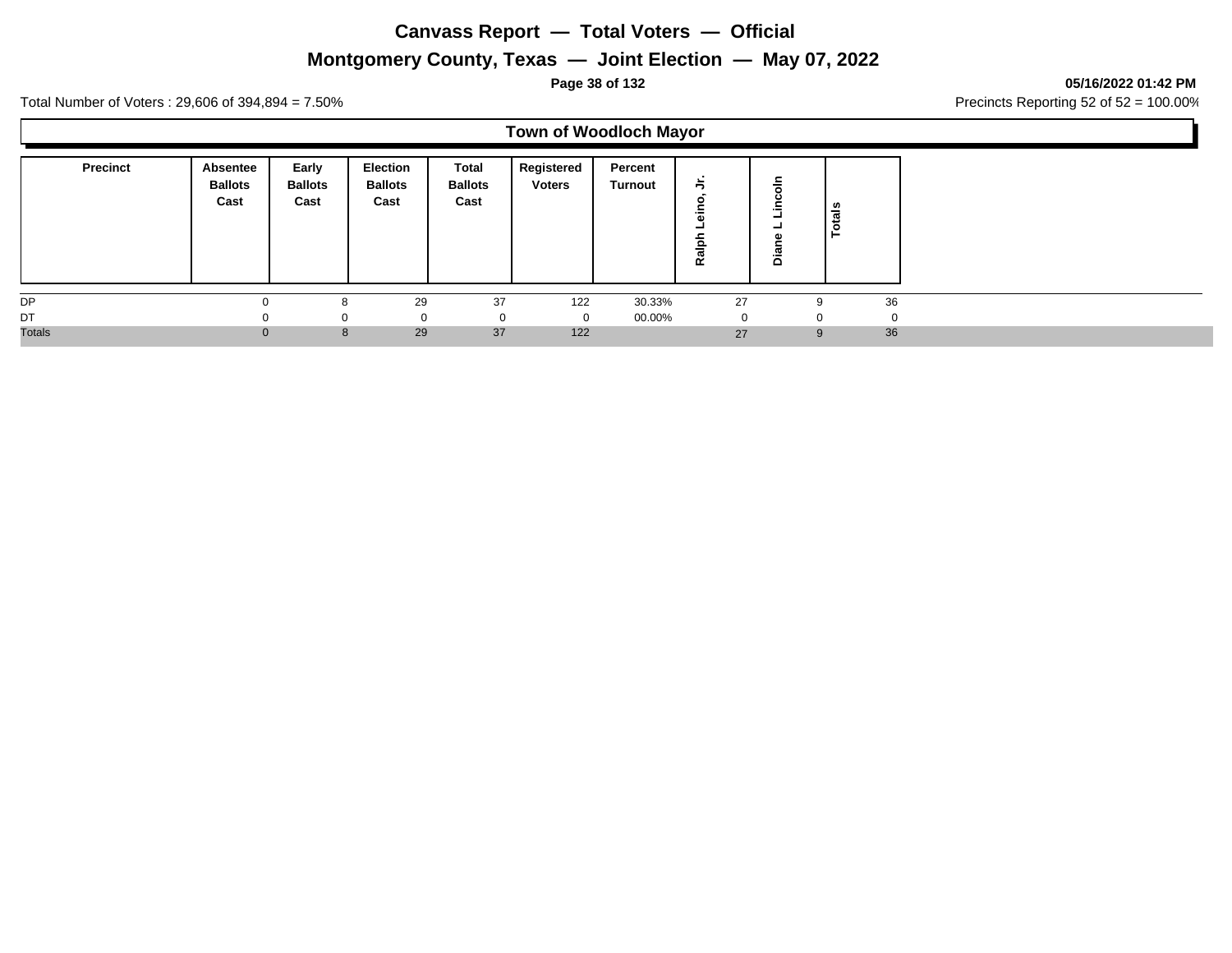# **Montgomery County, Texas — Joint Election — May 07, 2022**

**Page 39 of 132 05/16/2022 01:42 PM**

Total Number of Voters : 29,606 of 394,894 = 7.50% Precincts Reporting 52 of 52 = 100.00%

#### **Town of Woodloch Alderman Position 4**

| <b>Precinct</b> | <b>Absentee</b><br><b>Ballots</b><br>Cast | Early<br><b>Ballots</b><br>Cast | <b>Election</b><br><b>Ballots</b><br>Cast | Total<br><b>Ballots</b><br>Cast | Registered<br><b>Voters</b> | Percent<br><b>Turnout</b> | ,<br>e<br>ဖွဲ့ အ | - | tals<br>$\circ$      |
|-----------------|-------------------------------------------|---------------------------------|-------------------------------------------|---------------------------------|-----------------------------|---------------------------|------------------|---|----------------------|
| <b>DP</b>       |                                           | ົ                               | 29                                        | 37                              | 122                         | 30.33%                    | 11               |   | 36<br>25             |
| DT              |                                           | $\Omega$                        | $\mathbf 0$                               |                                 |                             | 00.00%                    | 0                |   | $\Omega$<br>$\Omega$ |
| <b>Totals</b>   | $\Omega$                                  | 8                               | 29                                        | 37                              | 122                         |                           | 11               |   | 36<br>25             |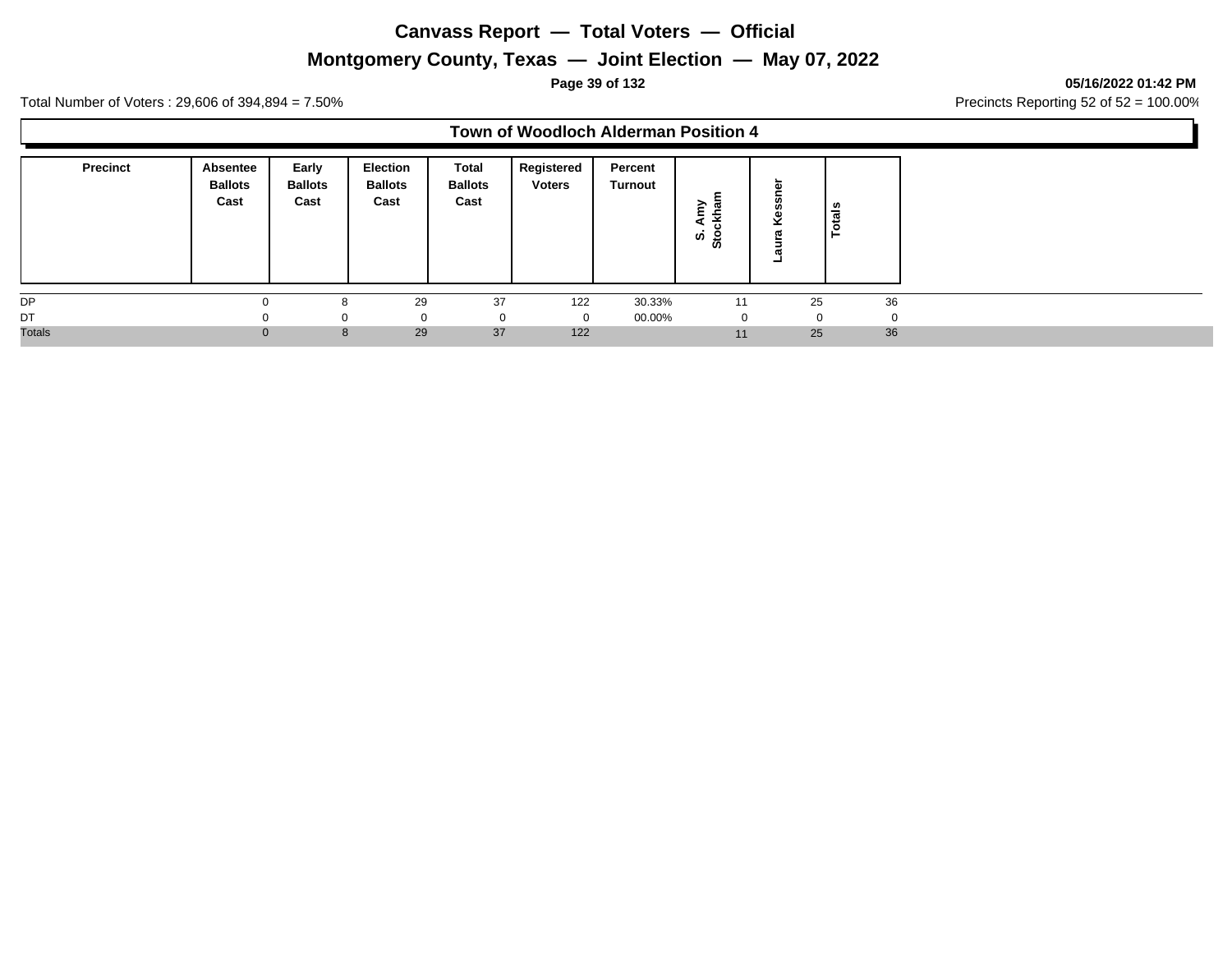# **Montgomery County, Texas — Joint Election — May 07, 2022**

**Page 40 of 132 05/16/2022 01:42 PM**

Total Number of Voters : 29,606 of 394,894 = 7.50% Precincts Reporting 52 of 52 = 100.00%

#### **Town of Woodloch Alderman Position 5**

| <b>Precinct</b> | Absentee<br><b>Ballots</b><br>Cast | Early<br><b>Ballots</b><br>Cast | <b>Election</b><br><b>Ballots</b><br>Cast | Total<br><b>Ballots</b><br>Cast | Registered<br><b>Voters</b> | Percent<br><b>Turnout</b> | ഛ<br>$\Omega$<br>73<br>≏ | ↗<br>≏ | <b>S</b><br>त्त<br>تنفذ |
|-----------------|------------------------------------|---------------------------------|-------------------------------------------|---------------------------------|-----------------------------|---------------------------|--------------------------|--------|-------------------------|
| DP              | ∩                                  |                                 | 29                                        | 37                              | 122                         | 30.33%                    | 27                       |        | 36<br>9                 |
| DT              | <sup>0</sup>                       |                                 | 0                                         |                                 | $\Omega$                    | 00.00%                    | 0                        |        | $\cap$                  |
| <b>Totals</b>   | $\Omega$                           | 8                               | 29                                        | 37                              | 122                         |                           | 27                       |        | 36<br>9                 |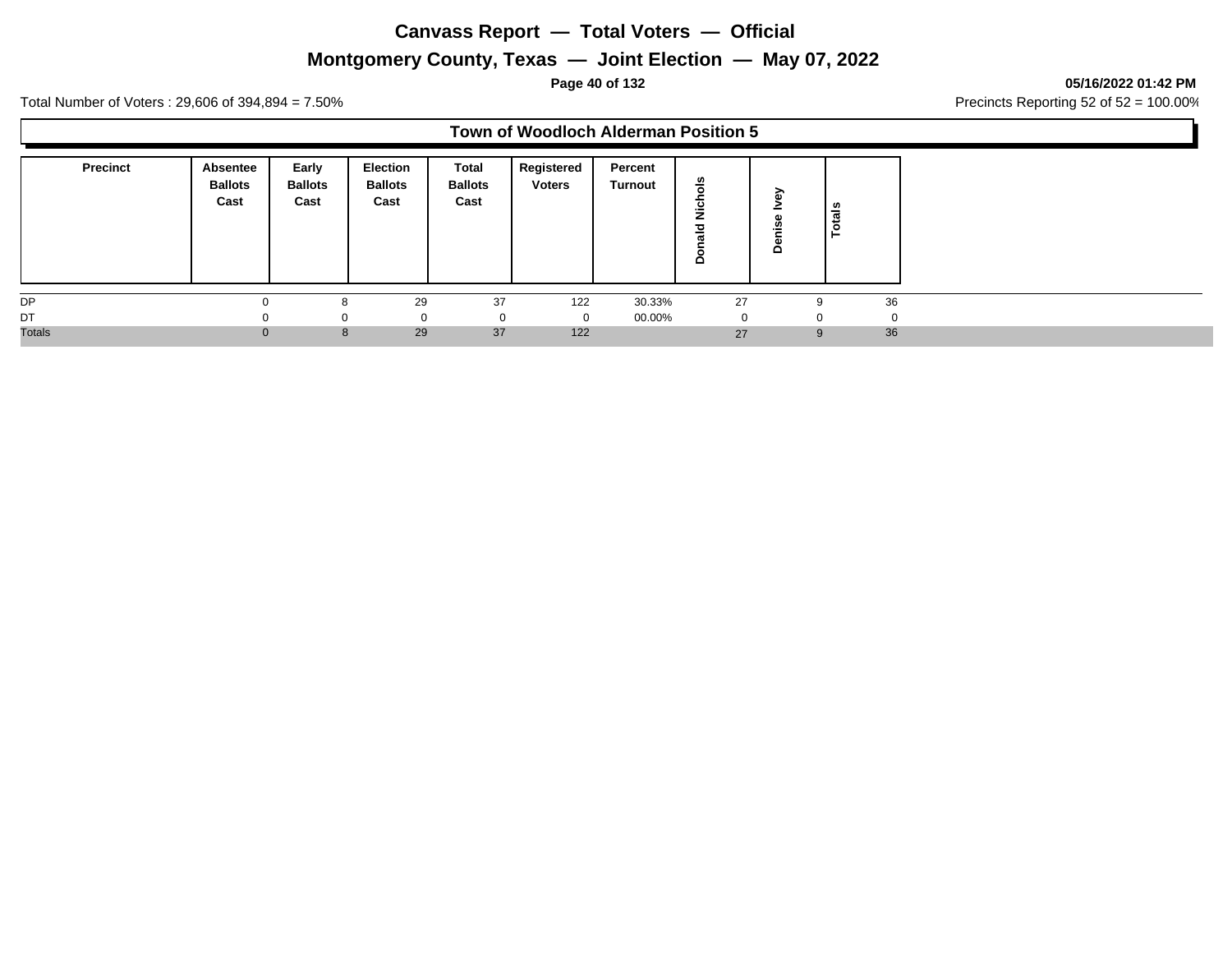# **Montgomery County, Texas — Joint Election — May 07, 2022**

#### **Page 41 of 132 05/16/2022 01:42 PM**

Total Number of Voters : 29,606 of 394,894 = 7.50% Precincts Reporting 52 of 52 = 100.00%

| <b>Precinct</b> | Absentee<br><b>Ballots</b><br>Cast | Early<br><b>Ballots</b><br>Cast | <b>Election</b><br><b>Ballots</b><br>Cast | Total<br><b>Ballots</b><br>Cast | Registered<br><b>Voters</b> | Percent<br><b>Turnout</b> | ၜႍ<br>ه | Miller<br>yid<br>å | ≥<br>≛<br>힡<br>്<br>o<br>곡<br>ω<br>⊢<br>Ξ<br>౿<br>≖<br>್<br><b>ro</b><br>m<br>o. | δ<br>은<br>å<br>σ<br>Õ<br>.드<br>٠ | -<br>$=$<br>--<br>O | $\epsilon$<br>∽<br>Ric | <b>Totals</b>      |
|-----------------|------------------------------------|---------------------------------|-------------------------------------------|---------------------------------|-----------------------------|---------------------------|---------|--------------------|----------------------------------------------------------------------------------|----------------------------------|---------------------|------------------------|--------------------|
| DR              | ĥ                                  | 5                               | 19                                        | 30                              | 628                         | 4.78%                     | 6       | 15                 | $\overline{2}$                                                                   |                                  | 0                   |                        | 23<br>$\mathbf{0}$ |
| DU              |                                    |                                 | 5                                         | 8                               | 87                          | 9.20%                     | 6       | $\overline{2}$     | -0                                                                               |                                  |                     |                        | 8<br>0             |
| <b>DV</b>       | 27                                 | 118                             | 73                                        | 218                             | 4538                        | 4.80%                     | 103     | 71                 | 21                                                                               |                                  |                     |                        | 195<br>0           |
| <b>DW</b>       | 90                                 | 183                             | 196                                       | 469                             | 8676                        | 5.41%                     | 239     | 156                | 23                                                                               |                                  |                     |                        | 418<br>$\Omega$    |
| DX              | 166                                | 547                             | 300                                       | 1013                            | 19037                       | 5.32%                     | 438     | 379                | 84                                                                               |                                  |                     |                        | 903                |
| DY              | 12                                 | 25                              | 19                                        | 56                              | 1828                        | 3.06%                     | 24      | 22                 | $\overline{2}$                                                                   |                                  |                     |                        | 48<br>$\mathbf 0$  |
| DZ              | 180                                | 303                             | 270                                       | 753                             | 13294                       | 5.66%                     | 316     | 279                | 51                                                                               |                                  |                     |                        | 647<br>$\mathbf 0$ |
| <b>Totals</b>   | 483                                | 1182                            | 882                                       | 2547                            | 48088                       |                           | 1132    | 924                | 183                                                                              |                                  |                     |                        | 2242               |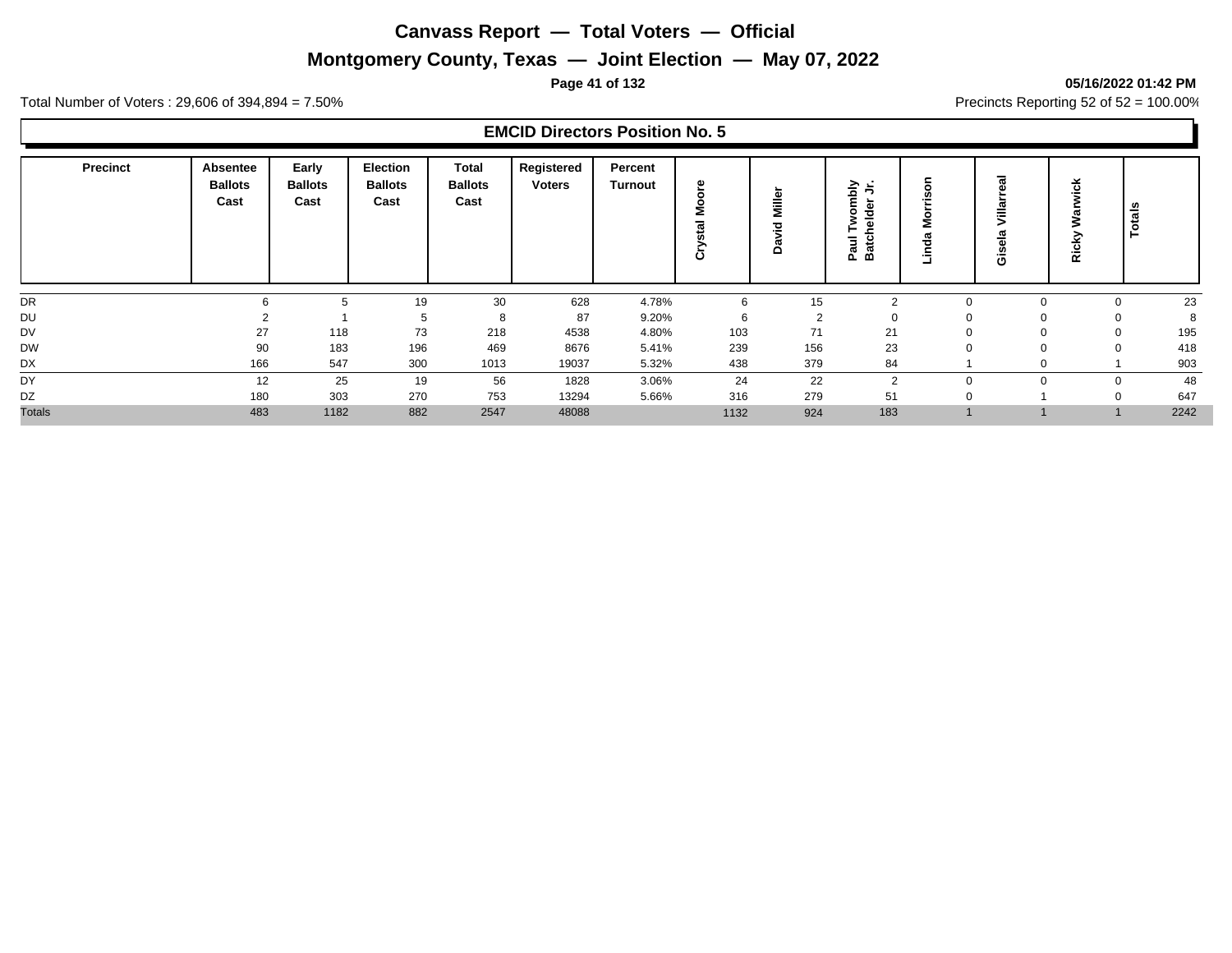# **Montgomery County, Texas — Joint Election — May 07, 2022**

#### **Page 42 of 132 05/16/2022 01:42 PM**

Total Number of Voters : 29,606 of 394,894 = 7.50% Precincts Reporting 52 of 52 = 100.00%

|               | <b>Precinct</b> | <b>Absentee</b><br><b>Ballots</b><br>Cast | Early<br><b>Ballots</b><br>Cast | <b>Election</b><br><b>Ballots</b><br>Cast | <b>Total</b><br><b>Ballots</b><br>Cast | Registered<br><b>Voters</b> | Percent<br>Turnout | rlisle<br>π<br>용<br>້ທ່ |              | ಕ<br>┯   | ≏<br>⋷<br>۰  | ದ<br><b>SO</b> | C<br>≖<br>÷ | w<br>Ξ | tinued<br>င်စ |
|---------------|-----------------|-------------------------------------------|---------------------------------|-------------------------------------------|----------------------------------------|-----------------------------|--------------------|-------------------------|--------------|----------|--------------|----------------|-------------|--------|---------------|
| DR            |                 |                                           | 5                               | 19                                        | 30                                     | 628                         | 4.78%              | 18                      | $\mathbf{0}$ |          | $\Omega$     |                | $\Omega$    |        |               |
| DU            |                 |                                           |                                 |                                           | 8                                      | 87                          | 9.20%              | 8                       | $\Omega$     | $\Omega$ |              |                |             |        |               |
| <b>DV</b>     |                 | 27                                        | 118                             | 73                                        | 218                                    | 4538                        | 4.80%              | 136                     | 0            | 32       |              |                |             |        |               |
| <b>DW</b>     |                 | 90                                        | 183                             | 196                                       | 469                                    | 8676                        | 5.41%              | 321                     |              | 42       | <sup>0</sup> |                |             |        |               |
| DX            |                 | 166                                       | 547                             | 300                                       | 1013                                   | 19037                       | 5.32%              | 679                     | 0            | 98       |              |                |             |        |               |
| DY            |                 | 12                                        | 25                              | 19                                        | 56                                     | 1828                        | 3.06%              | 38                      | 0            | 3        |              |                |             |        |               |
| DZ            |                 | 180                                       | 303                             | 270                                       | 753                                    | 13294                       | 5.66%              | 447                     | 0            | 109      |              |                |             |        |               |
| <b>Totals</b> |                 | 483                                       | 1182                            | 882                                       | 2547                                   | 48088                       |                    | 1647                    |              | 285      |              |                |             |        |               |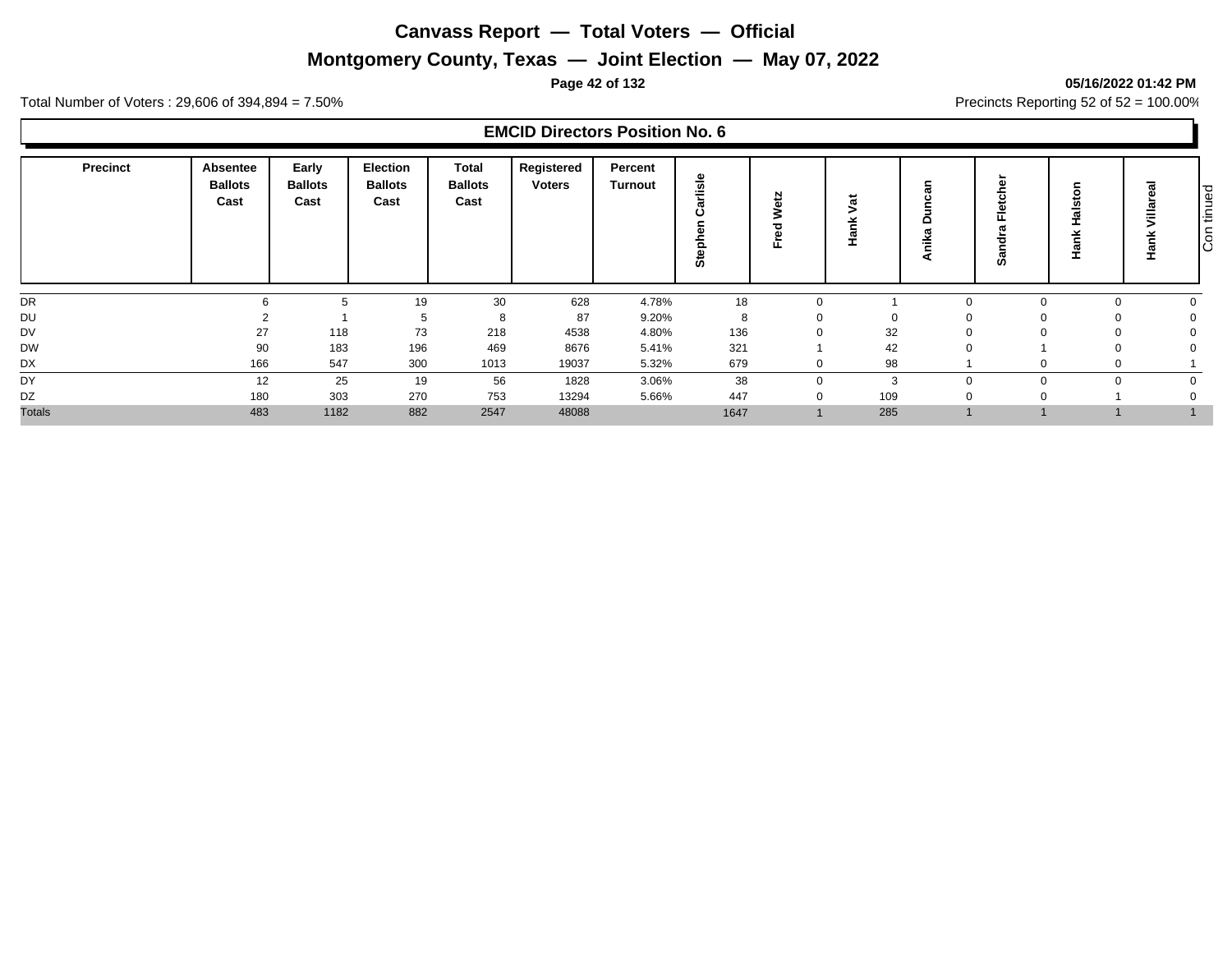# **Montgomery County, Texas — Joint Election — May 07, 2022**

#### **Page 43 of 132 05/16/2022 01:42 PM**

Total Number of Voters : 29,606 of 394,894 = 7.50% Precincts Reporting 52 of 52 = 100.00%

| Precinct      | Absentee<br><b>Ballots</b><br>Cast | Early<br><b>Ballots</b><br>Cast | <b>Election</b><br><b>Ballots</b><br>Cast | <b>Total</b><br><b>Ballots</b><br>Cast | Registered<br><b>Voters</b> | Percent<br><b>Turnout</b> | ច<br>ںِ<br>ದ<br>௨ | $\sim$<br>× | G)<br>≐<br>Ξ<br>≏ | ω<br>allu<br>Σ<br>Ľ۱ | ିକ<br>5<br>><br>ω<br>Σ | ⋋<br>۽ | ಕ<br>w<br>ω<br>Σ | tinued<br>င်စ |
|---------------|------------------------------------|---------------------------------|-------------------------------------------|----------------------------------------|-----------------------------|---------------------------|-------------------|-------------|-------------------|----------------------|------------------------|--------|------------------|---------------|
| DR            |                                    | b                               | 19                                        | 30                                     | 628                         | 4.78%                     |                   | $\Omega$    | $\Omega$          | n                    |                        |        |                  |               |
| DU            |                                    |                                 |                                           | 8                                      | 87                          | 9.20%                     |                   | 0           |                   |                      |                        |        |                  |               |
| <b>DV</b>     | 27                                 | 118                             | 73                                        | 218                                    | 4538                        | 4.80%                     |                   |             |                   |                      |                        |        |                  |               |
| <b>DW</b>     | 90                                 | 183                             | 196                                       | 469                                    | 8676                        | 5.41%                     |                   |             |                   |                      |                        |        |                  |               |
| DX            | 166                                | 547                             | 300                                       | 1013                                   | 19037                       | 5.32%                     | ົ<br>∠            | 0           |                   |                      |                        |        |                  |               |
| DY            | 12                                 | 25                              | 19                                        | 56                                     | 1828                        | 3.06%                     | $\Omega$          | $\Omega$    | $\Omega$          |                      |                        |        |                  |               |
| DZ            | 180                                | 303                             | 270                                       | 753                                    | 13294                       | 5.66%                     |                   | 0           |                   |                      |                        |        |                  |               |
| <b>Totals</b> | 483                                | 1182                            | 882                                       | 2547                                   | 48088                       |                           | 2                 |             |                   |                      |                        |        |                  |               |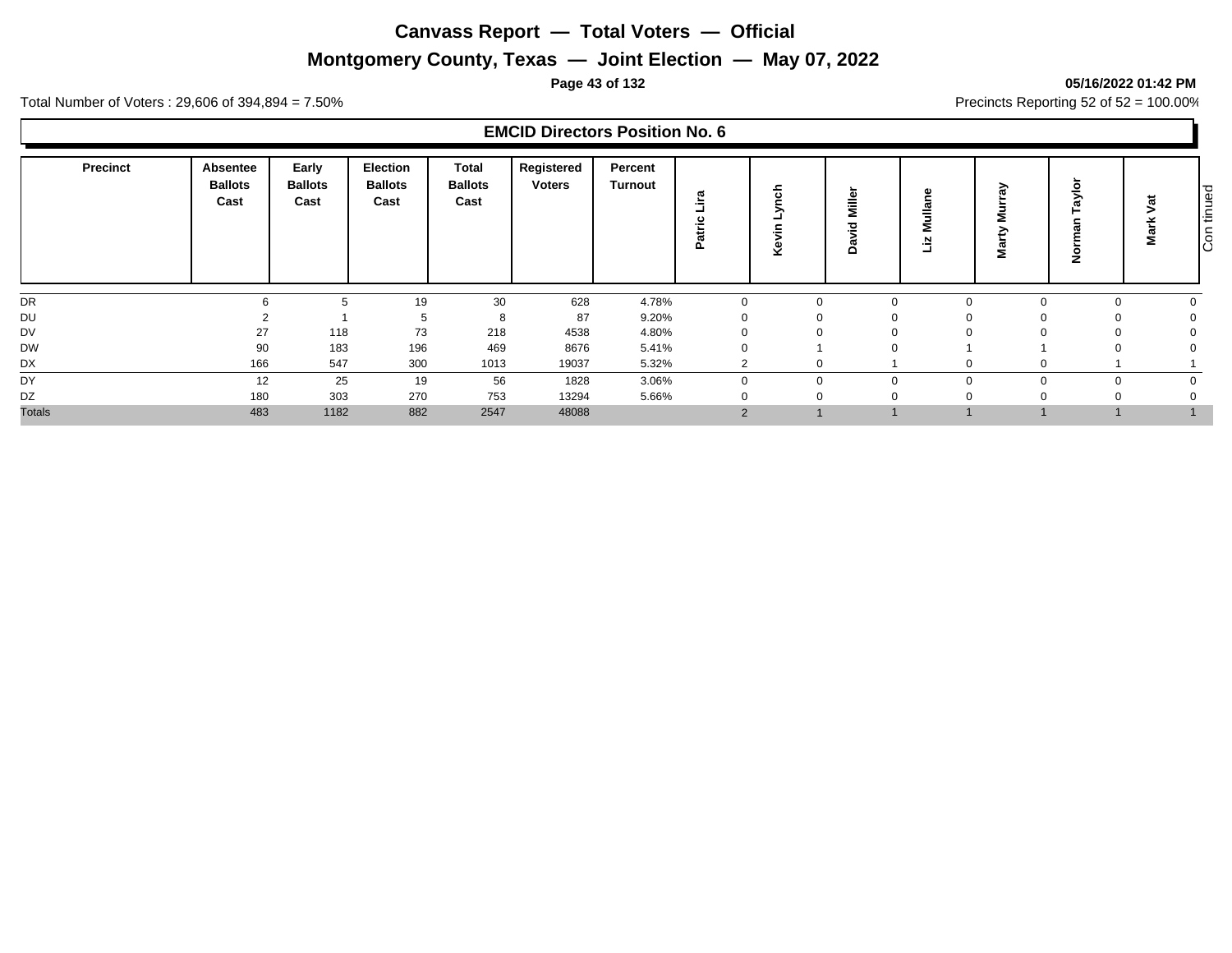# **Montgomery County, Texas — Joint Election — May 07, 2022**

#### **Page 44 of 132 05/16/2022 01:42 PM**

Total Number of Voters : 29,606 of 394,894 = 7.50% Precincts Reporting 52 of 52 = 100.00%

| <b>Precinct</b> | Absentee<br><b>Ballots</b><br>Cast | Early<br><b>Ballots</b><br>Cast | Election<br><b>Ballots</b><br>Cast | <b>Total</b><br><b>Ballots</b><br>Cast | Registered<br><b>Voters</b> | Percent<br>Turnout | ಕ<br>Mike | N<br>ω<br>nte<br>흉<br>Φ<br>$\sim$<br>š<br>CO.<br>Φ | €<br>m<br>ی.<br>O | ≝<br>ω<br>৯<br>≐<br>◀ | ⊢        | otals |  |
|-----------------|------------------------------------|---------------------------------|------------------------------------|----------------------------------------|-----------------------------|--------------------|-----------|----------------------------------------------------|-------------------|-----------------------|----------|-------|--|
| DR              | 6                                  | b                               | 19                                 | 30                                     | 628                         | 4.78%              |           | $\mathbf 0$                                        | 0                 | 0                     |          | 19    |  |
| DU              |                                    |                                 | 5                                  | 8                                      | 87                          | 9.20%              |           | 0                                                  | 0                 | $\Omega$              |          | 8     |  |
| DV              | 27                                 | 118                             | 73                                 | 218                                    | 4538                        | 4.80%              |           | $\mathbf 0$                                        | 0                 | 0                     |          | 168   |  |
| <b>DW</b>       | 90                                 | 183                             | 196                                | 469                                    | 8676                        | 5.41%              |           | $\Omega$                                           | 0                 | 3                     |          | 371   |  |
| DX              | 166                                | 547                             | 300                                | 1013                                   | 19037                       | 5.32%              |           |                                                    | 0                 | 0                     |          | 788   |  |
| DY              | 12                                 | 25                              | 19                                 | 56                                     | 1828                        | 3.06%              |           | $\Omega$                                           | $\Omega$          | $\Omega$              | $\Omega$ | 41    |  |
| DZ              | 180                                | 303                             | 270                                | 753                                    | 13294                       | 5.66%              |           | 0                                                  |                   | $\Omega$              |          | 559   |  |
| <b>Totals</b>   | 483                                | 1182                            | 882                                | 2547                                   | 48088                       |                    | 2         |                                                    |                   | 3                     | 2        | 1954  |  |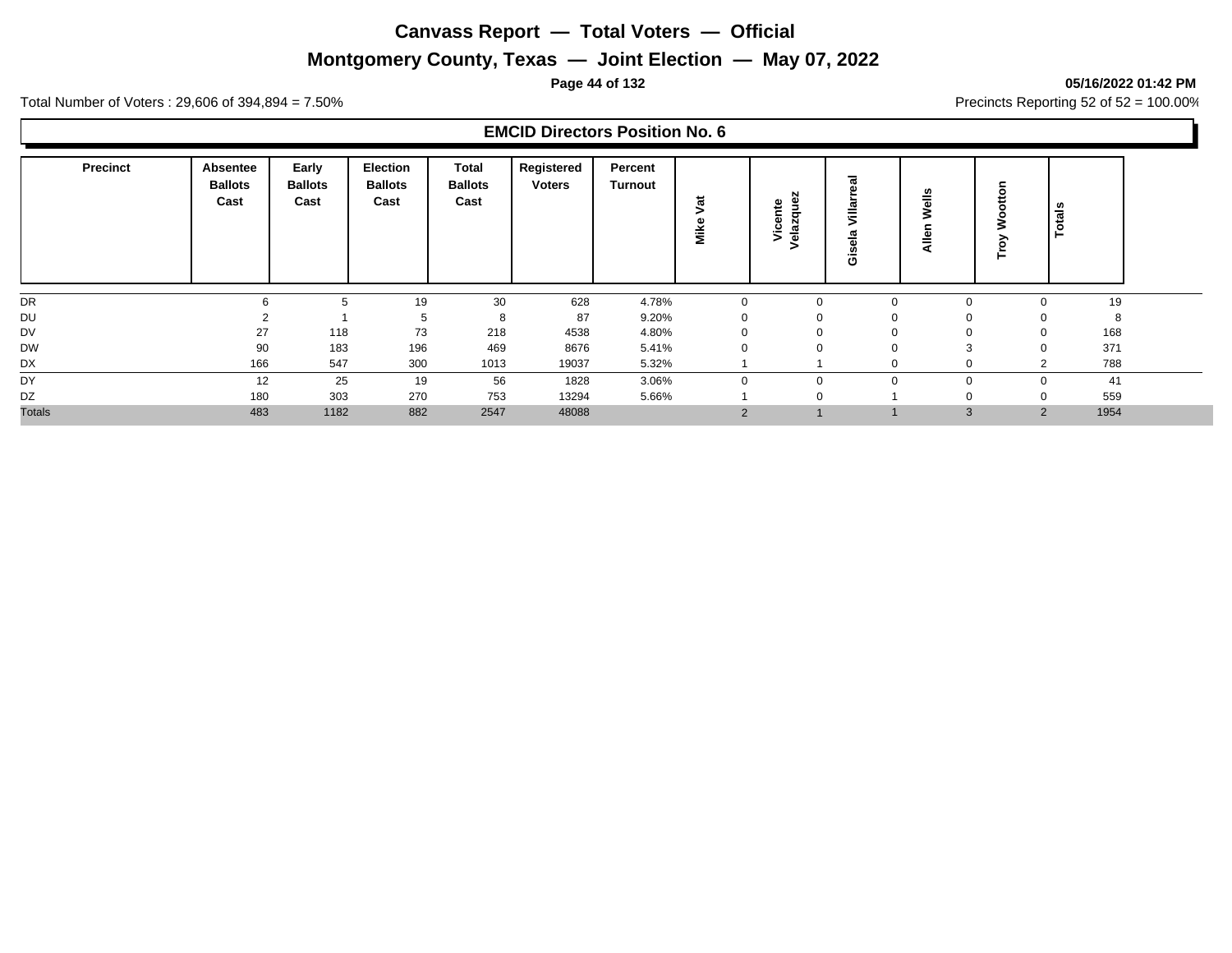# **Montgomery County, Texas — Joint Election — May 07, 2022**

#### **Page 45 of 132 05/16/2022 01:42 PM**

Total Number of Voters : 29,606 of 394,894 = 7.50% Precincts Reporting 52 of 52 = 100.00%

| <b>Precinct</b> | Absentee<br><b>Ballots</b><br>Cast | Early<br><b>Ballots</b><br>Cast | <b>Election</b><br><b>Ballots</b><br>Cast | <b>Total</b><br><b>Ballots</b><br>Cast | Registered<br><b>Voters</b> | Percent<br><b>Turnout</b> | සි<br>ದ<br>-<br>≔<br>ß<br>G)<br><u>ِي</u><br>ט | œ<br>÷<br>Σ | E        | ¶ء<br>n<br>,<br>ω<br>Ξ | Miller<br>ಾ<br><br>$\mathbf \sigma$<br>$\circ$ | <br>⋝<br>Ħ<br>π<br>ž | ω<br>ъ<br>Ω<br>G)<br>Ñ | tinued<br>$\overline{C}$ |
|-----------------|------------------------------------|---------------------------------|-------------------------------------------|----------------------------------------|-----------------------------|---------------------------|------------------------------------------------|-------------|----------|------------------------|------------------------------------------------|----------------------|------------------------|--------------------------|
| DR              |                                    | b                               | 19                                        | 30                                     | 628                         | 4.78%                     |                                                | 8           | $\Omega$ | n                      |                                                |                      |                        |                          |
| DU              |                                    |                                 |                                           | 8                                      | 87                          | 9.20%                     | $\mathbf 0$                                    | 0           | -8       | 0                      |                                                |                      |                        |                          |
| <b>DV</b>       | 27                                 | 118                             | 73                                        | 218                                    | 4538                        | 4.80%                     | 54                                             | 36          | 100      | <sup>0</sup>           |                                                |                      |                        |                          |
| <b>DW</b>       | 90                                 | 183                             | 196                                       | 469                                    | 8676                        | 5.41%                     | 86                                             | 83          | 232      | n                      |                                                |                      |                        |                          |
| DX              | 166                                | 547                             | 300                                       | 1013                                   | 19037                       | 5.32%                     | 210                                            | 300         | 405      |                        |                                                |                      |                        |                          |
| DY              | 12                                 | 25                              | 19                                        | 56                                     | 1828                        | 3.06%                     | $\overline{7}$                                 | 17          | 21       |                        |                                                |                      |                        |                          |
| DZ              | 180                                | 303                             | 270                                       | 753                                    | 13294                       | 5.66%                     | 292                                            | 114         | 249      |                        |                                                |                      |                        |                          |
| <b>Totals</b>   | 483                                | 1182                            | 882                                       | 2547                                   | 48088                       |                           | 653                                            | 558         | 1024     |                        |                                                |                      |                        |                          |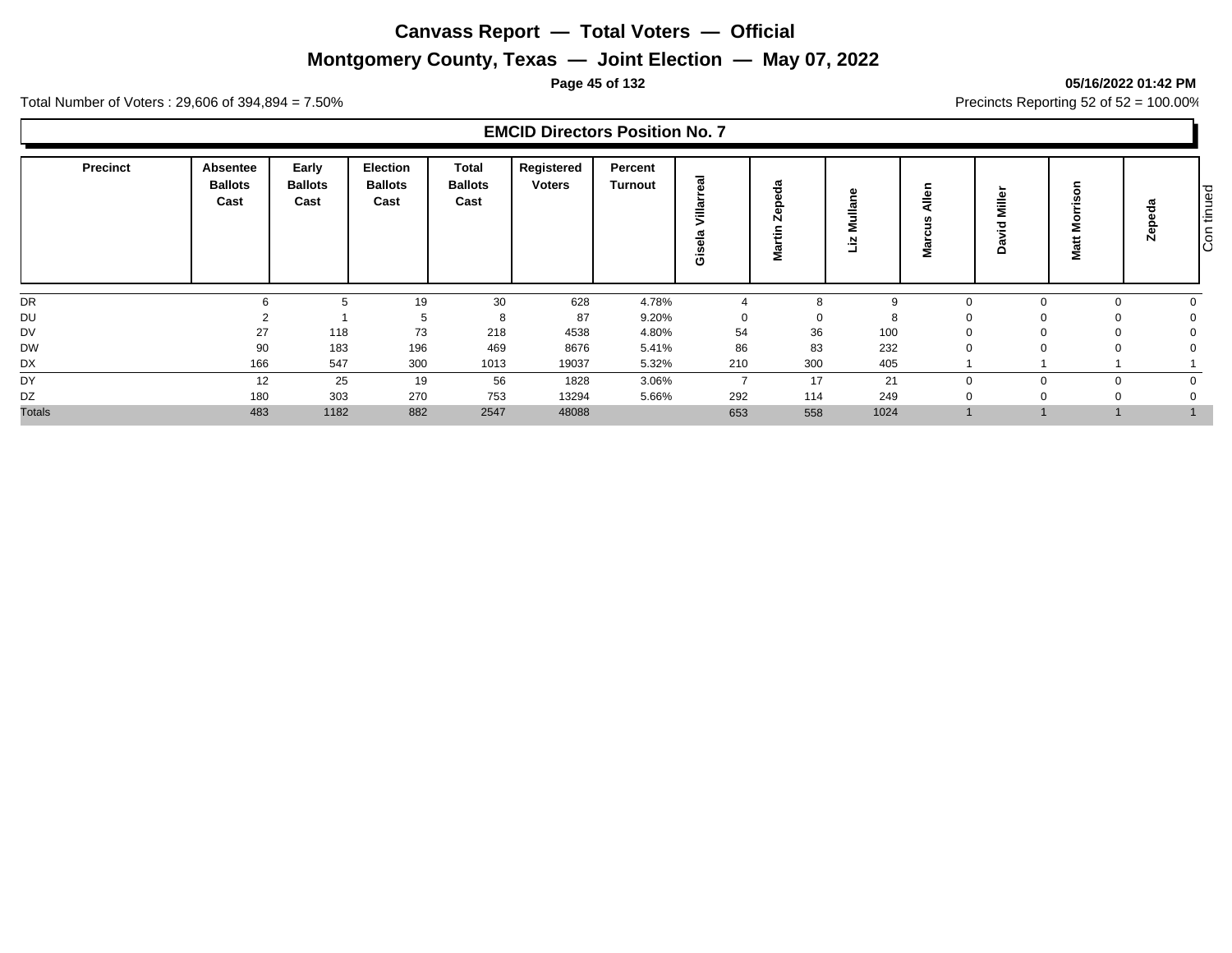## **Montgomery County, Texas — Joint Election — May 07, 2022**

**Page 46 of 132 05/16/2022 01:42 PM**

Total Number of Voters : 29,606 of 394,894 = 7.50% Precincts Reporting 52 of 52 = 100.00%

| <b>Precinct</b> | Absentee<br><b>Ballots</b><br>Cast | Early<br><b>Ballots</b><br>Cast | <b>Election</b><br><b>Ballots</b><br>Cast | Total<br><b>Ballots</b><br>Cast | Registered<br><b>Voters</b> | Percent<br>Turnout | Totals |
|-----------------|------------------------------------|---------------------------------|-------------------------------------------|---------------------------------|-----------------------------|--------------------|--------|
| DR              | 6                                  | $5^{\circ}$                     | 19                                        | 30                              | 628                         | 4.78%              | 21     |
| DU              |                                    |                                 | 5                                         | 8                               | 87                          | 9.20%              | 8      |
| DV              | 27                                 | 118                             | 73                                        | 218                             | 4538                        | 4.80%              | 190    |
| <b>DW</b>       | 90                                 | 183                             | 196                                       | 469                             | 8676                        | 5.41%              | 401    |
| DX              | 166                                | 547                             | 300                                       | 1013                            | 19037                       | 5.32%              | 919    |
| DY              | 12                                 | 25                              | 19                                        | 56                              | 1828                        | 3.06%              | 45     |
| DZ              | 180                                | 303                             | 270                                       | 753                             | 13294                       | 5.66%              | 655    |
| <b>Totals</b>   | 483                                | 1182                            | 882                                       | 2547                            | 48088                       |                    | 2239   |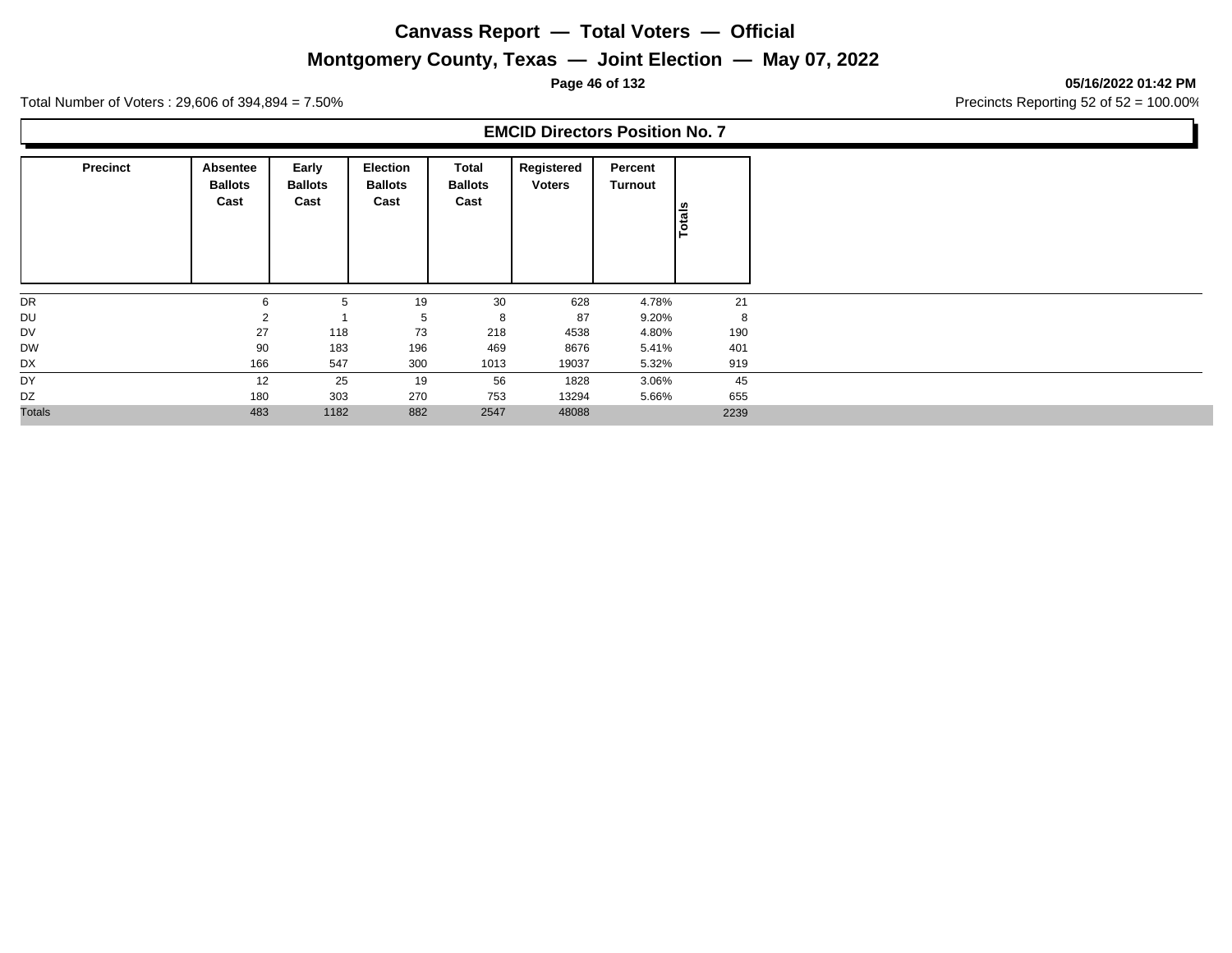# **Montgomery County, Texas — Joint Election — May 07, 2022**

#### **Page 47 of 132 05/16/2022 01:42 PM**

Total Number of Voters : 29,606 of 394,894 = 7.50% Precincts Reporting 52 of 52 = 100.00%

| <b>Precinct</b> | Absentee<br><b>Ballots</b><br>Cast | Early<br><b>Ballots</b><br>Cast | <b>Election</b><br><b>Ballots</b><br>Cast | <b>Total</b><br><b>Ballots</b><br>Cast | Registered<br><b>Voters</b> | Percent<br><b>Turnout</b> | ∼<br>. 5<br>≏<br>×<br>Willie<br>endricl<br>⊻ | ⋧<br><b>SC</b><br>ъ<br>සි<br>π<br>$\circ$<br>9 <sup>°</sup> |          | Miller<br>ğ<br><b>les</b><br>۵ | മ<br>έ<br>ທ<br>∽<br>ᄒ<br>त्व<br>œ | --<br><b>SO</b> | Φ<br>ಕಾ<br>Ω<br>► | ∣≌<br>١Ē<br>$\overline{\tilde{c}}$ |
|-----------------|------------------------------------|---------------------------------|-------------------------------------------|----------------------------------------|-----------------------------|---------------------------|----------------------------------------------|-------------------------------------------------------------|----------|--------------------------------|-----------------------------------|-----------------|-------------------|------------------------------------|
| DR              | $\sim$                             |                                 | 19                                        | 30                                     | 628                         | 4.78%                     |                                              | 16                                                          | $\Omega$ |                                |                                   |                 |                   |                                    |
| <b>DU</b>       |                                    |                                 | 5                                         | 8                                      | 87                          | 9.20%                     | 3                                            | 5                                                           |          |                                |                                   |                 |                   |                                    |
| <b>DV</b>       | 27                                 | 118                             | 73                                        | 218                                    | 4538                        | 4.80%                     | 82                                           | 99                                                          |          |                                |                                   |                 |                   |                                    |
| <b>DW</b>       | 90                                 | 183                             | 196                                       | 469                                    | 8676                        | 5.41%                     | 128                                          | 279                                                         |          |                                |                                   |                 |                   |                                    |
| DX              | 166                                | 547                             | 300                                       | 1013                                   | 19037                       | 5.32%                     | 384                                          | 466                                                         |          |                                |                                   |                 |                   |                                    |
| DY              | 12                                 | 25                              | 19                                        | 56                                     | 1828                        | 3.06%                     | 28                                           | 17                                                          | $\Omega$ |                                |                                   |                 |                   |                                    |
| DZ              | 180                                | 303                             | 270                                       | 753                                    | 13294                       | 5.66%                     | 303                                          | 303                                                         |          |                                |                                   |                 |                   |                                    |
| <b>Totals</b>   | 483                                | 1182                            | 882                                       | 2547                                   | 48088                       |                           | 933                                          | 1185                                                        |          |                                |                                   |                 |                   |                                    |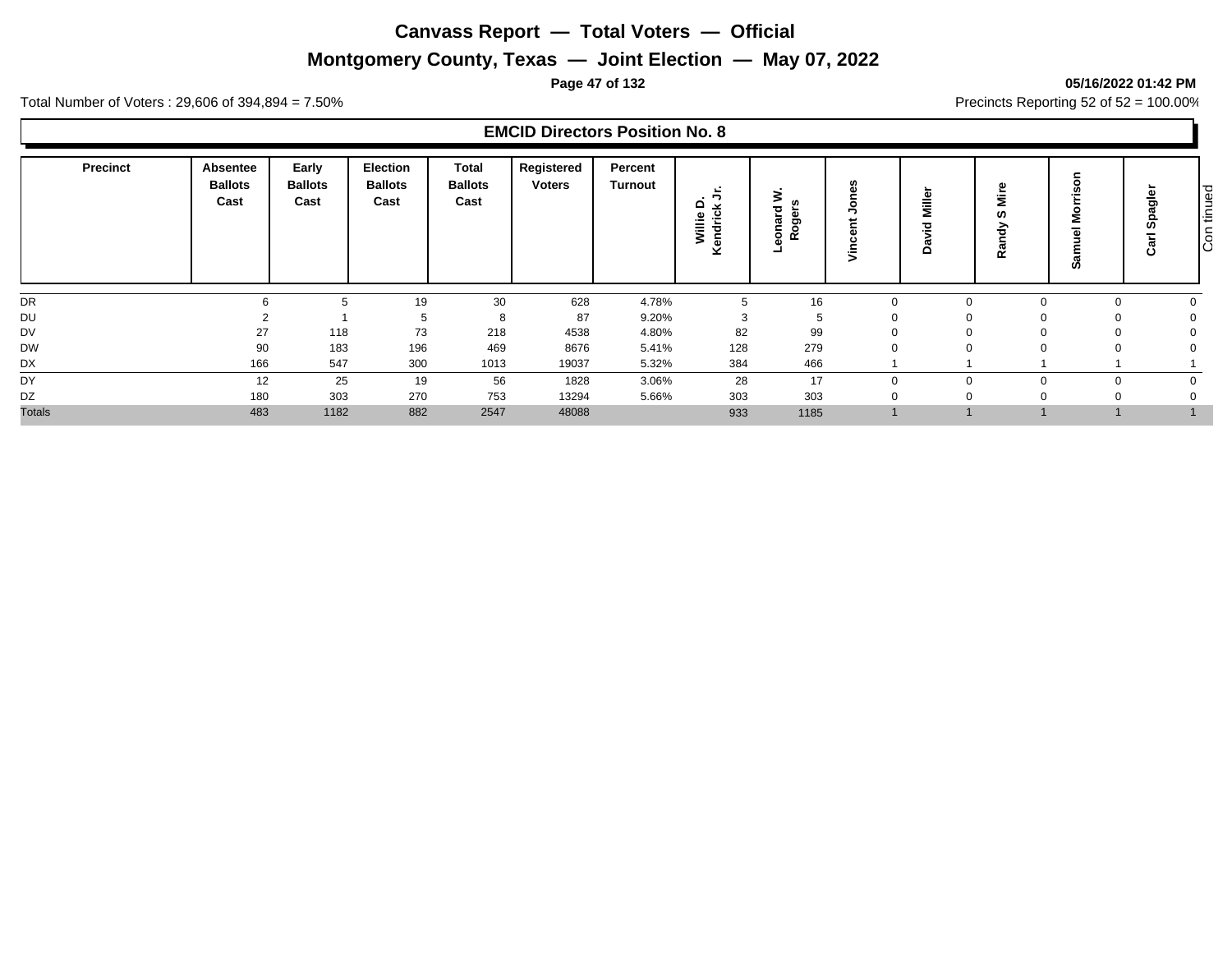# **Montgomery County, Texas — Joint Election — May 07, 2022**

**Page 48 of 132 05/16/2022 01:42 PM**

Total Number of Voters : 29,606 of 394,894 = 7.50% Precincts Reporting 52 of 52 = 100.00%

| <b>Precinct</b> | <b>Absentee</b><br><b>Ballots</b><br>Cast | Early<br><b>Ballots</b><br>Cast | <b>Election</b><br><b>Ballots</b><br>Cast | Total<br><b>Ballots</b><br>Cast | Registered<br><b>Voters</b> | Percent<br>Turnout | 嵩<br>≚<br>운    | 훂<br>б<br>È. |              | Totals |
|-----------------|-------------------------------------------|---------------------------------|-------------------------------------------|---------------------------------|-----------------------------|--------------------|----------------|--------------|--------------|--------|
| DR              | 6                                         | 5                               | 19                                        | 30                              | 628                         | 4.78%              | 0              |              | $\mathbf 0$  | 21     |
| DU              |                                           |                                 | 5                                         | 8                               | 87                          | 9.20%              |                |              | $\Omega$     | 8      |
| DV              | 27                                        | 118                             | 73                                        | 218                             | 4538                        | 4.80%              |                |              |              | 182    |
| <b>DW</b>       | 90                                        | 183                             | 196                                       | 469                             | 8676                        | 5.41%              | υ              |              | $\mathbf 0$  | 407    |
| DX              | 166                                       | 547                             | 300                                       | 1013                            | 19037                       | 5.32%              | $\overline{2}$ |              | $\mathbf 0$  | 857    |
| DY              | 12                                        | 25                              | 19                                        | 56                              | 1828                        | 3.06%              |                |              | $\mathbf 0$  | 45     |
| DZ              | 180                                       | 303                             | 270                                       | 753                             | 13294                       | 5.66%              |                |              | $\mathbf 0$  | 607    |
| <b>Totals</b>   | 483                                       | 1182                            | 882                                       | 2547                            | 48088                       |                    | 3              |              | $\mathbf{1}$ | 2127   |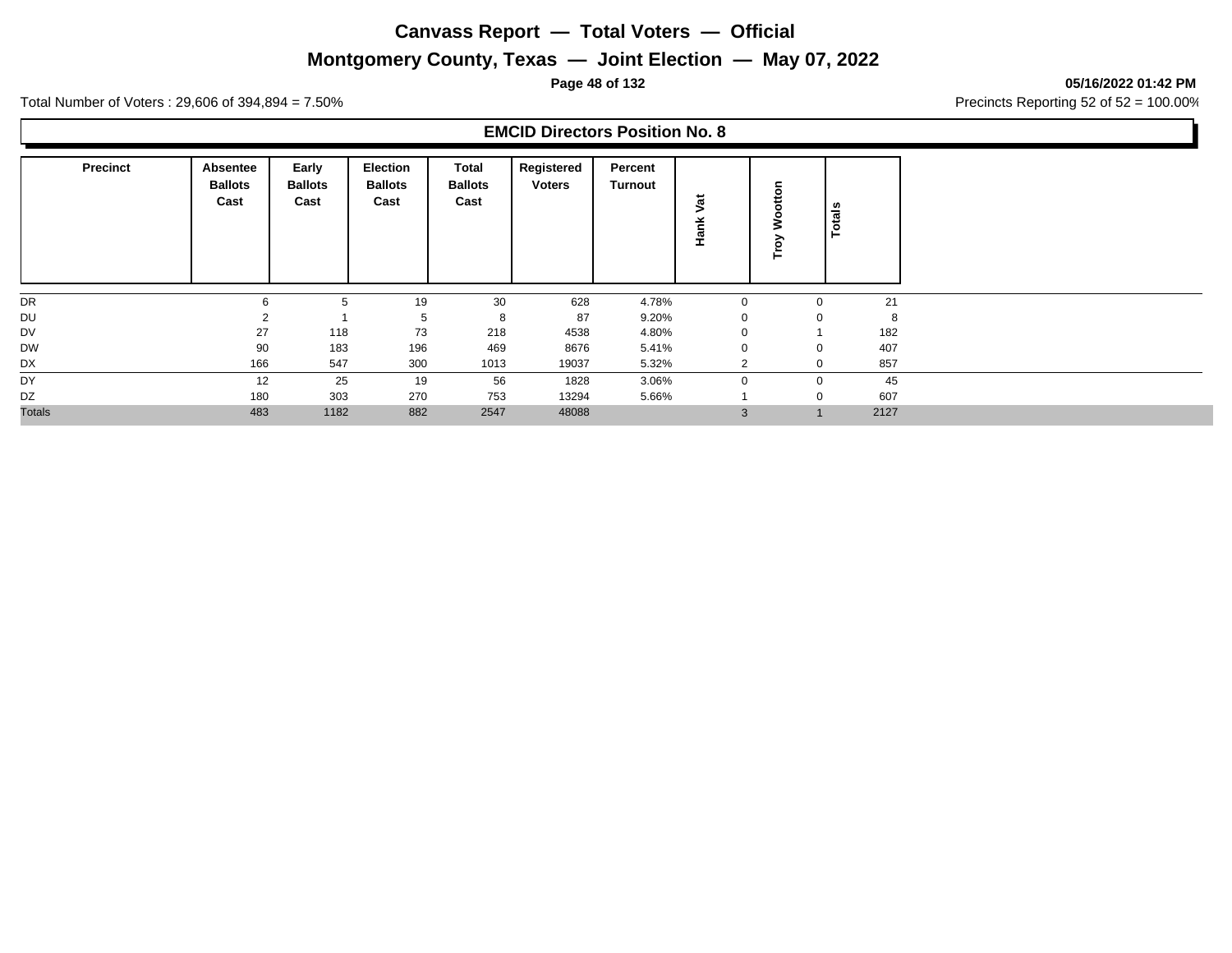# **Montgomery County, Texas — Joint Election — May 07, 2022**

#### **Page 49 of 132 05/16/2022 01:42 PM**

Total Number of Voters : 29,606 of 394,894 = 7.50% Precincts Reporting 52 of 52 = 100.00%

#### **Decker Prairie MUD Proposition A**

| <b>Precinct</b> | Absentee<br><b>Ballots</b><br>Cast | Early<br><b>Ballots</b><br>Cast | <b>Election</b><br><b>Ballots</b><br>Cast | Total<br><b>Ballots</b><br>Cast | Registered<br><b>Voters</b> | Percent<br>Turnout | FOR | ⊢<br>້ທ  | tals<br>$\circ$ |
|-----------------|------------------------------------|---------------------------------|-------------------------------------------|---------------------------------|-----------------------------|--------------------|-----|----------|-----------------|
| CU              | <sup>0</sup>                       |                                 | - 0                                       | ◠                               |                             | 100.00%            | 2   |          | 0               |
| <b>Totals</b>   | $\Omega$                           | $\overline{2}$                  | $\mathbf{0}$                              | 2                               |                             |                    |     | $\Omega$ | $\mathcal{P}$   |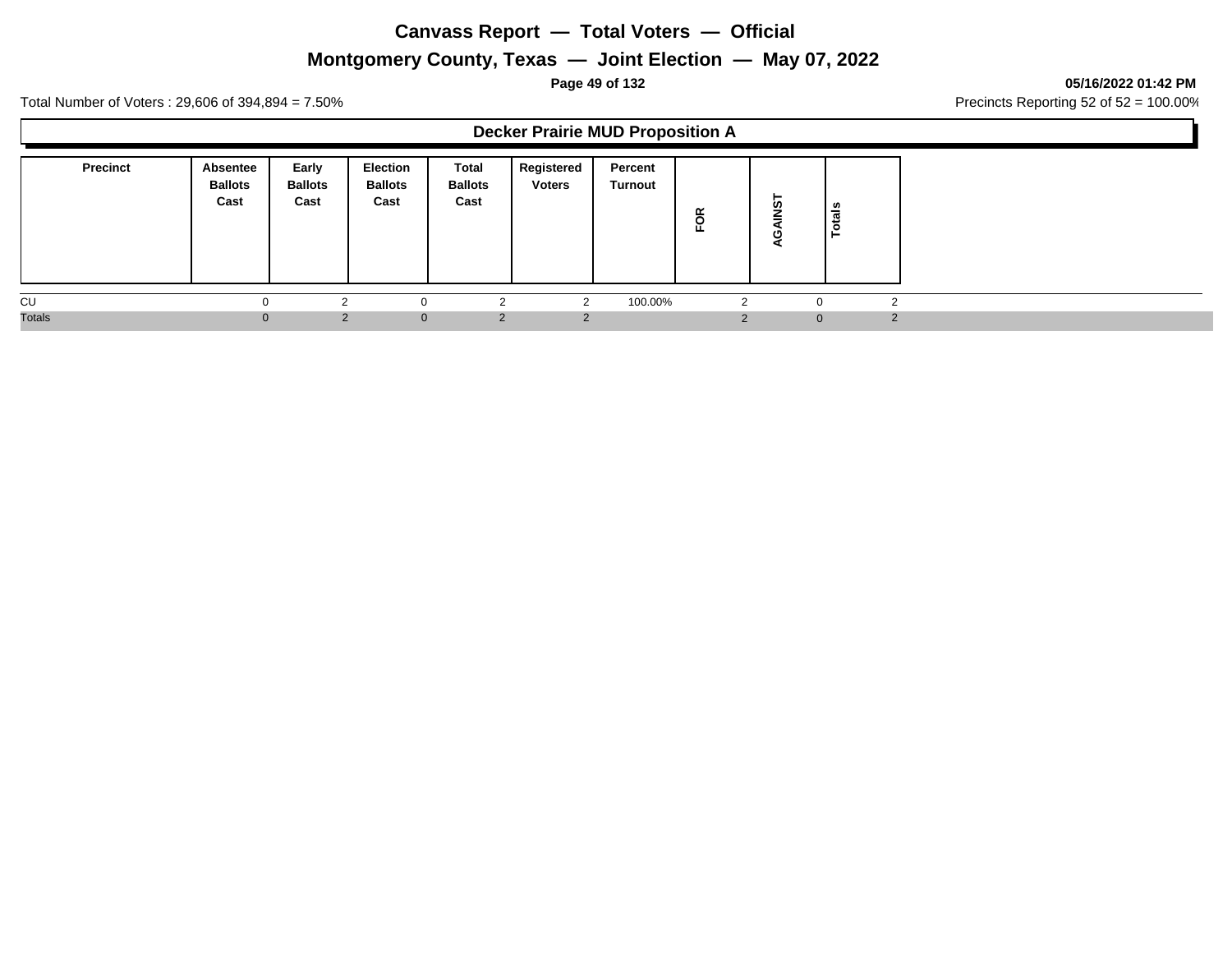# **Montgomery County, Texas — Joint Election — May 07, 2022**

#### **Page 50 of 132 05/16/2022 01:42 PM**

Total Number of Voters : 29,606 of 394,894 = 7.50% Precincts Reporting 52 of 52 = 100.00%

#### **Decker Prairie MUD Director**

| <b>Precinct</b> | Absentee<br><b>Ballots</b><br>Cast | Early<br><b>Ballots</b><br>Cast | Election<br><b>Ballots</b><br>Cast | <b>Total</b><br><b>Ballots</b><br>Cast | Registered<br><b>Voters</b> | Percent<br><b>Turnout</b> | æ<br>÷<br>--<br>௨<br>ın<br>ω | ∼<br>Ф.<br>œ<br>$\vec{S}$ | C<br>≃        |               | $\equiv$<br>><br>∍ | ≗<br>ت |  |
|-----------------|------------------------------------|---------------------------------|------------------------------------|----------------------------------------|-----------------------------|---------------------------|------------------------------|---------------------------|---------------|---------------|--------------------|--------|--|
| CU              |                                    |                                 |                                    |                                        | $\Omega$                    | 100.00%                   |                              |                           |               |               |                    | 10     |  |
| <b>Totals</b>   | $\mathbf{U}$                       |                                 | $\Omega$                           | 2                                      |                             |                           |                              | $\mathcal{D}$             | $\mathcal{P}$ | $\mathcal{P}$ |                    | 10     |  |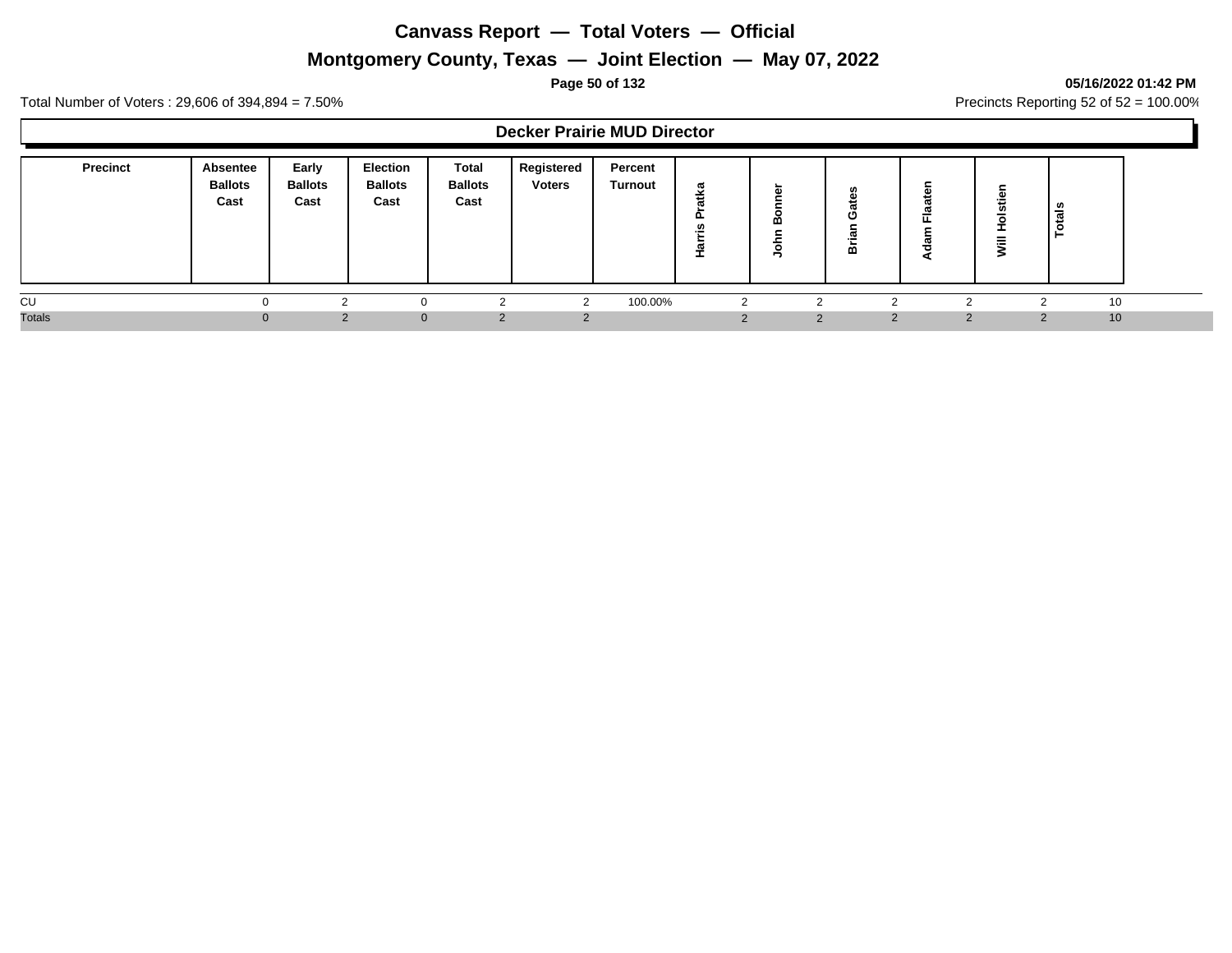# **Montgomery County, Texas — Joint Election — May 07, 2022**

#### **Page 51 of 132 05/16/2022 01:42 PM**

Total Number of Voters : 29,606 of 394,894 = 7.50% Precincts Reporting 52 of 52 = 100.00%

#### **Decker Prairie MUD Proposition B**

| <b>Precinct</b> | <b>Absentee</b><br><b>Ballots</b><br>Cast | Early<br><b>Ballots</b><br>Cast | <b>Election</b><br><b>Ballots</b><br>Cast | Total<br><b>Ballots</b><br>Cast | Registered<br><b>Voters</b> | Percent<br><b>Turnout</b> | ≃<br>운 | ►<br><b>in</b> | tals<br>$\circ$<br>− |   |
|-----------------|-------------------------------------------|---------------------------------|-------------------------------------------|---------------------------------|-----------------------------|---------------------------|--------|----------------|----------------------|---|
| CU              |                                           | $\sim$                          | $\Omega$                                  |                                 |                             | 100.00%                   | 2      |                |                      |   |
| <b>Totals</b>   |                                           | 2                               | $\mathbf{0}$                              | 2                               |                             |                           |        | $\overline{0}$ |                      | ົ |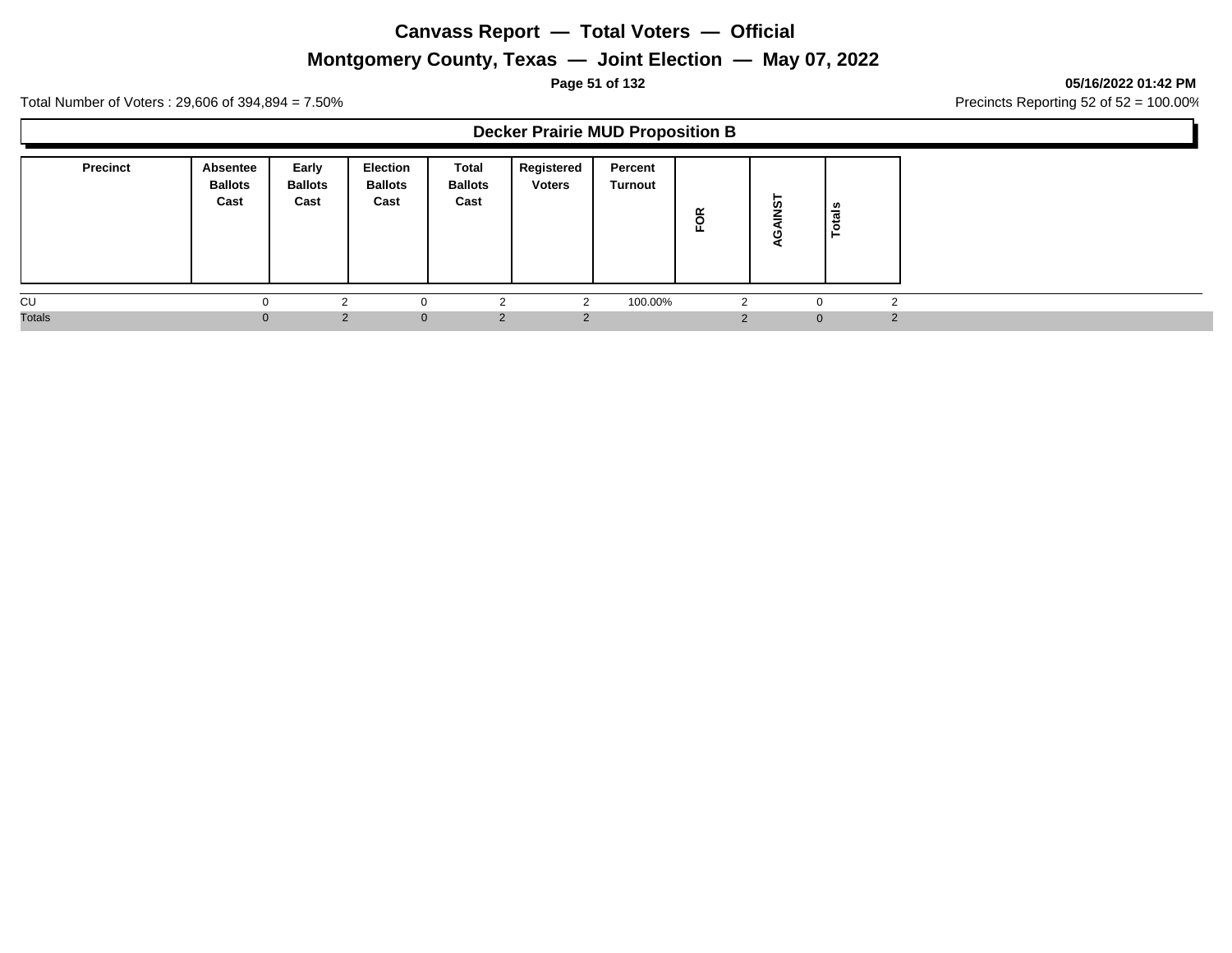# **Montgomery County, Texas — Joint Election — May 07, 2022**

#### **Page 52 of 132 05/16/2022 01:42 PM**

Total Number of Voters : 29,606 of 394,894 = 7.50% Precincts Reporting 52 of 52 = 100.00%

#### **Decker Prairie MUD Proposition C**

| <b>Precinct</b> | Absentee<br><b>Ballots</b><br>Cast | Early<br><b>Ballots</b><br>Cast | <b>Election</b><br><b>Ballots</b><br>Cast | Total<br><b>Ballots</b><br>Cast | Registered<br><b>Voters</b> | Percent<br><b>Turnout</b> | g<br>ш.  | ⊢<br><b>in</b> | als<br>ت<br>$\circ$<br>⊢ |
|-----------------|------------------------------------|---------------------------------|-------------------------------------------|---------------------------------|-----------------------------|---------------------------|----------|----------------|--------------------------|
| CU              |                                    |                                 | $\Omega$                                  | ົ                               | $\sqrt{2}$                  | 100.00%                   | 2        | $\Omega$       | $\sim$                   |
| <b>Totals</b>   |                                    | $\mathcal{P}$                   | $\Omega$                                  | 2                               | 2                           |                           | $\Omega$ | $\mathbf{0}$   | $\mathcal{P}$            |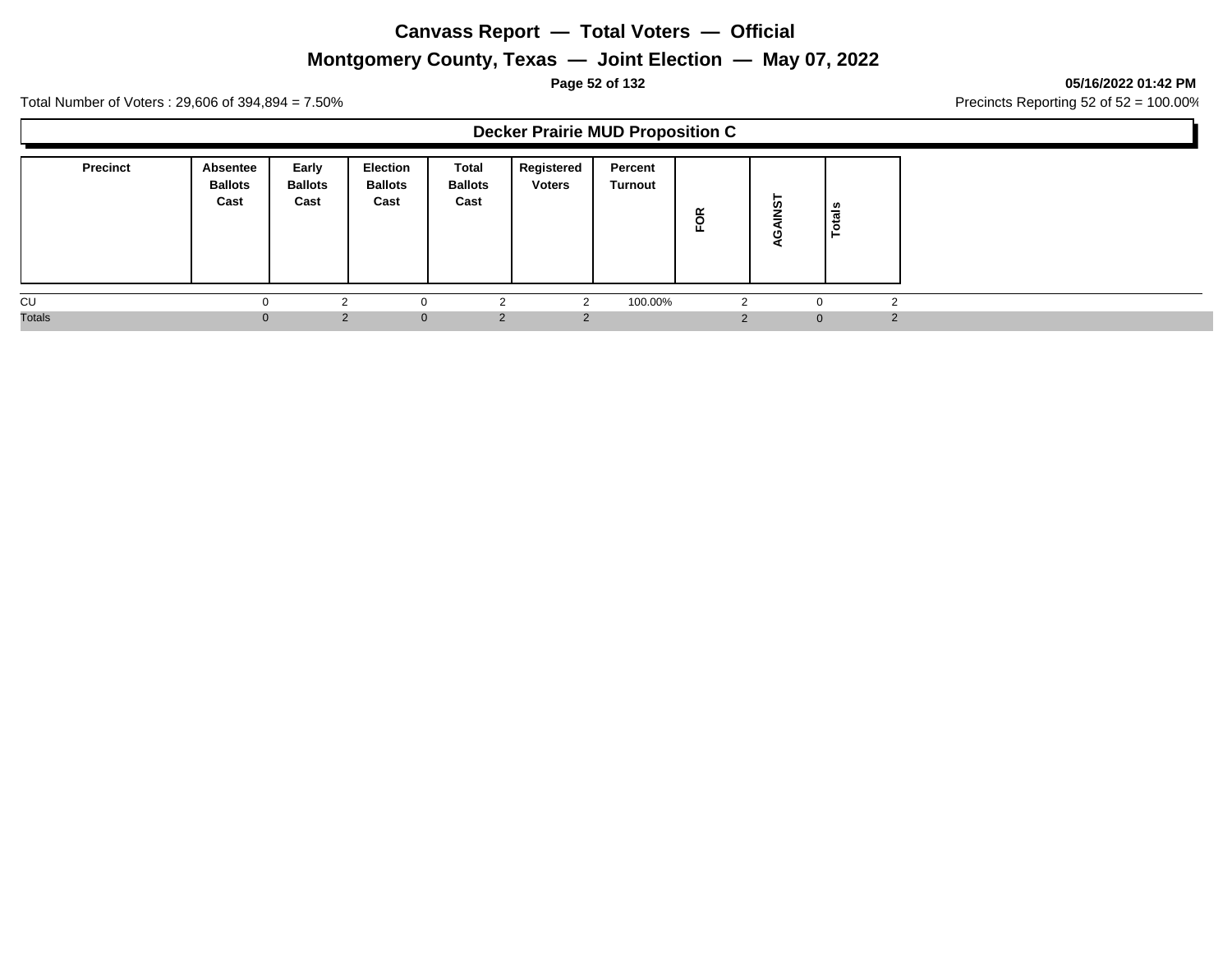# **Montgomery County, Texas — Joint Election — May 07, 2022**

#### **Page 53 of 132 05/16/2022 01:42 PM**

Total Number of Voters : 29,606 of 394,894 = 7.50% Precincts Reporting 52 of 52 = 100.00%

#### **Decker Prairie MUD Proposition D**

| <b>Precinct</b> | <b>Absentee</b><br><b>Ballots</b><br>Cast | Early<br><b>Ballots</b><br>Cast | <b>Election</b><br><b>Ballots</b><br>Cast | Total<br><b>Ballots</b><br>Cast | Registered<br><b>Voters</b> | Percent<br>Turnout | FOR      | ⊢<br>'n      | ta's<br>$\circ$<br>⊢ |
|-----------------|-------------------------------------------|---------------------------------|-------------------------------------------|---------------------------------|-----------------------------|--------------------|----------|--------------|----------------------|
| CU              | $\Omega$                                  |                                 | 0                                         |                                 | $\sim$                      | 100.00%            | 2        | $\Omega$     | $\sim$               |
| <b>Totals</b>   | $\Omega$                                  | 2                               | $\mathbf{0}$                              | 2                               | 2                           |                    | $\Omega$ | $\mathbf{0}$ | $\mathcal{D}$        |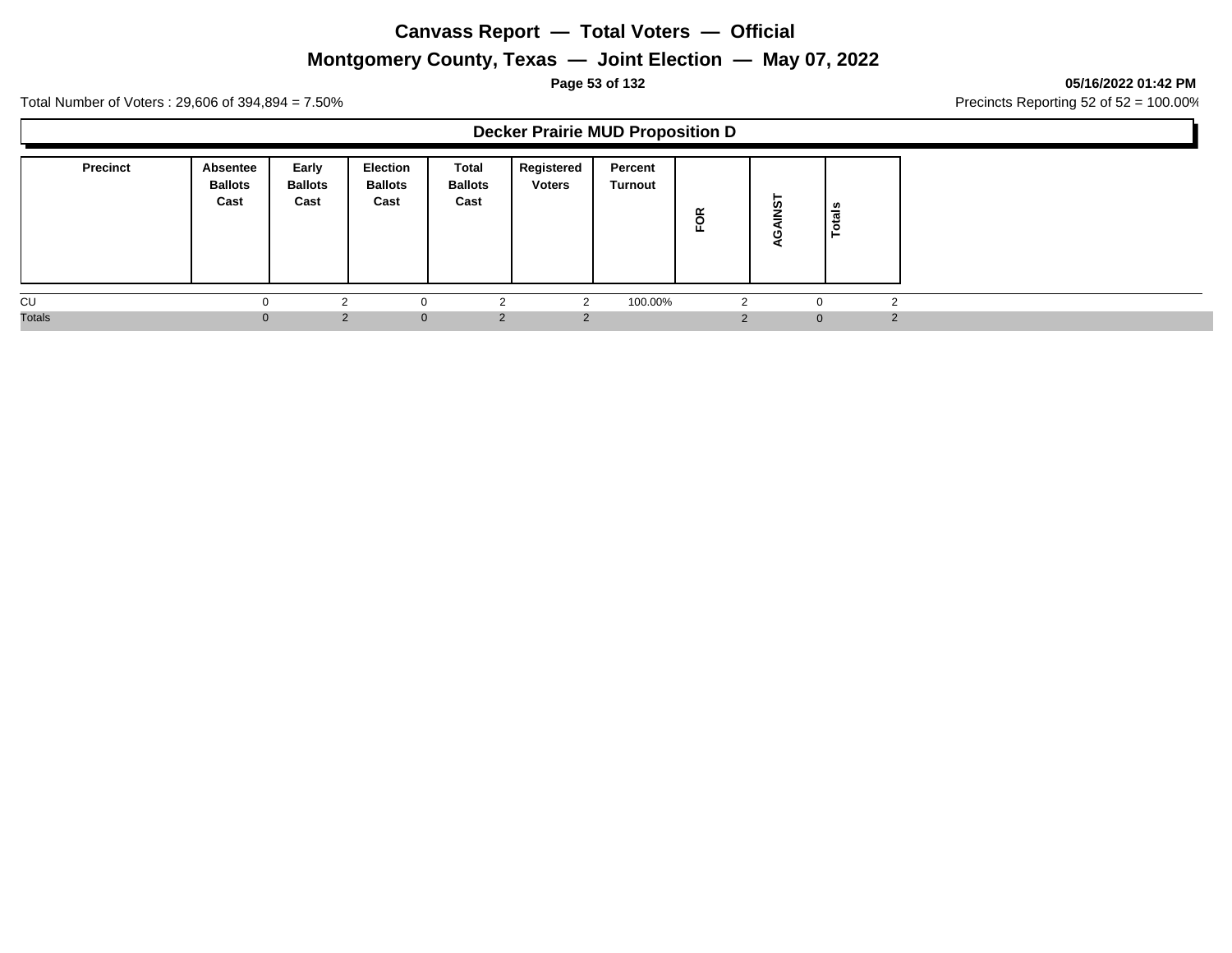# **Montgomery County, Texas — Joint Election — May 07, 2022**

#### **Page 54 of 132 05/16/2022 01:42 PM**

Total Number of Voters : 29,606 of 394,894 = 7.50% Precincts Reporting 52 of 52 = 100.00%

#### **Decker Prairie MUD Proposition E**

| <b>Precinct</b> | <b>Absentee</b><br><b>Ballots</b><br>Cast | Early<br><b>Ballots</b><br>Cast | <b>Election</b><br><b>Ballots</b><br>Cast | Total<br><b>Ballots</b><br>Cast | Registered<br><b>Voters</b> | Percent<br>Turnout | FOR | ►<br><b>in</b> | tais<br>$\circ$ |
|-----------------|-------------------------------------------|---------------------------------|-------------------------------------------|---------------------------------|-----------------------------|--------------------|-----|----------------|-----------------|
| CU              |                                           | $\sim$                          | $\Omega$                                  |                                 |                             | 100.00%            |     |                | ົ               |
| <b>Totals</b>   |                                           | 2                               | $\mathbf{0}$                              | 2                               | $\mathcal{P}$               |                    |     | $\Omega$       | $\mathcal{P}$   |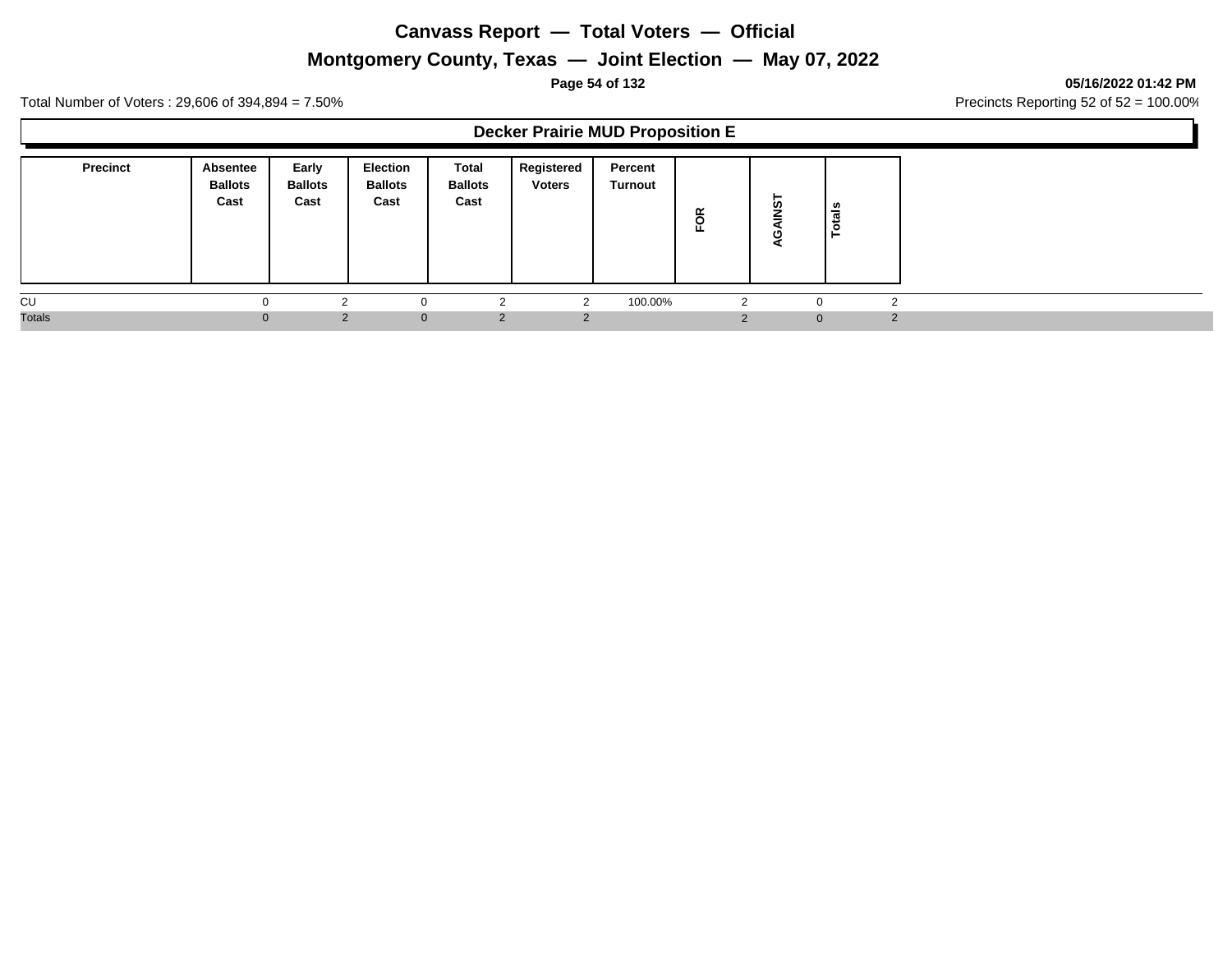# **Montgomery County, Texas — Joint Election — May 07, 2022**

#### **Page 55 of 132 05/16/2022 01:42 PM**

Total Number of Voters : 29,606 of 394,894 = 7.50% Precincts Reporting 52 of 52 = 100.00%

#### **Decker Prairie MUD Proposition F**

| <b>Precinct</b> | <b>Absentee</b><br><b>Ballots</b><br>Cast | Early<br><b>Ballots</b><br>Cast | <b>Election</b><br><b>Ballots</b><br>Cast | Total<br><b>Ballots</b><br>Cast | Registered<br><b>Voters</b> | Percent<br>Turnout | FOR | -<br><b>in</b> | tals<br>$\circ$<br>− |               |  |
|-----------------|-------------------------------------------|---------------------------------|-------------------------------------------|---------------------------------|-----------------------------|--------------------|-----|----------------|----------------------|---------------|--|
| CU              |                                           | $\sim$                          | $\Omega$                                  |                                 |                             | 100.00%            |     |                | ◠                    |               |  |
| <b>Totals</b>   |                                           | 2                               | $\mathbf{0}$                              | 2                               | $\Omega$                    |                    |     | $\mathbf{0}$   |                      | $\mathcal{D}$ |  |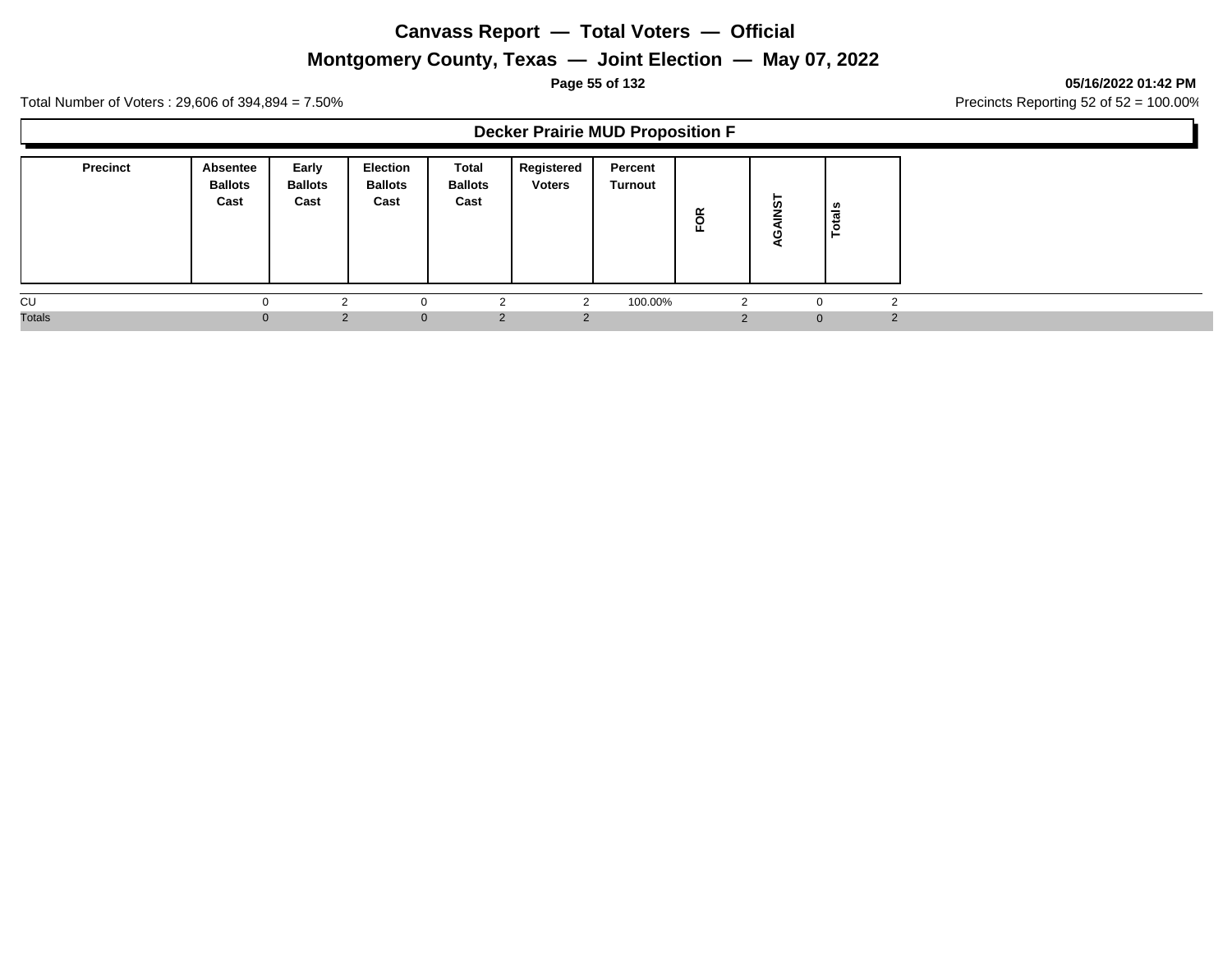# **Montgomery County, Texas — Joint Election — May 07, 2022**

#### **Page 56 of 132 05/16/2022 01:42 PM**

Total Number of Voters : 29,606 of 394,894 = 7.50% Precincts Reporting 52 of 52 = 100.00%

#### **Decker Prairie MUD Proposition G**

| <b>Precinct</b> | <b>Absentee</b><br><b>Ballots</b><br>Cast | Early<br><b>Ballots</b><br>Cast | <b>Election</b><br><b>Ballots</b><br>Cast | Total<br><b>Ballots</b><br>Cast | Registered<br><b>Voters</b> | Percent<br><b>Turnout</b> | ≃<br>$\overline{\circ}$<br>ш. | ⊢<br><b>in</b> | tals<br>$\circ$<br>► |        |
|-----------------|-------------------------------------------|---------------------------------|-------------------------------------------|---------------------------------|-----------------------------|---------------------------|-------------------------------|----------------|----------------------|--------|
| CU              |                                           | ⌒                               | $\Omega$                                  | ົ                               |                             | 100.00%                   | 2                             | 0              |                      |        |
| <b>Totals</b>   |                                           | 2                               | $\Omega$                                  | 2                               |                             |                           |                               | $\overline{0}$ |                      | $\sim$ |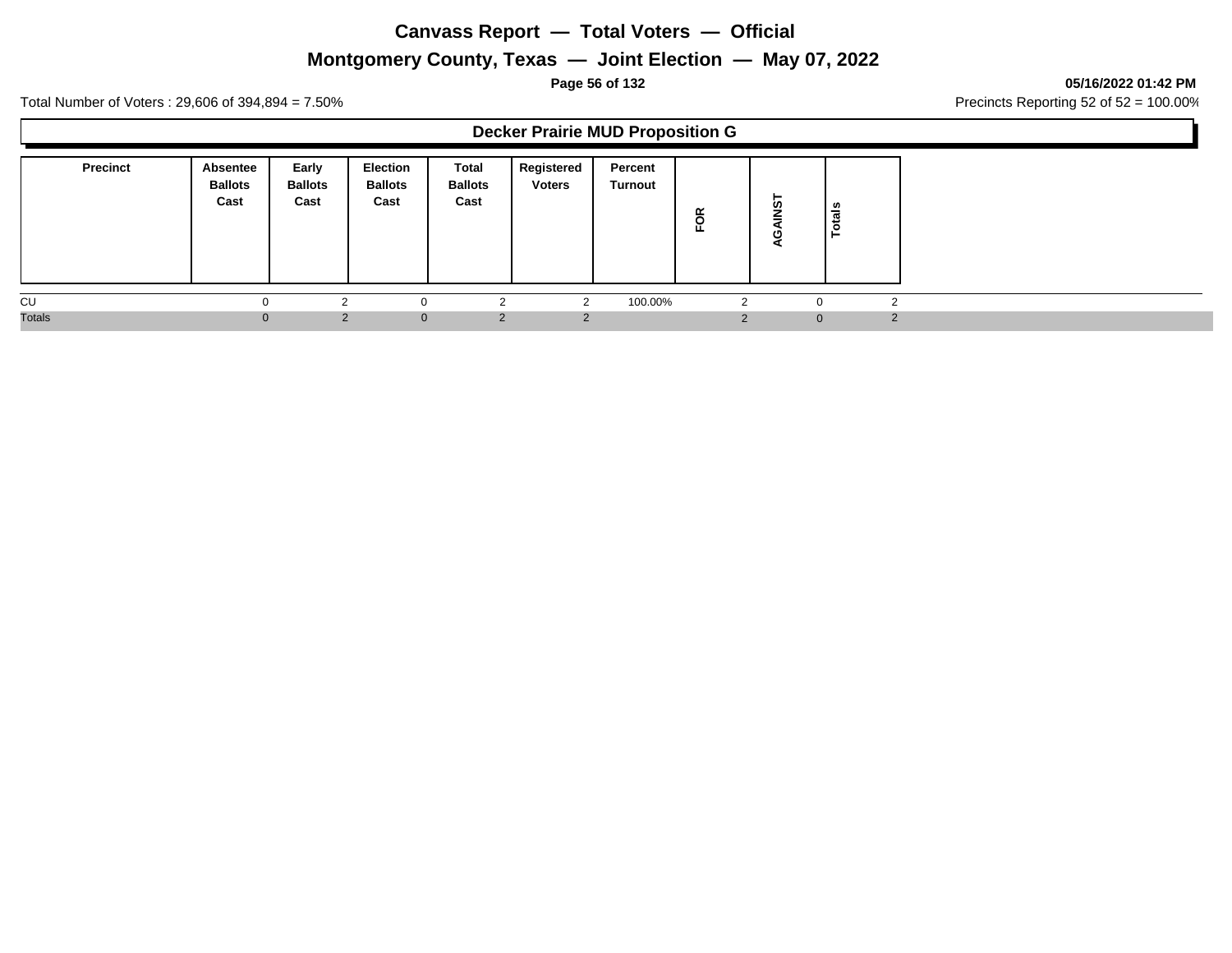## **Montgomery County, Texas — Joint Election — May 07, 2022**

**Page 57 of 132 05/16/2022 01:42 PM**

Total Number of Voters : 29,606 of 394,894 = 7.50% Precincts Reporting 52 of 52 = 100.00%

#### **Decker Prairie MUD Proposition H**

| <b>Precinct</b> | <b>Absentee</b><br><b>Ballots</b><br>Cast | Early<br><b>Ballots</b><br>Cast | <b>Election</b><br><b>Ballots</b><br>Cast | Total<br><b>Ballots</b><br>Cast | Registered<br><b>Voters</b> | Percent<br>Turnout | ≃<br>$\circ$<br>ш. | <b>in</b> | ທ<br>ಕ<br>- |   |
|-----------------|-------------------------------------------|---------------------------------|-------------------------------------------|---------------------------------|-----------------------------|--------------------|--------------------|-----------|-------------|---|
| CU              |                                           | ⌒                               |                                           | c                               |                             | 100.00%            | 2                  |           |             |   |
| <b>Totals</b>   |                                           | $\mathcal{D}$                   | $\Omega$                                  | 2                               |                             |                    | $\sim$             | $\Omega$  |             | o |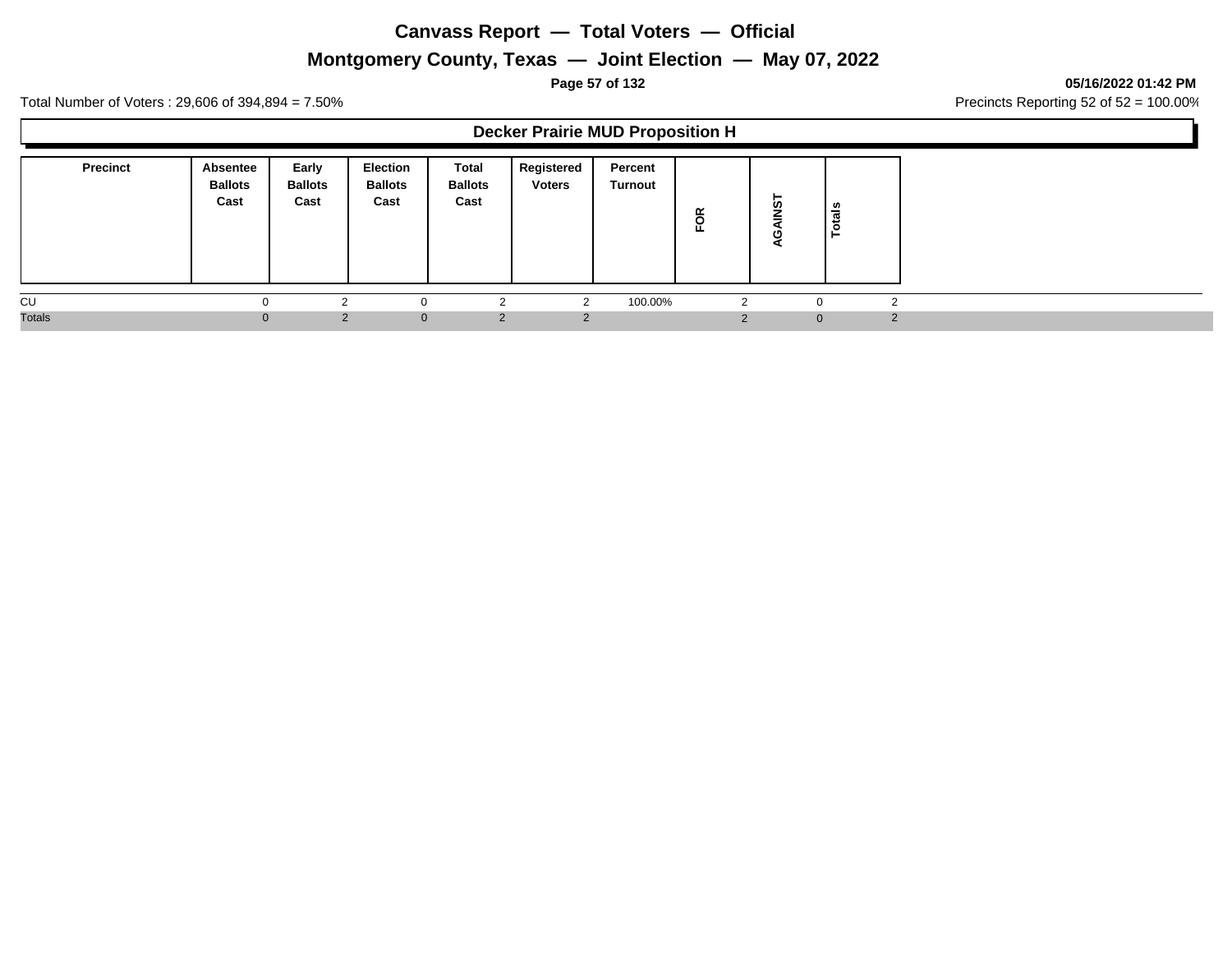# **Montgomery County, Texas — Joint Election — May 07, 2022**

#### **Page 58 of 132 05/16/2022 01:42 PM**

Total Number of Voters : 29,606 of 394,894 = 7.50% Precincts Reporting 52 of 52 = 100.00%

#### **Decker Prairie MUD Proposition I**

| <b>Precinct</b> | <b>Absentee</b><br><b>Ballots</b><br>Cast | Early<br><b>Ballots</b><br>Cast | <b>Election</b><br><b>Ballots</b><br>Cast | Total<br><b>Ballots</b><br>Cast | Registered<br><b>Voters</b> | Percent<br>Turnout | FOR | -<br><b>in</b> | tais<br>$\circ$ |        |
|-----------------|-------------------------------------------|---------------------------------|-------------------------------------------|---------------------------------|-----------------------------|--------------------|-----|----------------|-----------------|--------|
| CU              |                                           | $\sim$                          | $\Omega$                                  | ົ                               |                             | 100.00%            |     |                |                 | $\sim$ |
| <b>Totals</b>   |                                           | 2                               | $\mathbf{0}$                              | 2                               | $\overline{2}$              |                    |     | $\mathbf{0}$   |                 | 2      |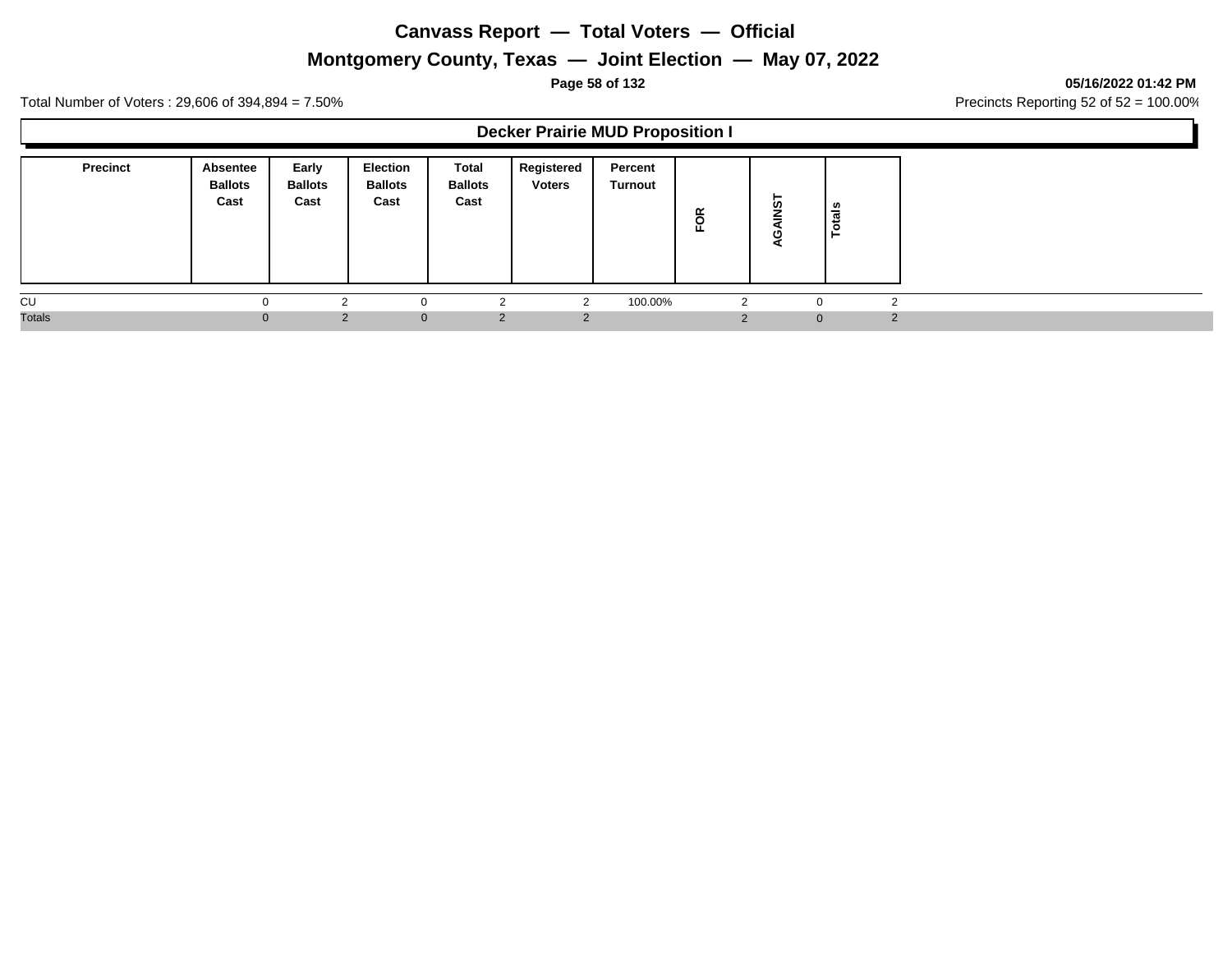# **Montgomery County, Texas — Joint Election — May 07, 2022**

#### **Page 59 of 132 05/16/2022 01:42 PM**

Total Number of Voters : 29,606 of 394,894 = 7.50% Precincts Reporting 52 of 52 = 100.00%

#### **EMC MUD No. 3 Directors**

| <b>Precinct</b><br>Absentee<br><b>Ballots</b><br>Cast | Early<br><b>Ballots</b><br>Cast | <b>Election</b><br><b>Ballots</b><br>Cast | Total<br><b>Ballots</b><br>Cast | Registered<br><b>Voters</b> | Percent<br><b>Turnout</b> | ပ<br>- | œ<br>ъ<br>ದ<br><br>ං<br>-<br>$\overline{\omega}$<br>ਛ<br>≏ | ပ<br>≃ | $\boldsymbol{w}$<br>œ<br>≏<br>್<br>≃ | ទឹ |  |
|-------------------------------------------------------|---------------------------------|-------------------------------------------|---------------------------------|-----------------------------|---------------------------|--------|------------------------------------------------------------|--------|--------------------------------------|----|--|
| DX                                                    |                                 | 10                                        | 12                              | 558                         | 2.15%                     |        |                                                            |        |                                      | 19 |  |
| <b>Totals</b>                                         |                                 | 10                                        | 12                              | 558                         |                           | 5      | 6                                                          | 6      | 2                                    | 19 |  |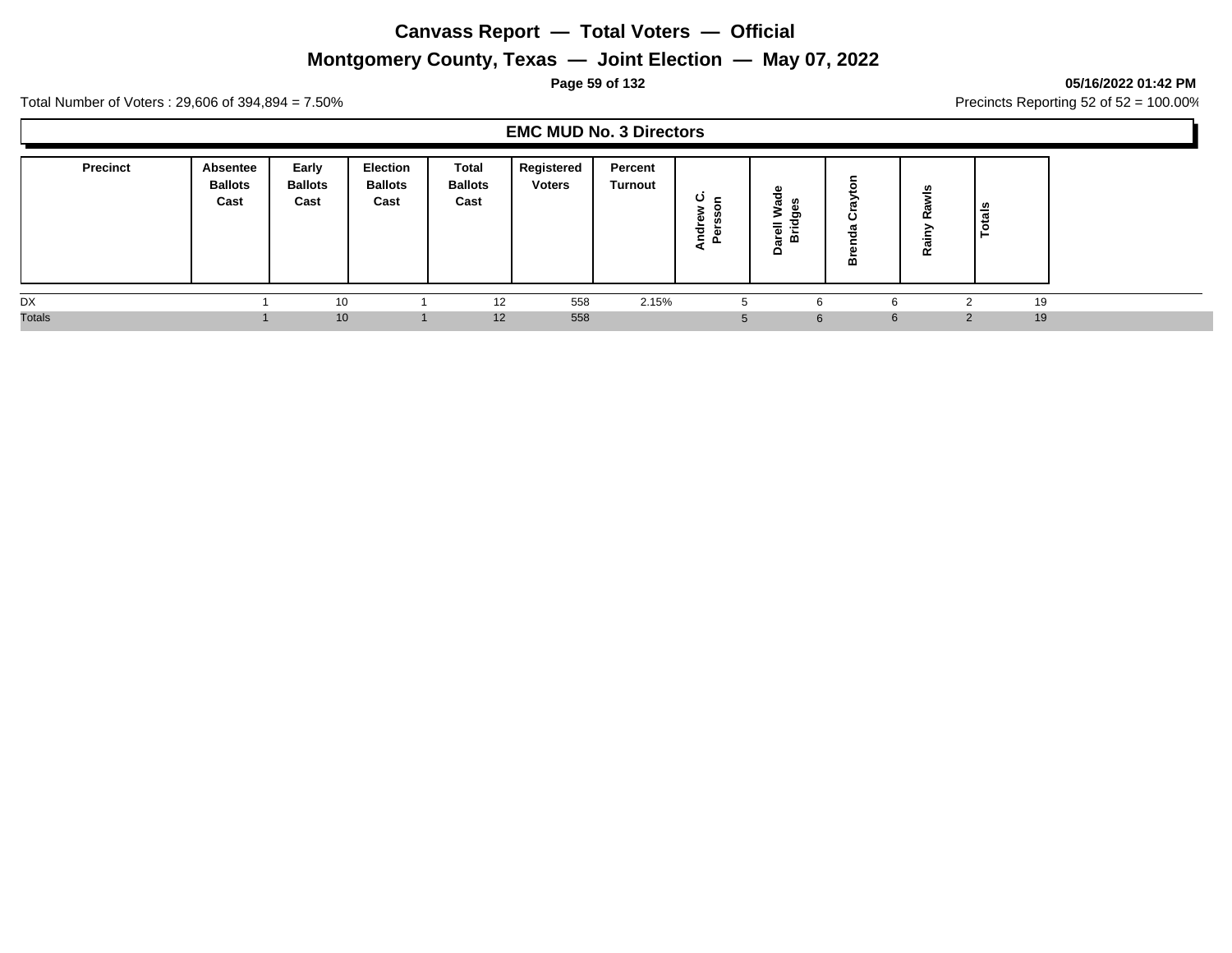# **Montgomery County, Texas — Joint Election — May 07, 2022**

#### **Page 60 of 132 05/16/2022 01:42 PM**

Total Number of Voters : 29,606 of 394,894 = 7.50% Precincts Reporting 52 of 52 = 100.00%

#### **H-MC MUD No. 386 Directors**

| <b>Precinct</b> | Absentee<br><b>Ballots</b><br>Cast | Early<br><b>Ballots</b><br>Cast | Election<br><b>Ballots</b><br>Cast | <b>Total</b><br><b>Ballots</b><br>Cast | Registered<br><b>Voters</b> | Percent<br><b>Turnout</b> | ∽<br>മ<br>┙<br>><br>௨ | 2  | ristop<br>₽<br>ш.<br>ō | tals<br>Ĕ |  |
|-----------------|------------------------------------|---------------------------------|------------------------------------|----------------------------------------|-----------------------------|---------------------------|-----------------------|----|------------------------|-----------|--|
| DC              | 13                                 | 35                              | 33                                 | 81                                     | 1424                        | 5.69%                     | 49                    | 12 | 17                     | 78        |  |
| <b>Totals</b>   | 13                                 | 35                              | 33                                 | 81                                     | 1424                        |                           | 49                    | 12 | 17                     | 78        |  |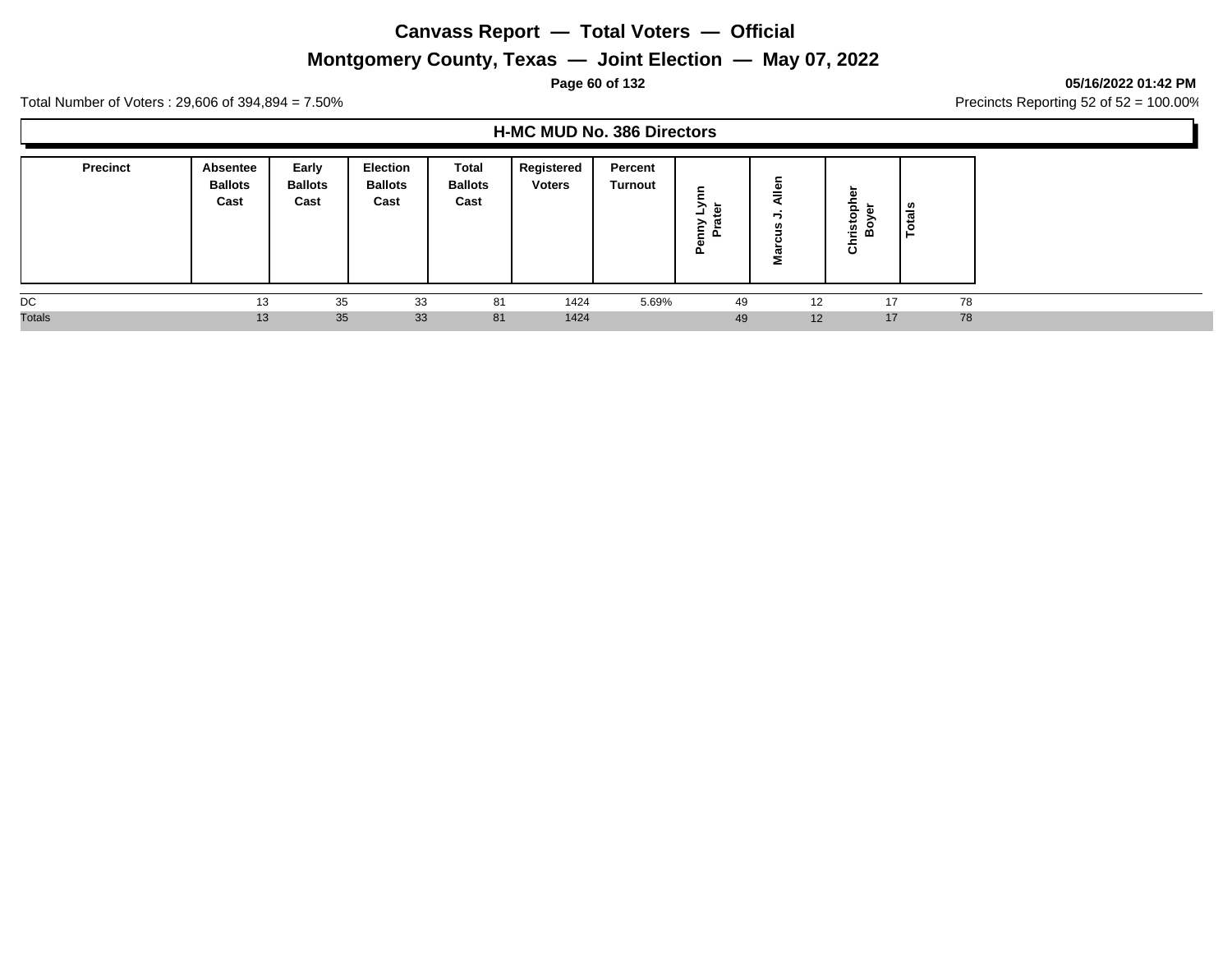# **Montgomery County, Texas — Joint Election — May 07, 2022**

#### **Page 61 of 132 05/16/2022 01:42 PM**

Total Number of Voters : 29,606 of 394,894 = 7.50% Precincts Reporting 52 of 52 = 100.00%

#### **MC MUD No. 6 Director**

| <b>Precinct</b> | Absentee<br><b>Ballots</b><br>Cast | Early<br><b>Ballots</b><br>Cast | <b>Election</b><br><b>Ballots</b><br>Cast | Total<br><b>Ballots</b><br>Cast | Registered<br><b>Voters</b> | Percent<br>Turnout | n<br>- | с<br>-- | ≃  | ►<br>កក<br>÷ | ័ត  |
|-----------------|------------------------------------|---------------------------------|-------------------------------------------|---------------------------------|-----------------------------|--------------------|--------|---------|----|--------------|-----|
| DH              | 16                                 | 37                              | 20                                        | 73                              | 942                         | 7.75%              | 32     | 26      | 19 | 14           | 91  |
| DI              | 46                                 | 105                             | 24                                        | 175                             | 2589                        | 6.76%              | 39     | 109     | 35 | 89           | 272 |
| <b>Totals</b>   | 62                                 | 142                             | 44                                        | 248                             | 3531                        |                    | 71     | 135     | 54 | 103          | 363 |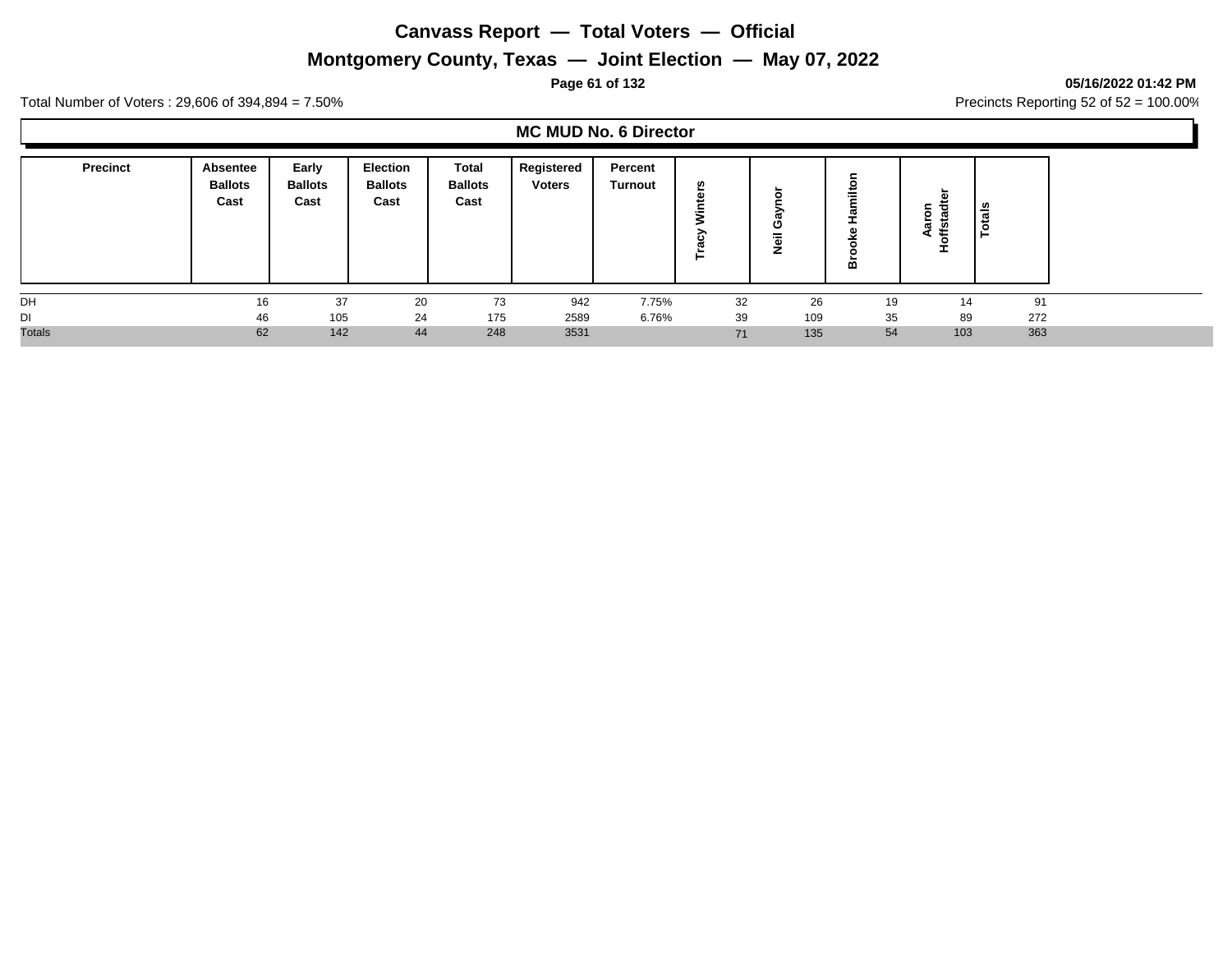# **Montgomery County, Texas — Joint Election — May 07, 2022**

#### **Page 62 of 132 05/16/2022 01:42 PM**

Total Number of Voters : 29,606 of 394,894 = 7.50% Precincts Reporting 52 of 52 = 100.00%

#### **MC MUD No. 7 Director**

| Precinct      | Absentee<br><b>Ballots</b><br>Cast | Early<br><b>Ballots</b><br>Cast | <b>Election</b><br><b>Ballots</b><br>Cast | <b>Total</b><br><b>Ballots</b><br>Cast | Registered<br><b>Voters</b> | Percent<br><b>Turnout</b> | ω<br>-2<br>∸<br>ທ<br>с | s<br>శె<br>Ξ<br>ω<br>-<br>$\mathcal{Z}$ | _<br>உ<br>œ<br>-<br>5<br>σ<br>ட | ഗ<br>><br>۵١<br>œ<br>-<br>z | eck<br>⋒<br>ത<br>m<br>ಕ<br>忘 | ≃   | tinued<br>≝<br>≐<br>.=<br>-<br>ω<br>lš<br>≅<br>Ξ |
|---------------|------------------------------------|---------------------------------|-------------------------------------------|----------------------------------------|-----------------------------|---------------------------|------------------------|-----------------------------------------|---------------------------------|-----------------------------|------------------------------|-----|--------------------------------------------------|
| DD            | 32                                 | 116                             | 91                                        | 239                                    | 2467                        | 9.69%                     | 105                    | 84                                      | 76                              | ົ<br>-5                     | 42                           | 105 | 26                                               |
| DE            |                                    | 30                              |                                           | 40                                     | 535                         | 7.48%                     |                        | 19                                      | 22                              |                             |                              |     |                                                  |
| DF            |                                    |                                 |                                           |                                        | 177                         | 3.95%                     |                        |                                         | 3                               |                             |                              |     | 0                                                |
| DG            | 54                                 | 71                              | 69                                        | 194                                    | 3556                        | 5.46%                     | 46                     | 75                                      | 78                              | 20                          | 20                           | 49  | 19                                               |
| <b>Totals</b> | 95                                 | 220                             | 165                                       | 480                                    | 6735                        |                           | 159                    | 181                                     | 179                             | 26                          | 68                           | 163 | 49                                               |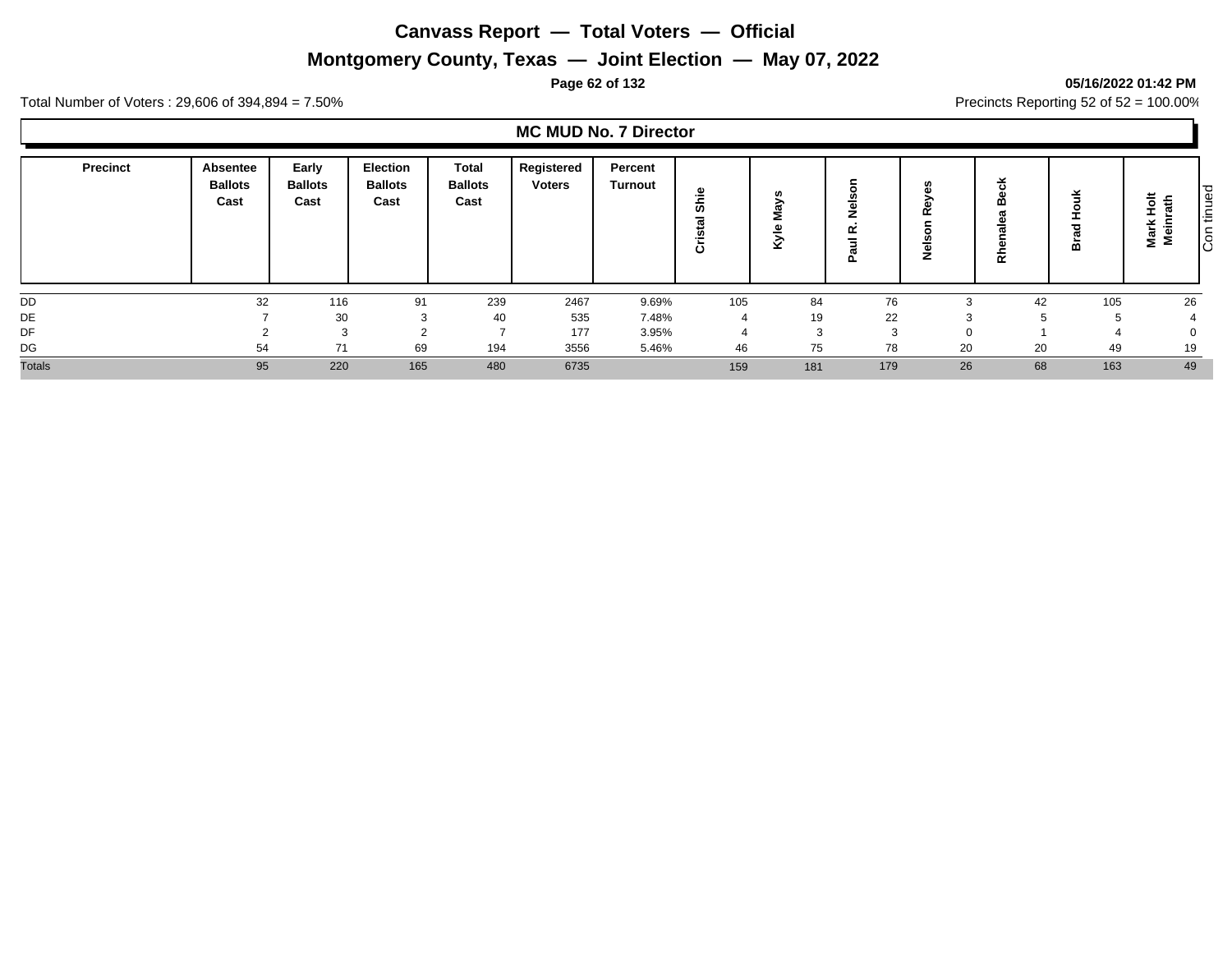# **Montgomery County, Texas — Joint Election — May 07, 2022**

#### **Page 63 of 132 05/16/2022 01:42 PM**

Total Number of Voters : 29,606 of 394,894 = 7.50% Precincts Reporting 52 of 52 = 100.00%

## **MC MUD No. 7 Director**

| <b>Precinct</b> | Absentee<br><b>Ballots</b><br>Cast | Early<br><b>Ballots</b><br>Cast | <b>Election</b><br><b>Ballots</b><br>Cast | Total<br><b>Ballots</b><br>Cast | Registered<br><b>Voters</b> | Percent<br>Turnout | ă<br>৯<br>Ũ)<br>⊭<br>÷<br>Rot<br>٩ | $\frac{1}{2}$<br>5<br>×<br>gal | otals<br>- |
|-----------------|------------------------------------|---------------------------------|-------------------------------------------|---------------------------------|-----------------------------|--------------------|------------------------------------|--------------------------------|------------|
| DD              | 32                                 | 116                             | 91                                        | 239                             | 2467                        | 9.69%              | 41                                 | 101                            | 583        |
| DE              |                                    | 30                              | 3                                         | 40                              | 535                         | 7.48%              | 24                                 | 5                              | 91         |
| DF              | $\sim$                             | 3                               | $\Omega$                                  | $\overline{ }$                  | 177                         | 3.95%              | $\mathbf{0}$                       | 4                              | 19         |
| DG              | 54                                 | 71                              | 69                                        | 194                             | 3556                        | 5.46%              | 62                                 | 42                             | 411        |
| <b>Totals</b>   | 95                                 | 220                             | 165                                       | 480                             | 6735                        |                    | 127                                | 152                            | 1104       |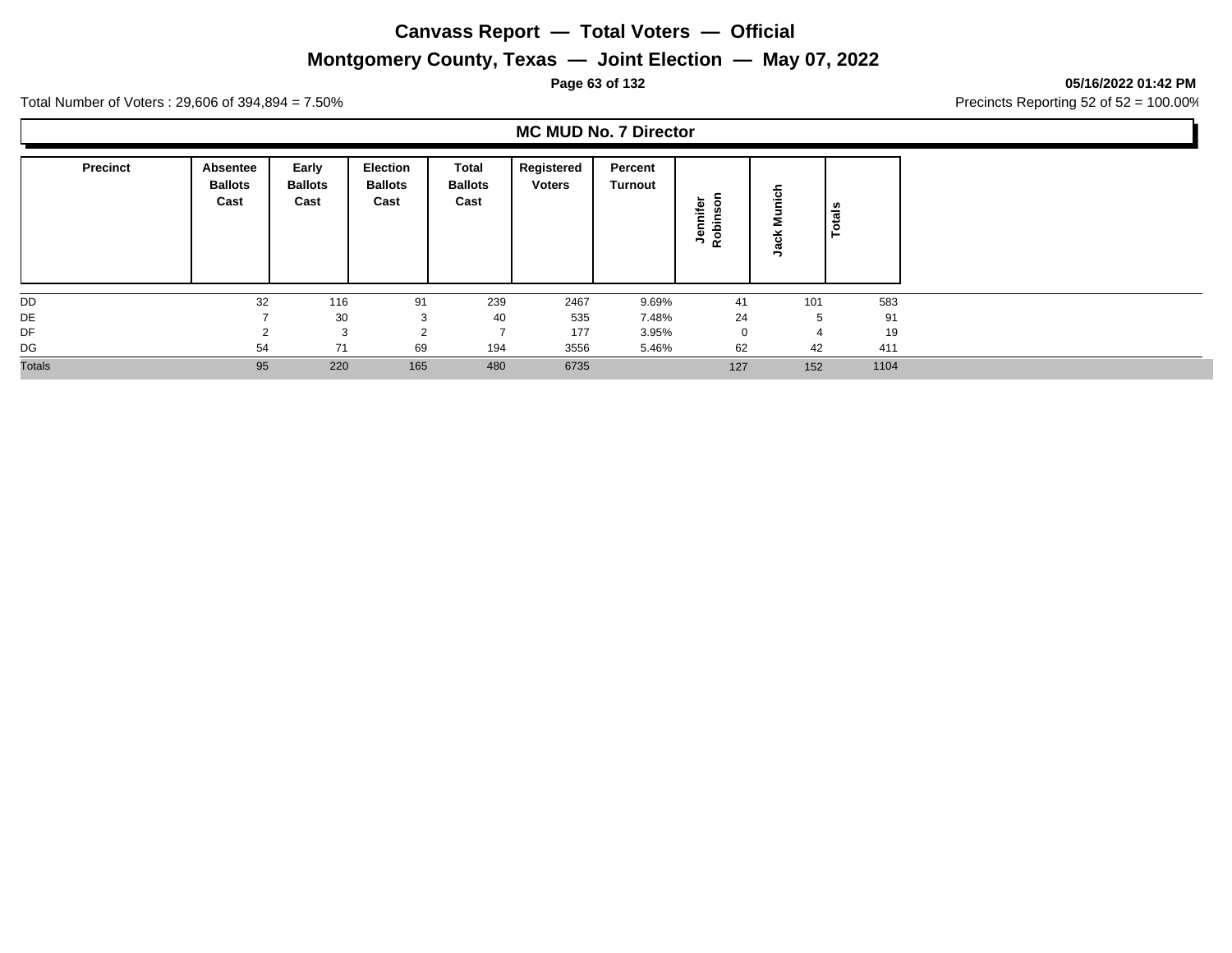# **Montgomery County, Texas — Joint Election — May 07, 2022**

#### **Page 64 of 132 05/16/2022 01:42 PM**

Total Number of Voters : 29,606 of 394,894 = 7.50% Precincts Reporting 52 of 52 = 100.00%

#### **MC MUD No. 19 Directors**

| <b>Precinct</b> | <b>Absentee</b><br><b>Ballots</b><br>Cast | Early<br><b>Ballots</b><br>Cast | <b>Election</b><br><b>Ballots</b><br>Cast | <b>Total</b><br><b>Ballots</b><br>Cast | Registered<br><b>Voters</b> | Percent<br><b>Turnout</b> |    | ><br><u>-</u><br>73<br>≏ | m | <br>− | ័ត<br>ਰ |     |
|-----------------|-------------------------------------------|---------------------------------|-------------------------------------------|----------------------------------------|-----------------------------|---------------------------|----|--------------------------|---|-------|---------|-----|
| DH              |                                           | 54                              | 22                                        | 83                                     | 1087                        | 7.64%                     | 67 | 8                        |   |       | 69      | 151 |
| <b>Totals</b>   |                                           | 54                              | 22                                        | 83                                     | 1087                        |                           | 67 | 8                        |   |       | 69      | 151 |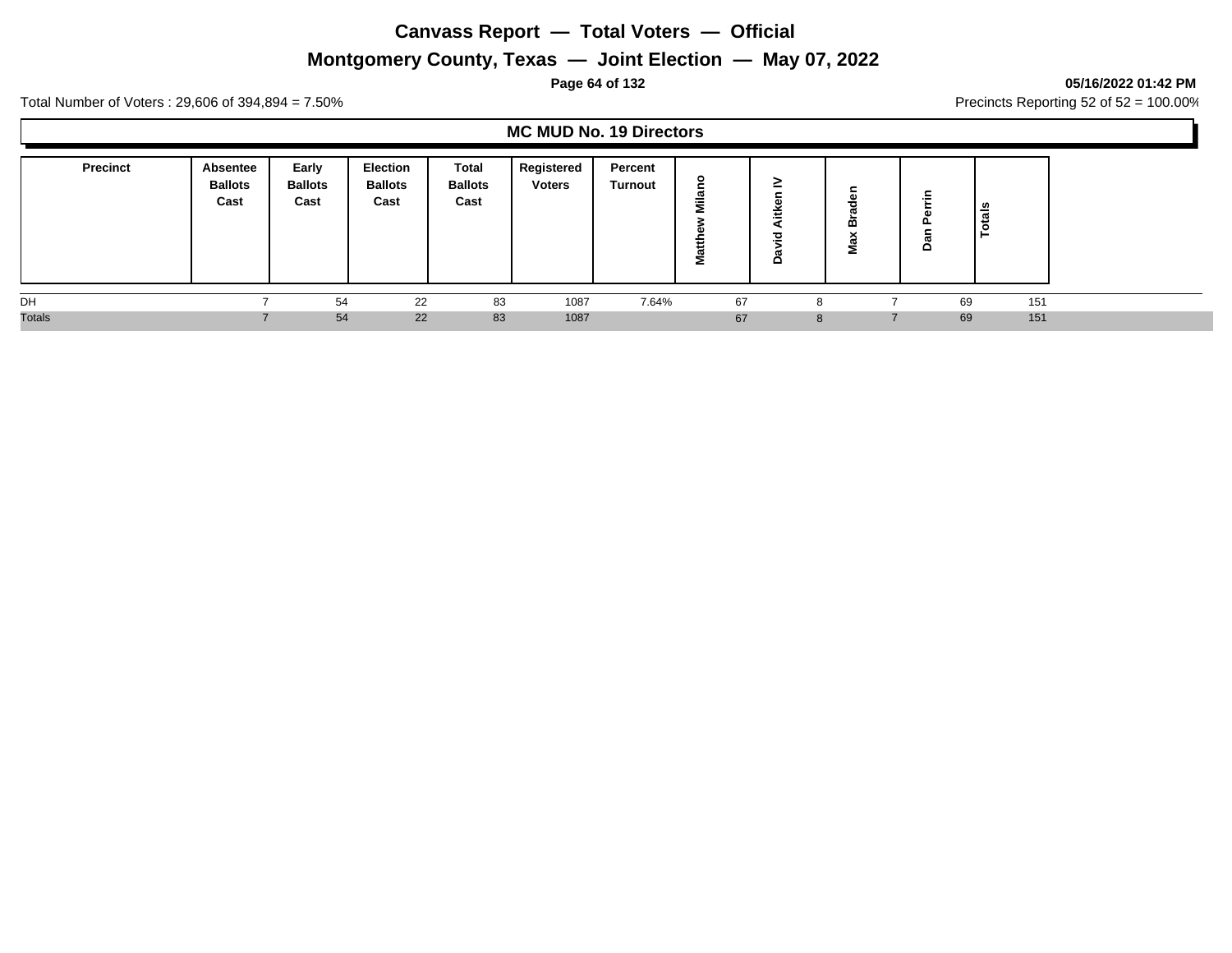# **Montgomery County, Texas — Joint Election — May 07, 2022**

#### **Page 65 of 132 05/16/2022 01:42 PM**

Total Number of Voters : 29,606 of 394,894 = 7.50% Precincts Reporting 52 of 52 = 100.00%

#### **MC MUD No. 36 Director**

| <b>Precinct</b> | Absentee<br><b>Ballots</b><br>Cast | Early<br><b>Ballots</b><br>Cast | <b>Election</b><br><b>Ballots</b><br>Cast | <b>Total</b><br><b>Ballots</b><br>Cast | Registered<br><b>Voters</b> | Percent<br>Turnout | ≚<br>ల<br><br>≖<br>$\overline{\phantom{0}}$ | <b>SC</b><br>∼<br>ο<br>त्व<br>π<br><b>_</b><br>S |     | л.<br>$^{\prime}$<br>- | -<br>ட<br>œ<br>Σ | ÷<br>تعاد |
|-----------------|------------------------------------|---------------------------------|-------------------------------------------|----------------------------------------|-----------------------------|--------------------|---------------------------------------------|--------------------------------------------------|-----|------------------------|------------------|-----------|
| DH              | 62                                 | 162                             | 54                                        | 278                                    | 3511                        | 7.92%              | 55                                          | 94                                               | 108 | 88                     | 72               | 417       |
| <b>Totals</b>   | 62                                 | 162                             | 54                                        | 278                                    | 3511                        |                    | 55                                          | 94                                               | 108 | 88                     | 72               | 417       |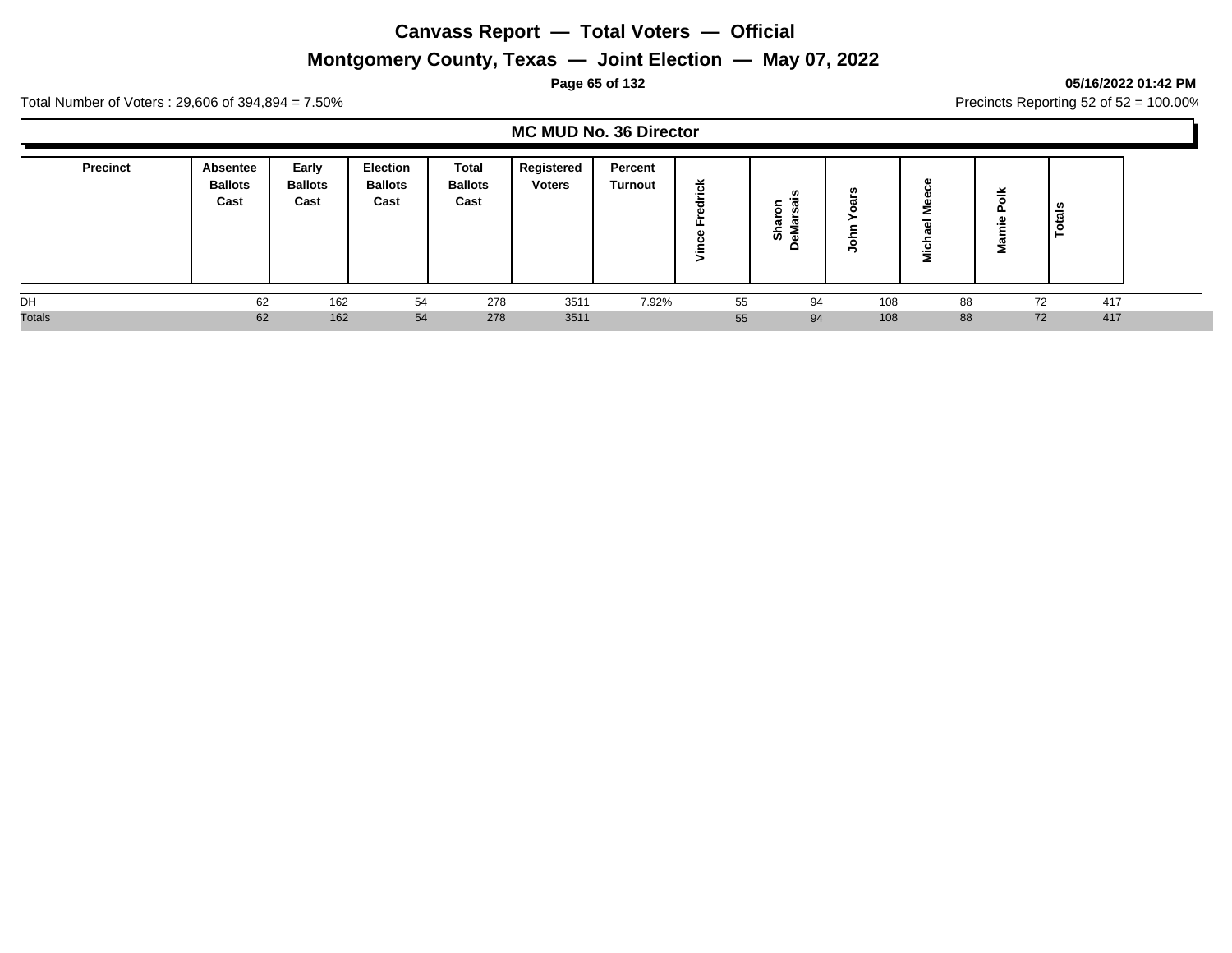# **Montgomery County, Texas — Joint Election — May 07, 2022**

#### **Page 66 of 132 05/16/2022 01:42 PM**

Total Number of Voters : 29,606 of 394,894 = 7.50% Precincts Reporting 52 of 52 = 100.00%

#### **MC MUD No. 39 Director**

| <b>Precinct</b> | Absentee<br><b>Ballots</b><br>Cast | Early<br><b>Ballots</b><br>Cast | <b>Election</b><br><b>Ballots</b><br>Cast | <b>Total</b><br><b>Ballots</b><br>Cast | Registered<br><b>Voters</b> | Percent<br>Turnout | $\overline{\mathbf{c}}$<br>-<br>ත<br>œ<br>x.<br>$-$<br>ш | ⊻<br>ల<br>o<br>o<br>௨<br>$\sim$<br>о.<br>× | <b>SC</b><br>≃ | u<br>-- | ທ  | ≂<br>تعاد<br>$\circ$ |  |
|-----------------|------------------------------------|---------------------------------|-------------------------------------------|----------------------------------------|-----------------------------|--------------------|----------------------------------------------------------|--------------------------------------------|----------------|---------|----|----------------------|--|
| DQ              | 17                                 | 26                              | 84                                        | 127                                    | 2816                        | 4.51%              | 18                                                       | 55                                         | 18             | 27      | 74 | 192                  |  |
| <b>Totals</b>   | 17                                 | 26                              | 84                                        | 127                                    | 2816                        |                    | 18                                                       | 55                                         | 18             | 27      | 74 | 192                  |  |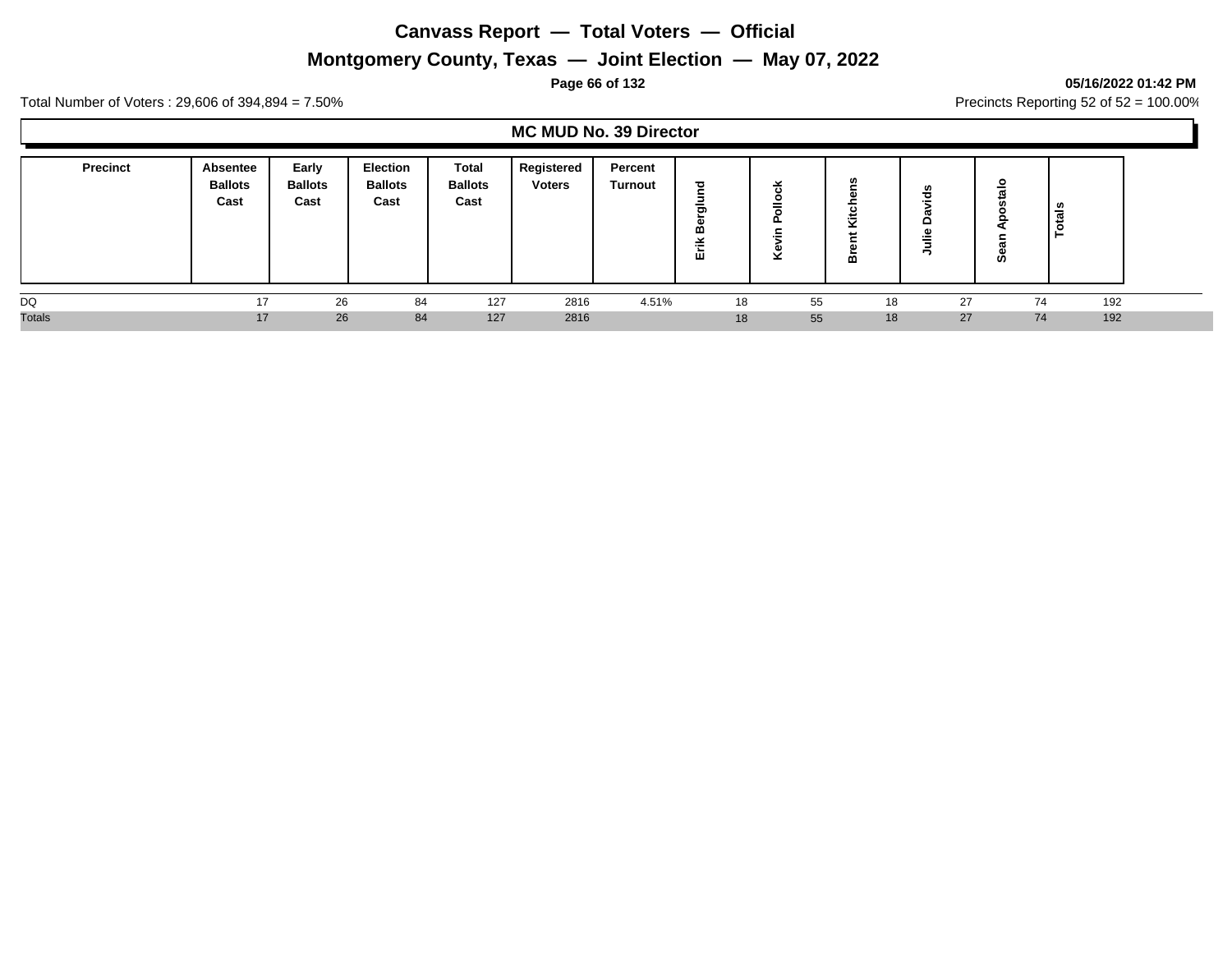# **Montgomery County, Texas — Joint Election — May 07, 2022**

#### **Page 67 of 132 05/16/2022 01:42 PM**

Total Number of Voters : 29,606 of 394,894 = 7.50% Precincts Reporting 52 of 52 = 100.00%

## **MC MUD No. 46 Director**

| <b>Precinct</b> | Absentee<br><b>Ballots</b><br>Cast | Early<br><b>Ballots</b><br>Cast | <b>Election</b><br><b>Ballots</b><br>Cast | <b>Total</b><br><b>Ballots</b><br>Cast | Registered<br><b>Voters</b> | Percent<br><b>Turnout</b> | 室<br>dzielins<br>≅.<br>٥<br>ត | mith<br>ဖာ<br>공<br>ದ<br>$\circ$ | ≃<br>$\overline{\phantom{a}}$<br>- | ω<br>ъ | $\Omega$<br>≂<br>⊢<br>Ø. | ្លឺ<br>ت<br>Ö |  |
|-----------------|------------------------------------|---------------------------------|-------------------------------------------|----------------------------------------|-----------------------------|---------------------------|-------------------------------|---------------------------------|------------------------------------|--------|--------------------------|---------------|--|
| CX              | 36                                 | 15                              | 14                                        | 65                                     | 796                         | 8.17%                     | 26                            | 33                              | 16                                 | 30     | 35                       | 140           |  |
| CY              | 19                                 | 37                              | 63                                        | 119                                    | 1716                        | 6.93%                     | 30                            | 74                              | 23                                 | 61     | 75                       | 263           |  |
| DC              | 97                                 | 173                             | 159                                       | 429                                    | 10564                       | 4.06%                     | 114                           | 241                             | 77                                 | 262    | 260                      | 954           |  |
| DH              | 16                                 | 45                              | 14                                        | 75                                     | 1233                        | 6.08%                     | 34                            | 38                              | 17                                 | 31     | 41                       | 161           |  |
| DI              |                                    | 23                              | 10                                        | 41                                     | 673                         | 6.09%                     | 16                            | 16                              | 15                                 | 15     | 16                       | 78            |  |
| <b>Totals</b>   | 176                                | 293                             | 260                                       | 729                                    | 14982                       |                           | 220                           | 402                             | 148                                | 399    | 427                      | 1596          |  |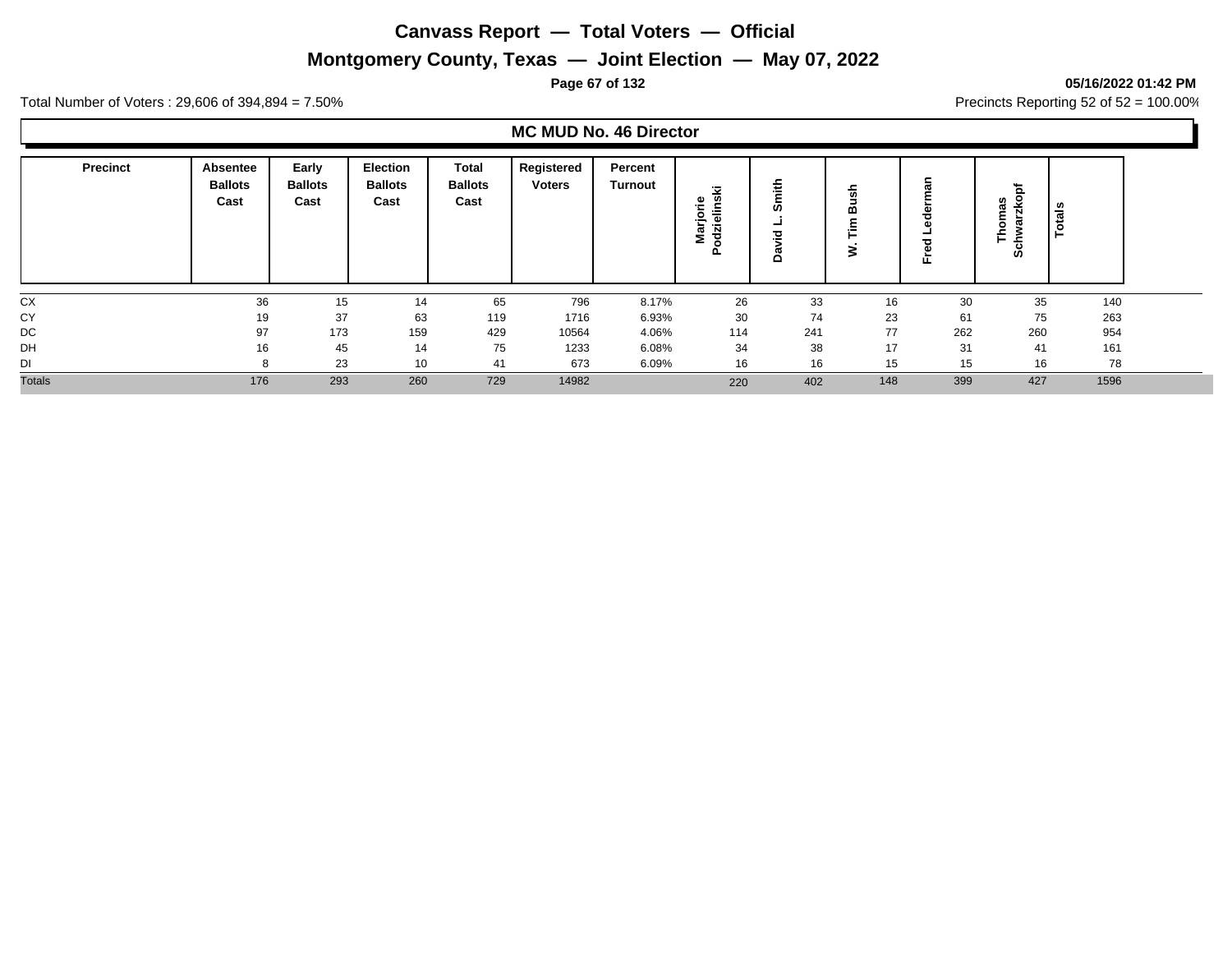# **Montgomery County, Texas — Joint Election — May 07, 2022**

#### **Page 68 of 132 05/16/2022 01:42 PM**

Total Number of Voters : 29,606 of 394,894 = 7.50% Precincts Reporting 52 of 52 = 100.00%

## **MC MUD No. 47 Director**

| <b>Precinct</b> | Absentee<br><b>Ballots</b><br>Cast | Early<br><b>Ballots</b><br>Cast | Election<br><b>Ballots</b><br>Cast | Total<br><b>Ballots</b><br>Cast | Registered<br><b>Voters</b> | Percent<br><b>Turnout</b> | n.<br>৯ | $\overline{\phantom{0}}$<br>$\frac{1}{10}$<br>œ<br>ن<br>∽<br>÷<br>◄ | <br>≏ | ш<br>70<br>≏ | ≃   | ≂<br>- |
|-----------------|------------------------------------|---------------------------------|------------------------------------|---------------------------------|-----------------------------|---------------------------|---------|---------------------------------------------------------------------|-------|--------------|-----|--------|
| CX              | 123                                | 225                             | 229                                | 577                             | 11014                       | 5.24%                     | 282     | 130                                                                 | 307   | 42           | 187 | 948    |
| DE              | 50                                 | 122                             | 63                                 | 235                             | 2456                        | 9.57%                     | 154     | 55                                                                  | 129   | 15           | 54  | 407    |
| DF              | 15                                 | 55                              | 37                                 | 107                             | 1534                        | 6.98%                     | 59      | 22                                                                  | 59    | 6            | 33  | 179    |
| <b>Totals</b>   | 188                                | 402                             | 329                                | 919                             | 15004                       |                           | 495     | 207                                                                 | 495   | 63           | 274 | 1534   |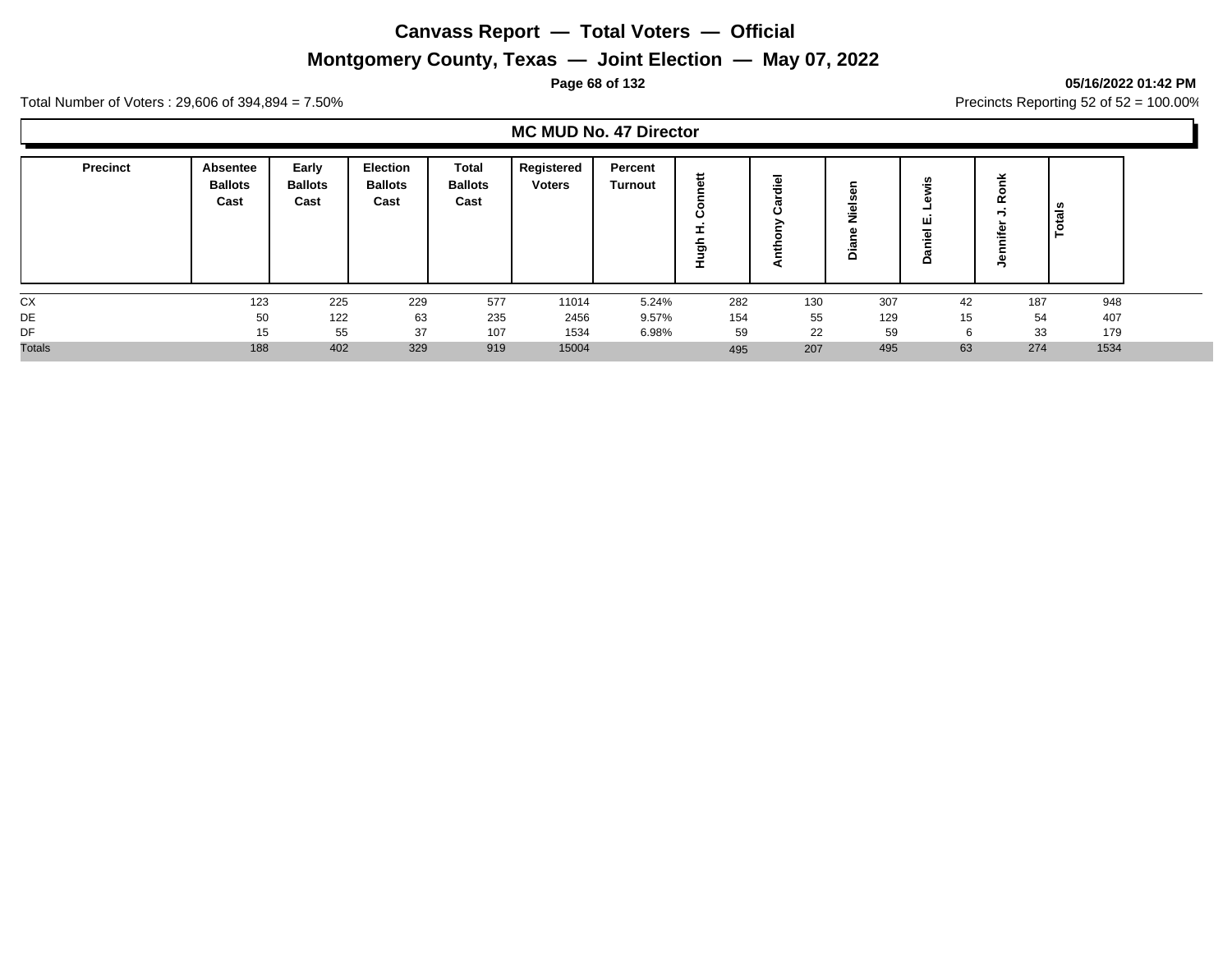# **Montgomery County, Texas — Joint Election — May 07, 2022**

#### **Page 69 of 132 05/16/2022 01:42 PM**

Total Number of Voters : 29,606 of 394,894 = 7.50% Precincts Reporting 52 of 52 = 100.00%

# **MC MUD No. 60 Director**

| <b>Precinct</b> | Absentee<br><b>Ballots</b><br>Cast | Early<br><b>Ballots</b><br>Cast | <b>Election</b><br><b>Ballots</b><br>Cast | Total<br><b>Ballots</b><br>Cast | Registered<br><b>Voters</b> | Percent<br><b>Turnout</b> | ж.<br>⋒ | ω<br>ω<br>ပ<br>Ξ<br>ᢐ<br>o | ∽<br>≏<br>3<br>⋒ | G)<br>Φ<br>m<br>ි<br>m<br>용<br>ã<br>മ<br>◢ | $\sim$<br>$\propto$ | ω<br>≚<br>_ల | ᇹ<br>tromatt<br>Richar<br>ທ<br>3. | ాం<br>tinue<br>$\subset$<br>lē |
|-----------------|------------------------------------|---------------------------------|-------------------------------------------|---------------------------------|-----------------------------|---------------------------|---------|----------------------------|------------------|--------------------------------------------|---------------------|--------------|-----------------------------------|--------------------------------|
| CZ              | 14                                 | 47                              | 10                                        | 71                              | 698                         | 10.17%                    | 22      | 32                         | 14               | 10                                         | 28                  | 28           | 17                                |                                |
| DC              | 34                                 | 57                              | 34                                        | 125                             | 1371                        | 9.12%                     | 81      | 37                         | 55               |                                            | 28                  | 33           | 58                                |                                |
| DE              | 14                                 | 22                              | 8                                         | 44                              | 258                         | 17.05%                    | 24      | 9                          | 26               |                                            | 8                   | ь,           | 21                                |                                |
| DF              | 10                                 | 31                              | 19                                        | 60                              | 775                         | 7.74%                     | 22      | 28                         | 12               |                                            | 26                  | 29           | 16                                |                                |
| DG              | 58                                 | 139                             | 98                                        | 295                             | 4656                        | 6.34%                     | 102     | 133                        | 69               | 20                                         | 121                 | 131          | 98                                |                                |
| DH              | 18                                 | 25                              | 11                                        | 54                              | 814                         | 6.63%                     | 26      | 17                         | 14               |                                            | 14                  | 13           | 15                                |                                |
| <b>Totals</b>   | 148                                | 321                             | 180                                       | 649                             | 8572                        |                           | 277     | 256                        | 190              | 46                                         | 225                 | 241          | 225                               |                                |

Con tinued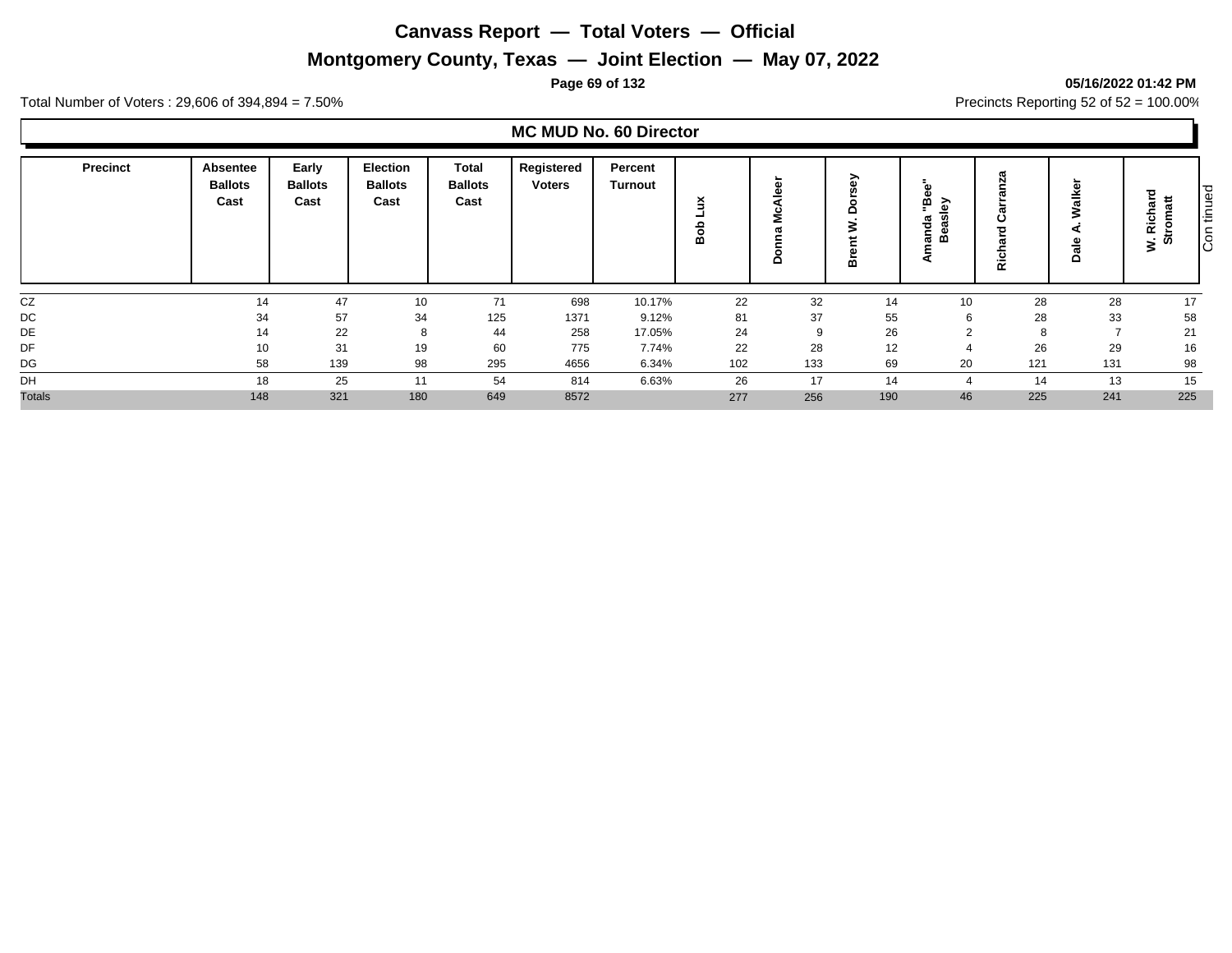## **Montgomery County, Texas — Joint Election — May 07, 2022**

**Page 70 of 132 05/16/2022 01:42 PM**

Total Number of Voters : 29,606 of 394,894 = 7.50% Precincts Reporting 52 of 52 = 100.00%

## **MC MUD No. 60 Director**

| <b>Precinct</b> | Absentee<br><b>Ballots</b><br>Cast | Early<br><b>Ballots</b><br>Cast | <b>Election</b><br><b>Ballots</b><br>Cast | Total<br><b>Ballots</b><br>Cast | Registered<br><b>Voters</b> | Percent<br>Turnout | Totals |
|-----------------|------------------------------------|---------------------------------|-------------------------------------------|---------------------------------|-----------------------------|--------------------|--------|
| CZ              | 14                                 | 47                              | 10                                        | 71                              | 698                         | 10.17%             | 151    |
| DC              | 34                                 | 57                              | 34                                        | 125                             | 1371                        | 9.12%              | 298    |
| DE              | 14                                 | 22                              | 8                                         | 44                              | 258                         | 17.05%             | 97     |
| DF              | 10                                 | 31                              | 19                                        | 60                              | 775                         | 7.74%              | 137    |
| DG              | 58                                 | 139                             | 98                                        | 295                             | 4656                        | 6.34%              | 674    |
| DH              | 18                                 | 25                              | 11                                        | 54                              | 814                         | 6.63%              | 103    |
| <b>Totals</b>   | 148                                | 321                             | 180                                       | 649                             | 8572                        |                    | 1460   |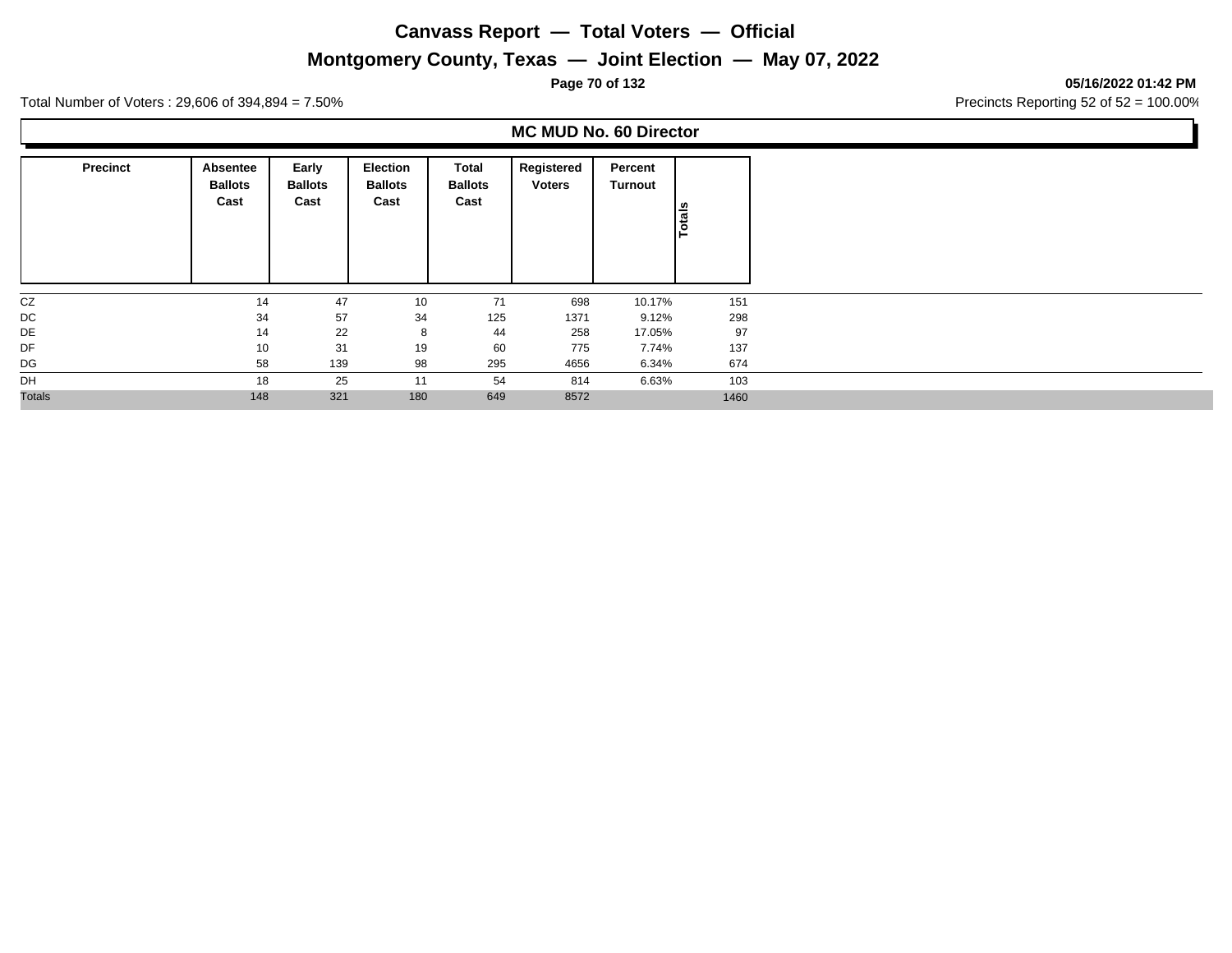# **Montgomery County, Texas — Joint Election — May 07, 2022**

#### **Page 71 of 132 05/16/2022 01:42 PM**

Total Number of Voters : 29,606 of 394,894 = 7.50% Precincts Reporting 52 of 52 = 100.00%

#### **MC MUD No. 67 Director**

|               | <b>Precinct</b> | Absentee<br><b>Ballots</b><br>Cast | Early<br><b>Ballots</b><br>Cast | <b>Election</b><br><b>Ballots</b><br>Cast | Total<br><b>Ballots</b><br>Cast | Registered<br><b>Voters</b> | Percent<br>Turnout | C<br>œ       | ω<br>ပ<br><b>SC</b><br>سه<br>-<br>$\overline{\phantom{a}}$<br>ட<br>⋍<br>$\overline{a}$ | ÷<br>s<br>$\Rightarrow$<br>Δ | င္တ<br>š<br>ω<br>۵<br>Reid | ත<br>ō | ,   | Totals |
|---------------|-----------------|------------------------------------|---------------------------------|-------------------------------------------|---------------------------------|-----------------------------|--------------------|--------------|----------------------------------------------------------------------------------------|------------------------------|----------------------------|--------|-----|--------|
| CX            |                 |                                    | $\sqrt{2}$<br>دت                | 6                                         | 12                              | 262                         | 4.58%              | $\sim$<br>J. |                                                                                        | -3                           |                            |        | 6   | 28     |
| CZ            |                 | 11                                 | 36                              | 18                                        | 65                              | 1020                        | 6.37%              | 17           | 14                                                                                     | 15                           | 33                         | 32     | 37  | 148    |
| DA            |                 | 80                                 | 62                              | 116                                       | 258                             | 1136                        | 22.71%             | 157          | 164                                                                                    | 217                          | 29                         | 18     | 34  | 619    |
| DC            |                 |                                    | 20                              | 31                                        | 58                              | 675                         | 8.59%              | 11           | 19                                                                                     | 16                           | 39                         | 34     | 39  | 158    |
| DD            |                 | 33                                 | 80                              | 49                                        | 162                             | 2012                        | 8.05%              | 62           | 60                                                                                     | 62                           | 78                         | 69     | 90  | 421    |
| DH            |                 | $\Omega$                           | 6                               |                                           | 13                              | 275                         | 4.73%              |              | 6                                                                                      |                              |                            |        | 5   | 35     |
| <b>Totals</b> |                 | 134                                | 207                             | 227                                       | 568                             | 5380                        |                    | 257          | 268                                                                                    | 320                          | 191                        | 162    | 211 | 1409   |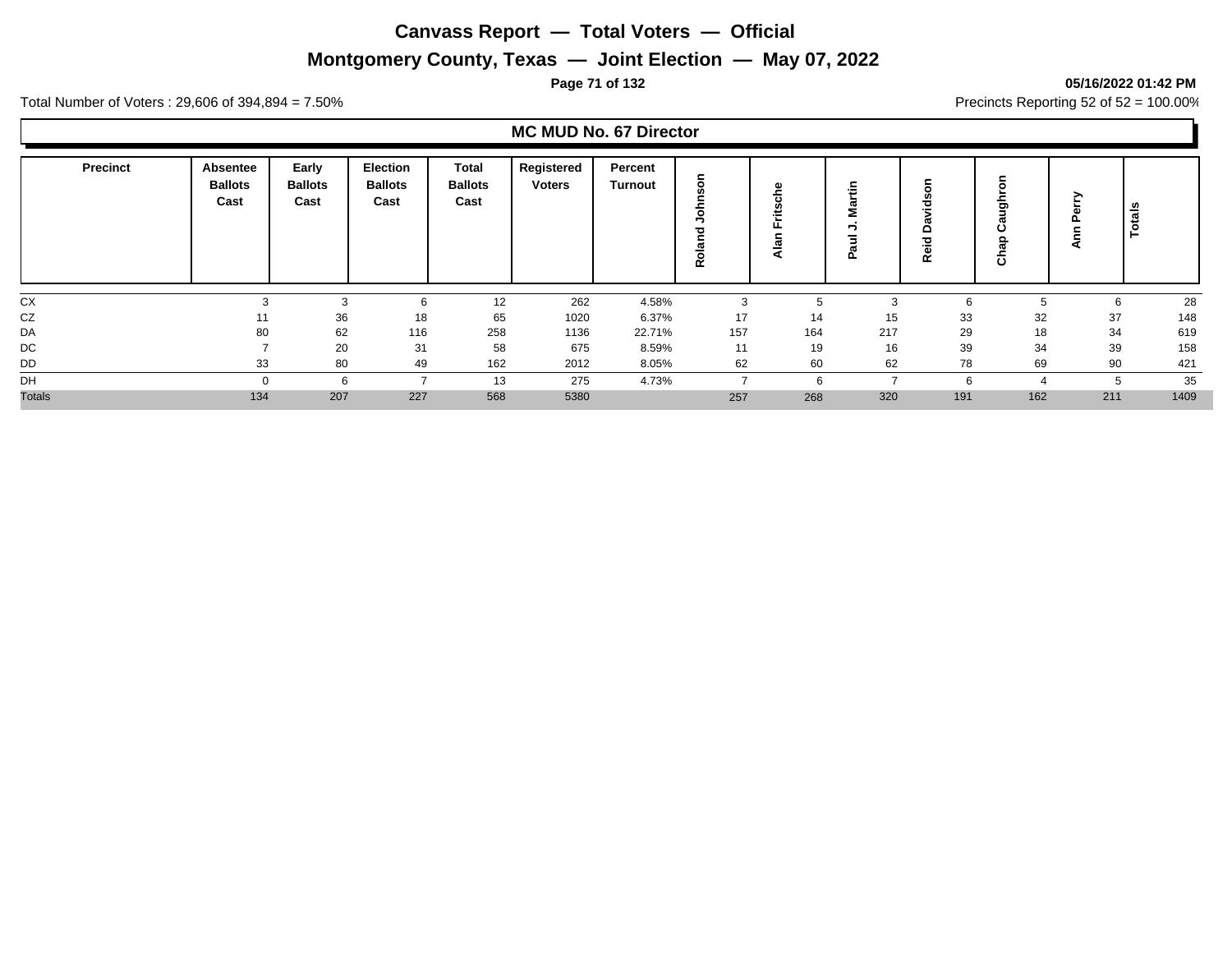# **Montgomery County, Texas — Joint Election — May 07, 2022**

#### **Page 72 of 132 05/16/2022 01:42 PM**

Total Number of Voters : 29,606 of 394,894 = 7.50% Precincts Reporting 52 of 52 = 100.00%

#### **MC MUD No. 94 Directors**

| <b>Precinct</b> | <b>Absentee</b><br><b>Ballots</b><br>Cast | Early<br><b>Ballots</b><br>Cast | <b>Election</b><br><b>Ballots</b><br>Cast | <b>Total</b><br><b>Ballots</b><br>Cast | Registered<br><b>Voters</b> | Percent<br>Turnout | ►<br>G)<br>-<br>-<br>o<br>ဖာ | Ѣ<br>π<br>-<br>C.<br>Σ | $\alpha$ | مند<br>ᇙ<br>ದಾ<br>$\mathbf{c}$<br>50<br>≃ | щ  | -<br>- |  |
|-----------------|-------------------------------------------|---------------------------------|-------------------------------------------|----------------------------------------|-----------------------------|--------------------|------------------------------|------------------------|----------|-------------------------------------------|----|--------|--|
| <b>DM</b>       | 23                                        | 161                             | 48                                        | 232                                    | 3348                        | 6.93%              | 81                           | 76                     | 118      | 98                                        | 90 | 463    |  |
| <b>Totals</b>   | 23                                        | 161                             | 48                                        | 232                                    | 3348                        |                    | 81                           | 76                     | 118      | 98                                        | 90 | 463    |  |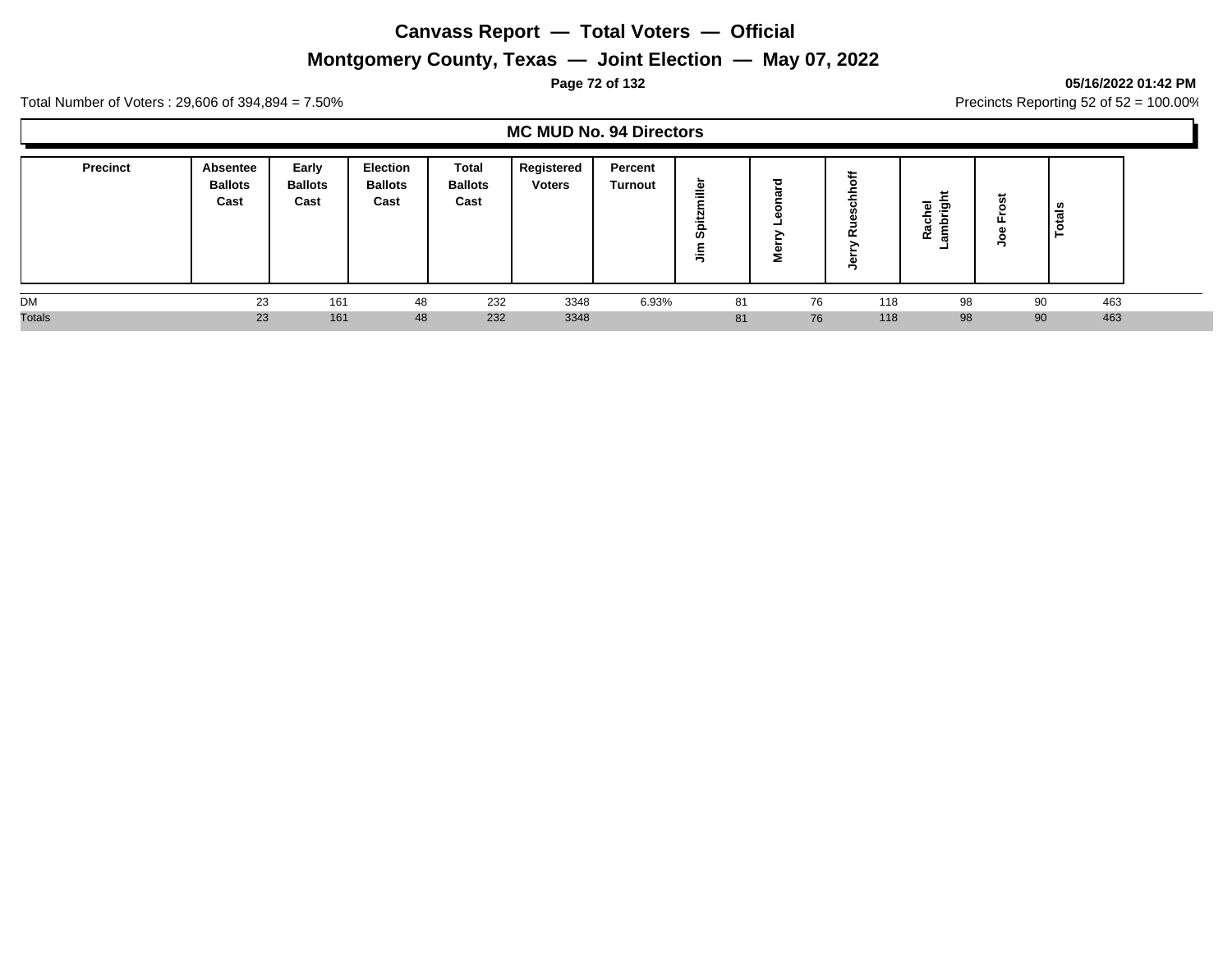# **Montgomery County, Texas — Joint Election — May 07, 2022**

## **Page 73 of 132 05/16/2022 01:42 PM**

Total Number of Voters : 29,606 of 394,894 = 7.50% Precincts Reporting 52 of 52 = 100.00%

## **MC MUD No. 140 Director**

| <b>Precinct</b> | Absentee<br><b>Ballots</b><br>Cast | Early<br><b>Ballots</b><br>Cast | <b>Election</b><br><b>Ballots</b><br>Cast | Total<br><b>Ballots</b><br>Cast | Registered<br><b>Voters</b> | Percent<br>Turnout | ⊻            | ш<br>=<br>ш<br>Σ | als<br>ت<br>O  |
|-----------------|------------------------------------|---------------------------------|-------------------------------------------|---------------------------------|-----------------------------|--------------------|--------------|------------------|----------------|
| DV              |                                    |                                 | 0                                         | 0                               |                             | 00.00%             | $\mathbf{0}$ |                  | $\Omega$       |
| <b>Totals</b>   | $\Omega$                           | $\overline{0}$                  | $\mathbf{0}$                              | $\mathbf 0$                     |                             |                    | U            | $\Omega$         | $\overline{0}$ |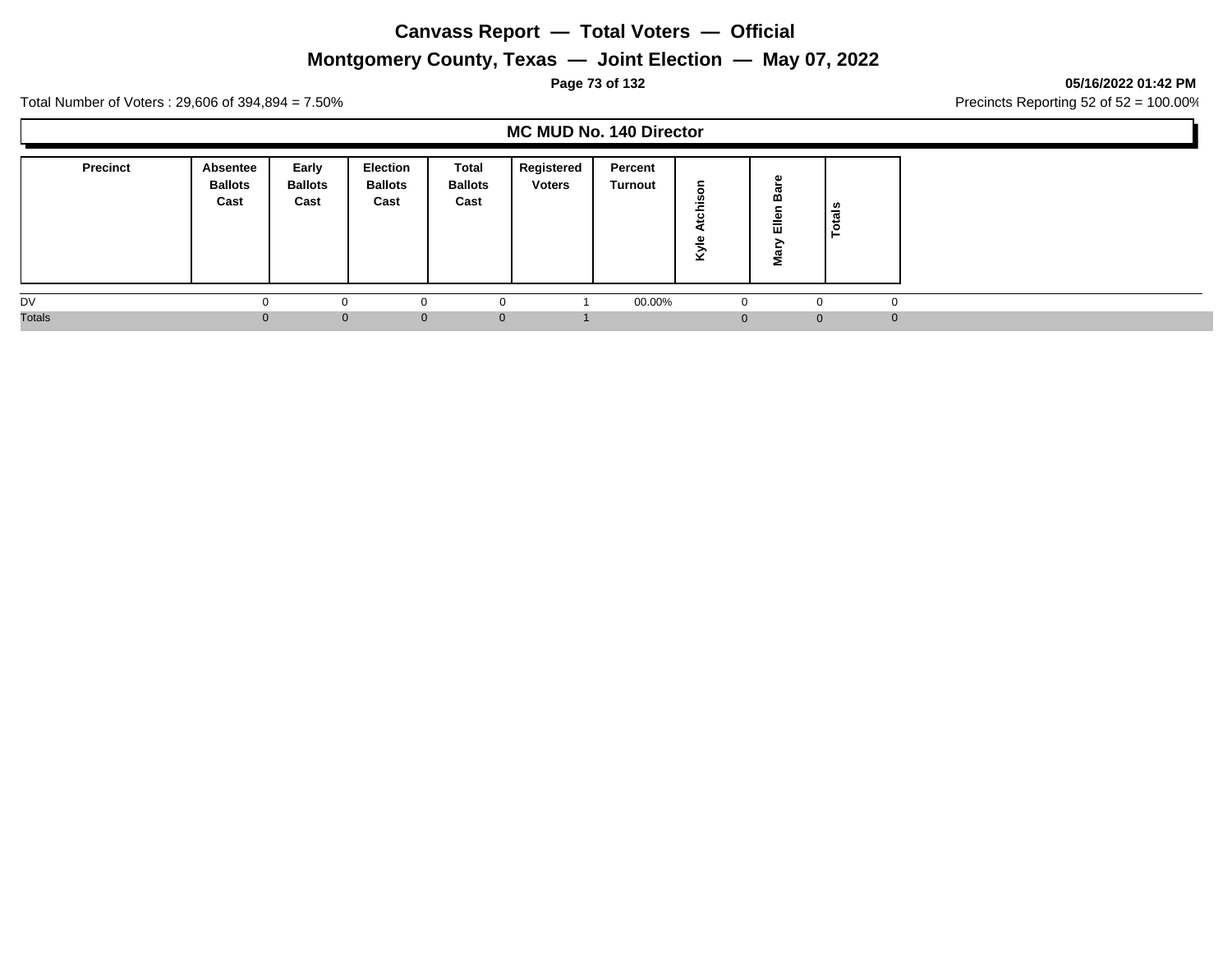# **Montgomery County, Texas — Joint Election — May 07, 2022**

### **Page 74 of 132 05/16/2022 01:42 PM**

Total Number of Voters : 29,606 of 394,894 = 7.50% Precincts Reporting 52 of 52 = 100.00%

# **MC MUD No. 140 Proposition A**

| <b>Precinct</b> | <b>Absentee</b><br><b>Ballots</b><br>Cast | Early<br><b>Ballots</b><br>Cast | <b>Election</b><br><b>Ballots</b><br>Cast | Total<br><b>Ballots</b><br>Cast | Registered<br><b>Voters</b> | Percent<br><b>Turnout</b> | FOR      | ⊢<br>Ò٥      | tais<br>c<br>- |          |
|-----------------|-------------------------------------------|---------------------------------|-------------------------------------------|---------------------------------|-----------------------------|---------------------------|----------|--------------|----------------|----------|
| DV              |                                           | $\Omega$                        |                                           | U                               |                             | 00.00%                    | $\Omega$ | $\sim$       |                | $\Omega$ |
| <b>Totals</b>   | 0                                         | $\Omega$                        | $\Omega$                                  | $\mathbf{0}$                    |                             |                           | $\Omega$ | $\mathbf{0}$ |                | $\Omega$ |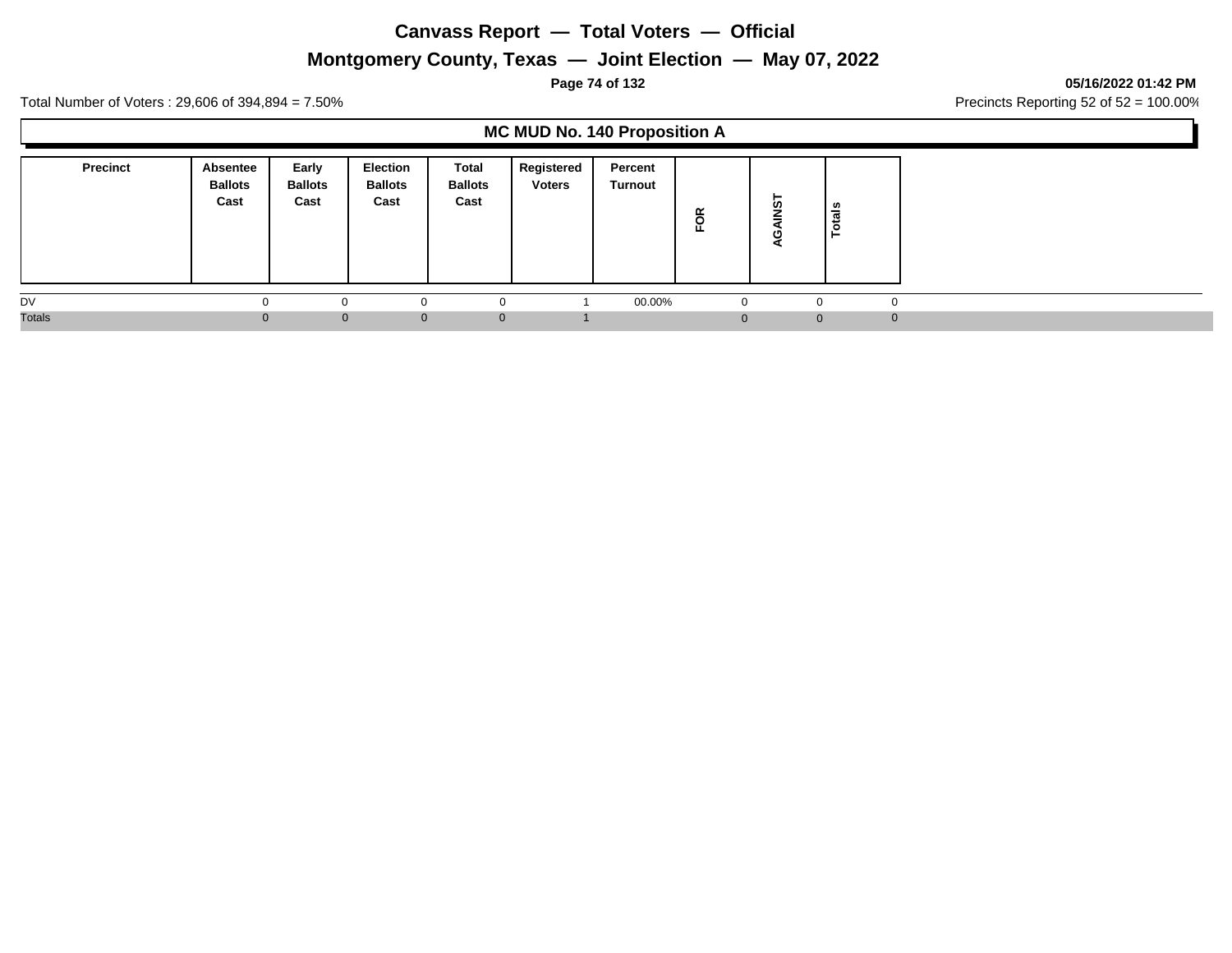# **Montgomery County, Texas — Joint Election — May 07, 2022**

### **Page 75 of 132 05/16/2022 01:42 PM**

Total Number of Voters : 29,606 of 394,894 = 7.50% Precincts Reporting 52 of 52 = 100.00%

## **MC MUD No. 140 Proposition B**

| <b>Precinct</b> | <b>Absentee</b><br><b>Ballots</b><br>Cast | Early<br><b>Ballots</b><br>Cast | <b>Election</b><br><b>Ballots</b><br>Cast | Total<br><b>Ballots</b><br>Cast | Registered<br><b>Voters</b> | Percent<br><b>Turnout</b> | FOR      | ⊢<br>Ò٥      | tais<br>c<br>- |          |
|-----------------|-------------------------------------------|---------------------------------|-------------------------------------------|---------------------------------|-----------------------------|---------------------------|----------|--------------|----------------|----------|
| DV              |                                           | $\Omega$                        |                                           | U                               |                             | 00.00%                    | $\Omega$ | $\sim$       |                | $\Omega$ |
| <b>Totals</b>   | 0                                         | $\Omega$                        | $\Omega$                                  | $\mathbf{0}$                    |                             |                           | $\Omega$ | $\mathbf{0}$ |                | $\Omega$ |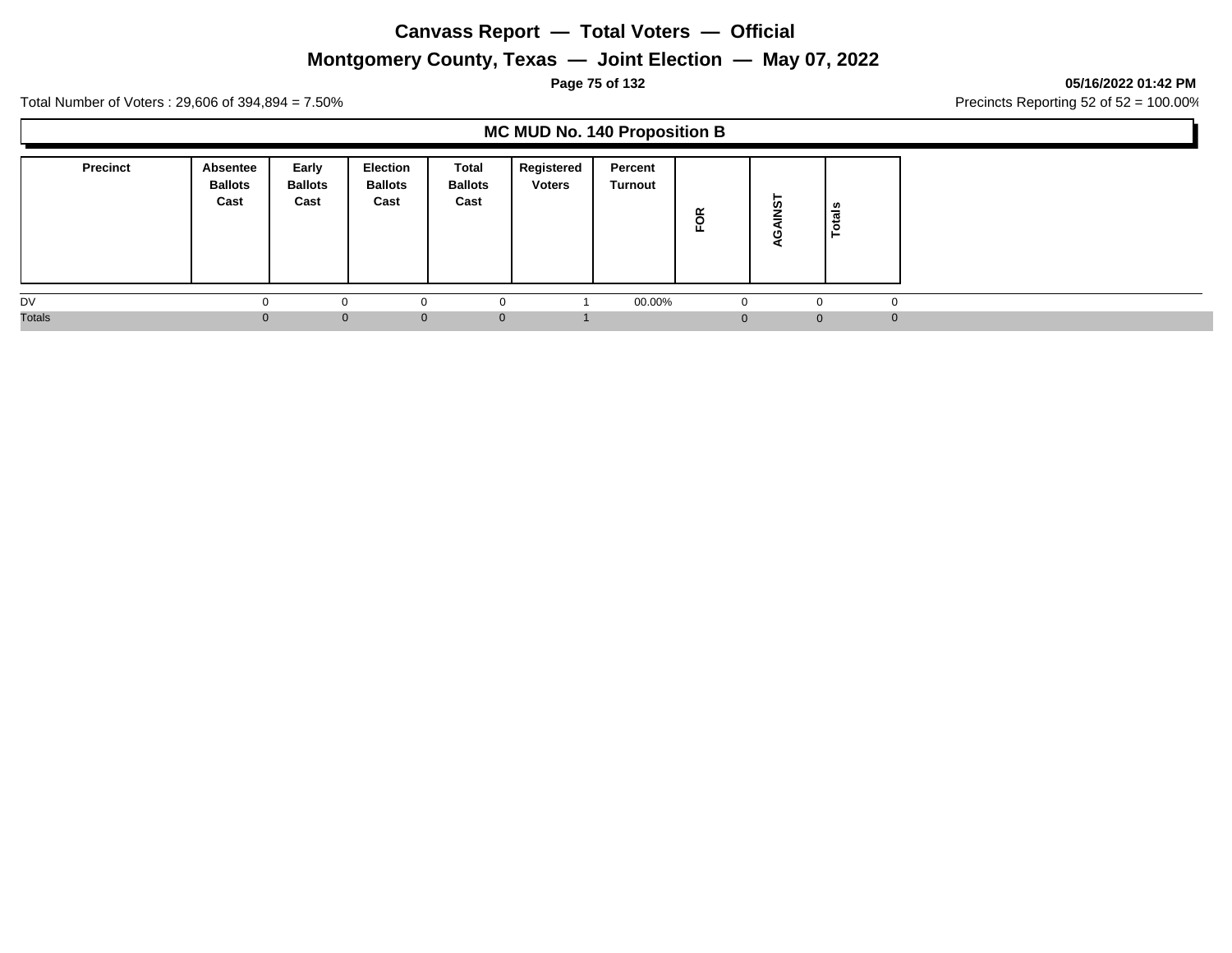# **Montgomery County, Texas — Joint Election — May 07, 2022**

### **Page 76 of 132 05/16/2022 01:42 PM**

Total Number of Voters : 29,606 of 394,894 = 7.50% Precincts Reporting 52 of 52 = 100.00%

## **MC MUD No. 140 Proposition C**

| <b>Precinct</b> | Absentee<br><b>Ballots</b><br>Cast | Early<br><b>Ballots</b><br>Cast | <b>Election</b><br><b>Ballots</b><br>Cast | Total<br><b>Ballots</b><br>Cast | Registered<br><b>Voters</b> | Percent<br>Turnout | FOR | ►<br>ທ   | នឹ<br>تت |
|-----------------|------------------------------------|---------------------------------|-------------------------------------------|---------------------------------|-----------------------------|--------------------|-----|----------|----------|
| DV              |                                    | $\Omega$                        | $\Omega$                                  |                                 |                             | 00.00%             |     |          | $\Omega$ |
| <b>Totals</b>   | $\Omega$                           | $\Omega$                        | $\mathbf{0}$                              | $\mathbf{0}$                    |                             |                    |     | $\Omega$ | $\Omega$ |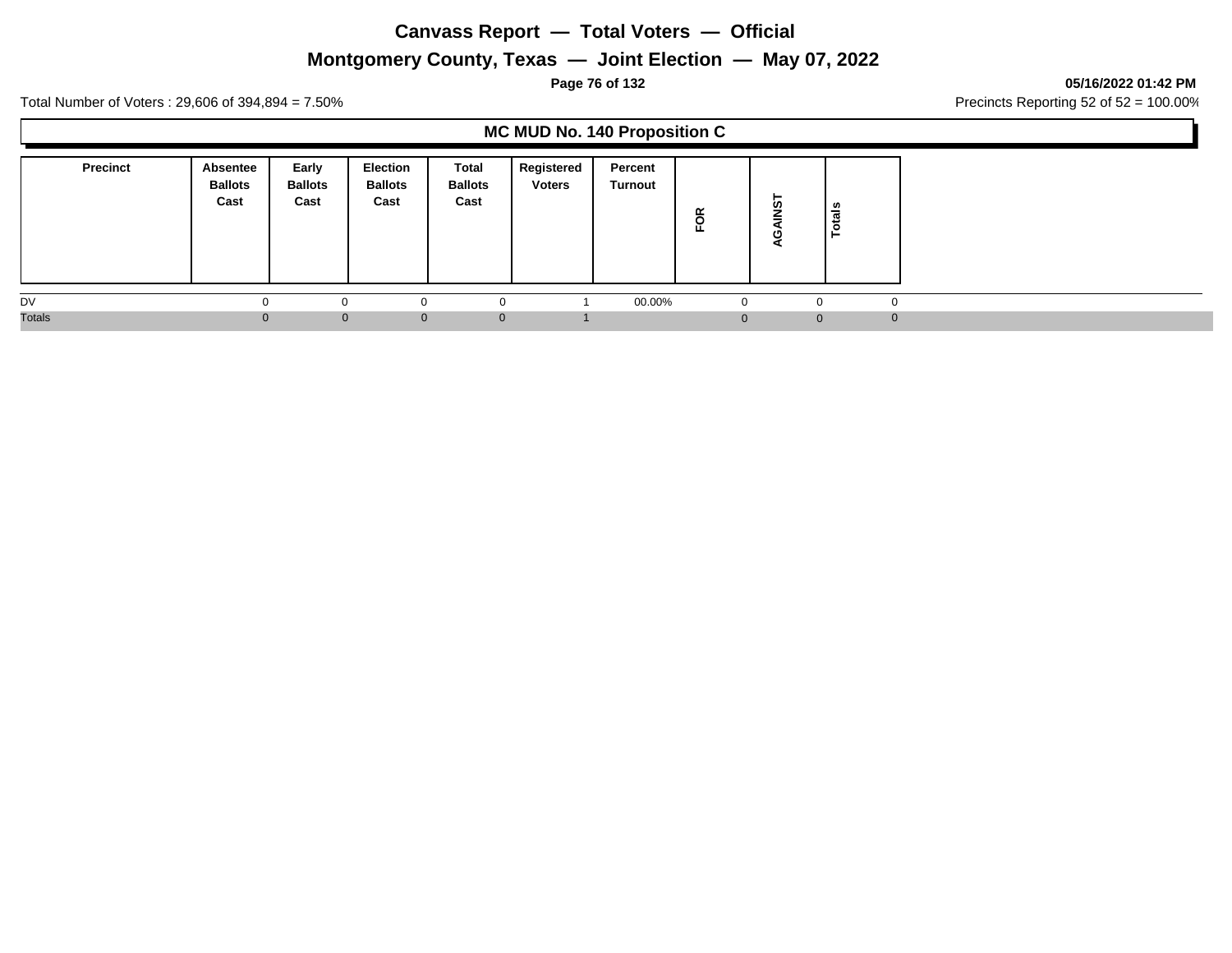# **Montgomery County, Texas — Joint Election — May 07, 2022**

## **Page 77 of 132 05/16/2022 01:42 PM**

Total Number of Voters : 29,606 of 394,894 = 7.50% Precincts Reporting 52 of 52 = 100.00%

## **MC MUD No. 162 Proposition A**

| <b>Precinct</b> | Absentee<br><b>Ballots</b><br>Cast | Early<br><b>Ballots</b><br>Cast | <b>Election</b><br><b>Ballots</b><br>Cast | Total<br><b>Ballots</b><br>Cast | Registered<br><b>Voters</b> | Percent<br><b>Turnout</b> | 읉<br>Sig<br>$\propto$<br>5 | <b>IST</b><br>RICT<br>≘<br><b>Q</b><br>DIS | ဖာ<br>ಕ<br>-<br>- |
|-----------------|------------------------------------|---------------------------------|-------------------------------------------|---------------------------------|-----------------------------|---------------------------|----------------------------|--------------------------------------------|-------------------|
| DT              |                                    | $\sim$                          | $\Omega$                                  | L                               |                             | 100.00%                   | ◠                          | $\Omega$                                   | c                 |
| <b>Totals</b>   |                                    | 2                               | $\mathbf{0}$                              | $\overline{2}$                  |                             |                           | $\sim$                     | $\mathbf{0}$                               |                   |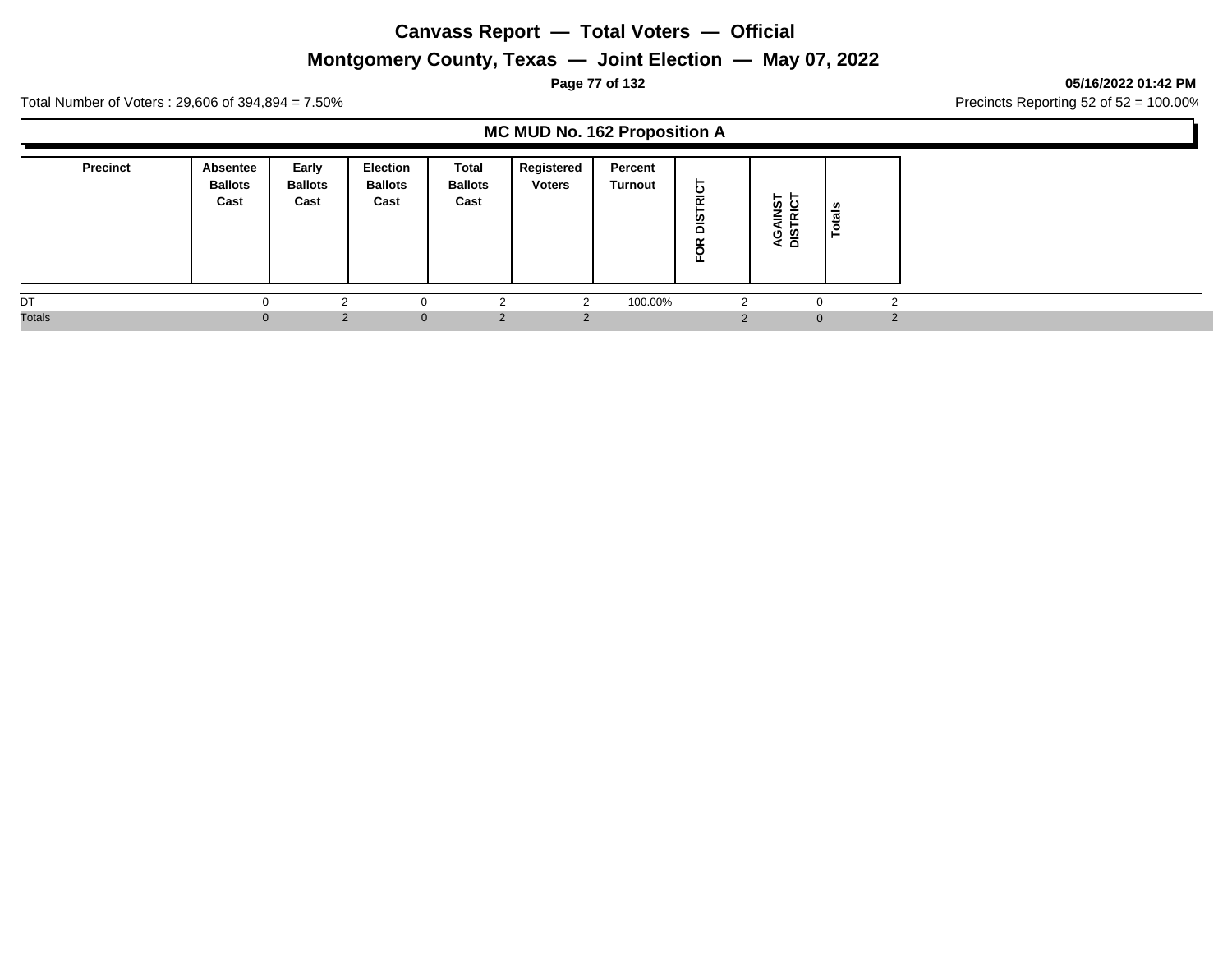# **Montgomery County, Texas — Joint Election — May 07, 2022**

## **Page 78 of 132 05/16/2022 01:42 PM**

Total Number of Voters : 29,606 of 394,894 = 7.50% Precincts Reporting 52 of 52 = 100.00%

## **MC MUD No. 162 Director**

| <b>Precinct</b> | Absentee<br><b>Ballots</b><br>Cast | Early<br><b>Ballots</b><br>Cast | <b>Election</b><br><b>Ballots</b><br>Cast | <b>Total</b><br><b>Ballots</b><br>Cast | Registered<br><b>Voters</b> | Percent<br>Turnout | 17<br>►<br>-<br>۰<br>- | -<br>œ<br>공<br>ž | ≏ | ъ<br>ᄒ<br>ய<br>∍<br>Ω | ຶ        | ਨ<br>تعاد |  |
|-----------------|------------------------------------|---------------------------------|-------------------------------------------|----------------------------------------|-----------------------------|--------------------|------------------------|------------------|---|-----------------------|----------|-----------|--|
| DT              |                                    |                                 | 0                                         |                                        | $\sim$                      | 100.00%            |                        |                  |   |                       |          | 10        |  |
| <b>Totals</b>   | $\Omega$                           | 2                               | $\Omega$                                  |                                        |                             |                    |                        |                  | 2 | 2                     | $\Omega$ | 10        |  |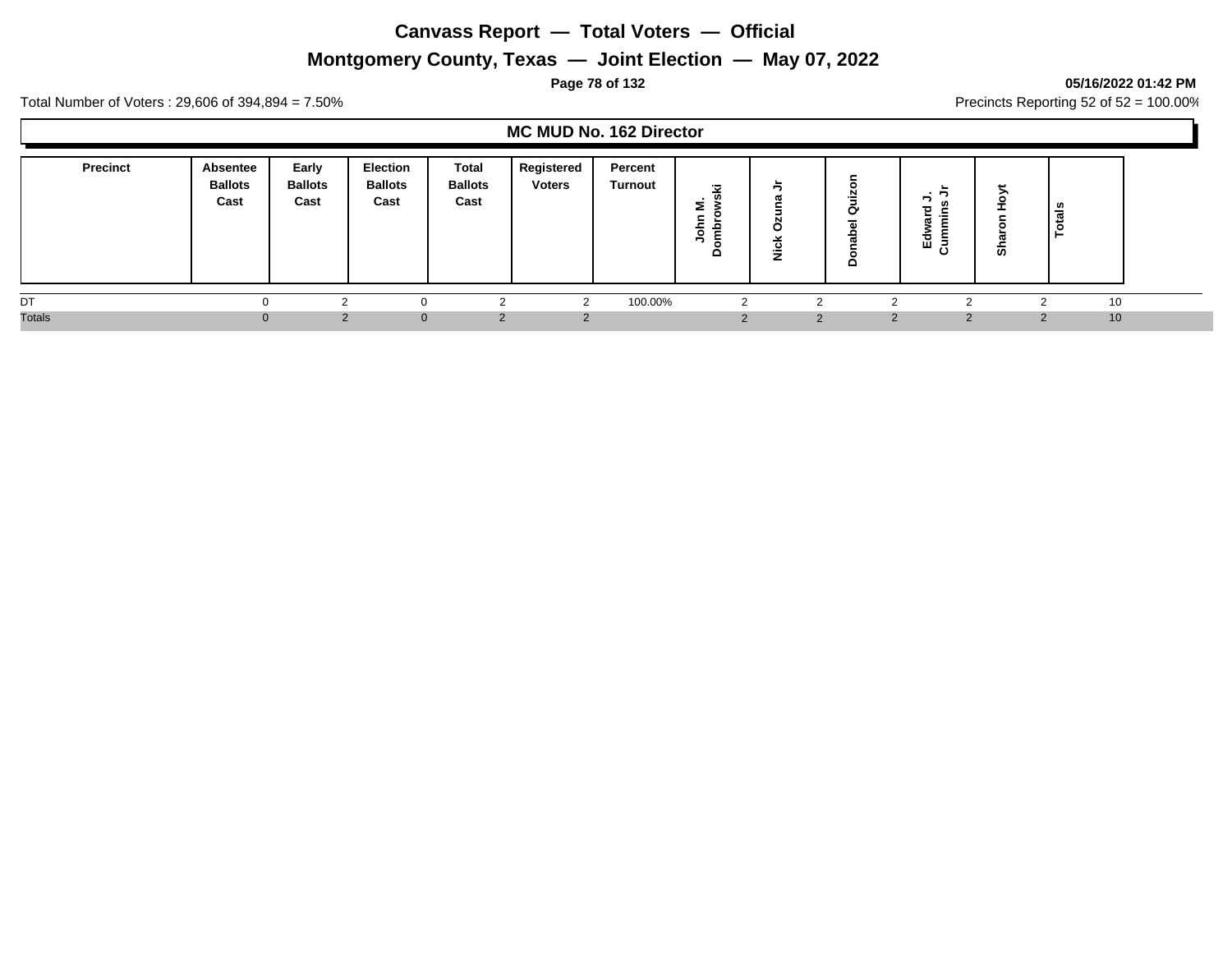# **Montgomery County, Texas — Joint Election — May 07, 2022**

## **Page 79 of 132 05/16/2022 01:42 PM**

Total Number of Voters : 29,606 of 394,894 = 7.50% Precincts Reporting 52 of 52 = 100.00%

## **MC MUD No. 162 Proposition B**

| <b>Precinct</b> | Absentee<br><b>Ballots</b><br>Cast | Early<br><b>Ballots</b><br>Cast | <b>Election</b><br><b>Ballots</b><br>Cast | Total<br><b>Ballots</b><br>Cast | Registered<br><b>Voters</b> | Percent<br>Turnout | FOR | -<br>ທ         | នឹ<br>تت      |
|-----------------|------------------------------------|---------------------------------|-------------------------------------------|---------------------------------|-----------------------------|--------------------|-----|----------------|---------------|
| DT              |                                    | ⌒                               | $\Omega$                                  | $\sqrt{2}$                      | $\sim$                      | 100.00%            |     |                | $\sqrt{2}$    |
| <b>Totals</b>   | $\Omega$                           | $\mathcal{P}$                   | $\Omega$                                  | 2                               | $\mathcal{P}$               |                    |     | $\overline{0}$ | $\mathcal{P}$ |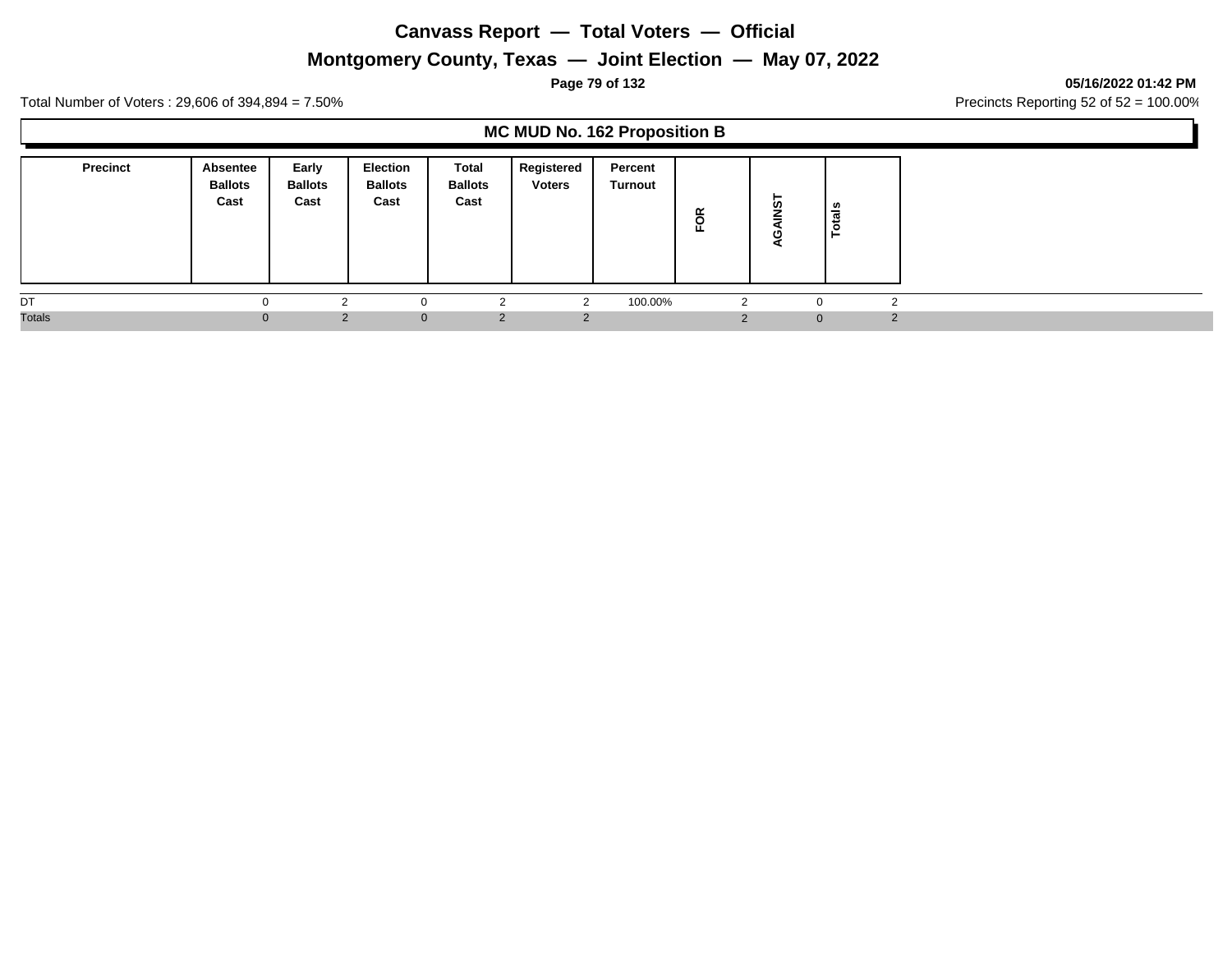# **Montgomery County, Texas — Joint Election — May 07, 2022**

## **Page 80 of 132 05/16/2022 01:42 PM**

Total Number of Voters : 29,606 of 394,894 = 7.50% Precincts Reporting 52 of 52 = 100.00%

# **MC MUD No. 162 Proposition C**

| <b>Precinct</b> | Absentee<br><b>Ballots</b><br>Cast | Early<br><b>Ballots</b><br>Cast | <b>Election</b><br><b>Ballots</b><br>Cast | Total<br><b>Ballots</b><br>Cast | Registered<br><b>Voters</b> | Percent<br>Turnout | FOR | -<br>ທ         | នឹ<br>تت      |
|-----------------|------------------------------------|---------------------------------|-------------------------------------------|---------------------------------|-----------------------------|--------------------|-----|----------------|---------------|
| DT              |                                    | ⌒                               | $\Omega$                                  | $\sqrt{2}$                      | $\sim$                      | 100.00%            |     |                | $\sqrt{2}$    |
| <b>Totals</b>   | $\Omega$                           | $\mathcal{P}$                   | $\Omega$                                  | 2                               | $\mathcal{P}$               |                    |     | $\overline{0}$ | $\mathcal{P}$ |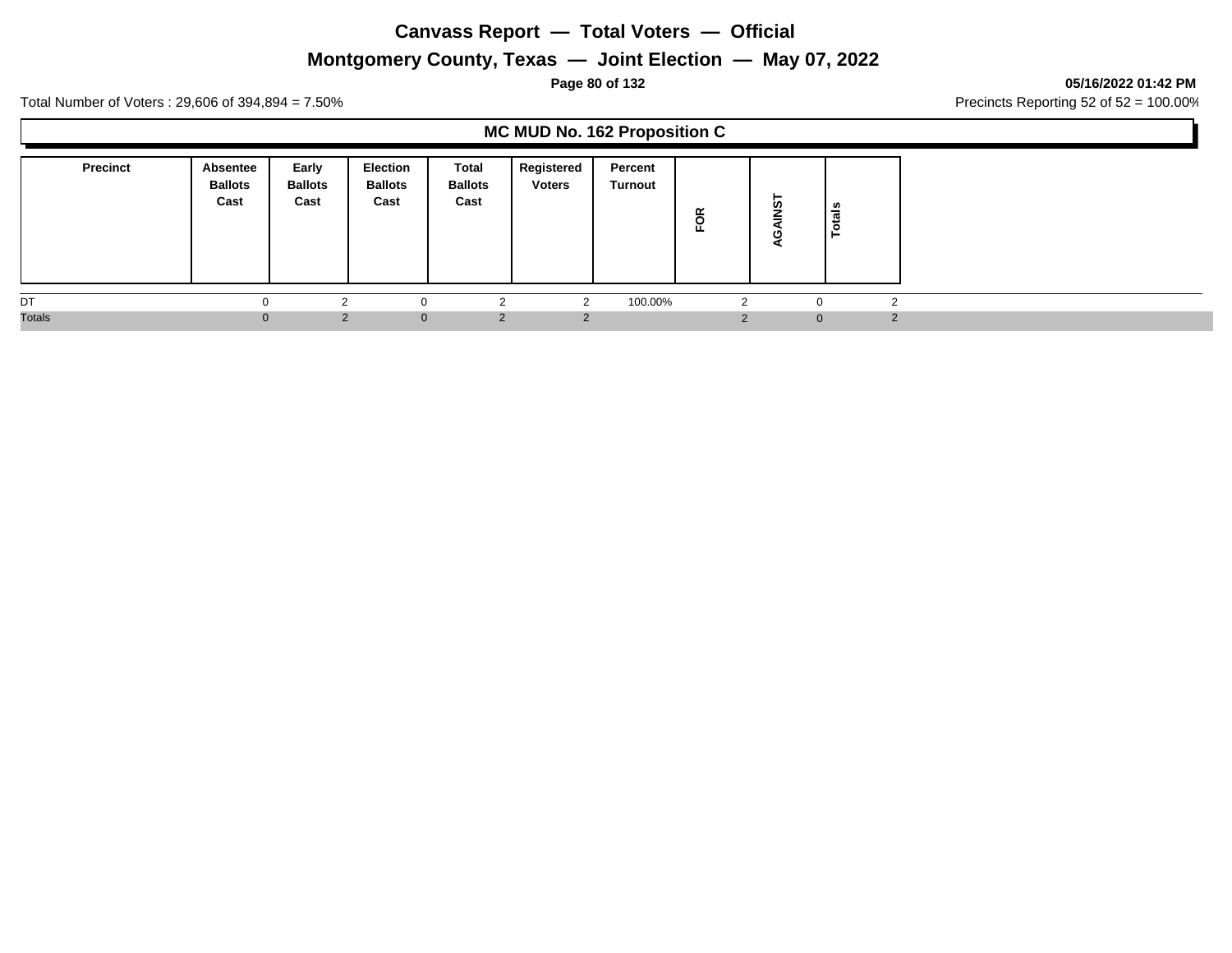# **Montgomery County, Texas — Joint Election — May 07, 2022**

## **Page 81 of 132 05/16/2022 01:42 PM**

Total Number of Voters : 29,606 of 394,894 = 7.50% Precincts Reporting 52 of 52 = 100.00%

## **MC MUD No. 162 Proposition D**

| <b>Precinct</b> | Absentee<br><b>Ballots</b><br>Cast | Early<br><b>Ballots</b><br>Cast | <b>Election</b><br><b>Ballots</b><br>Cast | Total<br><b>Ballots</b><br>Cast | Registered<br><b>Voters</b> | Percent<br>Turnout | FOR | -<br>ທ       | នឹ<br>تت      |
|-----------------|------------------------------------|---------------------------------|-------------------------------------------|---------------------------------|-----------------------------|--------------------|-----|--------------|---------------|
| DT              |                                    | ⌒                               | $\Omega$                                  | $\sqrt{2}$                      | $\sim$                      | 100.00%            |     |              | $\sqrt{2}$    |
| <b>Totals</b>   | $\Omega$                           | $\mathcal{P}$                   | $\Omega$                                  | $\overline{2}$                  | $\mathcal{P}$               |                    |     | $\mathbf{0}$ | $\mathcal{P}$ |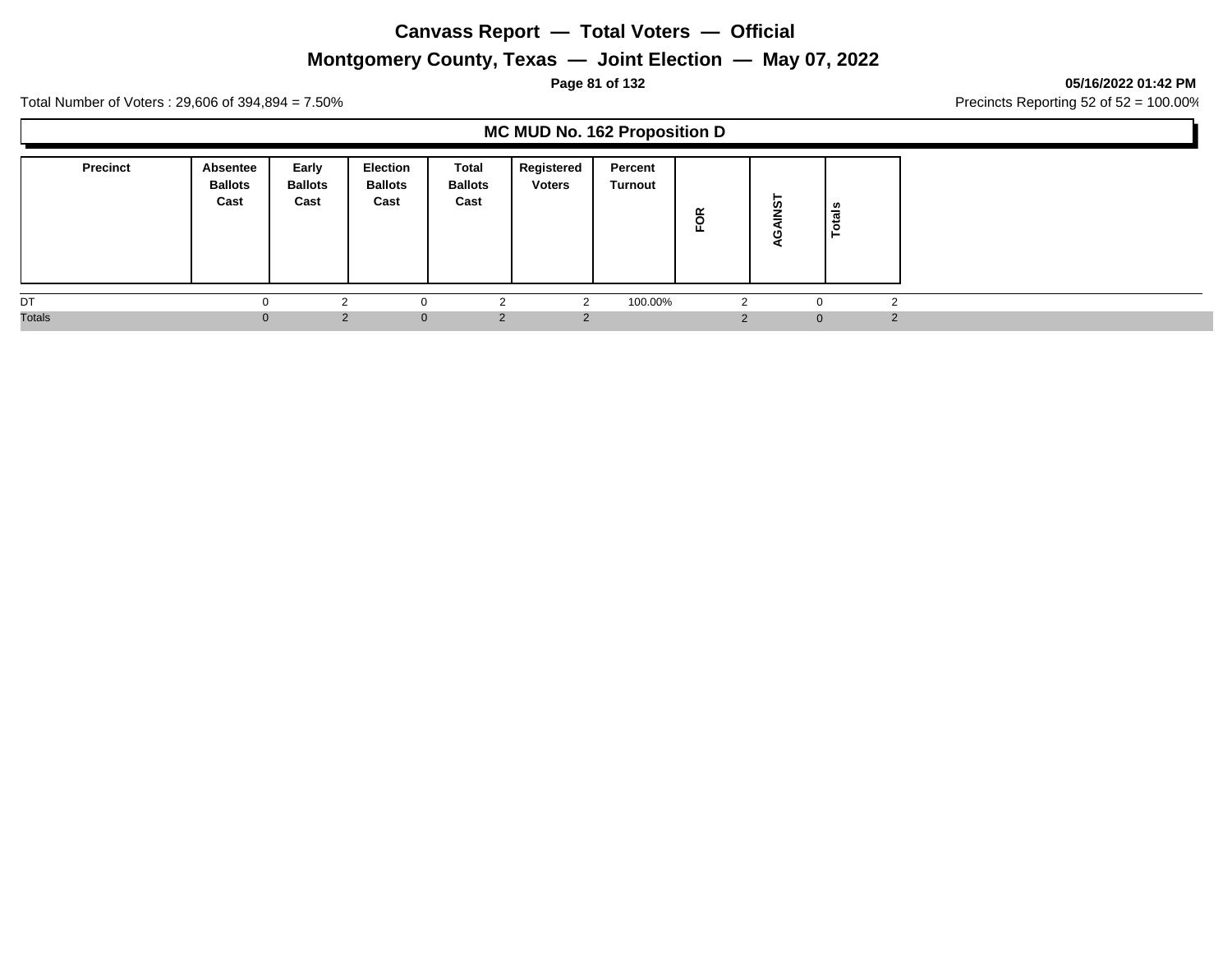# **Montgomery County, Texas — Joint Election — May 07, 2022**

## **Page 82 of 132 05/16/2022 01:42 PM**

Total Number of Voters : 29,606 of 394,894 = 7.50% Precincts Reporting 52 of 52 = 100.00%

## **MC MUD No. 162 Proposition E**

| <b>Precinct</b> | Absentee<br><b>Ballots</b><br>Cast | Early<br><b>Ballots</b><br>Cast | <b>Election</b><br><b>Ballots</b><br>Cast | Total<br><b>Ballots</b><br>Cast | Registered<br><b>Voters</b> | Percent<br>Turnout | ≃<br>$\circ$<br>ш. | ►<br>'n      | als<br>$\circ$<br>► |               |
|-----------------|------------------------------------|---------------------------------|-------------------------------------------|---------------------------------|-----------------------------|--------------------|--------------------|--------------|---------------------|---------------|
| DT              |                                    |                                 |                                           | $\Omega$                        | ◠                           | 100.00%            | 2                  | $\Omega$     |                     |               |
| <b>Totals</b>   | $\Omega$                           | $\mathcal{P}$                   | $\Omega$                                  | 2                               | $\mathcal{P}$               |                    | $\Omega$           | $\mathbf{0}$ |                     | $\mathcal{D}$ |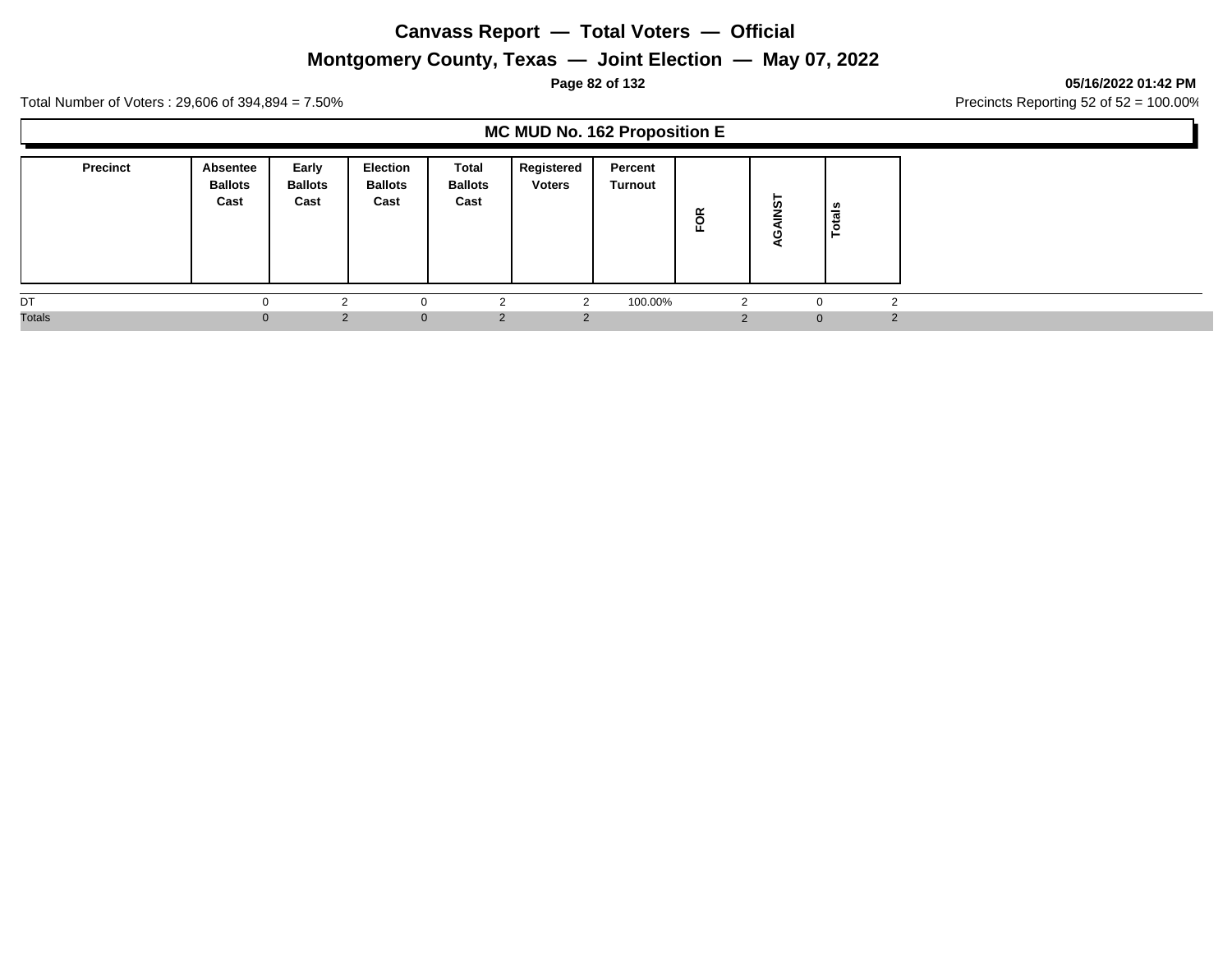# **Montgomery County, Texas — Joint Election — May 07, 2022**

## **Page 83 of 132 05/16/2022 01:42 PM**

Total Number of Voters : 29,606 of 394,894 = 7.50% Precincts Reporting 52 of 52 = 100.00%

## **MC MUD No. 162 Proposition F**

| <b>Precinct</b> | Absentee<br><b>Ballots</b><br>Cast | Early<br><b>Ballots</b><br>Cast | Election<br><b>Ballots</b><br>Cast | Total<br><b>Ballots</b><br>Cast | Registered<br><b>Voters</b> | Percent<br>Turnout | FOR | -<br>ທ       | នឹ<br>تت      |
|-----------------|------------------------------------|---------------------------------|------------------------------------|---------------------------------|-----------------------------|--------------------|-----|--------------|---------------|
| DT              |                                    | ⌒                               | $\Omega$                           | $\sqrt{2}$                      | $\sim$                      | 100.00%            |     |              | $\sqrt{2}$    |
| <b>Totals</b>   | $\Omega$                           | $\mathcal{P}$                   | $\Omega$                           | $\overline{2}$                  | $\mathcal{P}$               |                    |     | $\mathbf{0}$ | $\mathcal{P}$ |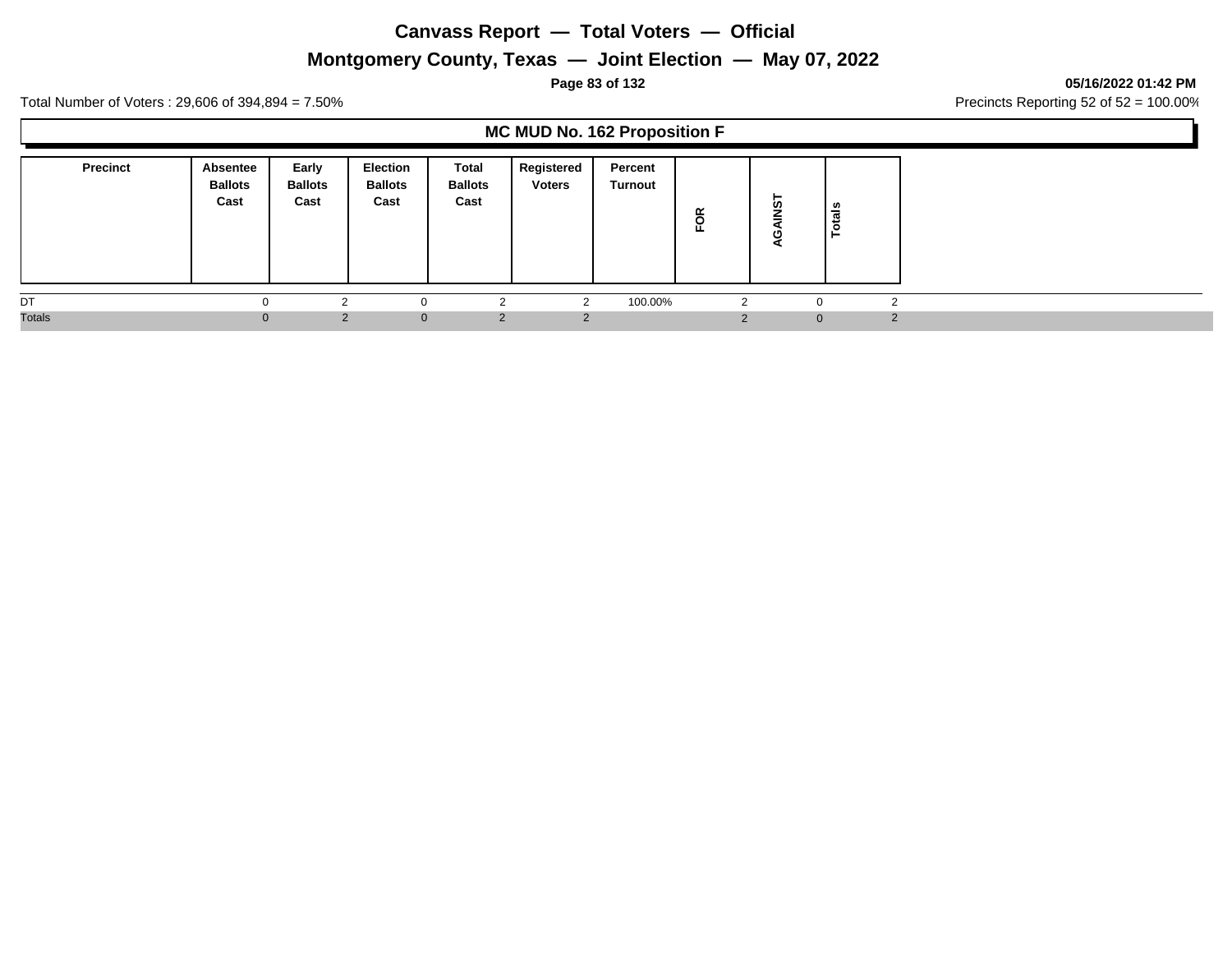## **Montgomery County, Texas — Joint Election — May 07, 2022**

## **Page 84 of 132 05/16/2022 01:42 PM**

Total Number of Voters : 29,606 of 394,894 = 7.50% Precincts Reporting 52 of 52 = 100.00%

## **MC MUD No. 162 Proposition G**

| <b>Precinct</b> | Absentee<br><b>Ballots</b><br>Cast | Early<br><b>Ballots</b><br>Cast | Election<br><b>Ballots</b><br>Cast | Total<br><b>Ballots</b><br>Cast | Registered<br><b>Voters</b> | Percent<br>Turnout | FOR | -<br>ທ         | als<br>تو<br>Ö |
|-----------------|------------------------------------|---------------------------------|------------------------------------|---------------------------------|-----------------------------|--------------------|-----|----------------|----------------|
| DT              |                                    |                                 |                                    | $\sqrt{2}$                      | $\sim$                      | 100.00%            |     |                | $\Omega$       |
| <b>Totals</b>   | $\Omega$                           | $\mathcal{P}$                   | $\Omega$                           | $\overline{2}$                  | $\mathcal{P}$               |                    |     | $\overline{0}$ | 2              |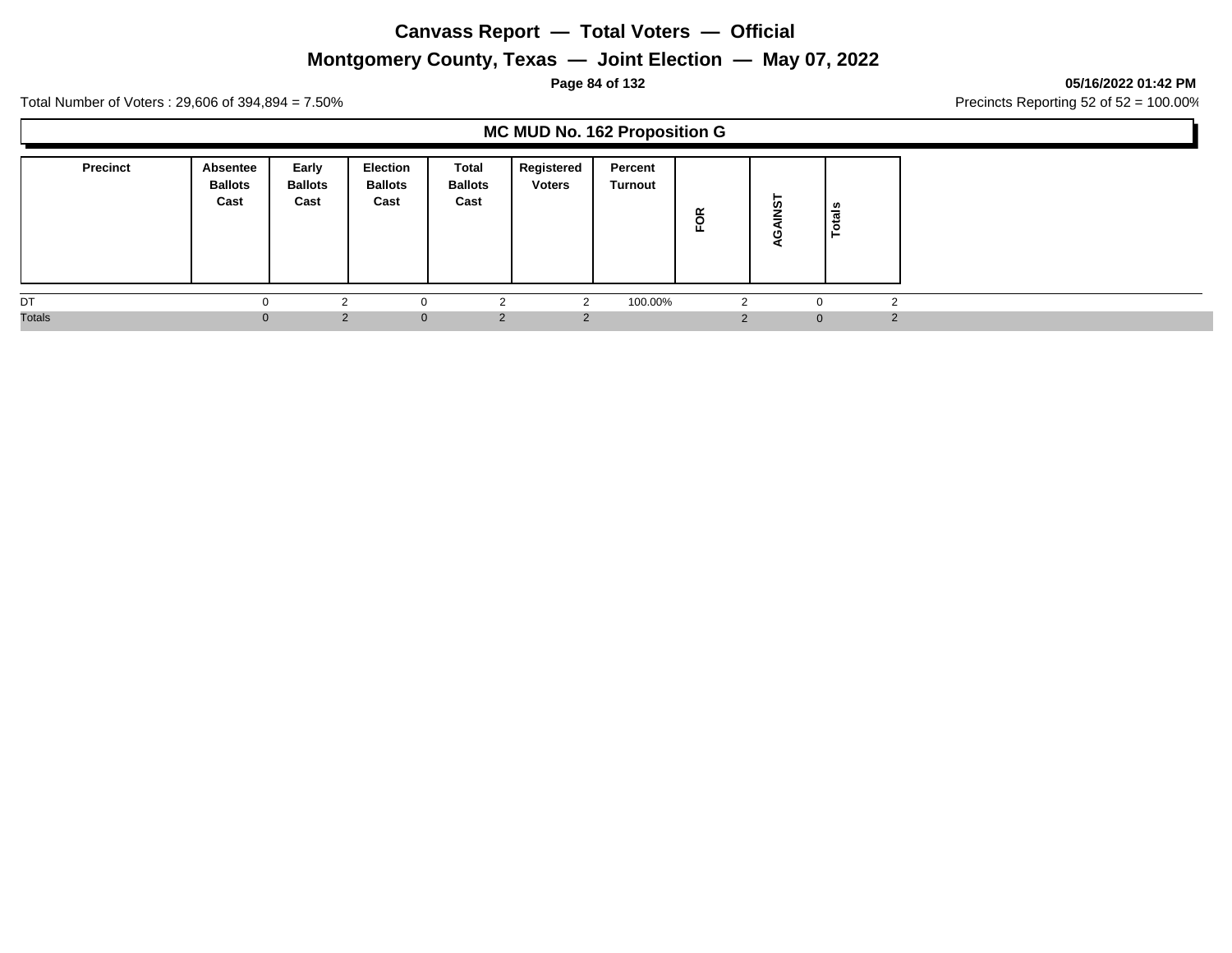# **Montgomery County, Texas — Joint Election — May 07, 2022**

## **Page 85 of 132 05/16/2022 01:42 PM**

Total Number of Voters : 29,606 of 394,894 = 7.50% Precincts Reporting 52 of 52 = 100.00%

## **MC MUD No. 162 Proposition H**

| <b>Precinct</b> | <b>Absentee</b><br><b>Ballots</b><br>Cast | Early<br><b>Ballots</b><br>Cast | <b>Election</b><br><b>Ballots</b><br>Cast | Total<br><b>Ballots</b><br>Cast | Registered<br><b>Voters</b> | Percent<br><b>Turnout</b> | FOR      | ►<br><b>in</b> | tais<br>c<br>- |   |
|-----------------|-------------------------------------------|---------------------------------|-------------------------------------------|---------------------------------|-----------------------------|---------------------------|----------|----------------|----------------|---|
| DT              |                                           | $\overline{ }$                  |                                           | $\sqrt{2}$                      | $\sim$                      | 100.00%                   | 2        | $\sim$         | $\Omega$       |   |
| <b>Totals</b>   | 0                                         | $\mathcal{P}$                   | $\Omega$                                  | 2                               | 2                           |                           | $\Omega$ | $\mathbf{0}$   |                | 2 |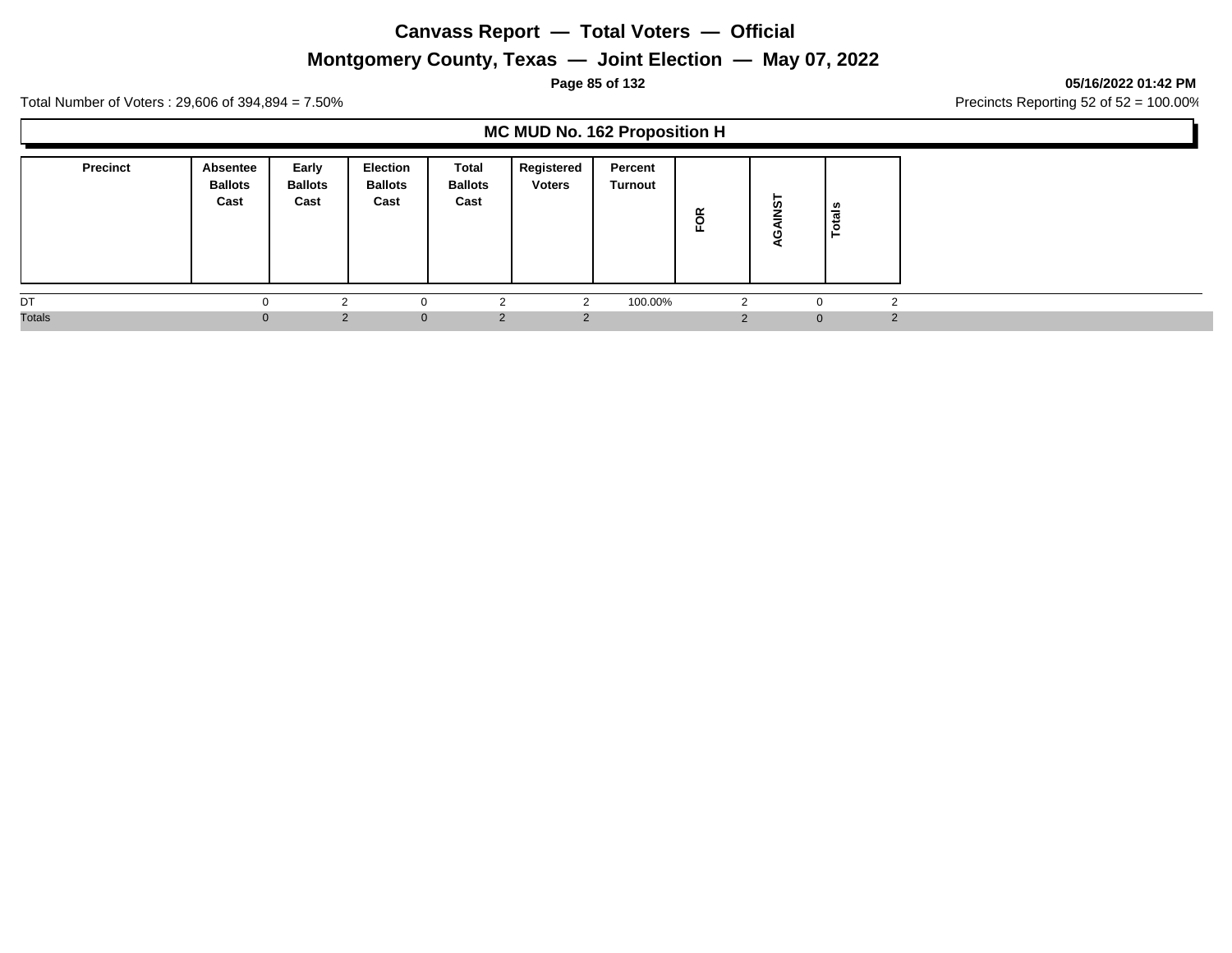# **Montgomery County, Texas — Joint Election — May 07, 2022**

## **Page 86 of 132 05/16/2022 01:42 PM**

Total Number of Voters : 29,606 of 394,894 = 7.50% Precincts Reporting 52 of 52 = 100.00%

## **MC MUD No. 162 Proposition I**

| <b>Precinct</b> | <b>Absentee</b><br><b>Ballots</b><br>Cast | Early<br><b>Ballots</b><br>Cast | <b>Election</b><br><b>Ballots</b><br>Cast | Total<br><b>Ballots</b><br>Cast | Registered<br><b>Voters</b> | Percent<br>Turnout | FOR | ⊢<br><b>in</b> | tais<br>c<br>- |
|-----------------|-------------------------------------------|---------------------------------|-------------------------------------------|---------------------------------|-----------------------------|--------------------|-----|----------------|----------------|
| DT              | <sup>0</sup>                              |                                 |                                           | $\sim$                          | ົ                           | 100.00%            | 2   |                | $\sqrt{2}$     |
| <b>Totals</b>   | $\Omega$                                  | 2                               | $\Omega$                                  | 2                               | 2                           |                    |     | $\mathbf{0}$   | $\mathcal{P}$  |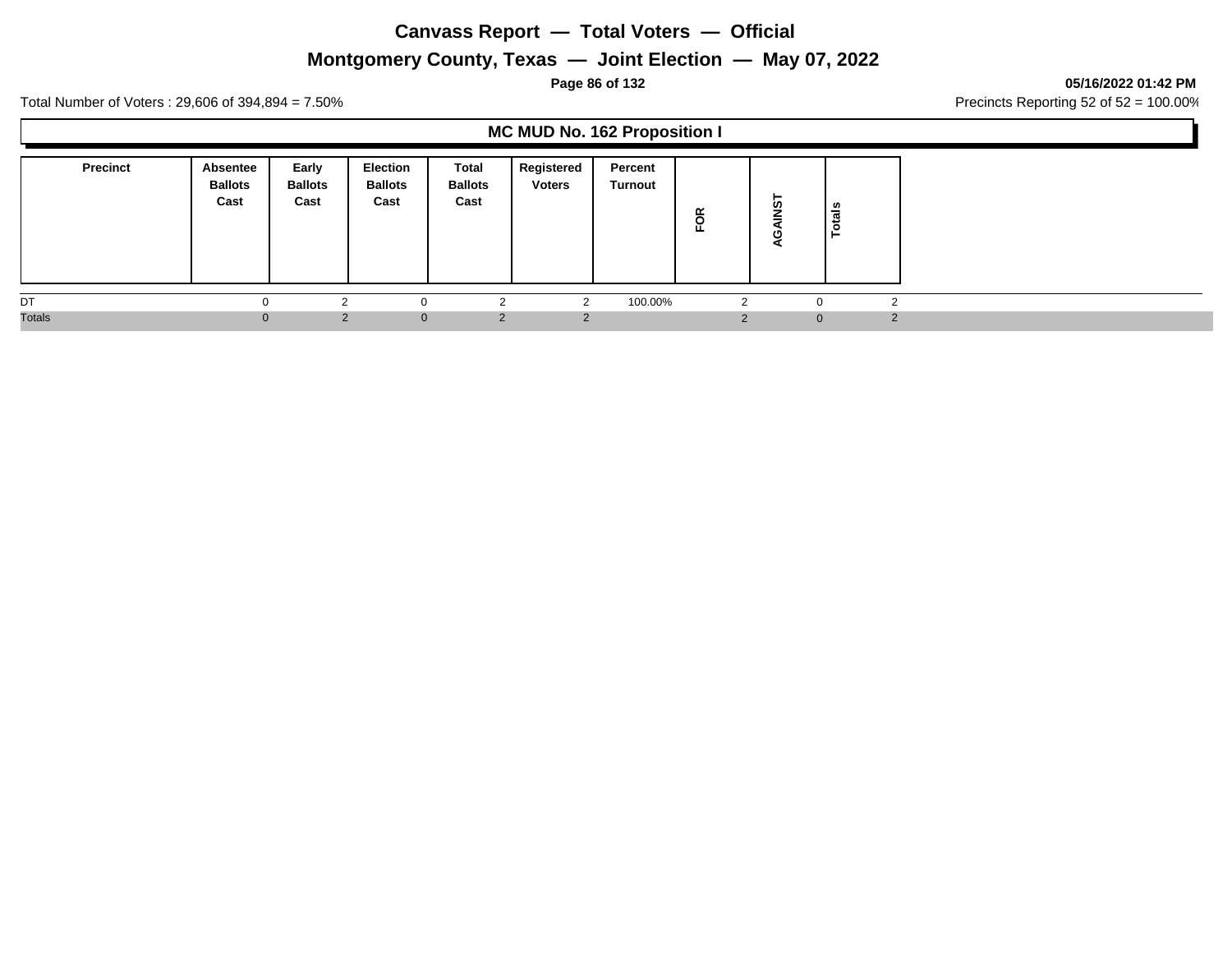# **Montgomery County, Texas — Joint Election — May 07, 2022**

## **Page 87 of 132 05/16/2022 01:42 PM**

Total Number of Voters : 29,606 of 394,894 = 7.50% Precincts Reporting 52 of 52 = 100.00%

## **MC MUD No. 162 Proposition J**

| Precinct      | Absentee<br><b>Ballots</b><br>Cast | Early<br><b>Ballots</b><br>Cast | Election<br><b>Ballots</b><br>Cast | <b>Total</b><br><b>Ballots</b><br>Cast | Registered<br><b>Voters</b> | Percent<br>Turnout | FOR | ⊢<br><b>in</b> | <u>ទី</u><br>-            |
|---------------|------------------------------------|---------------------------------|------------------------------------|----------------------------------------|-----------------------------|--------------------|-----|----------------|---------------------------|
| DT            |                                    | ⌒                               | $\Omega$                           | $\sim$                                 | $\sqrt{2}$                  | 100.00%            | 2   |                | $\sqrt{2}$                |
| <b>Totals</b> |                                    | $\mathcal{P}$<br>0.             | $\Omega$                           | 2                                      | $\mathcal{P}$               |                    |     |                | $\mathcal{P}$<br>$\Omega$ |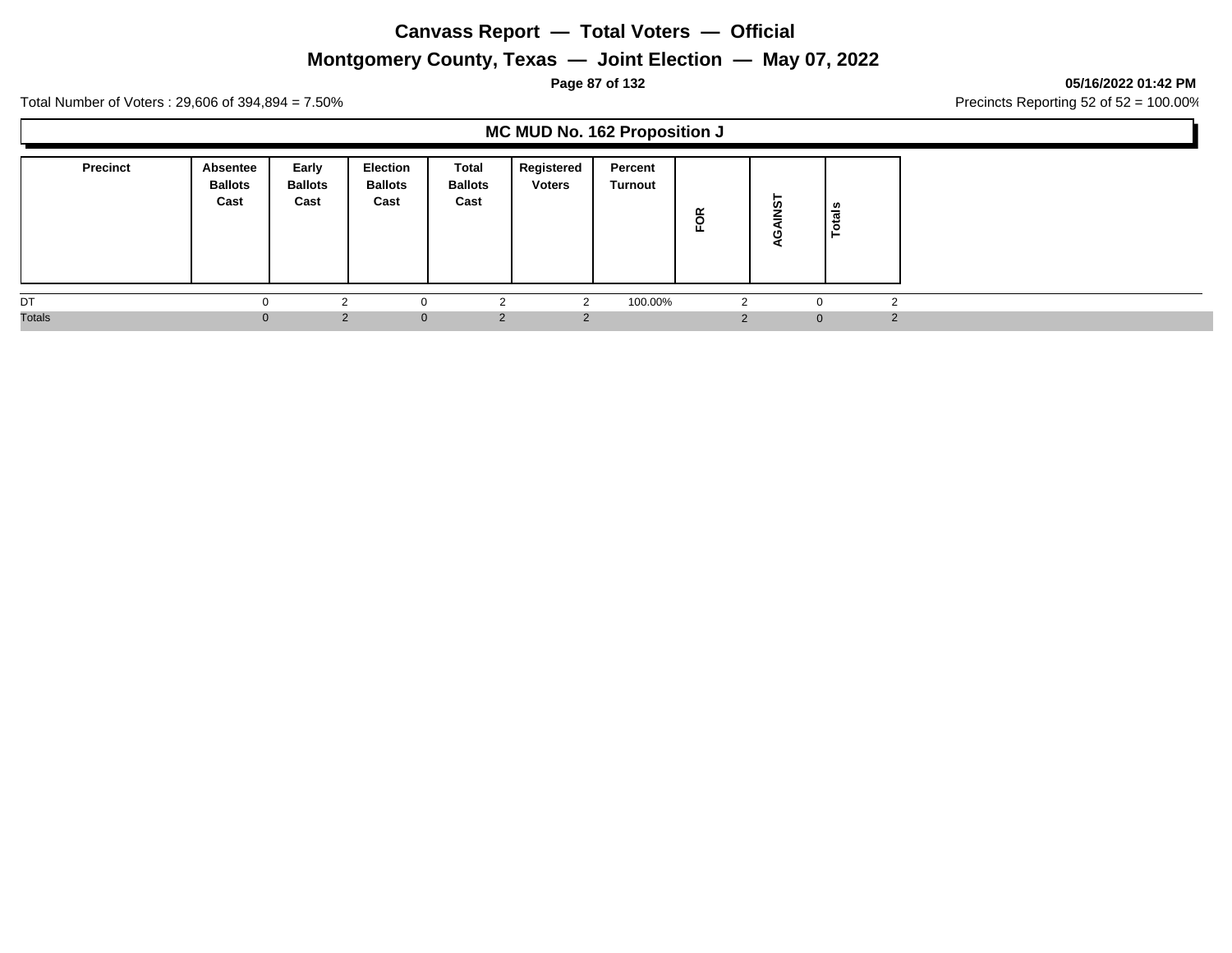# **Montgomery County, Texas — Joint Election — May 07, 2022**

## **Page 88 of 132 05/16/2022 01:42 PM**

Total Number of Voters : 29,606 of 394,894 = 7.50% Precincts Reporting 52 of 52 = 100.00%

## **MC MUD No. 191 Director**

| <b>Precinct</b> | Absentee<br><b>Ballots</b><br>Cast | Early<br><b>Ballots</b><br>Cast | <b>Election</b><br><b>Ballots</b><br>Cast | Total<br><b>Ballots</b><br>Cast | Registered<br><b>Voters</b> | Percent<br><b>Turnout</b> | 着<br>ທ<br>을<br>≔<br>ᄘ | -<br>ø<br>ø | w<br>ಕ<br>تسد            |
|-----------------|------------------------------------|---------------------------------|-------------------------------------------|---------------------------------|-----------------------------|---------------------------|-----------------------|-------------|--------------------------|
| DU              |                                    |                                 |                                           |                                 |                             | 100.00%                   |                       |             | $\overline{\phantom{a}}$ |
| <b>Totals</b>   | $\Omega$                           | $\epsilon$                      | $\mathbf{0}$                              | 2                               |                             |                           | $\Omega$              | 2           | $\overline{4}$           |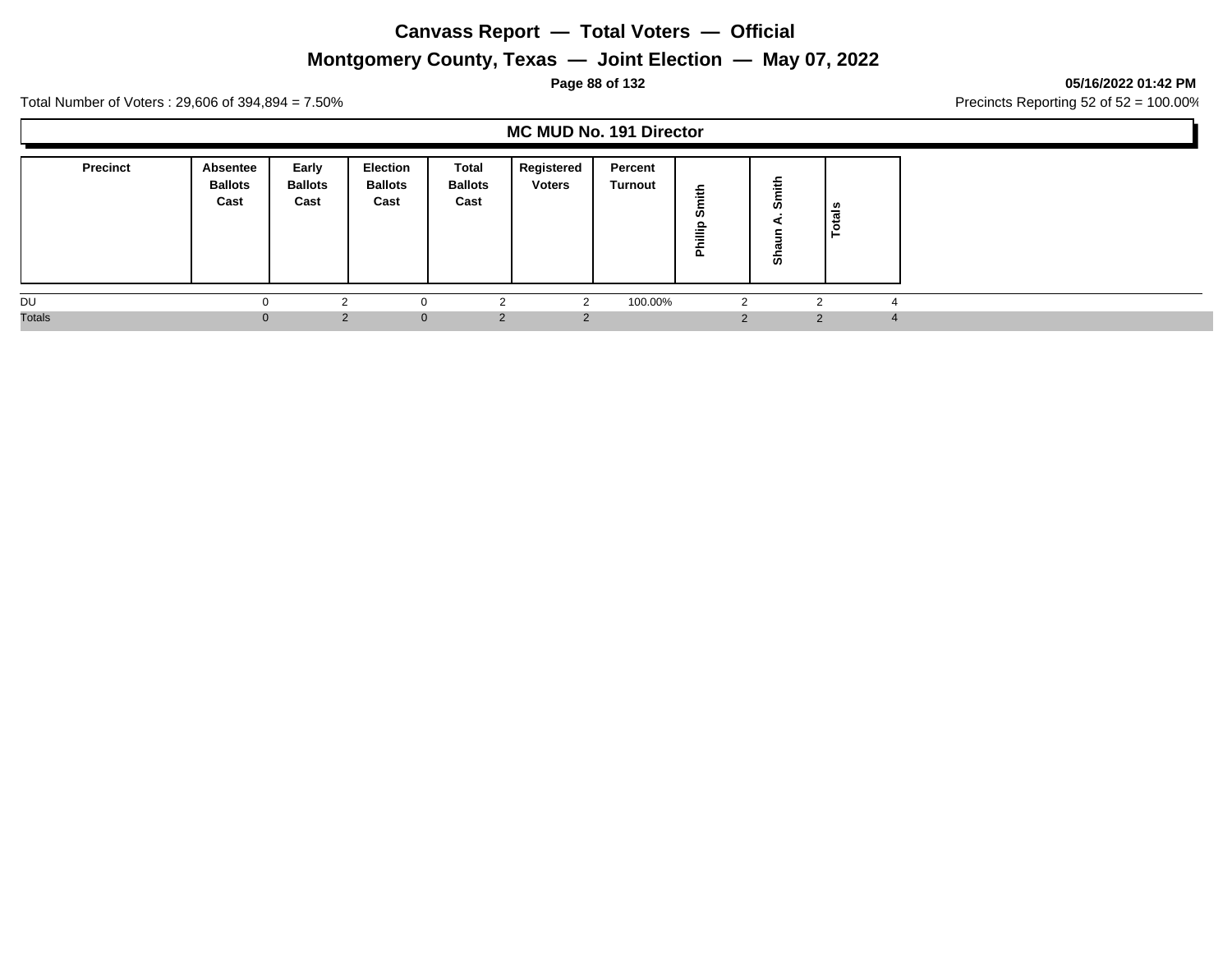# **Montgomery County, Texas — Joint Election — May 07, 2022**

### **Page 89 of 132 05/16/2022 01:42 PM**

Total Number of Voters : 29,606 of 394,894 = 7.50% Precincts Reporting 52 of 52 = 100.00%

## **MC MUD No. 191 Proposition A**

| <b>Precinct</b> | Absentee<br><b>Ballots</b><br>Cast | Early<br><b>Ballots</b><br>Cast | <b>Election</b><br><b>Ballots</b><br>Cast | Total<br><b>Ballots</b><br>Cast | Registered<br><b>Voters</b> | Percent<br>Turnout | õ<br>正 | ⊢<br><b>in</b> | tais<br>c<br>− |   |
|-----------------|------------------------------------|---------------------------------|-------------------------------------------|---------------------------------|-----------------------------|--------------------|--------|----------------|----------------|---|
| DU              |                                    |                                 |                                           | $\sim$                          | ົ                           | 100.00%            | 2      | $\sim$         | ◠              |   |
| <b>Totals</b>   | 0                                  | $\mathcal{P}$                   | $\Omega$                                  | 2                               | 2                           |                    |        | $\mathbf{0}$   |                | 2 |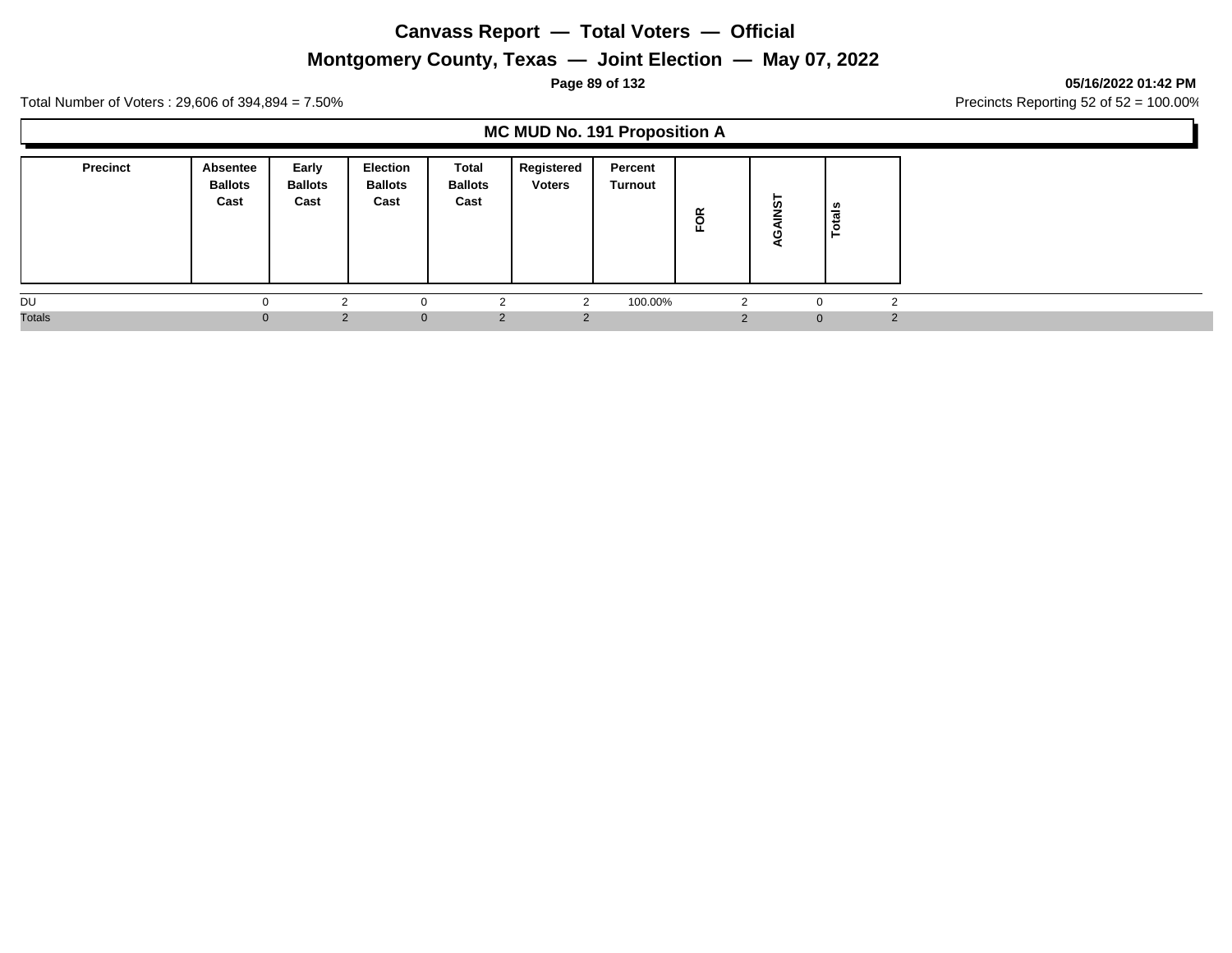# **Montgomery County, Texas — Joint Election — May 07, 2022**

### **Page 90 of 132 05/16/2022 01:42 PM**

Total Number of Voters : 29,606 of 394,894 = 7.50% Precincts Reporting 52 of 52 = 100.00%

## **MC MUD No. 191 Proposition B**

| <b>Precinct</b> | <b>Absentee</b><br><b>Ballots</b><br>Cast | Early<br><b>Ballots</b><br>Cast | <b>Election</b><br><b>Ballots</b><br>Cast | Total<br><b>Ballots</b><br>Cast | Registered<br><b>Voters</b> | Percent<br>Turnout | FOR | -<br>ທ       | als<br>تسه<br>$\circ$ |
|-----------------|-------------------------------------------|---------------------------------|-------------------------------------------|---------------------------------|-----------------------------|--------------------|-----|--------------|-----------------------|
| DU              |                                           | $\sim$                          | $\Omega$                                  |                                 |                             | 100.00%            |     |              | $\sim$                |
| <b>Totals</b>   |                                           | 2                               | $\mathbf{0}$                              | 2                               | $\mathcal{P}$               |                    |     | $\mathbf{0}$ | $\mathcal{P}$         |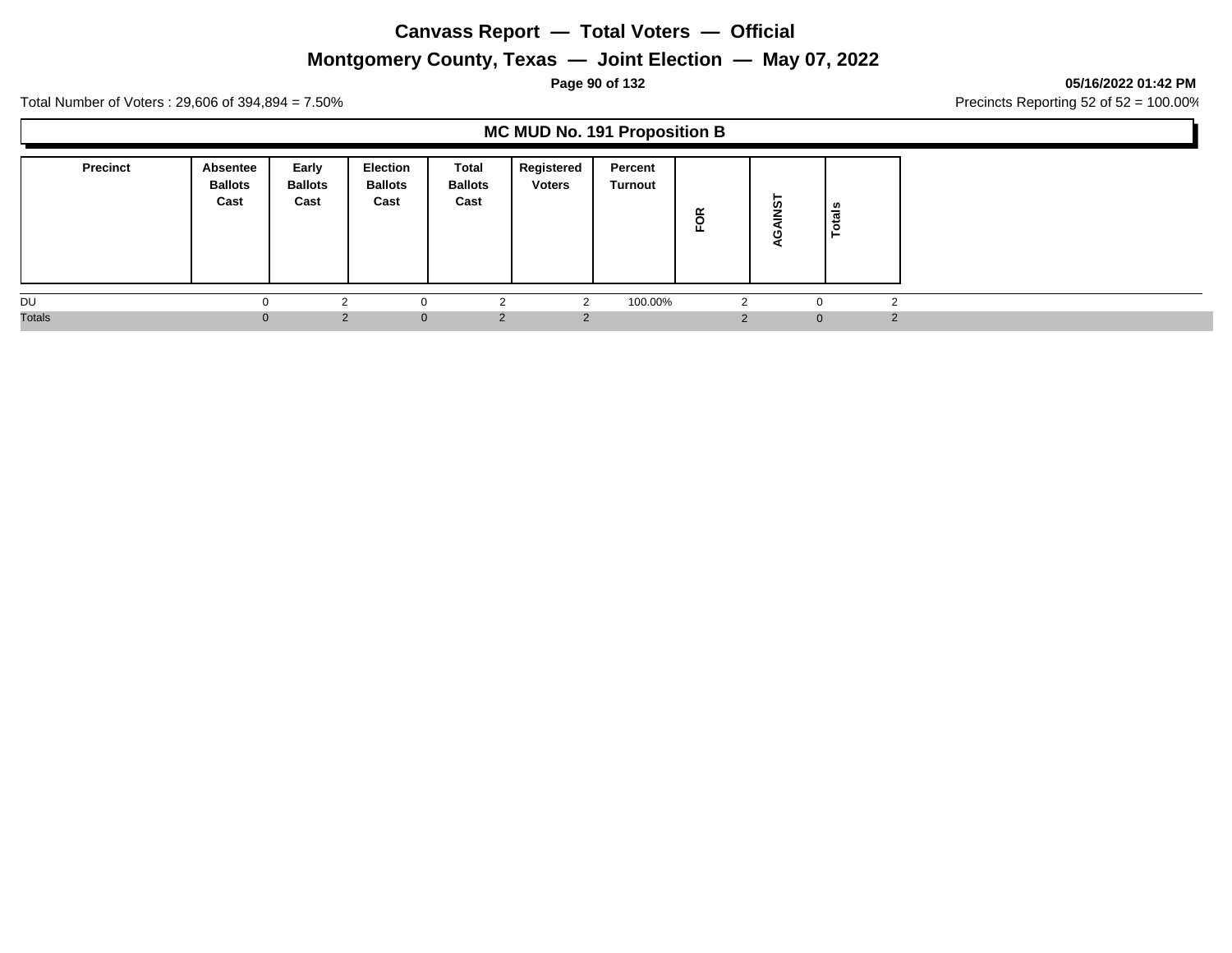# **Montgomery County, Texas — Joint Election — May 07, 2022**

## **Page 91 of 132 05/16/2022 01:42 PM**

Total Number of Voters : 29,606 of 394,894 = 7.50% Precincts Reporting 52 of 52 = 100.00%

## **MC MUD No. 191 Proposition C**

| <b>Precinct</b> | Absentee<br><b>Ballots</b><br>Cast | Early<br><b>Ballots</b><br>Cast | Election<br><b>Ballots</b><br>Cast | Total<br><b>Ballots</b><br>Cast | Registered<br><b>Voters</b> | Percent<br>Turnout | FOR | -<br>ທ       | នឹ<br>تت<br>c |
|-----------------|------------------------------------|---------------------------------|------------------------------------|---------------------------------|-----------------------------|--------------------|-----|--------------|---------------|
| DU              |                                    | ⌒                               | $\Omega$                           | $\sqrt{2}$                      | $\sim$                      | 100.00%            |     |              | $\sqrt{2}$    |
| <b>Totals</b>   | $\Omega$                           | $\mathcal{P}$                   | $\Omega$                           | 2                               | $\mathcal{P}$               |                    |     | $\mathbf{0}$ | $\mathcal{P}$ |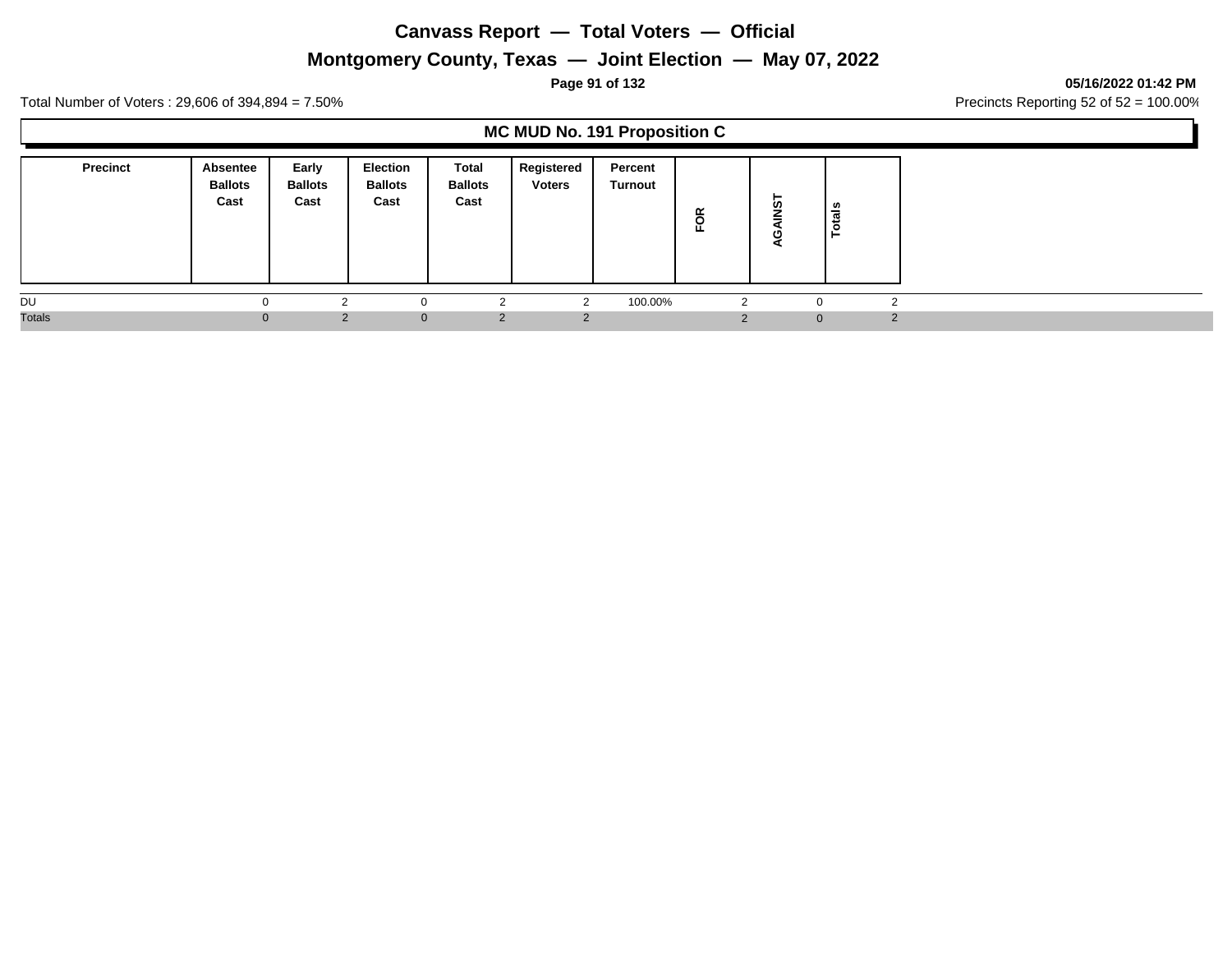# **Montgomery County, Texas — Joint Election — May 07, 2022**

## **Page 92 of 132 05/16/2022 01:42 PM**

Total Number of Voters : 29,606 of 394,894 = 7.50% Precincts Reporting 52 of 52 = 100.00%

## **MC MUD NO. 199 Proposition A**

| <b>Precinct</b> | <b>Absentee</b><br><b>Ballots</b><br>Cast | Early<br><b>Ballots</b><br>Cast | <b>Election</b><br><b>Ballots</b><br>Cast | Total<br><b>Ballots</b><br>Cast | Registered<br><b>Voters</b> | Percent<br>Turnout | ≃<br>$\circ$<br>ш. | ⊢<br>ທ       | tals<br>$\ddot{\mathbf{c}}$<br>⊢ |
|-----------------|-------------------------------------------|---------------------------------|-------------------------------------------|---------------------------------|-----------------------------|--------------------|--------------------|--------------|----------------------------------|
| CU              |                                           |                                 |                                           | r                               |                             | 50.00%             |                    | $\Omega$     |                                  |
| <b>Totals</b>   |                                           | $\overline{2}$                  | $\mathbf{0}$                              | 2                               | $\overline{a}$              |                    |                    | $\mathbf{0}$ | $\mathcal{P}$                    |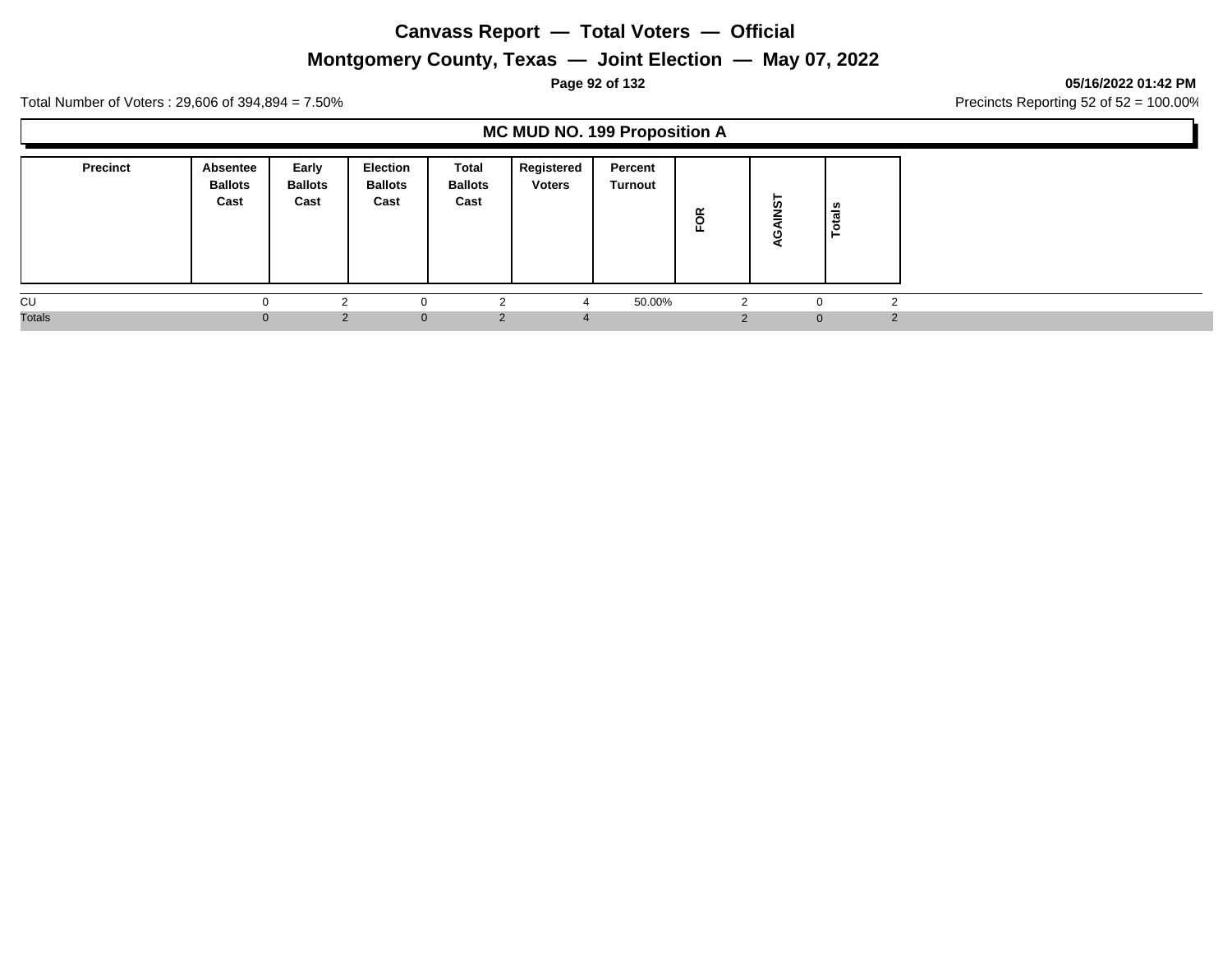# **Montgomery County, Texas — Joint Election — May 07, 2022**

## **Page 93 of 132 05/16/2022 01:42 PM**

Total Number of Voters : 29,606 of 394,894 = 7.50% Precincts Reporting 52 of 52 = 100.00%

## **MC MUD NO. 199 Director**

| <b>Precinct</b> | Absentee<br><b>Ballots</b><br>Cast | Early<br><b>Ballots</b><br>Cast | <b>Election</b><br><b>Ballots</b><br>Cast | <b>Total</b><br><b>Ballots</b><br>Cast | Registered<br><b>Voters</b> | Percent<br>Turnout | N<br>œ | <b>S</b><br>∼<br>$\overline{\phantom{0}}$<br>≂<br>௨<br>∽<br>یت<br>σ | -<br>≂<br><b>SO</b> | .-<br>ഛ<br>$\circ$<br>$\alpha$<br>ທ | ∽<br>≐<br>ັ<br>$\mathbf{\sigma}$<br>ぁ<br>- | ਛ<br><b>A</b> |  |
|-----------------|------------------------------------|---------------------------------|-------------------------------------------|----------------------------------------|-----------------------------|--------------------|--------|---------------------------------------------------------------------|---------------------|-------------------------------------|--------------------------------------------|---------------|--|
| CU              |                                    |                                 |                                           |                                        |                             | 50.00%             |        |                                                                     |                     |                                     |                                            | 10            |  |
| <b>Totals</b>   | $\Omega$                           |                                 | $\Omega$                                  | 2                                      |                             |                    |        |                                                                     | 2                   | 2                                   |                                            | 10            |  |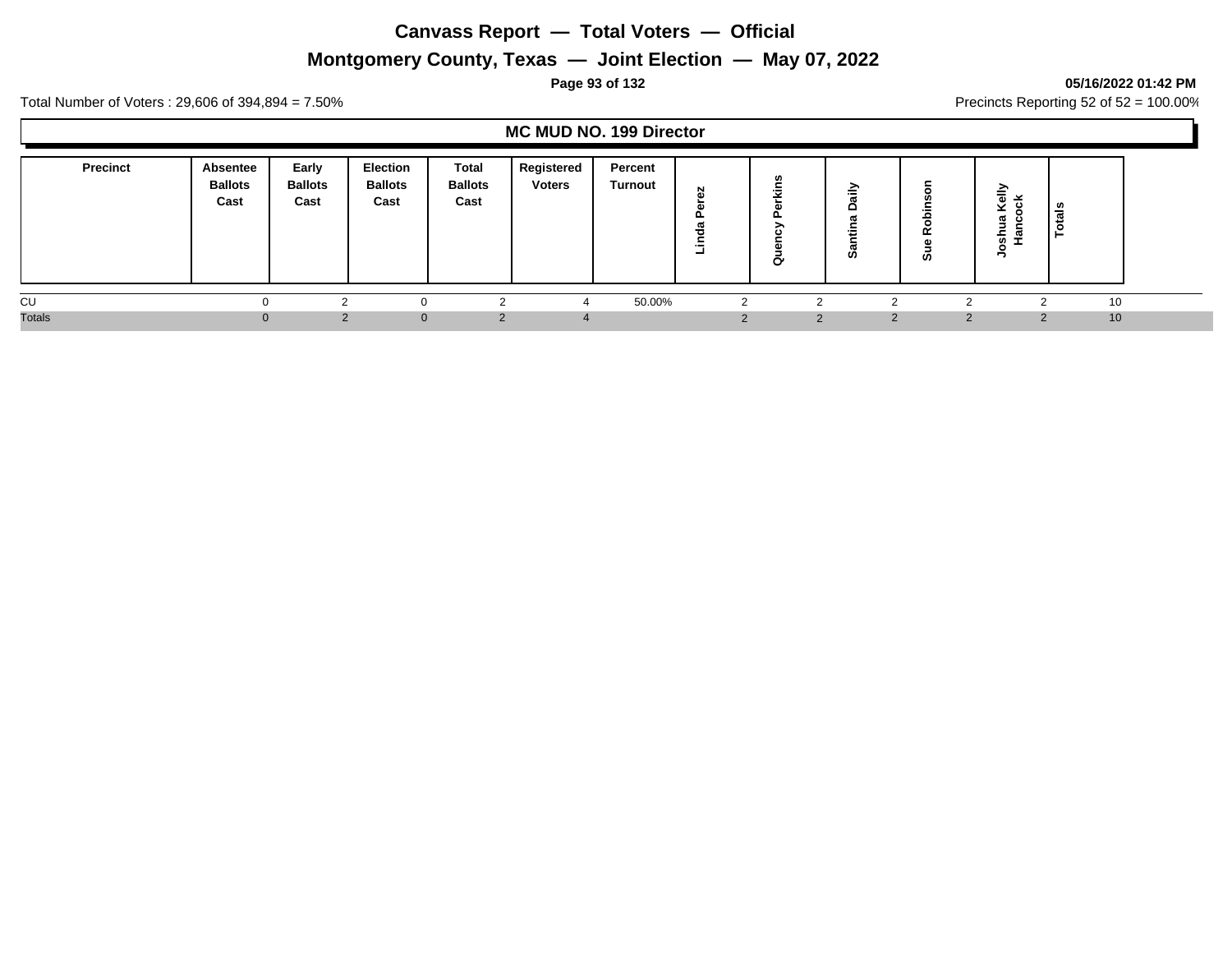# **Montgomery County, Texas — Joint Election — May 07, 2022**

## **Page 94 of 132 05/16/2022 01:42 PM**

Total Number of Voters : 29,606 of 394,894 = 7.50% Precincts Reporting 52 of 52 = 100.00%

## **MC MUD NO. 199 Proposition B**

| <b>Precinct</b> | Absentee<br><b>Ballots</b><br>Cast | Early<br><b>Ballots</b><br>Cast | <b>Election</b><br><b>Ballots</b><br>Cast | Total<br><b>Ballots</b><br>Cast | Registered<br><b>Voters</b> | Percent<br>Turnout | ≃<br>$\overline{\mathsf{o}}$ | ►<br>ທ       | als<br>تسه<br>O<br>⊢ |
|-----------------|------------------------------------|---------------------------------|-------------------------------------------|---------------------------------|-----------------------------|--------------------|------------------------------|--------------|----------------------|
| CU              |                                    |                                 |                                           | റ                               |                             | 50.00%             | 2                            | $\Omega$     | $\sim$               |
| <b>Totals</b>   | $\Omega$                           |                                 | $\Omega$                                  | 2                               | $\sqrt{ }$                  |                    | ◠                            | $\mathbf{0}$ | $\mathcal{D}$        |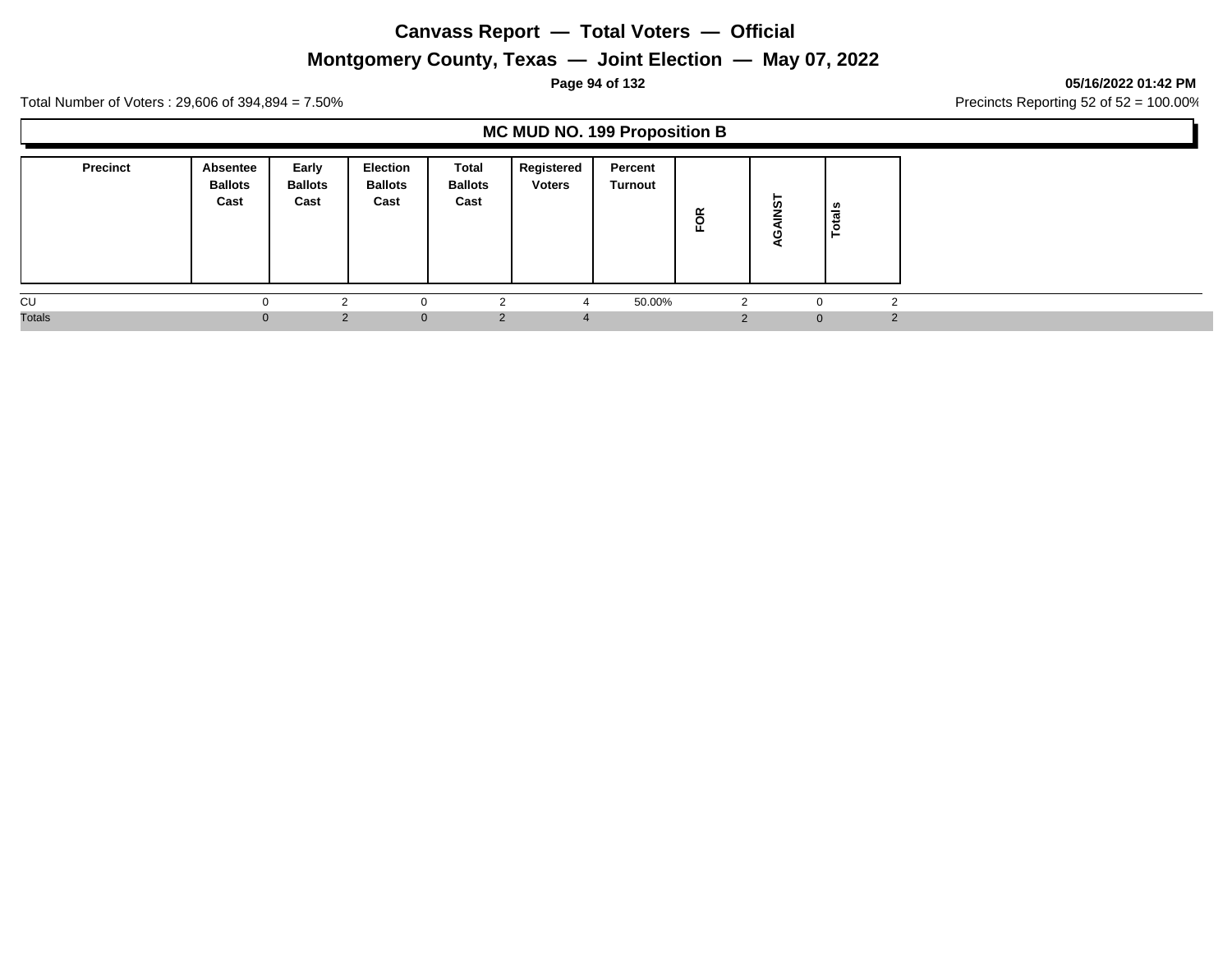# **Montgomery County, Texas — Joint Election — May 07, 2022**

### **Page 95 of 132 05/16/2022 01:42 PM**

Total Number of Voters : 29,606 of 394,894 = 7.50% Precincts Reporting 52 of 52 = 100.00%

## **MC MUD NO. 199 Proposition C**

|               | <b>Precinct</b> | <b>Absentee</b><br><b>Ballots</b><br>Cast | Early<br><b>Ballots</b><br>Cast | <b>Election</b><br><b>Ballots</b><br>Cast | Total<br><b>Ballots</b><br>Cast | Registered<br><b>Voters</b> | Percent<br>Turnout | FOR | ►<br><b>in</b> | tais |   |
|---------------|-----------------|-------------------------------------------|---------------------------------|-------------------------------------------|---------------------------------|-----------------------------|--------------------|-----|----------------|------|---|
| CU            |                 |                                           | $\sim$                          | $\Omega$                                  |                                 |                             | 50.00%             | 2   |                | ົ    |   |
| <b>Totals</b> |                 |                                           | 2                               | $\mathbf{0}$                              | 2                               | $\mathbf{A}$                |                    |     | $\mathbf{0}$   |      | 2 |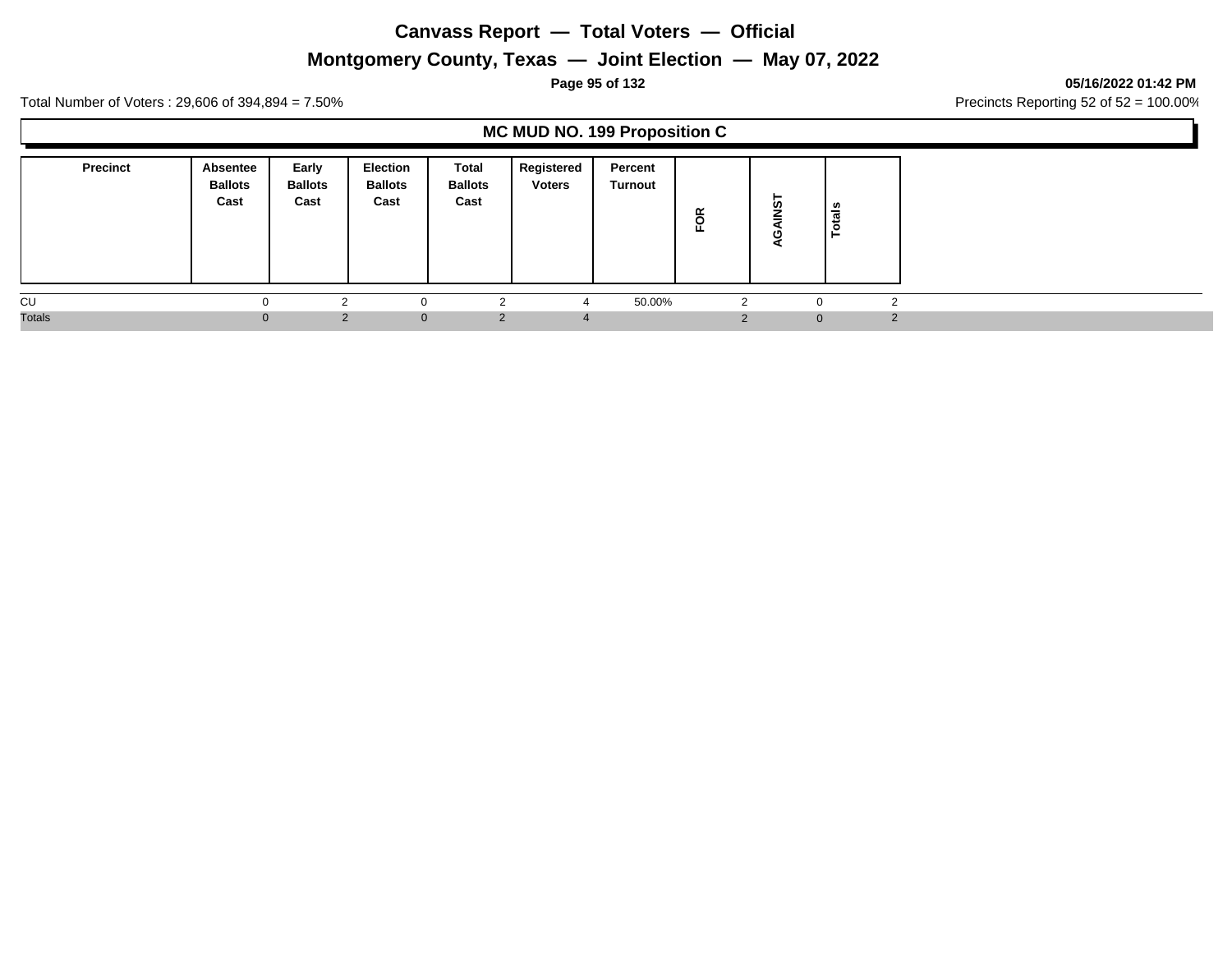# **Montgomery County, Texas — Joint Election — May 07, 2022**

### **Page 96 of 132 05/16/2022 01:42 PM**

Total Number of Voters : 29,606 of 394,894 = 7.50% Precincts Reporting 52 of 52 = 100.00%

## **MC MUD NO. 199 Proposition D**

| <b>Precinct</b> | <b>Absentee</b><br><b>Ballots</b><br>Cast | Early<br><b>Ballots</b><br>Cast | <b>Election</b><br><b>Ballots</b><br>Cast | Total<br><b>Ballots</b><br>Cast | Registered<br><b>Voters</b> | Percent<br>Turnout | ≃<br>$\circ$<br>ш. | ⊢<br>ທ       | tals<br>$\ddot{\mathbf{c}}$<br>⊢ |
|-----------------|-------------------------------------------|---------------------------------|-------------------------------------------|---------------------------------|-----------------------------|--------------------|--------------------|--------------|----------------------------------|
| CU              |                                           |                                 |                                           | r                               |                             | 50.00%             |                    | $\Omega$     |                                  |
| <b>Totals</b>   |                                           | $\overline{2}$                  | $\mathbf{0}$                              | 2                               | $\overline{a}$              |                    |                    | $\mathbf{0}$ | $\mathcal{P}$                    |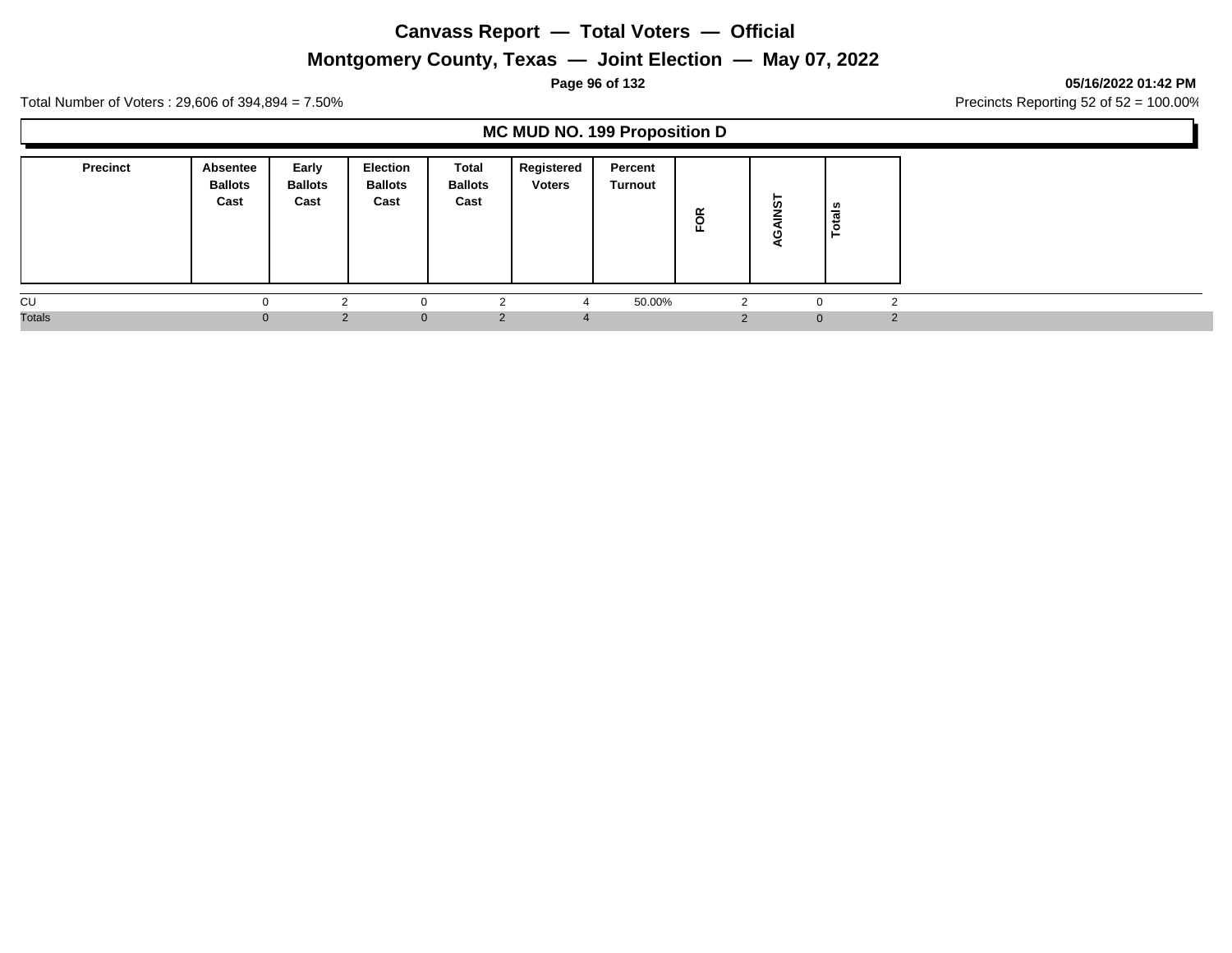# **Montgomery County, Texas — Joint Election — May 07, 2022**

## **Page 97 of 132 05/16/2022 01:42 PM**

Total Number of Voters : 29,606 of 394,894 = 7.50% Precincts Reporting 52 of 52 = 100.00%

## **MC MUD NO. 199 Proposition E**

| <b>Precinct</b> | <b>Absentee</b><br><b>Ballots</b><br>Cast | Early<br><b>Ballots</b><br>Cast | <b>Election</b><br><b>Ballots</b><br>Cast | Total<br><b>Ballots</b><br>Cast | Registered<br><b>Voters</b> | Percent<br>Turnout | ≃<br>$\circ$<br>ш. | ⊢<br>ທ       | tals<br>$\ddot{\mathbf{c}}$<br>⊢ |
|-----------------|-------------------------------------------|---------------------------------|-------------------------------------------|---------------------------------|-----------------------------|--------------------|--------------------|--------------|----------------------------------|
| CU              |                                           |                                 |                                           | r                               |                             | 50.00%             |                    | $\Omega$     |                                  |
| <b>Totals</b>   |                                           | $\overline{2}$                  | $\mathbf{0}$                              | 2                               | $\overline{a}$              |                    |                    | $\mathbf{0}$ | $\mathcal{P}$                    |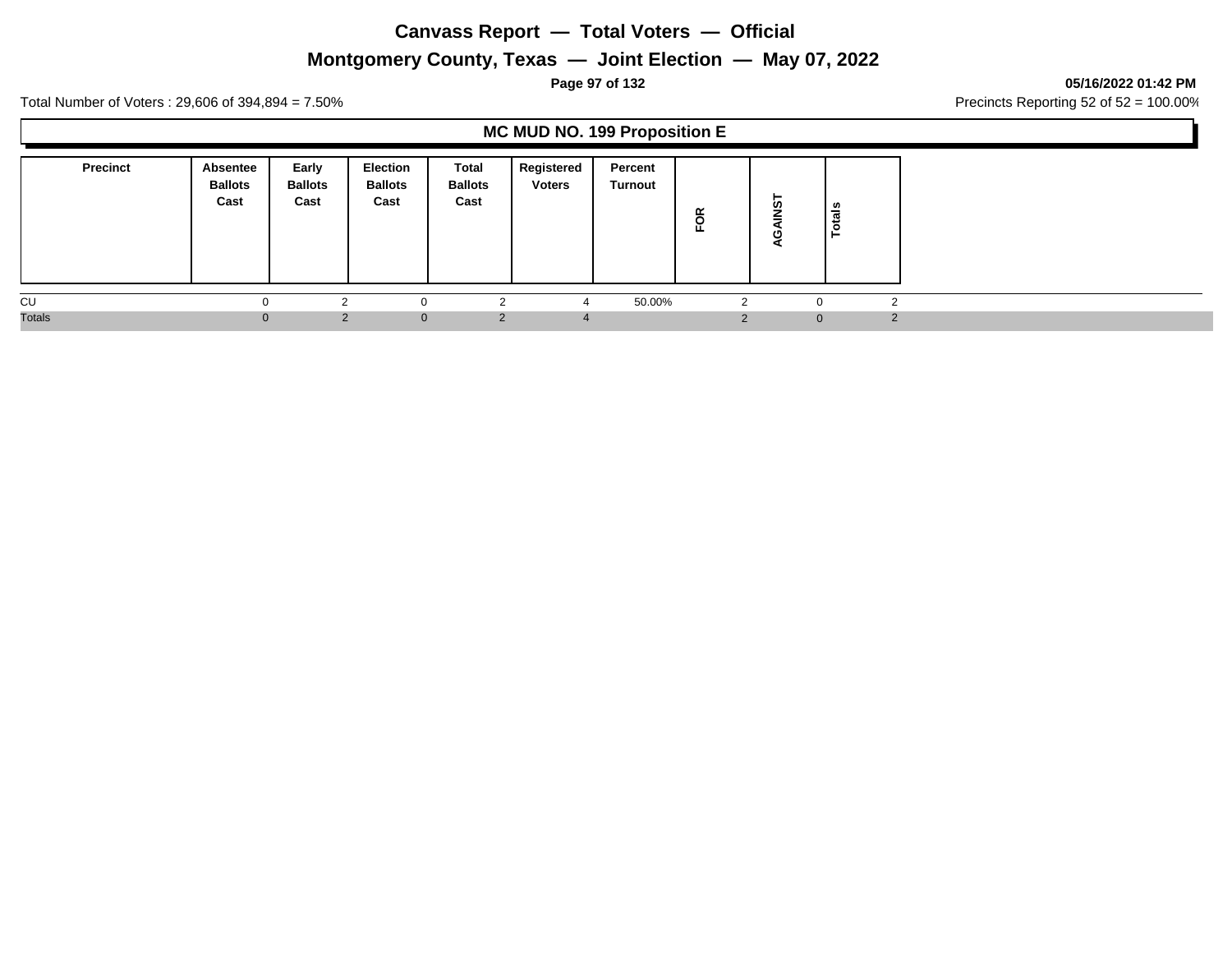# **Montgomery County, Texas — Joint Election — May 07, 2022**

### **Page 98 of 132 05/16/2022 01:42 PM**

Total Number of Voters : 29,606 of 394,894 = 7.50% Precincts Reporting 52 of 52 = 100.00%

## **MC MUD NO. 199 Proposition F**

| <b>Precinct</b> | Absentee<br><b>Ballots</b><br>Cast | Early<br><b>Ballots</b><br>Cast | <b>Election</b><br><b>Ballots</b><br>Cast | Total<br><b>Ballots</b><br>Cast | Registered<br><b>Voters</b> | Percent<br>Turnout | õ        | ⊢<br>ທ       | ta's<br>$\circ$<br>⊢ |
|-----------------|------------------------------------|---------------------------------|-------------------------------------------|---------------------------------|-----------------------------|--------------------|----------|--------------|----------------------|
| CU              |                                    | ⌒                               | $\Omega$                                  | $\sim$                          |                             | 50.00%             | 2        | $\Omega$     | $\sim$               |
| <b>Totals</b>   |                                    | $\mathcal{P}$                   | $\Omega$                                  | 2                               | $\mathcal{L}$               |                    | $\Omega$ | $\mathbf{0}$ | $\mathcal{P}$        |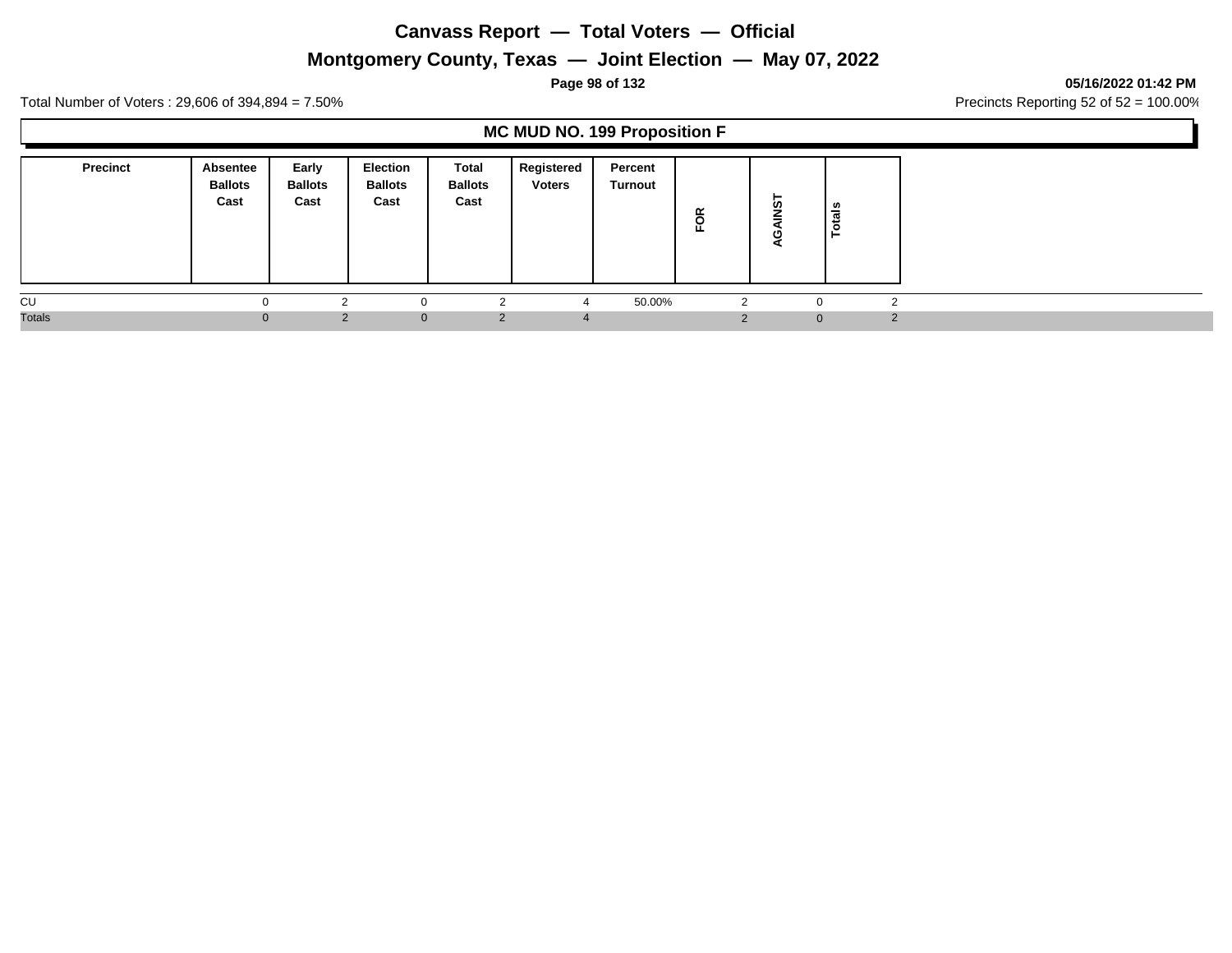# **Montgomery County, Texas — Joint Election — May 07, 2022**

### **Page 99 of 132 05/16/2022 01:42 PM**

Total Number of Voters : 29,606 of 394,894 = 7.50% Precincts Reporting 52 of 52 = 100.00%

## **MC MUD NO. 199 Proposition G**

| <b>Precinct</b> | <b>Absentee</b><br><b>Ballots</b><br>Cast | Early<br><b>Ballots</b><br>Cast | <b>Election</b><br><b>Ballots</b><br>Cast | Total<br><b>Ballots</b><br>Cast | Registered<br><b>Voters</b> | Percent<br>Turnout | ≃<br>$\circ$<br>ш. | ⊢<br>ທ       | tals<br>$\ddot{\mathbf{c}}$<br>⊢ |
|-----------------|-------------------------------------------|---------------------------------|-------------------------------------------|---------------------------------|-----------------------------|--------------------|--------------------|--------------|----------------------------------|
| CU              |                                           |                                 |                                           | r                               |                             | 50.00%             |                    | $\Omega$     |                                  |
| <b>Totals</b>   |                                           | $\overline{2}$                  | $\mathbf{0}$                              | 2                               | $\overline{a}$              |                    |                    | $\mathbf{0}$ | $\mathcal{P}$                    |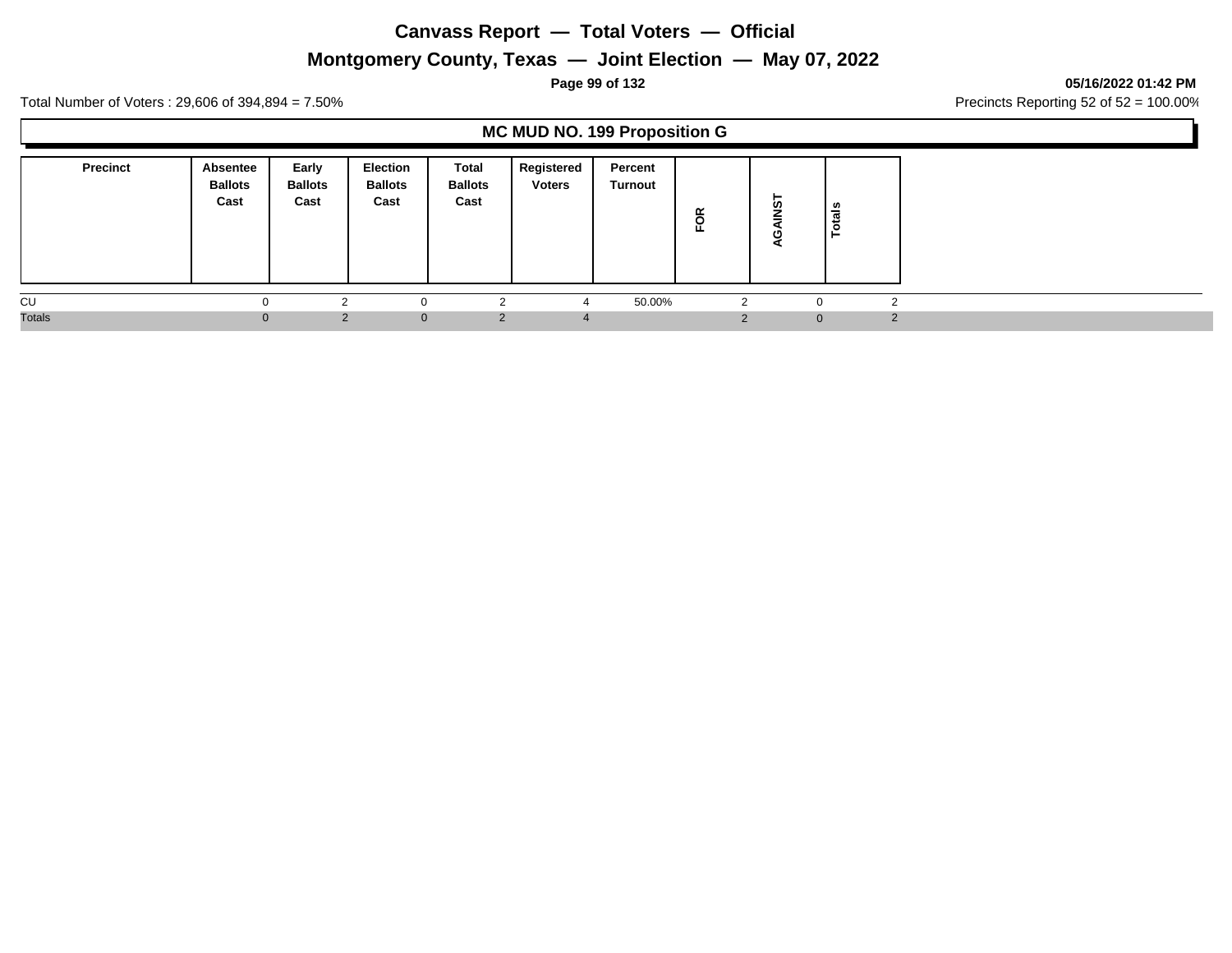# **Montgomery County, Texas — Joint Election — May 07, 2022**

## **Page 100 of 132 05/16/2022 01:42 PM**

Total Number of Voters : 29,606 of 394,894 = 7.50% Precincts Reporting 52 of 52 = 100.00%

## **MC MUD NO. 199 Proposition H**

| <b>Precinct</b> | <b>Absentee</b><br><b>Ballots</b><br>Cast | Early<br><b>Ballots</b><br>Cast | <b>Election</b><br><b>Ballots</b><br>Cast | Total<br><b>Ballots</b><br>Cast | Registered<br><b>Voters</b> | Percent<br>Turnout | ≃<br>$\circ$<br>ш. | ⊢<br>ທ       | tals<br>$\ddot{\mathbf{c}}$<br>⊢ |
|-----------------|-------------------------------------------|---------------------------------|-------------------------------------------|---------------------------------|-----------------------------|--------------------|--------------------|--------------|----------------------------------|
| CU              |                                           |                                 |                                           | r                               |                             | 50.00%             |                    | $\Omega$     |                                  |
| <b>Totals</b>   |                                           | $\overline{2}$                  | $\mathbf{0}$                              | 2                               | $\overline{a}$              |                    |                    | $\mathbf{0}$ | $\mathcal{P}$                    |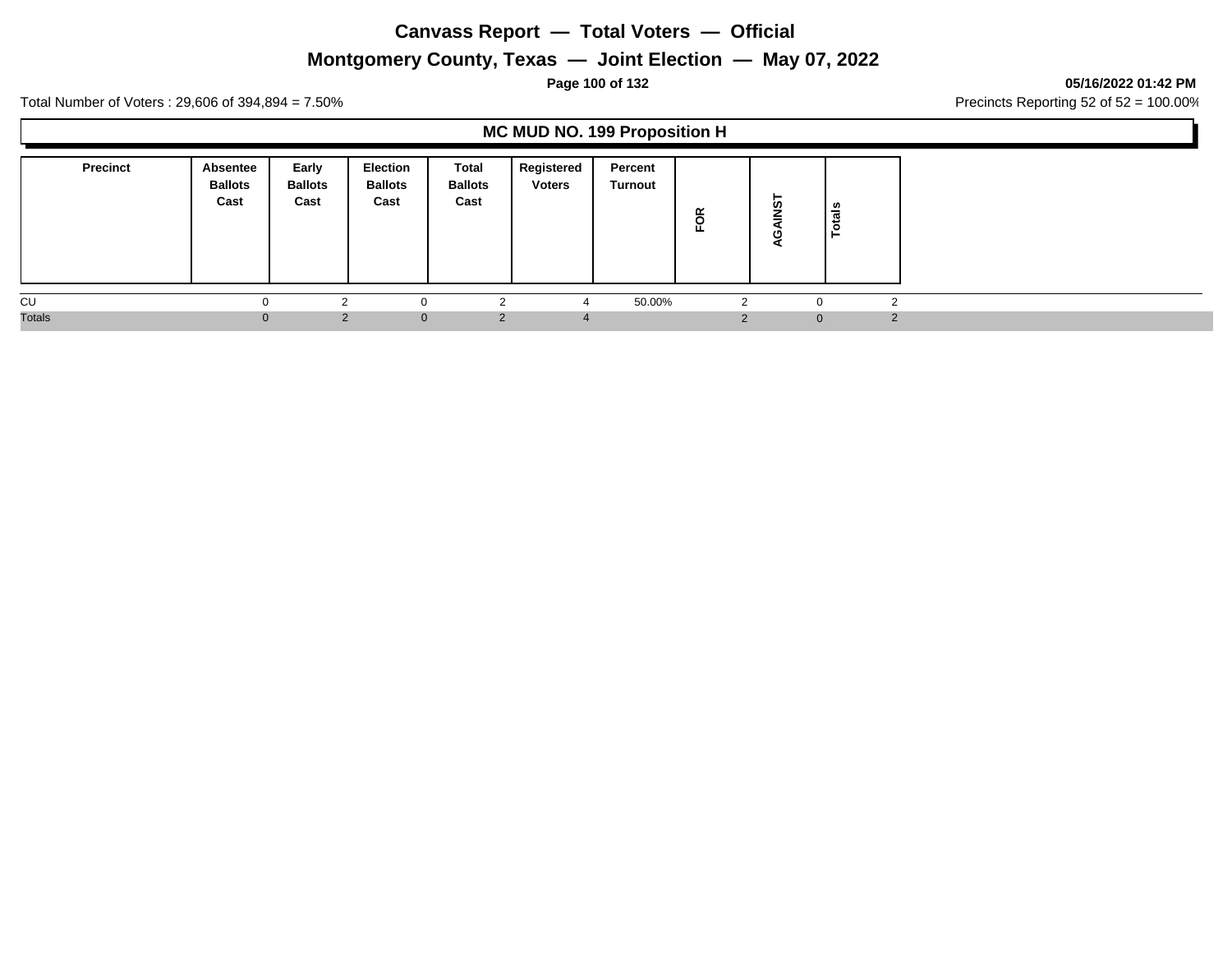# **Montgomery County, Texas — Joint Election — May 07, 2022**

## **Page 101 of 132 05/16/2022 01:42 PM**

Total Number of Voters : 29,606 of 394,894 = 7.50% Precincts Reporting 52 of 52 = 100.00%

## **MC MUD No. 201 Director**

| <b>Precinct</b> | Absentee<br><b>Ballots</b><br>Cast | Early<br><b>Ballots</b><br>Cast | <b>Election</b><br><b>Ballots</b><br>Cast | Total<br><b>Ballots</b><br>Cast | Registered<br><b>Voters</b> | Percent<br>Turnout | ≥ ⊆<br>۵١<br>Kimi<br>New | -<br>ᢁ<br>ත<br>o | Ñ<br>`ಕಾ<br>Ō | ়ু<br>╺ | $\overline{\phantom{a}}$<br>œ | ಕ |  |
|-----------------|------------------------------------|---------------------------------|-------------------------------------------|---------------------------------|-----------------------------|--------------------|--------------------------|------------------|---------------|---------|-------------------------------|---|--|
| CV              |                                    |                                 |                                           |                                 |                             | 100.00%            |                          |                  |               |         |                               |   |  |
| <b>Totals</b>   |                                    |                                 | $\Omega$                                  |                                 |                             |                    |                          |                  |               |         |                               |   |  |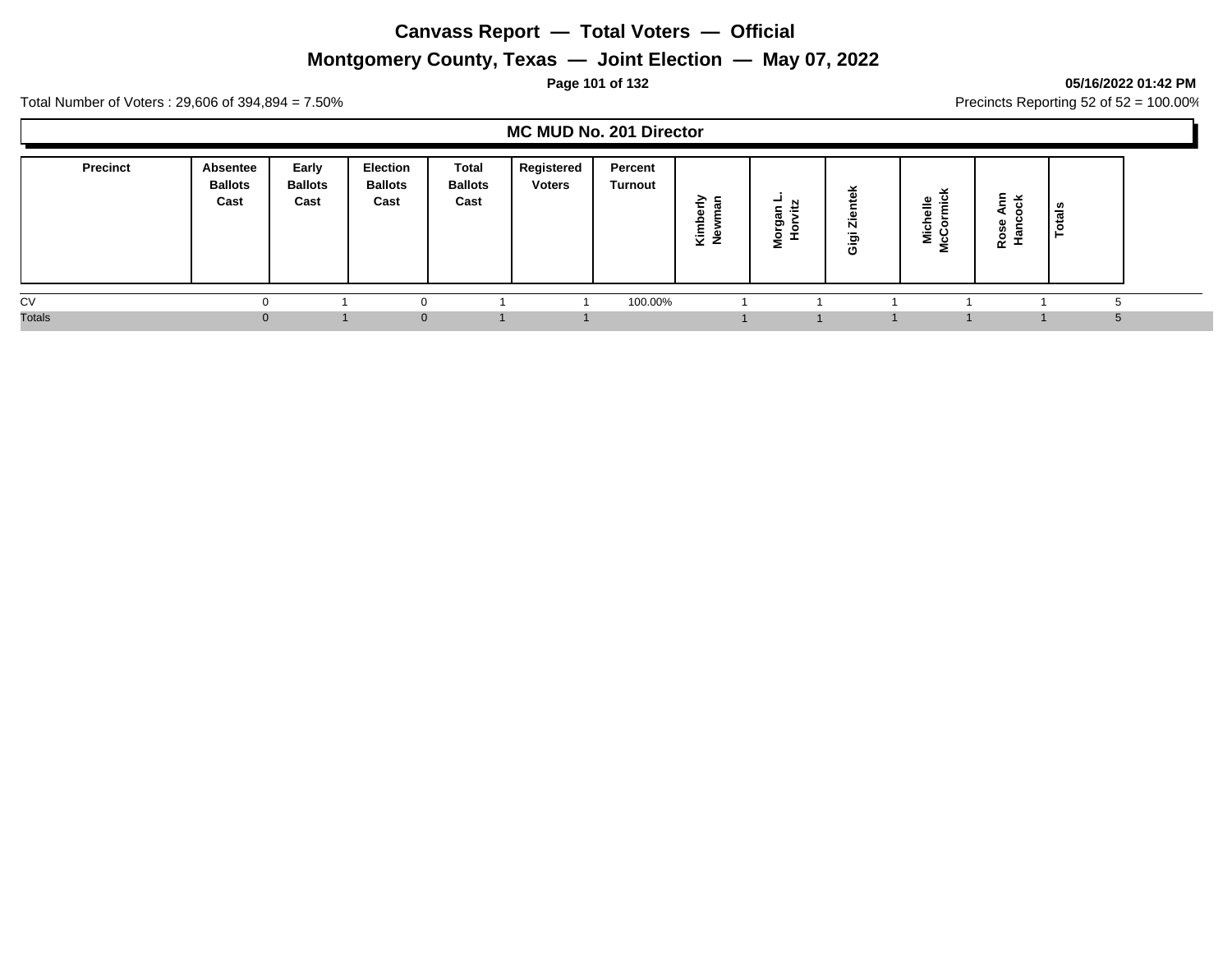# **Montgomery County, Texas — Joint Election — May 07, 2022**

### **Page 102 of 132 05/16/2022 01:42 PM**

Total Number of Voters : 29,606 of 394,894 = 7.50% Precincts Reporting 52 of 52 = 100.00%

## **MC MUD No. 203 Proposition A**

| <b>Precinct</b> | <b>Absentee</b><br><b>Ballots</b><br>Cast | Early<br><b>Ballots</b><br>Cast | <b>Election</b><br><b>Ballots</b><br>Cast | Total<br><b>Ballots</b><br>Cast | Registered<br><b>Voters</b> | Percent<br><b>Turnout</b> | ≃<br>운 | ⊢<br>ທ       | als<br>-<br>- |
|-----------------|-------------------------------------------|---------------------------------|-------------------------------------------|---------------------------------|-----------------------------|---------------------------|--------|--------------|---------------|
| DO              |                                           |                                 | 0                                         | $\Omega$                        |                             | 00.00%                    | - 0    | $\Omega$     |               |
| <b>Totals</b>   |                                           | $\Omega$                        | $\mathbf{0}$                              | $\mathbf{0}$                    |                             |                           | 0      | $\mathbf{0}$ |               |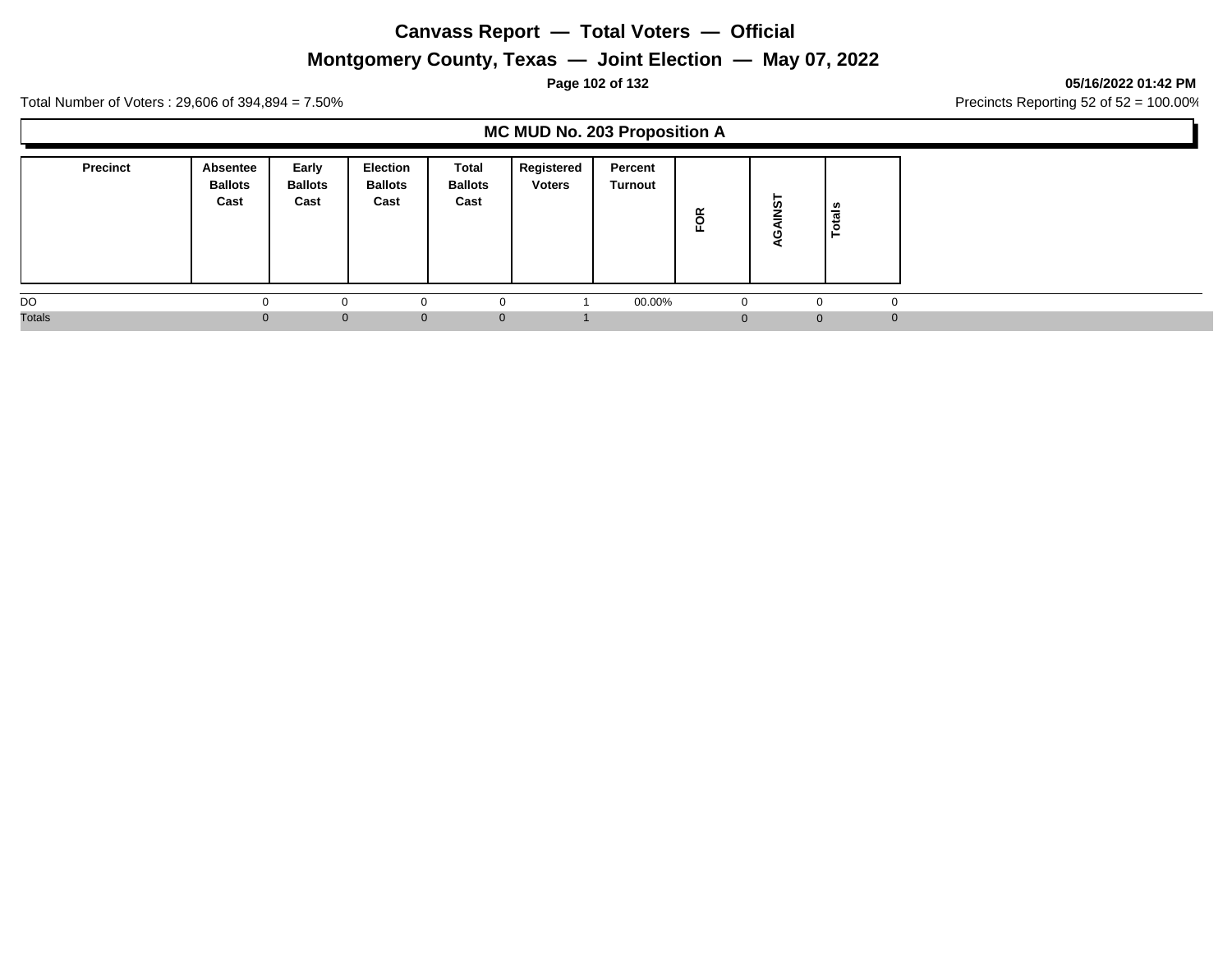# **Montgomery County, Texas — Joint Election — May 07, 2022**

## **Page 103 of 132 05/16/2022 01:42 PM**

Total Number of Voters : 29,606 of 394,894 = 7.50% Precincts Reporting 52 of 52 = 100.00%

## **MC MUD No. 203 Director**

| <b>Precinct</b> | <b>Absentee</b><br><b>Ballots</b><br>Cast | Early<br><b>Ballots</b><br>Cast | <b>Election</b><br><b>Ballots</b><br>Cast | <b>Total</b><br><b>Ballots</b><br>Cast | Registered<br><b>Voters</b> | Percent<br>Turnout | ∼<br>α<br>o<br>о | o<br>-2<br>-<br>පි<br>ŧ.<br>Š | <b>SC</b> | മ                              | <b>in</b> | ਨ<br>ت   |  |
|-----------------|-------------------------------------------|---------------------------------|-------------------------------------------|----------------------------------------|-----------------------------|--------------------|------------------|-------------------------------|-----------|--------------------------------|-----------|----------|--|
| DO              |                                           |                                 |                                           |                                        |                             | 00.00%             |                  |                               | ∩         |                                |           |          |  |
| <b>Totals</b>   | $\mathbf{U}$                              | $\Omega$                        | $\mathbf{0}$                              | $\Omega$                               |                             |                    | $\Omega$         |                               | $\Omega$  | $\mathbf{0}$<br>$\overline{0}$ | $\Omega$  | $\Omega$ |  |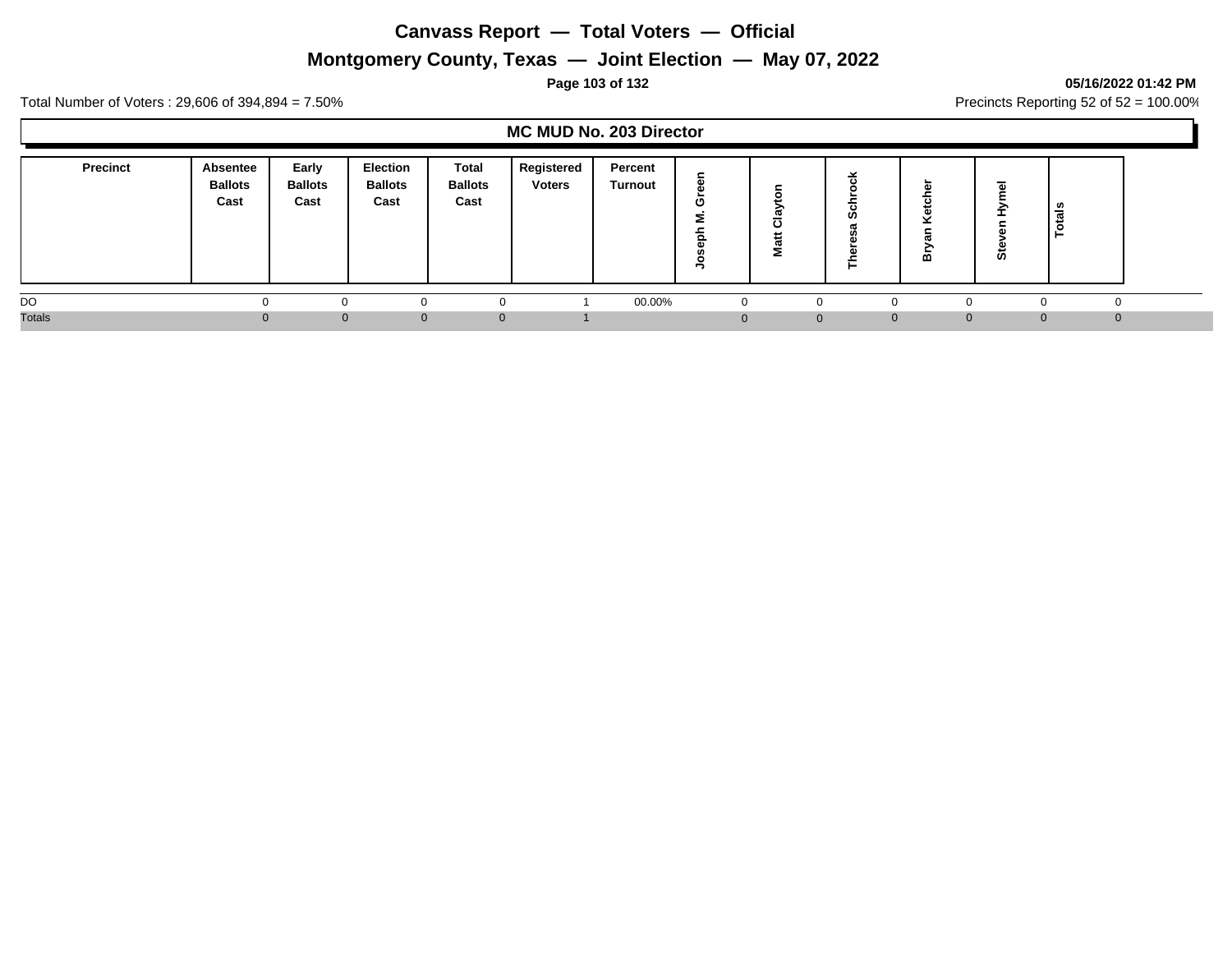# **Montgomery County, Texas — Joint Election — May 07, 2022**

#### **Page 104 of 132 05/16/2022 01:42 PM**

Total Number of Voters : 29,606 of 394,894 = 7.50% Precincts Reporting 52 of 52 = 100.00%

## **MC MUD No. 203 Proposition B**

| <b>Precinct</b> | <b>Absentee</b><br><b>Ballots</b><br>Cast | Early<br><b>Ballots</b><br>Cast | <b>Election</b><br><b>Ballots</b><br>Cast | Total<br><b>Ballots</b><br>Cast | Registered<br><b>Voters</b> | Percent<br>Turnout | FOR      | ┕<br><b>in</b> | ທ<br>त्त<br>تسد |
|-----------------|-------------------------------------------|---------------------------------|-------------------------------------------|---------------------------------|-----------------------------|--------------------|----------|----------------|-----------------|
| DO              |                                           |                                 | 0                                         | 0                               |                             | 00.00%             | $\Omega$ |                |                 |
| <b>Totals</b>   |                                           | $\Omega$                        | $\mathbf{0}$                              | $\mathbf 0$                     |                             |                    | 0        | $\mathbf{0}$   | $\Omega$        |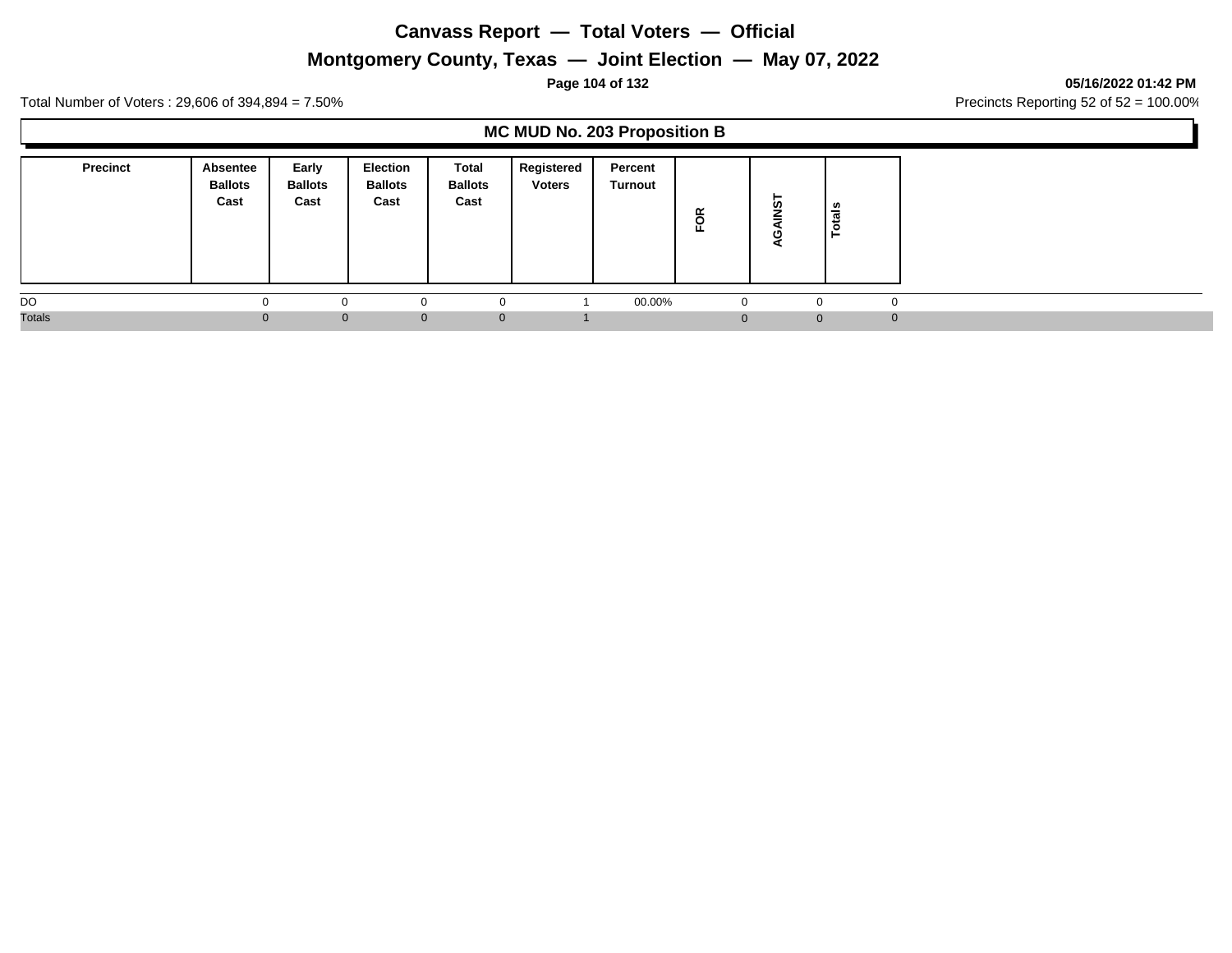# **Montgomery County, Texas — Joint Election — May 07, 2022**

### **Page 105 of 132 05/16/2022 01:42 PM**

Total Number of Voters : 29,606 of 394,894 = 7.50% Precincts Reporting 52 of 52 = 100.00%

## **MC MUD No. 203 Proposition C**

| <b>Precinct</b> | <b>Absentee</b><br><b>Ballots</b><br>Cast | Early<br><b>Ballots</b><br>Cast | <b>Election</b><br><b>Ballots</b><br>Cast | Total<br><b>Ballots</b><br>Cast | Registered<br><b>Voters</b> | Percent<br>Turnout | FOR         | ⊢<br><b>in</b> | n,<br>ಕ<br>تسد<br>O |          |
|-----------------|-------------------------------------------|---------------------------------|-------------------------------------------|---------------------------------|-----------------------------|--------------------|-------------|----------------|---------------------|----------|
| DO              |                                           |                                 | 0                                         | $\Omega$                        |                             | 00.00%             | $\mathbf 0$ |                |                     |          |
| <b>Totals</b>   |                                           | $\Omega$                        | $\mathbf{0}$                              | $\mathbf{0}$                    |                             |                    | 0           |                | $\Omega$            | $\Omega$ |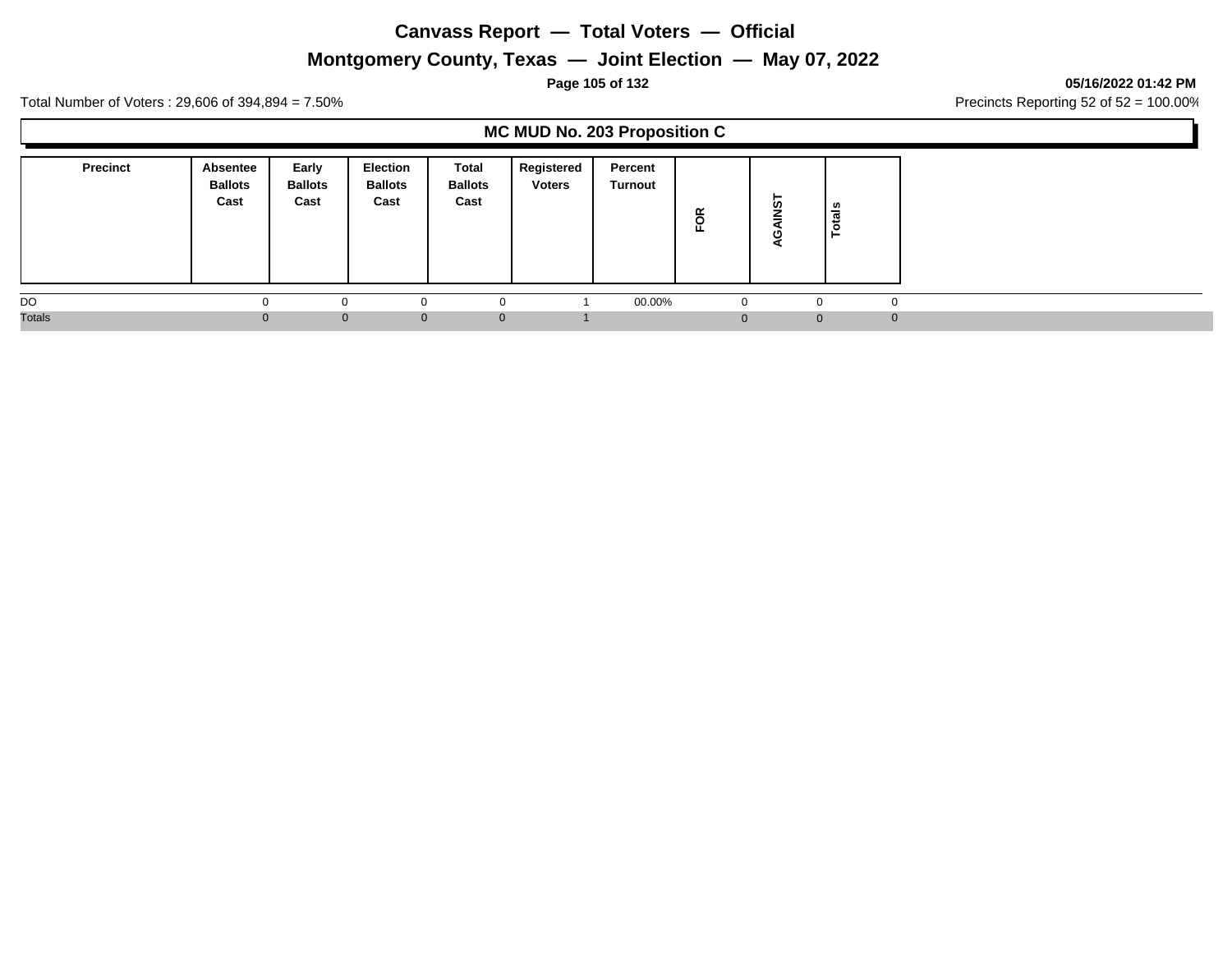# **Montgomery County, Texas — Joint Election — May 07, 2022**

### **Page 106 of 132 05/16/2022 01:42 PM**

Total Number of Voters : 29,606 of 394,894 = 7.50% Precincts Reporting 52 of 52 = 100.00%

## **MC MUD No. 203 Proposition D**

| <b>Precinct</b> | <b>Absentee</b><br><b>Ballots</b><br>Cast | Early<br><b>Ballots</b><br>Cast | <b>Election</b><br><b>Ballots</b><br>Cast | Total<br><b>Ballots</b><br>Cast | Registered<br><b>Voters</b> | Percent<br>Turnout | FOR | ►<br><b>in</b> | tais<br>$\circ$      |
|-----------------|-------------------------------------------|---------------------------------|-------------------------------------------|---------------------------------|-----------------------------|--------------------|-----|----------------|----------------------|
| DO              |                                           |                                 | $\Omega$                                  |                                 |                             | 00.00%             |     |                | $\Omega$             |
| <b>Totals</b>   |                                           | $\Omega$                        | $\mathbf{0}$                              | $\mathbf{0}$                    |                             |                    |     |                | $\Omega$<br>$\Omega$ |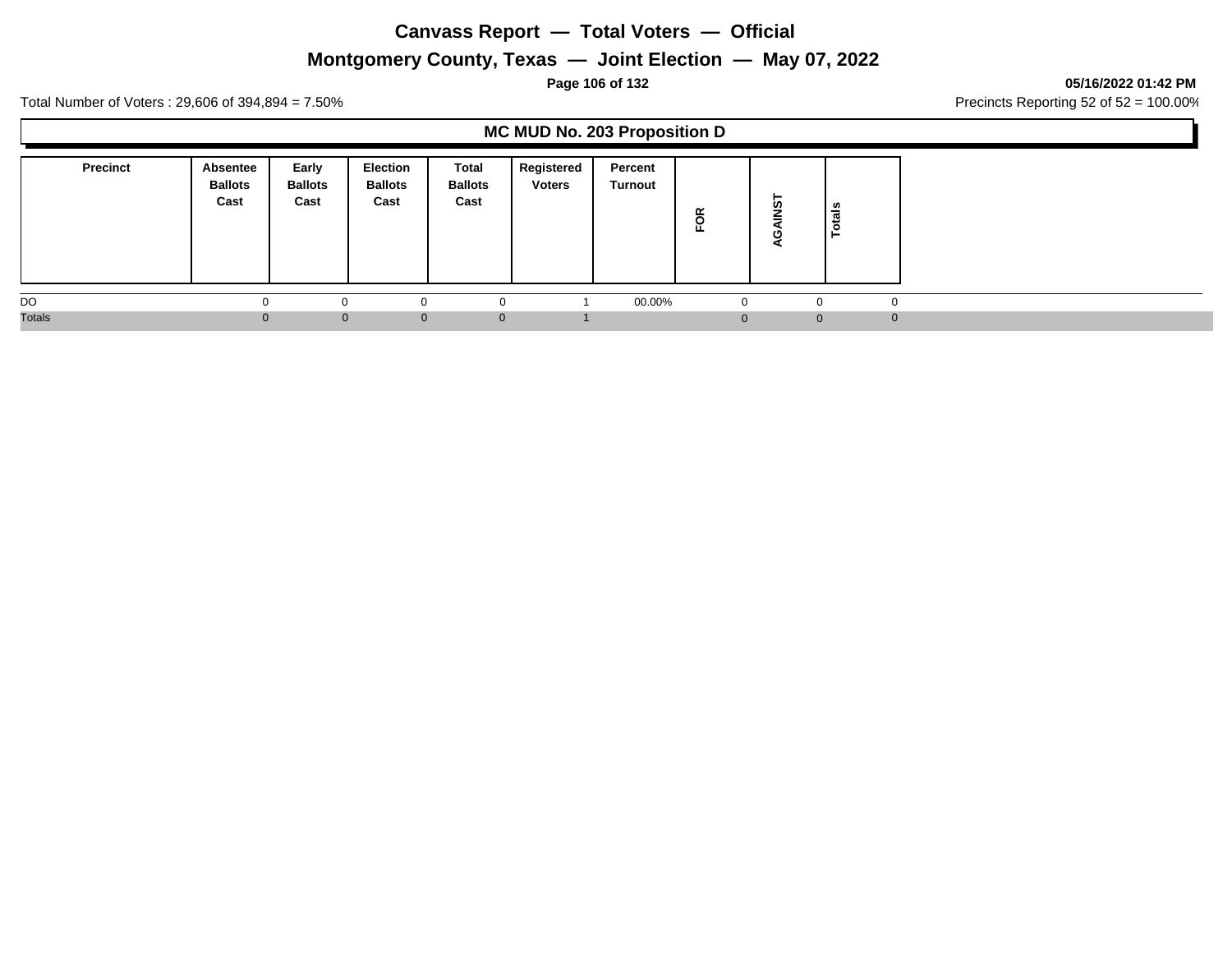# **Montgomery County, Texas — Joint Election — May 07, 2022**

### **Page 107 of 132 05/16/2022 01:42 PM**

Total Number of Voters : 29,606 of 394,894 = 7.50% Precincts Reporting 52 of 52 = 100.00%

## **MC MUD No. 203 Proposition E**

| <b>Precinct</b> | Absentee<br><b>Ballots</b><br>Cast | Early<br><b>Ballots</b><br>Cast | <b>Election</b><br><b>Ballots</b><br>Cast | Total<br><b>Ballots</b><br>Cast | Registered<br><b>Voters</b> | Percent<br>Turnout | FOR      | ⊢<br><b>in</b> | als<br>ت<br>Ö |
|-----------------|------------------------------------|---------------------------------|-------------------------------------------|---------------------------------|-----------------------------|--------------------|----------|----------------|---------------|
| DO              | <sup>0</sup>                       |                                 | 0                                         | $\Omega$                        |                             | 00.00%             | $\Omega$ |                | $\Omega$      |
| <b>Totals</b>   | $\Omega$                           | $\Omega$                        | $\mathbf{0}$                              | $\mathbf{0}$                    |                             |                    | U        | $\mathbf{0}$   | $\Omega$      |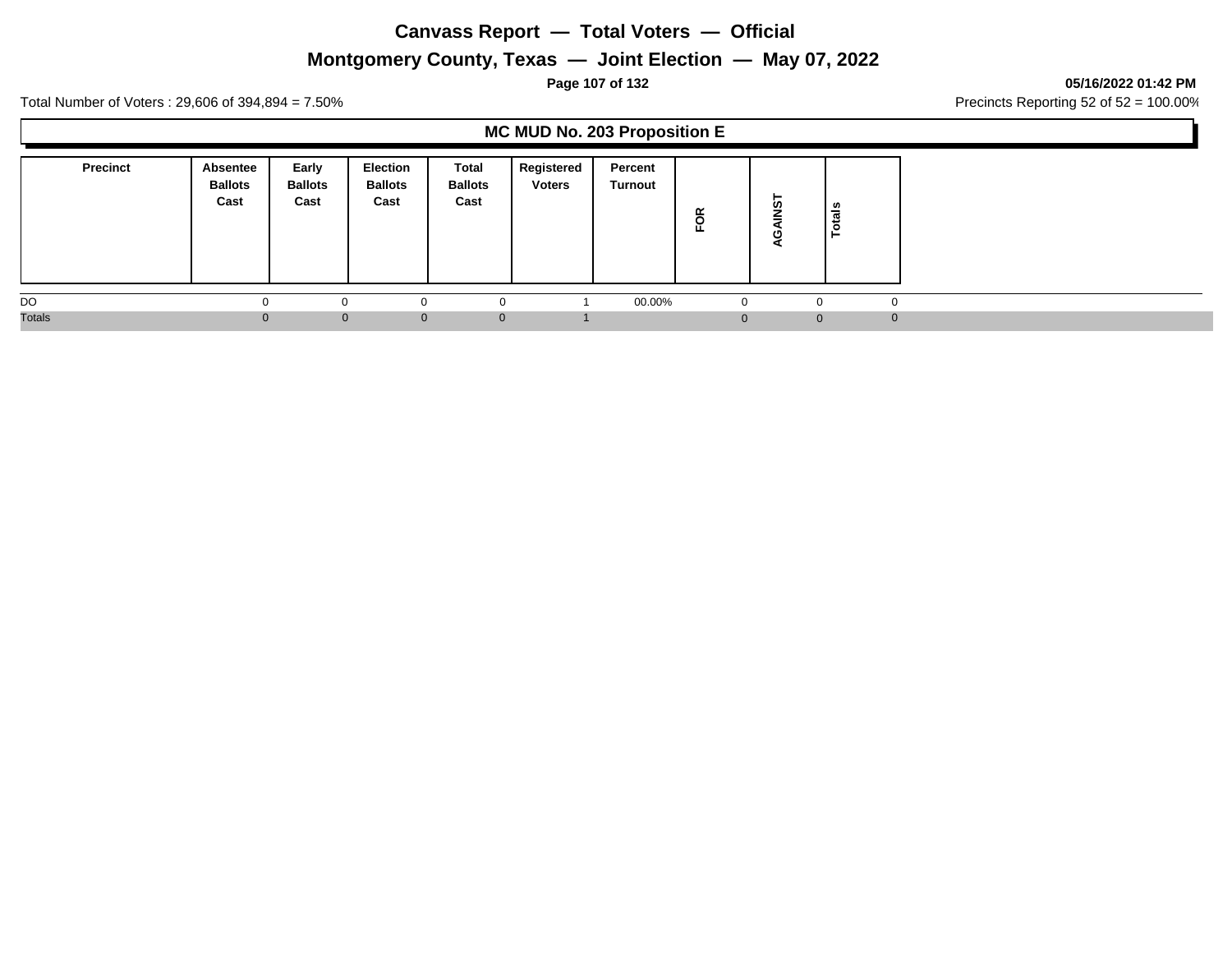# **Montgomery County, Texas — Joint Election — May 07, 2022**

#### **Page 108 of 132 05/16/2022 01:42 PM**

Total Number of Voters : 29,606 of 394,894 = 7.50% Precincts Reporting 52 of 52 = 100.00%

## **MC MUD No. 203 Proposition F**

| <b>Precinct</b> | Absentee<br><b>Ballots</b><br>Cast | Early<br><b>Ballots</b><br>Cast | <b>Election</b><br><b>Ballots</b><br>Cast | Total<br><b>Ballots</b><br>Cast | Registered<br><b>Voters</b> | Percent<br>Turnout | FOR | -<br>ທ   | als<br>تسه<br>$\circ$ |
|-----------------|------------------------------------|---------------------------------|-------------------------------------------|---------------------------------|-----------------------------|--------------------|-----|----------|-----------------------|
| DO              |                                    |                                 | $\Omega$                                  |                                 |                             | 00.00%             |     |          | $\Omega$              |
| <b>Totals</b>   |                                    | $\Omega$                        | $\mathbf{0}$                              | $\mathbf{0}$                    |                             |                    |     | $\Omega$ | $\Omega$              |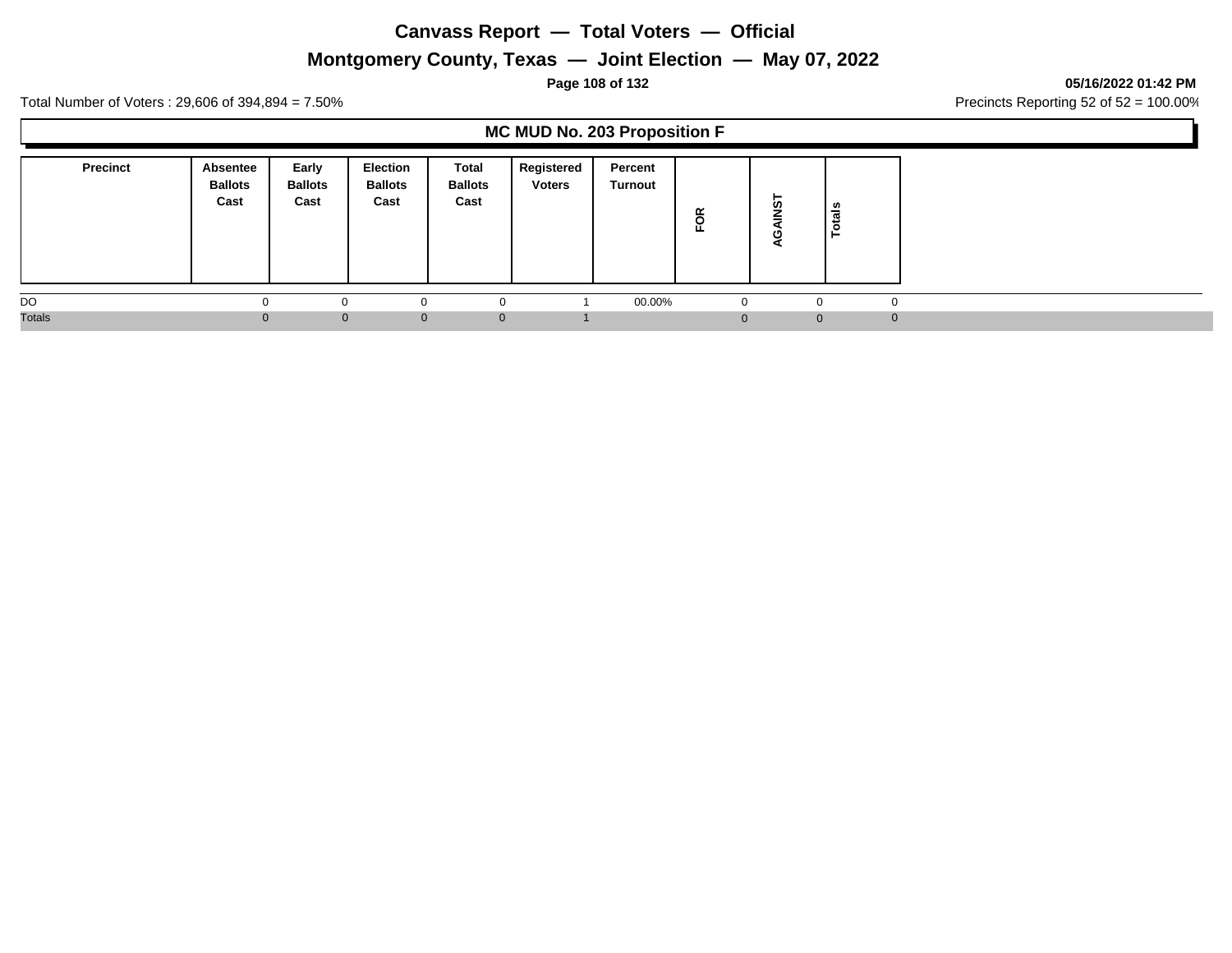# **Montgomery County, Texas — Joint Election — May 07, 2022**

### **Page 109 of 132 05/16/2022 01:42 PM**

Total Number of Voters : 29,606 of 394,894 = 7.50% Precincts Reporting 52 of 52 = 100.00%

### **MC MUD No. 203 Proposition G**

| <b>Precinct</b> | <b>Absentee</b><br><b>Ballots</b><br>Cast | Early<br><b>Ballots</b><br>Cast | <b>Election</b><br><b>Ballots</b><br>Cast | Total<br><b>Ballots</b><br>Cast | Registered<br><b>Voters</b> | Percent<br>Turnout | FOR | -<br>ທ   | als<br>تسه<br>$\circ$ |
|-----------------|-------------------------------------------|---------------------------------|-------------------------------------------|---------------------------------|-----------------------------|--------------------|-----|----------|-----------------------|
| DO              |                                           |                                 | $\Omega$                                  |                                 |                             | 00.00%             |     |          | $\Omega$              |
| <b>Totals</b>   |                                           | $\Omega$                        | $\mathbf{0}$                              | $\mathbf{0}$                    |                             |                    |     | $\Omega$ | $\Omega$              |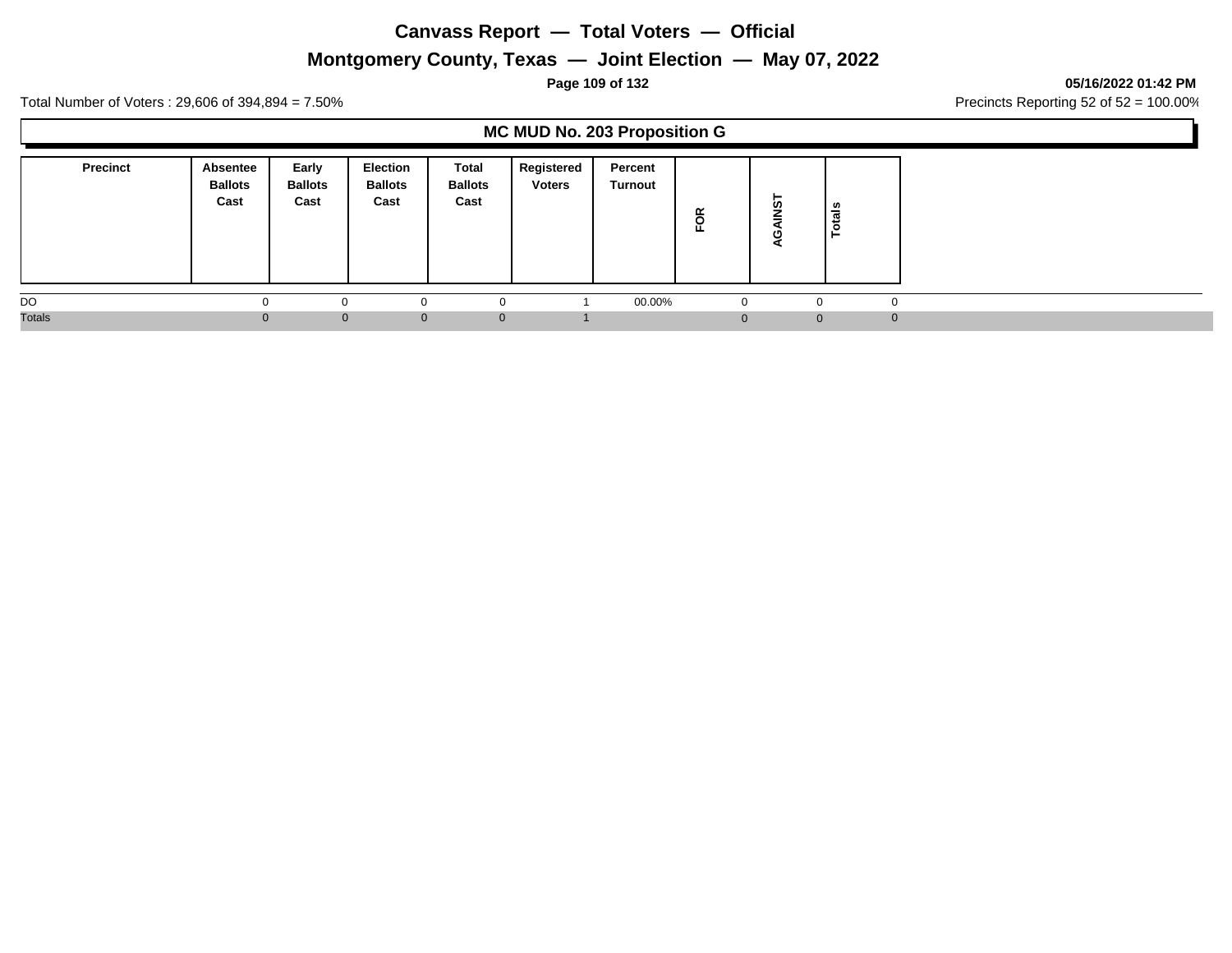# **Montgomery County, Texas — Joint Election — May 07, 2022**

### **Page 110 of 132 05/16/2022 01:42 PM**

Total Number of Voters : 29,606 of 394,894 = 7.50% Precincts Reporting 52 of 52 = 100.00%

### **MC MUD No. 203 Proposition H**

| <b>Precinct</b> | Absentee<br><b>Ballots</b><br>Cast | Early<br><b>Ballots</b><br>Cast | <b>Election</b><br><b>Ballots</b><br>Cast | Total<br><b>Ballots</b><br>Cast | Registered<br><b>Voters</b> | Percent<br>Turnout | FOR | <b>in</b>    | - ഗ<br>ਰ<br>-44 |
|-----------------|------------------------------------|---------------------------------|-------------------------------------------|---------------------------------|-----------------------------|--------------------|-----|--------------|-----------------|
| DO              |                                    |                                 | $\Omega$                                  | $\Omega$                        |                             | 00.00%             | 0   |              |                 |
| <b>Totals</b>   |                                    | $\Omega$                        | $\mathbf{0}$                              | $\mathbf 0$                     |                             |                    | 0   | $\mathbf{0}$ | $\Omega$        |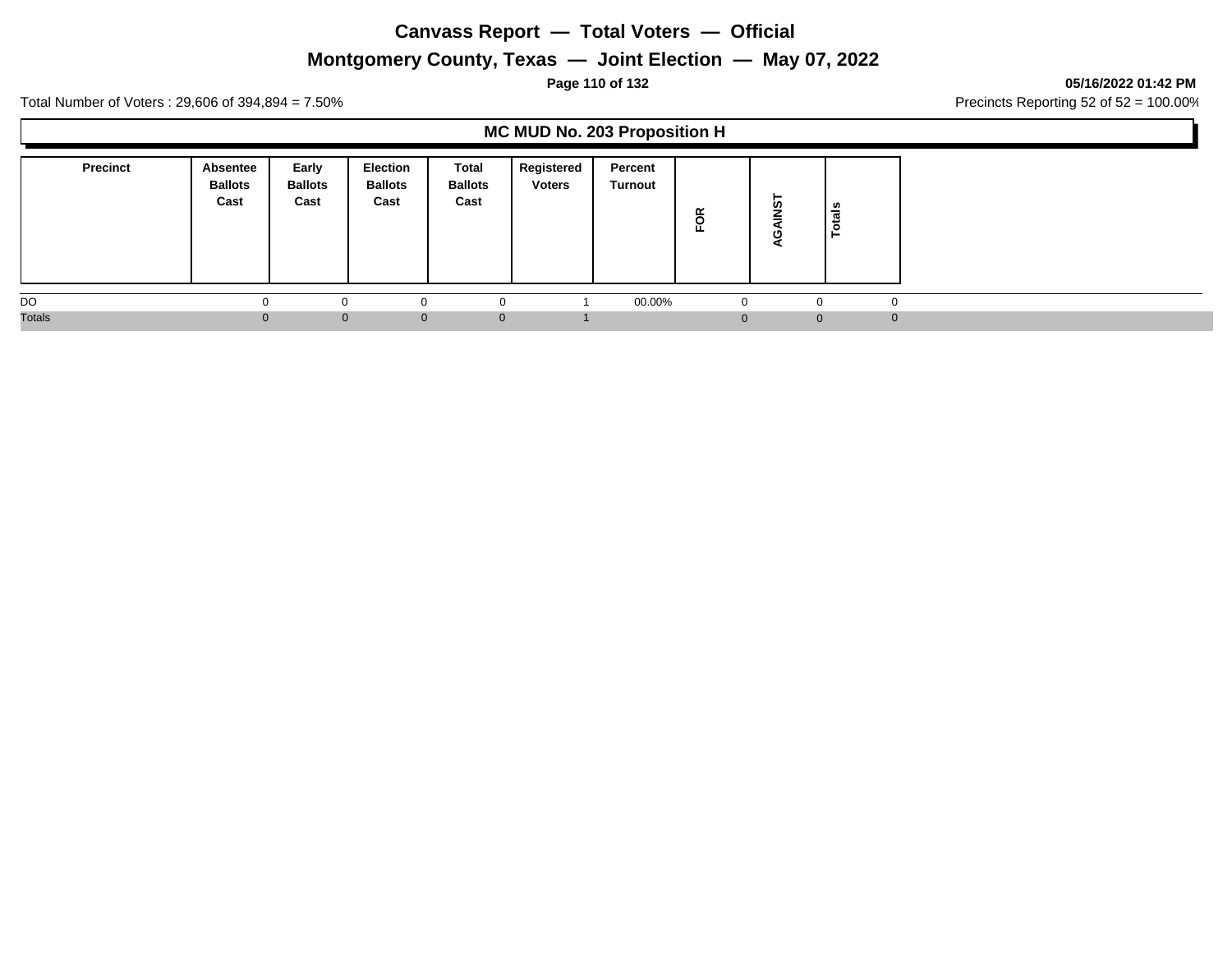# **Montgomery County, Texas — Joint Election — May 07, 2022**

#### **Page 111 of 132 05/16/2022 01:42 PM**

Total Number of Voters : 29,606 of 394,894 = 7.50% Precincts Reporting 52 of 52 = 100.00%

### **MC MUD No. 206 Proposition A**

| <b>Precinct</b> | Absentee<br><b>Ballots</b><br>Cast | Early<br><b>Ballots</b><br>Cast | <b>Election</b><br><b>Ballots</b><br>Cast | Total<br><b>Ballots</b><br>Cast | Registered<br><b>Voters</b> | Percent<br>Turnout | ≃<br>$\overline{\mathbf{o}}$ | ►<br>ທ   | als<br>-44<br>.o<br>⊢ |  |
|-----------------|------------------------------------|---------------------------------|-------------------------------------------|---------------------------------|-----------------------------|--------------------|------------------------------|----------|-----------------------|--|
| CD              |                                    |                                 |                                           |                                 |                             | 100.00%            |                              | $\Omega$ |                       |  |
| <b>Totals</b>   | $\Omega$                           |                                 | $\Omega$                                  |                                 |                             |                    |                              |          | $\mathbf{0}$          |  |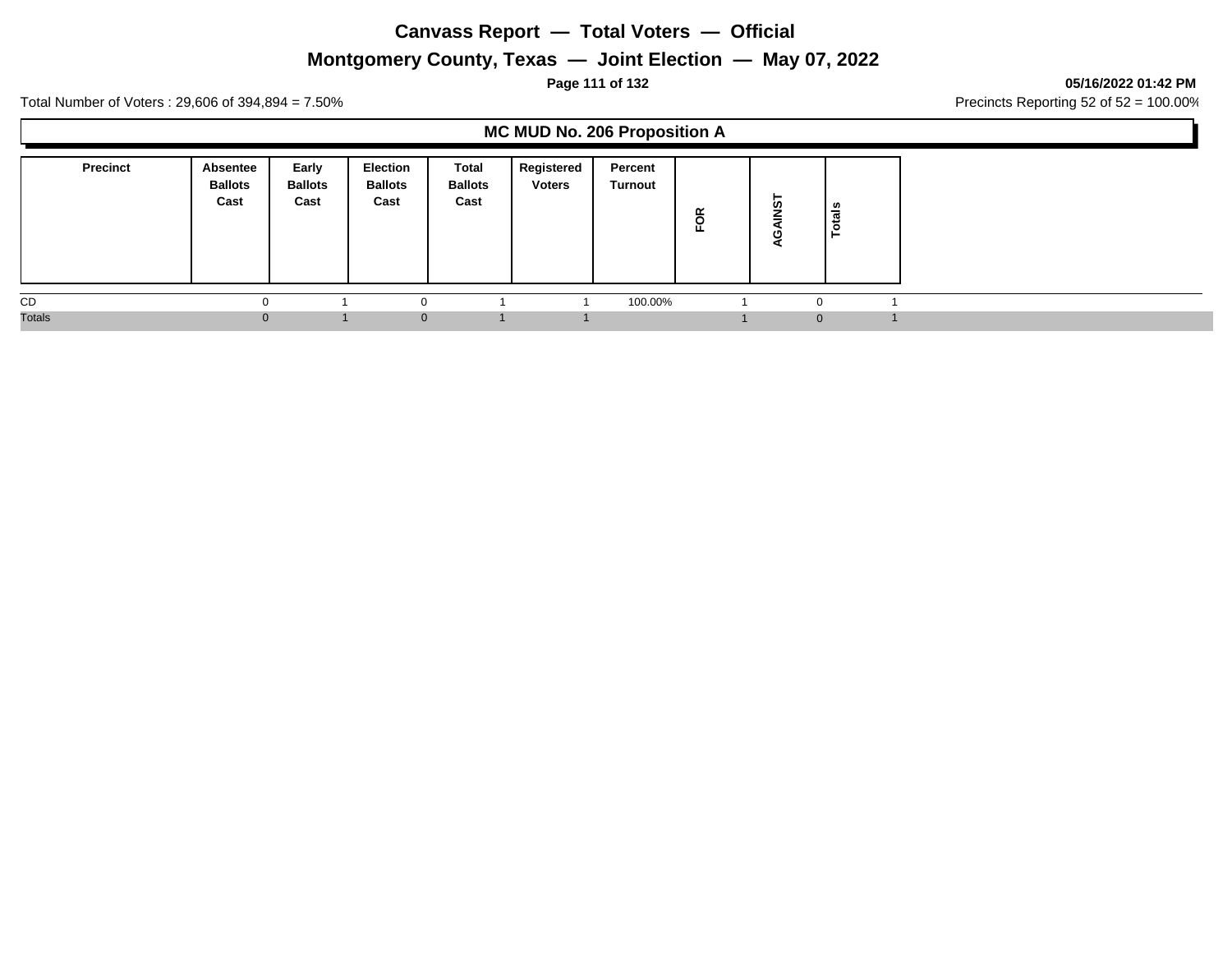# **Montgomery County, Texas — Joint Election — May 07, 2022**

### **Page 112 of 132 05/16/2022 01:42 PM**

Total Number of Voters : 29,606 of 394,894 = 7.50% Precincts Reporting 52 of 52 = 100.00%

### **MC MUD No. 206 Director**

| <b>Precinct</b> | Absentee<br><b>Ballots</b><br>Cast | Early<br><b>Ballots</b><br>Cast | <b>Election</b><br><b>Ballots</b><br>Cast | Total<br><b>Ballots</b><br>Cast | Registered<br><b>Voters</b> | Percent<br>Turnout | ω<br>×.<br>ω<br>$\overline{m}$<br>⊡ | ∽<br>÷<br>ಥ<br>ш<br>Σ<br>Ф<br><u>ີທ</u><br>호 | -<br>౿<br>⋍ | <br>$\alpha$ | <b>SC</b> | ಕ<br>تسد |  |
|-----------------|------------------------------------|---------------------------------|-------------------------------------------|---------------------------------|-----------------------------|--------------------|-------------------------------------|----------------------------------------------|-------------|--------------|-----------|----------|--|
| CD              |                                    |                                 | 0                                         |                                 |                             | 100.00%            |                                     |                                              |             |              |           |          |  |
| <b>Totals</b>   | $\Omega$                           |                                 | $\Omega$                                  |                                 |                             |                    |                                     |                                              |             |              |           |          |  |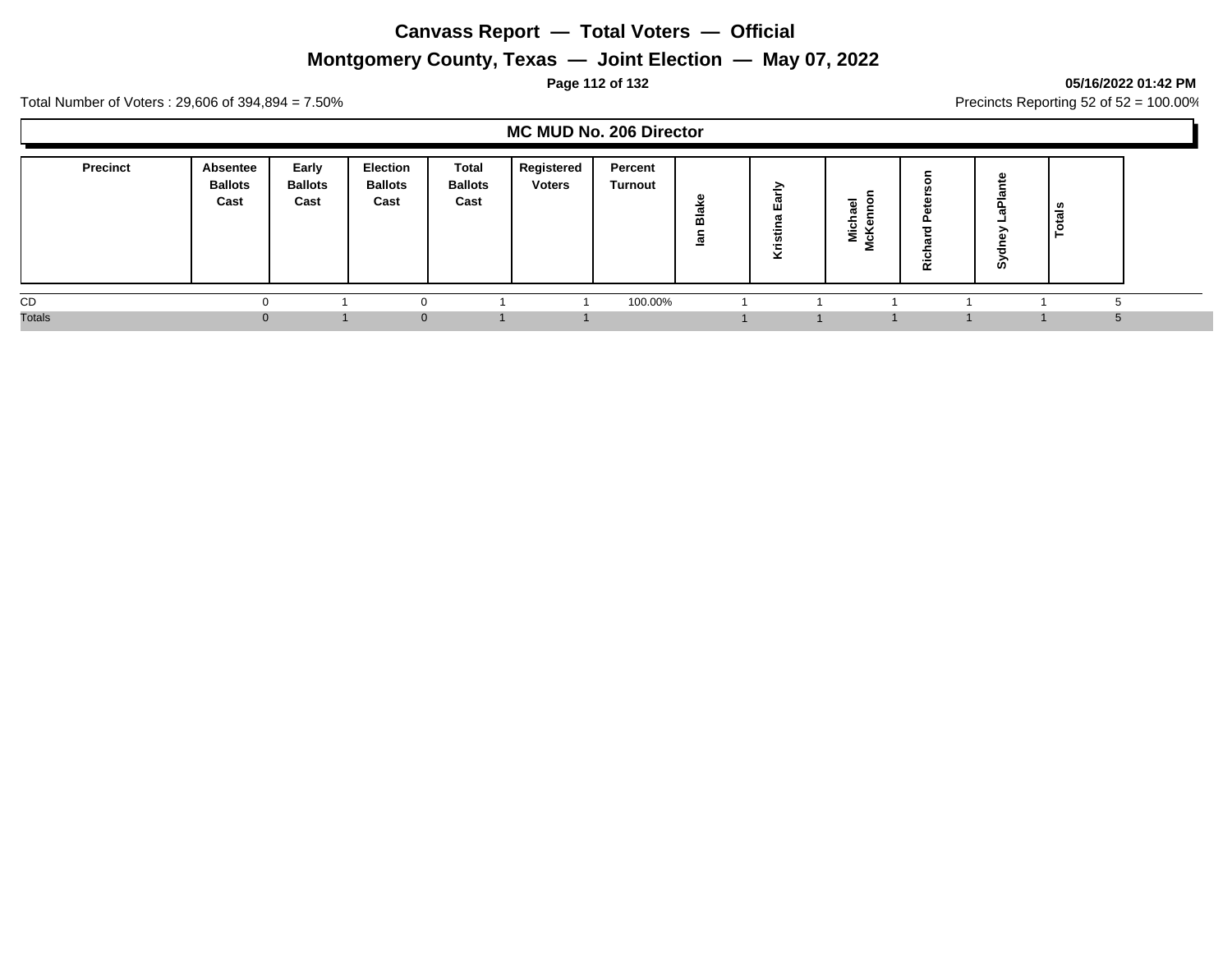# **Montgomery County, Texas — Joint Election — May 07, 2022**

### **Page 113 of 132 05/16/2022 01:42 PM**

Total Number of Voters : 29,606 of 394,894 = 7.50% Precincts Reporting 52 of 52 = 100.00%

### **MC MUD No. 206 Proposition B**

|               | <b>Precinct</b> | Absentee<br><b>Ballots</b><br>Cast | Early<br><b>Ballots</b><br>Cast | <b>Election</b><br><b>Ballots</b><br>Cast | Total<br><b>Ballots</b><br>Cast | Registered<br><b>Voters</b> | Percent<br>Turnout | õ<br>正 | ⊢<br><b>in</b> | tais<br>c<br>− |
|---------------|-----------------|------------------------------------|---------------------------------|-------------------------------------------|---------------------------------|-----------------------------|--------------------|--------|----------------|----------------|
| CD            |                 |                                    |                                 |                                           |                                 |                             | 100.00%            |        | $\sim$         |                |
| <b>Totals</b> |                 | 0                                  |                                 | $\Omega$                                  |                                 |                             |                    |        | $\Omega$       |                |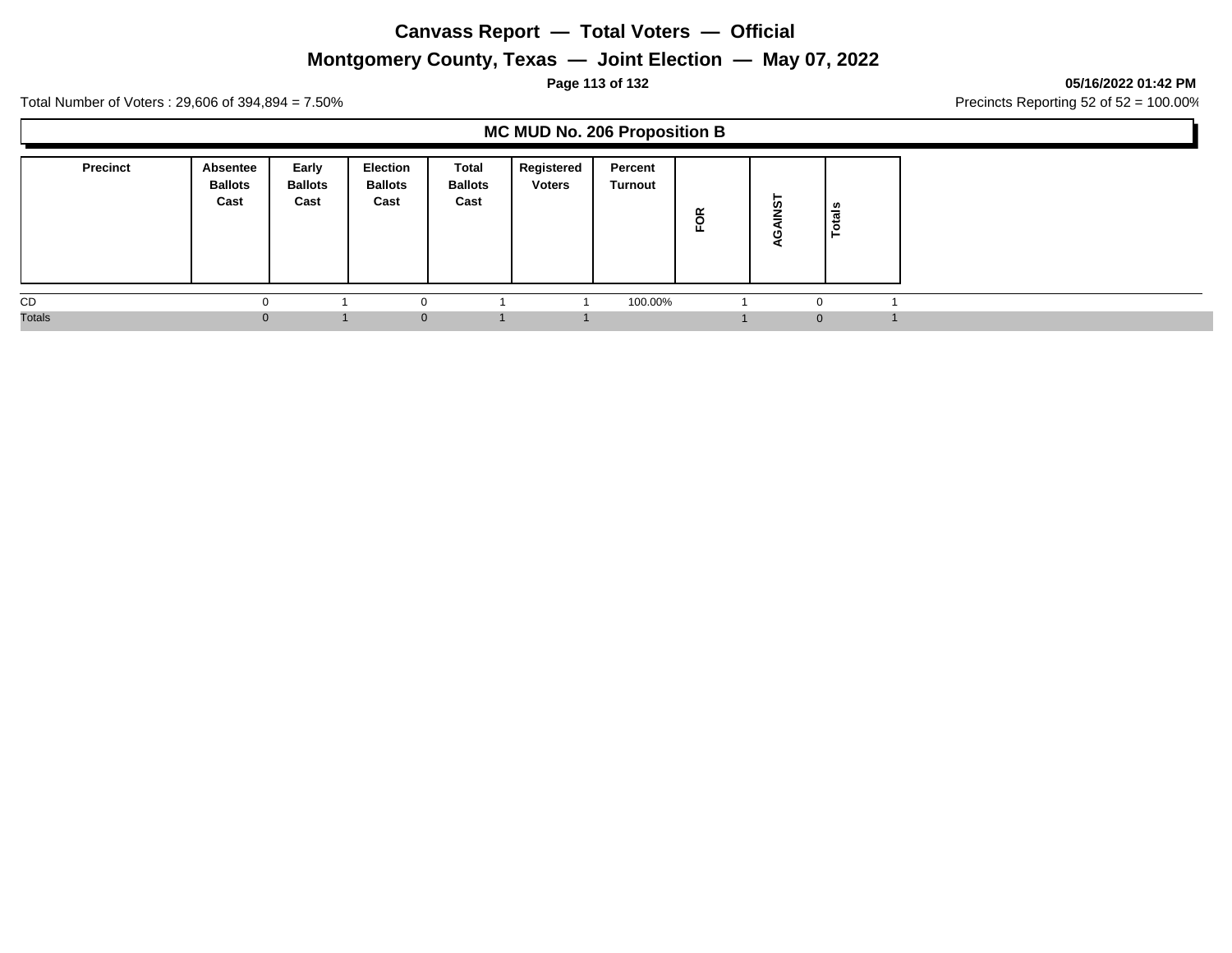**Montgomery County, Texas — Joint Election — May 07, 2022**

### **Page 114 of 132 05/16/2022 01:42 PM**

Total Number of Voters : 29,606 of 394,894 = 7.50% Precincts Reporting 52 of 52 = 100.00%

### **MC MUD No. 206 Proposition C**

|               | <b>Precinct</b> | Absentee<br><b>Ballots</b><br>Cast | Early<br><b>Ballots</b><br>Cast | <b>Election</b><br><b>Ballots</b><br>Cast | Total<br><b>Ballots</b><br>Cast | Registered<br><b>Voters</b> | Percent<br>Turnout | õ<br>正 | ⊢<br><b>in</b> | tais<br>c<br>− |
|---------------|-----------------|------------------------------------|---------------------------------|-------------------------------------------|---------------------------------|-----------------------------|--------------------|--------|----------------|----------------|
| CD            |                 |                                    |                                 |                                           |                                 |                             | 100.00%            |        | $\sim$         |                |
| <b>Totals</b> |                 | 0                                  |                                 | $\Omega$                                  |                                 |                             |                    |        | $\Omega$       |                |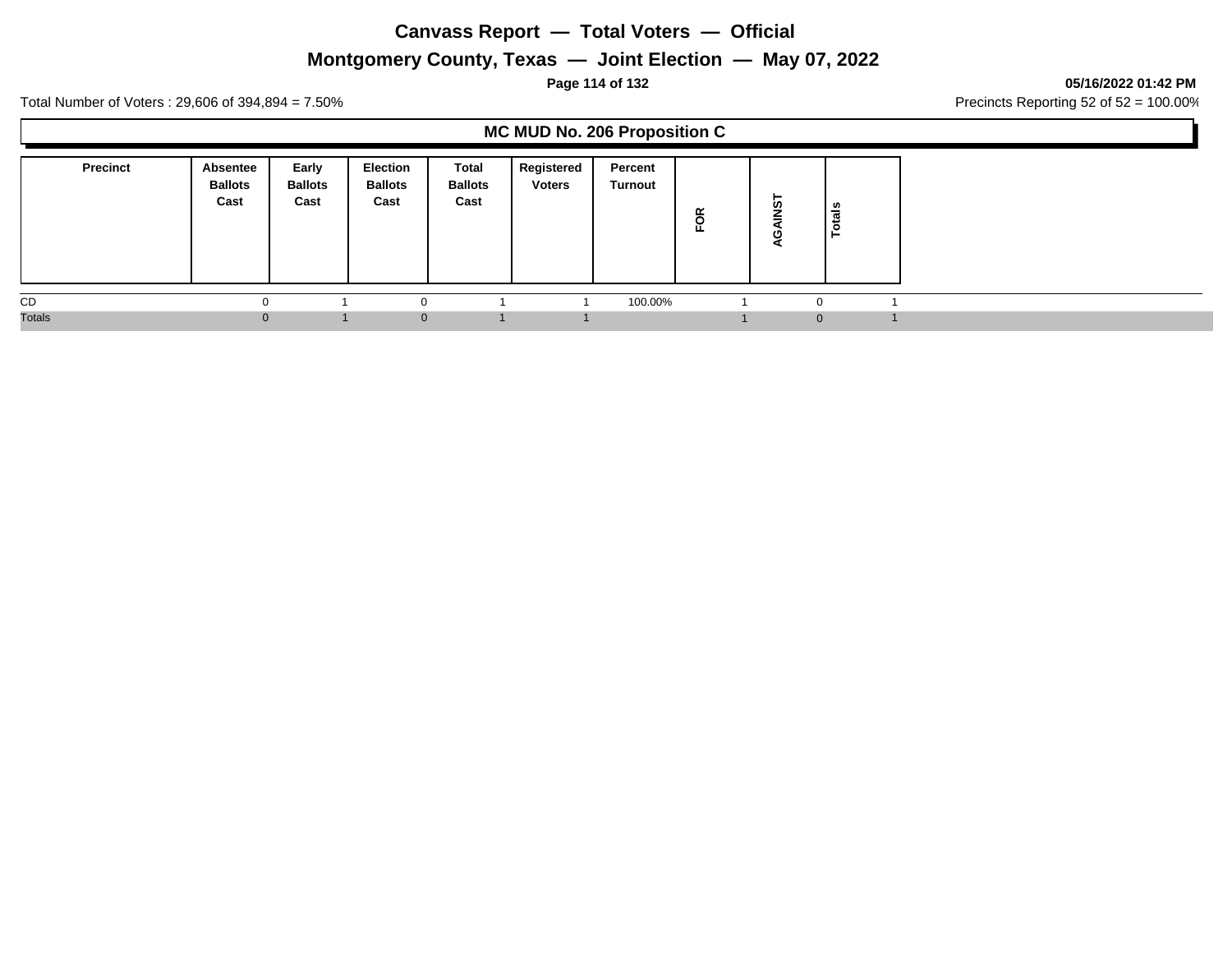**Montgomery County, Texas — Joint Election — May 07, 2022**

### **Page 115 of 132 05/16/2022 01:42 PM**

Total Number of Voters : 29,606 of 394,894 = 7.50% Precincts Reporting 52 of 52 = 100.00%

### **MC MUD No. 206 Proposition D**

| <b>Precinct</b> | Absentee<br><b>Ballots</b><br>Cast | Early<br><b>Ballots</b><br>Cast | Election<br><b>Ballots</b><br>Cast | Total<br><b>Ballots</b><br>Cast | Registered<br><b>Voters</b> | Percent<br>Turnout | FOR | -<br>ທ   | tais<br>c<br>- |
|-----------------|------------------------------------|---------------------------------|------------------------------------|---------------------------------|-----------------------------|--------------------|-----|----------|----------------|
| CD              |                                    |                                 | $\Omega$                           |                                 |                             | 100.00%            |     |          |                |
| <b>Totals</b>   | o                                  |                                 | $\Omega$                           |                                 |                             |                    |     | $\Omega$ |                |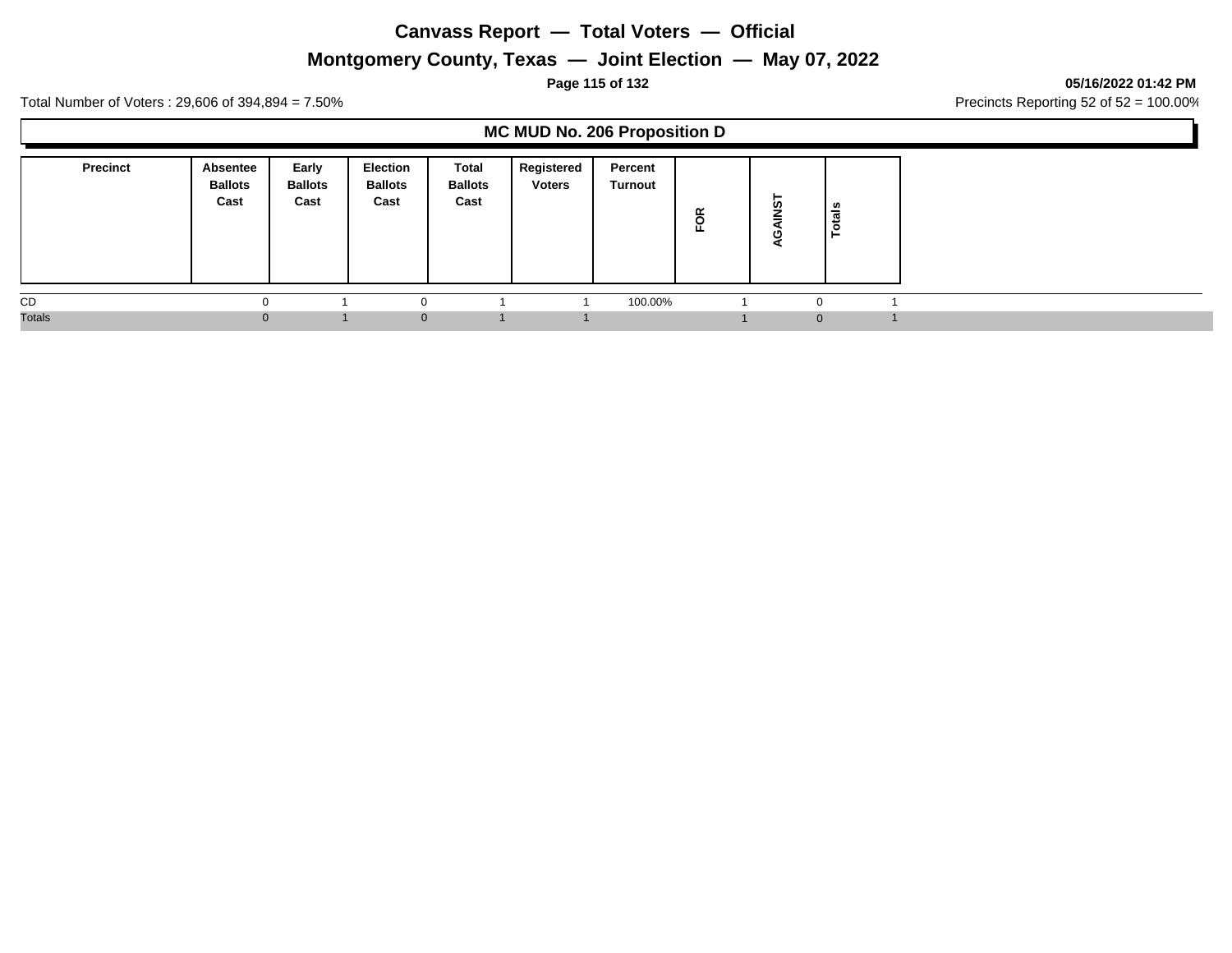**Montgomery County, Texas — Joint Election — May 07, 2022**

**Page 116 of 132 05/16/2022 01:42 PM**

Total Number of Voters : 29,606 of 394,894 = 7.50% Precincts Reporting 52 of 52 = 100.00%

### **MC MUD No. 206 Proposition E**

| <b>Precinct</b> | Absentee<br><b>Ballots</b><br>Cast | Early<br><b>Ballots</b><br>Cast | <b>Election</b><br><b>Ballots</b><br>Cast | Total<br><b>Ballots</b><br>Cast | Registered<br><b>Voters</b> | Percent<br>Turnout | ≃<br>$\overline{\mathbf{o}}$ | ►<br>ທ   | als<br>-44<br>.o<br>⊢ |  |
|-----------------|------------------------------------|---------------------------------|-------------------------------------------|---------------------------------|-----------------------------|--------------------|------------------------------|----------|-----------------------|--|
| CD              |                                    |                                 |                                           |                                 |                             | 100.00%            |                              | $\Omega$ |                       |  |
| <b>Totals</b>   | $\Omega$                           |                                 | $\Omega$                                  |                                 |                             |                    |                              |          | $\mathbf{0}$          |  |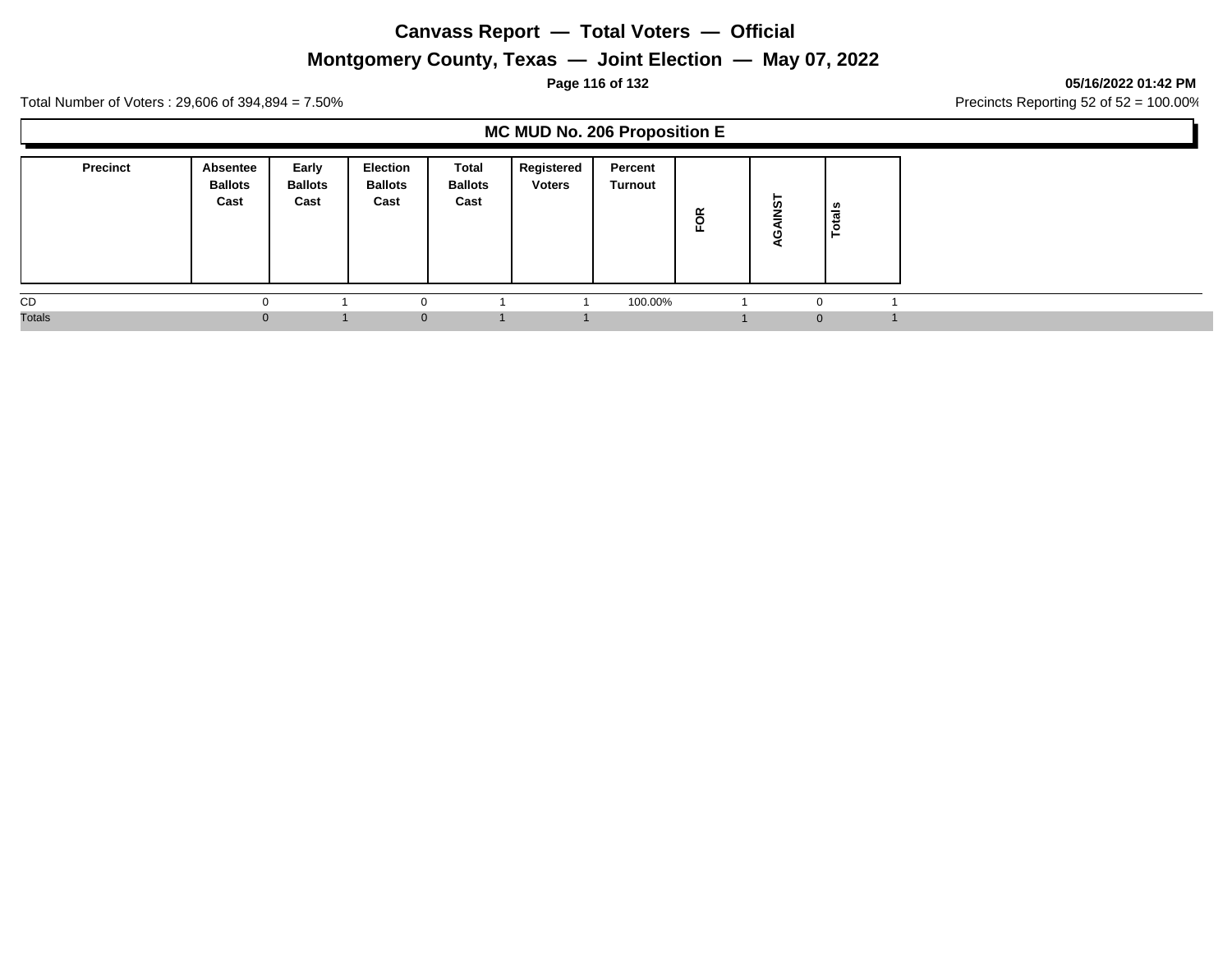# **Montgomery County, Texas — Joint Election — May 07, 2022**

### **Page 117 of 132 05/16/2022 01:42 PM**

Total Number of Voters : 29,606 of 394,894 = 7.50% Precincts Reporting 52 of 52 = 100.00%

### **MC MUD No. 206 Proposition F**

| <b>Precinct</b> | <b>Absentee</b><br><b>Ballots</b><br>Cast | Early<br><b>Ballots</b><br>Cast | Election<br><b>Ballots</b><br>Cast | Total<br><b>Ballots</b><br>Cast | Registered<br><b>Voters</b> | Percent<br>Turnout | FOR | ►<br><b>in</b> | tais<br>c<br>− |  |
|-----------------|-------------------------------------------|---------------------------------|------------------------------------|---------------------------------|-----------------------------|--------------------|-----|----------------|----------------|--|
| CD              |                                           |                                 | $\Omega$                           |                                 |                             | 100.00%            |     |                |                |  |
| <b>Totals</b>   | $\Omega$                                  |                                 | $\Omega$                           |                                 |                             |                    |     | $\Omega$       |                |  |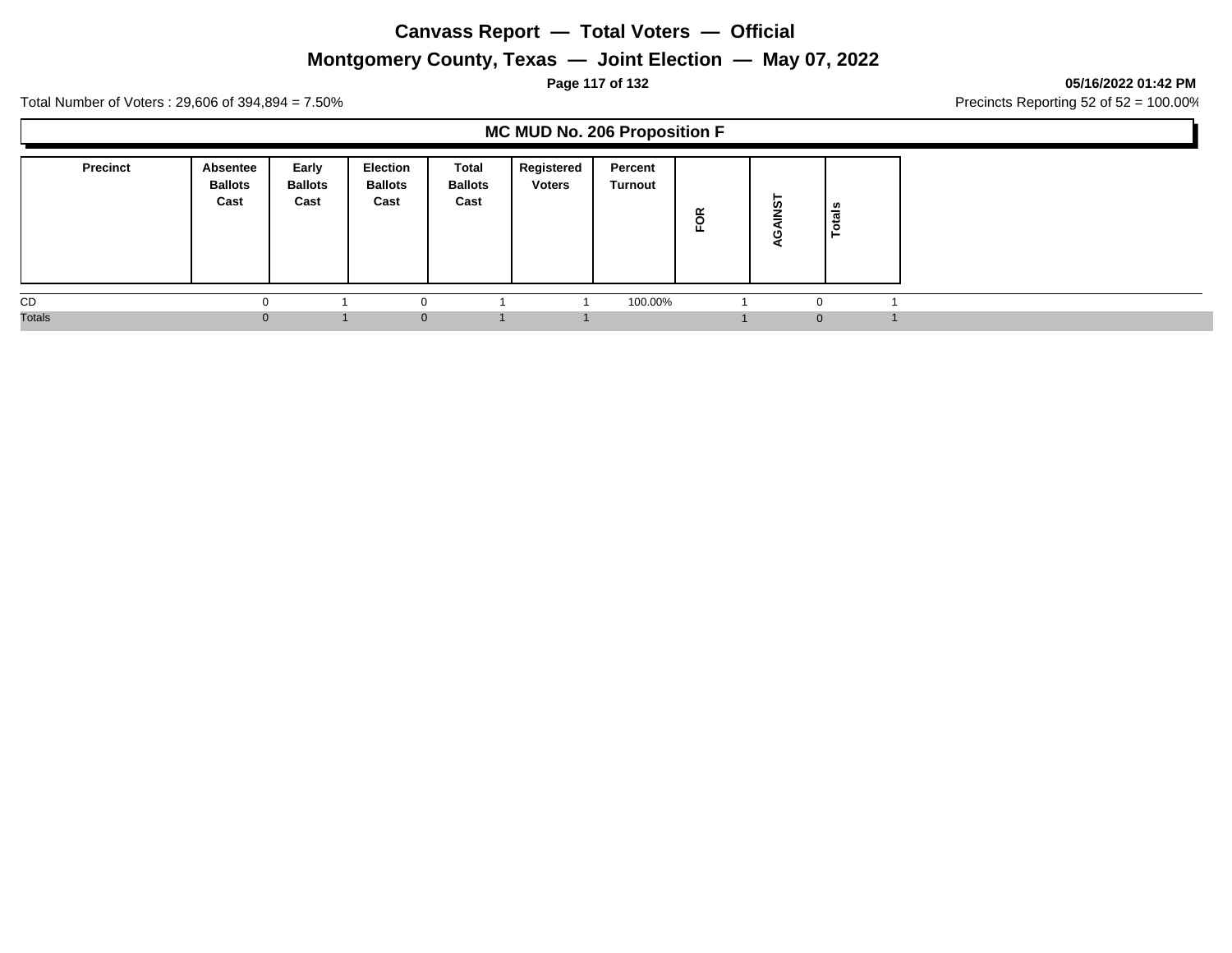**Montgomery County, Texas — Joint Election — May 07, 2022**

### **Page 118 of 132 05/16/2022 01:42 PM**

Total Number of Voters : 29,606 of 394,894 = 7.50% Precincts Reporting 52 of 52 = 100.00%

### **MC MUD No. 206 Proposition G**

|               | <b>Precinct</b> | Absentee<br><b>Ballots</b><br>Cast | Early<br><b>Ballots</b><br>Cast | <b>Election</b><br><b>Ballots</b><br>Cast | Total<br><b>Ballots</b><br>Cast | Registered<br><b>Voters</b> | Percent<br>Turnout | õ<br>正 | ⊢<br><b>in</b> | tais<br>c<br>− |
|---------------|-----------------|------------------------------------|---------------------------------|-------------------------------------------|---------------------------------|-----------------------------|--------------------|--------|----------------|----------------|
| CD            |                 |                                    |                                 |                                           |                                 |                             | 100.00%            |        | $\sim$         |                |
| <b>Totals</b> |                 | 0                                  |                                 | $\Omega$                                  |                                 |                             |                    |        | $\Omega$       |                |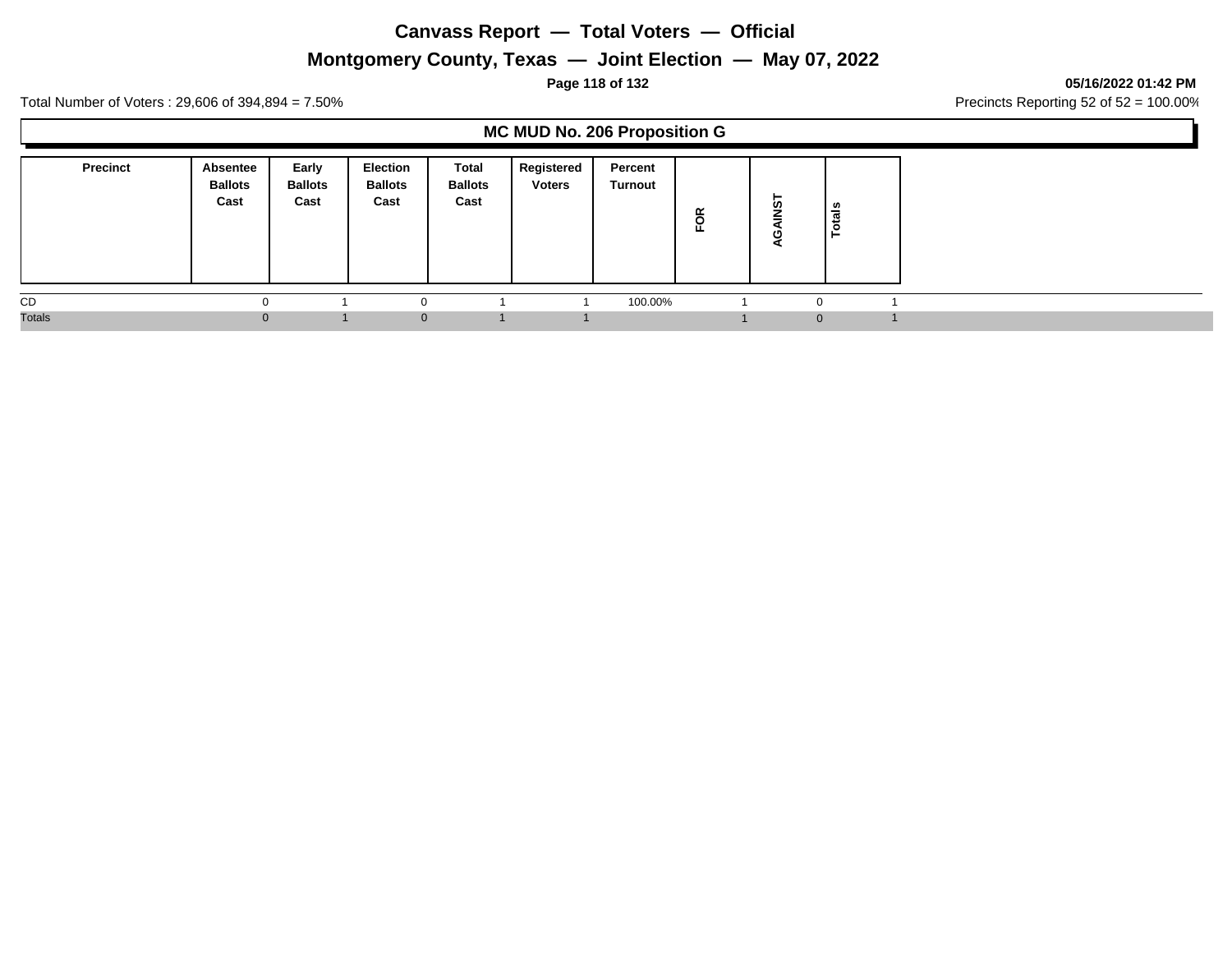# **Montgomery County, Texas — Joint Election — May 07, 2022**

### **Page 119 of 132 05/16/2022 01:42 PM**

Total Number of Voters : 29,606 of 394,894 = 7.50% Precincts Reporting 52 of 52 = 100.00%

### **MC MUD No. 206 Proposition H**

| <b>Precinct</b> | Absentee<br><b>Ballots</b><br>Cast | Early<br><b>Ballots</b><br>Cast | Election<br><b>Ballots</b><br>Cast | Total<br><b>Ballots</b><br>Cast | Registered<br><b>Voters</b> | Percent<br>Turnout | FOR | -<br>ທ   | tais<br>c<br>- |
|-----------------|------------------------------------|---------------------------------|------------------------------------|---------------------------------|-----------------------------|--------------------|-----|----------|----------------|
| CD              |                                    |                                 | $\Omega$                           |                                 |                             | 100.00%            |     |          |                |
| <b>Totals</b>   | o                                  |                                 | $\Omega$                           |                                 |                             |                    |     | $\Omega$ |                |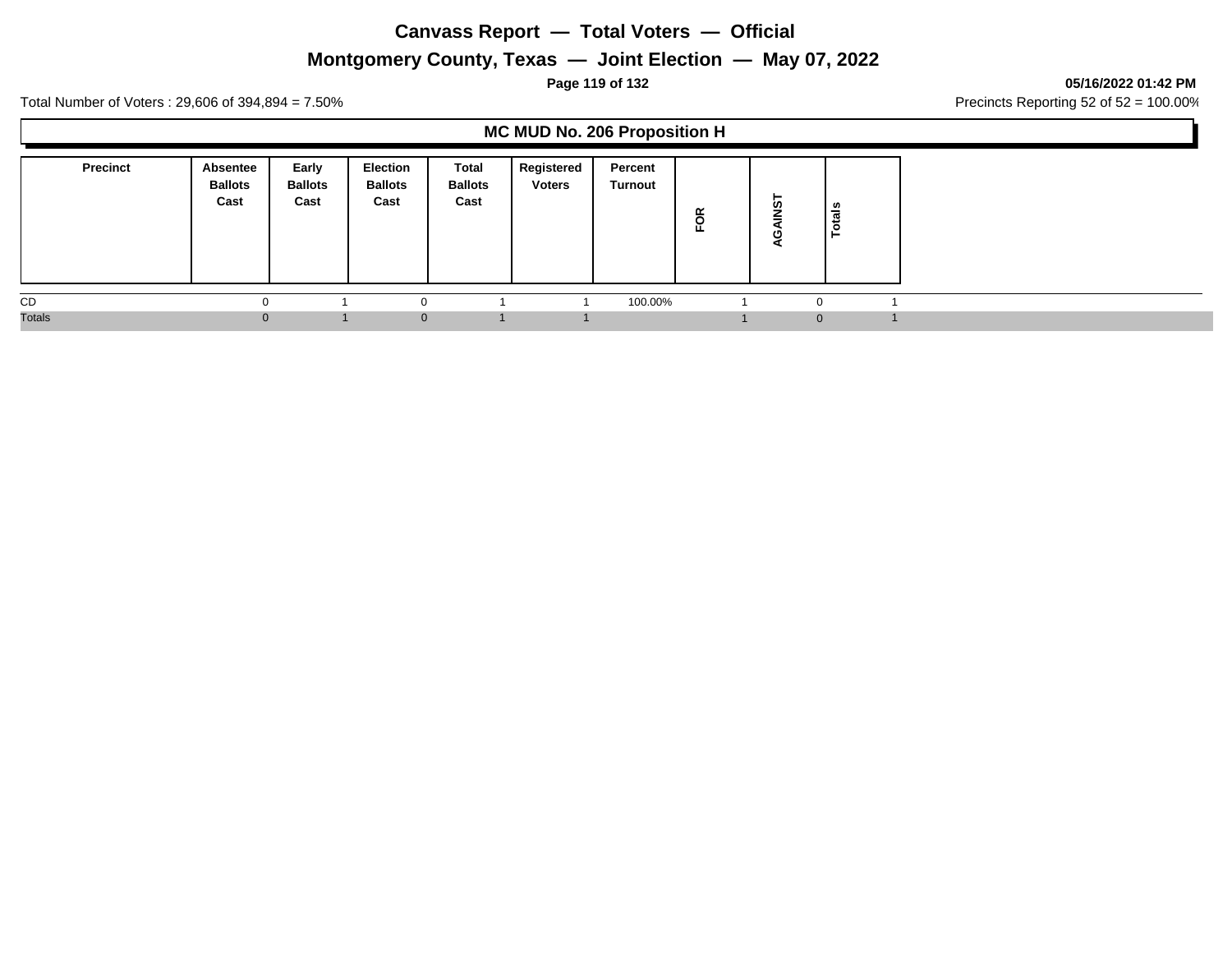# **Montgomery County, Texas — Joint Election — May 07, 2022**

### **Page 120 of 132 05/16/2022 01:42 PM**

Total Number of Voters : 29,606 of 394,894 = 7.50% Precincts Reporting 52 of 52 = 100.00%

### **MC MUD No. 206 Proposition I**

| <b>Precinct</b> | Absentee<br><b>Ballots</b><br>Cast | Early<br><b>Ballots</b><br>Cast | <b>Election</b><br><b>Ballots</b><br>Cast | Total<br><b>Ballots</b><br>Cast | Registered<br><b>Voters</b> | Percent<br>Turnout | ≃<br>$\overline{\mathbf{o}}$ | ►<br>ທ   | als<br>-44<br>.o<br>⊢ |  |
|-----------------|------------------------------------|---------------------------------|-------------------------------------------|---------------------------------|-----------------------------|--------------------|------------------------------|----------|-----------------------|--|
| CD              |                                    |                                 |                                           |                                 |                             | 100.00%            |                              | $\Omega$ |                       |  |
| <b>Totals</b>   | $\Omega$                           |                                 | $\Omega$                                  |                                 |                             |                    |                              |          | $\mathbf{0}$          |  |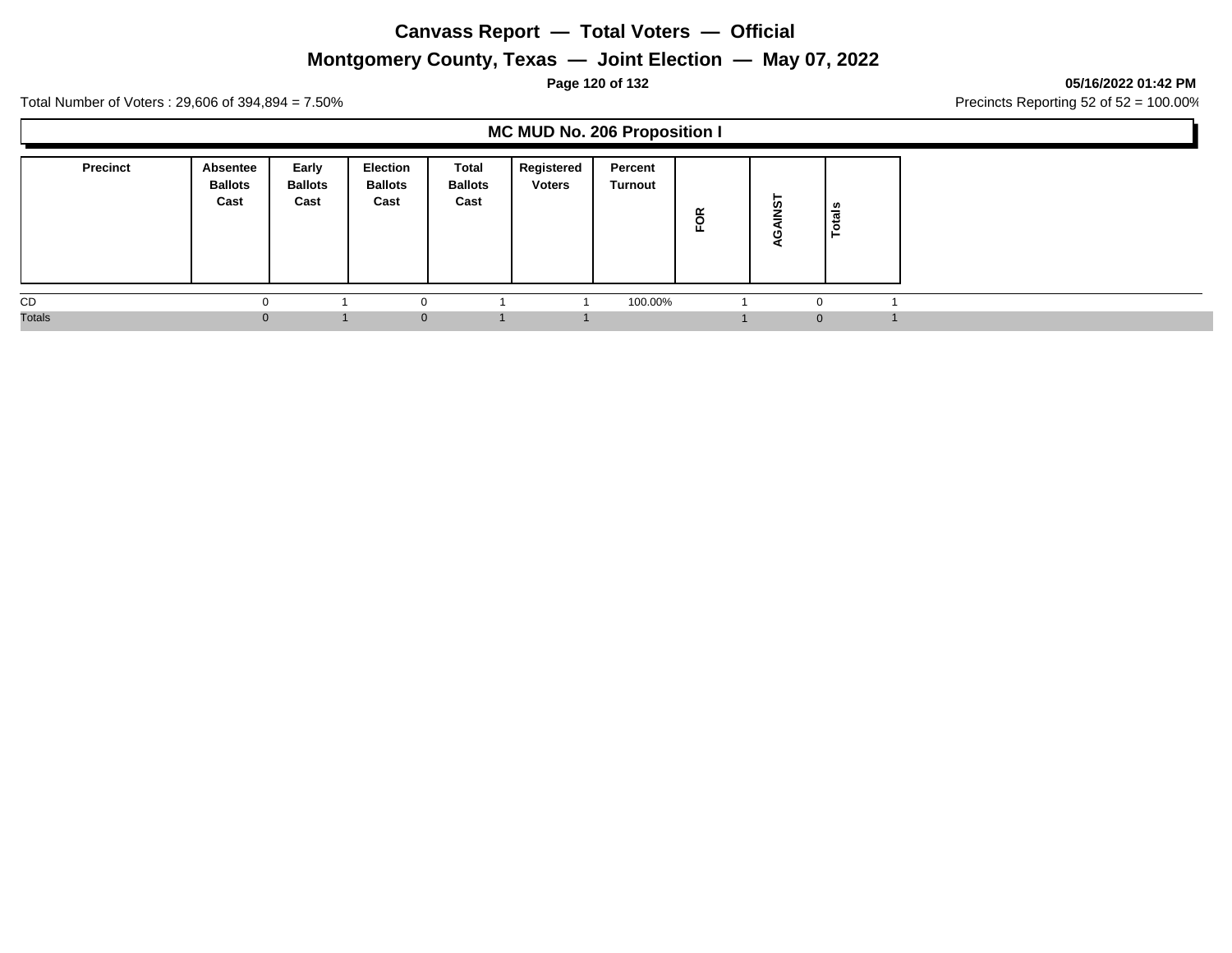# **Montgomery County, Texas — Joint Election — May 07, 2022**

### **Page 121 of 132 05/16/2022 01:42 PM**

Total Number of Voters : 29,606 of 394,894 = 7.50% Precincts Reporting 52 of 52 = 100.00%

### **MC MUD No. 209 Proposition A**

| <b>Precinct</b> | Absentee<br><b>Ballots</b><br>Cast | Early<br><b>Ballots</b><br>Cast | <b>Election</b><br><b>Ballots</b><br>Cast | Total<br><b>Ballots</b><br>Cast | Registered<br><b>Voters</b> | Percent<br>Turnout | ≃<br>$\circ$<br>щ. | ທ            | als<br>− |
|-----------------|------------------------------------|---------------------------------|-------------------------------------------|---------------------------------|-----------------------------|--------------------|--------------------|--------------|----------|
| CJ              | $\Omega$                           |                                 |                                           |                                 |                             | 100.00%            |                    | $\Omega$     |          |
| <b>Totals</b>   | $\Omega$                           |                                 | $\Omega$                                  |                                 |                             |                    |                    | $\mathbf{0}$ |          |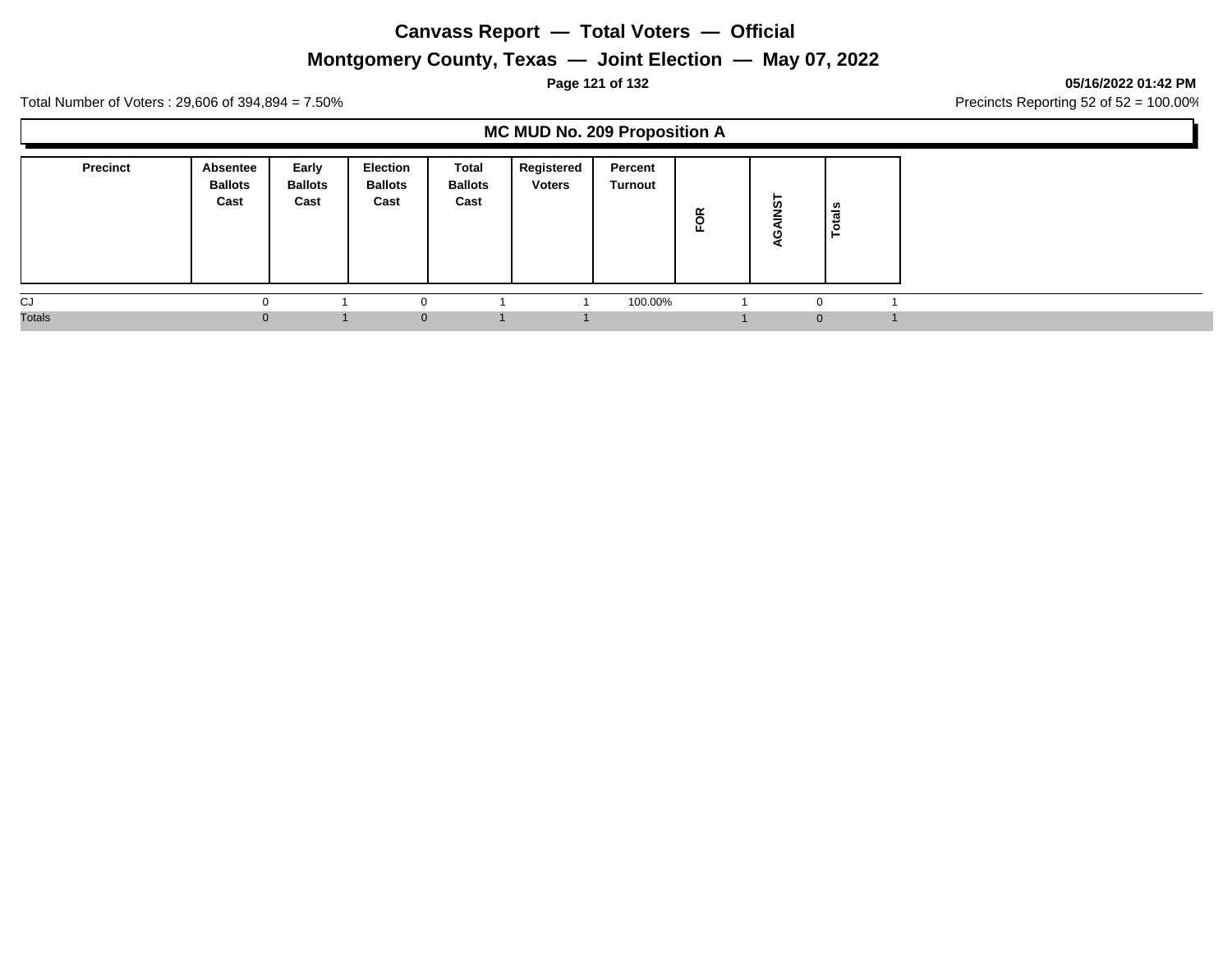# **Montgomery County, Texas — Joint Election — May 07, 2022**

### **Page 122 of 132 05/16/2022 01:42 PM**

Total Number of Voters : 29,606 of 394,894 = 7.50% Precincts Reporting 52 of 52 = 100.00%

### **MC MUD No. 209 Director**

| <b>Precinct</b> | <b>Absentee</b><br><b>Ballots</b><br>Cast | Early<br><b>Ballots</b><br>Cast | <b>Election</b><br><b>Ballots</b><br>Cast | Total<br><b>Ballots</b><br>Cast | Registered<br><b>Voters</b> | Percent<br>Turnout | سم<br>►<br>=<br>61 | ್ಲಿ<br>ᆩ<br>illia | ີ<br>n<br>--<br>ஂ<br>$\overline{o}$ | $\boldsymbol{\varpi}$<br>o<br>ທ<br>2 | त्त<br>ت |  |
|-----------------|-------------------------------------------|---------------------------------|-------------------------------------------|---------------------------------|-----------------------------|--------------------|--------------------|-------------------|-------------------------------------|--------------------------------------|----------|--|
| CJ              |                                           |                                 | 0                                         |                                 |                             | 100.00%            |                    |                   |                                     |                                      |          |  |
| <b>Totals</b>   | $\Omega$                                  |                                 | $\Omega$                                  |                                 |                             |                    |                    |                   |                                     |                                      |          |  |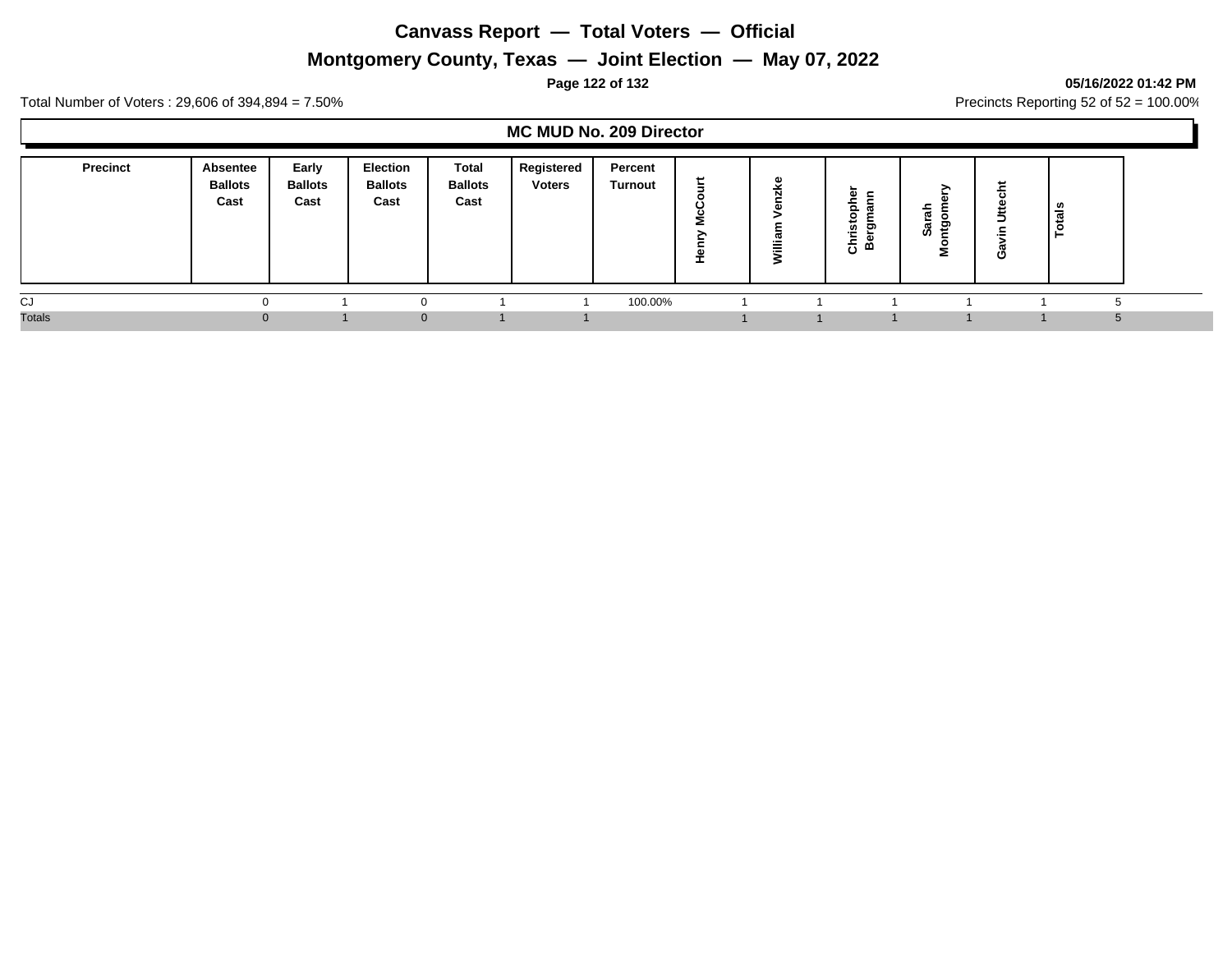# **Montgomery County, Texas — Joint Election — May 07, 2022**

### **Page 123 of 132 05/16/2022 01:42 PM**

Total Number of Voters : 29,606 of 394,894 = 7.50% Precincts Reporting 52 of 52 = 100.00%

### **MC MUD No. 209 Proposition B**

|               | <b>Precinct</b> | <b>Absentee</b><br><b>Ballots</b><br>Cast | Early<br><b>Ballots</b><br>Cast | Election<br><b>Ballots</b><br>Cast | Total<br><b>Ballots</b><br>Cast | Registered<br><b>Voters</b> | Percent<br>Turnout | g | ⊢<br>ທ   | als<br>ت<br>$\circ$<br>► |  |
|---------------|-----------------|-------------------------------------------|---------------------------------|------------------------------------|---------------------------------|-----------------------------|--------------------|---|----------|--------------------------|--|
| CJ            |                 | $\Omega$                                  |                                 |                                    |                                 |                             | 100.00%            |   | $\Omega$ |                          |  |
| <b>Totals</b> |                 | $\Omega$                                  |                                 | $\Omega$                           |                                 |                             |                    |   | $\Omega$ |                          |  |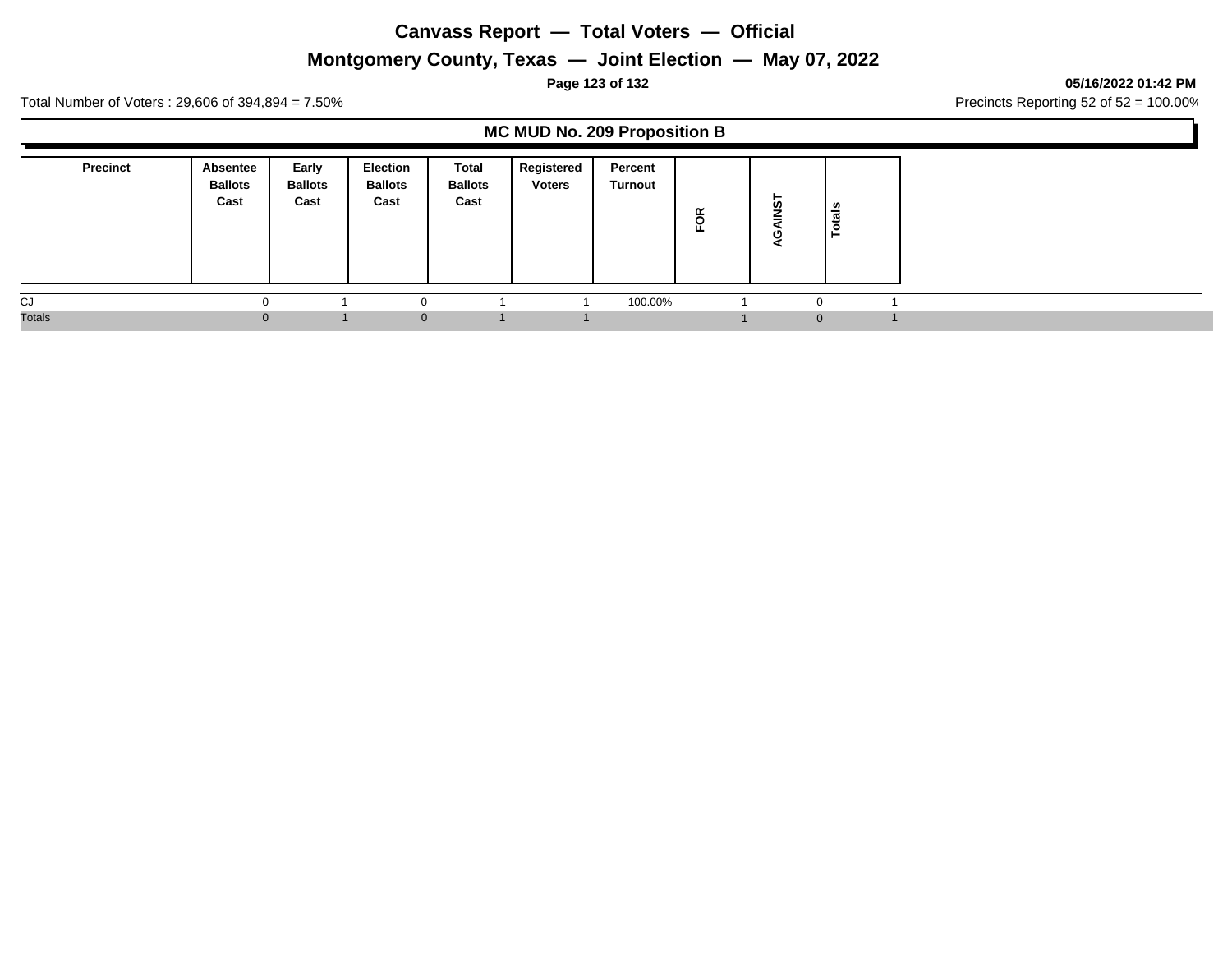# **Montgomery County, Texas — Joint Election — May 07, 2022**

### **Page 124 of 132 05/16/2022 01:42 PM**

Total Number of Voters : 29,606 of 394,894 = 7.50% Precincts Reporting 52 of 52 = 100.00%

### **MC MUD No. 209 Proposition C**

| <b>Precinct</b> | Absentee<br><b>Ballots</b><br>Cast | Early<br><b>Ballots</b><br>Cast | <b>Election</b><br><b>Ballots</b><br>Cast | Total<br><b>Ballots</b><br>Cast | Registered<br><b>Voters</b> | Percent<br>Turnout | ≃<br>$\circ$<br>ட | -<br><b>in</b> | ្លូ<br>-<br>c<br>− |  |
|-----------------|------------------------------------|---------------------------------|-------------------------------------------|---------------------------------|-----------------------------|--------------------|-------------------|----------------|--------------------|--|
| CJ              |                                    |                                 |                                           |                                 |                             | 100.00%            |                   | $\Omega$       |                    |  |
| <b>Totals</b>   | $\Omega$                           |                                 | $\Omega$                                  |                                 |                             |                    |                   | $\mathbf{0}$   |                    |  |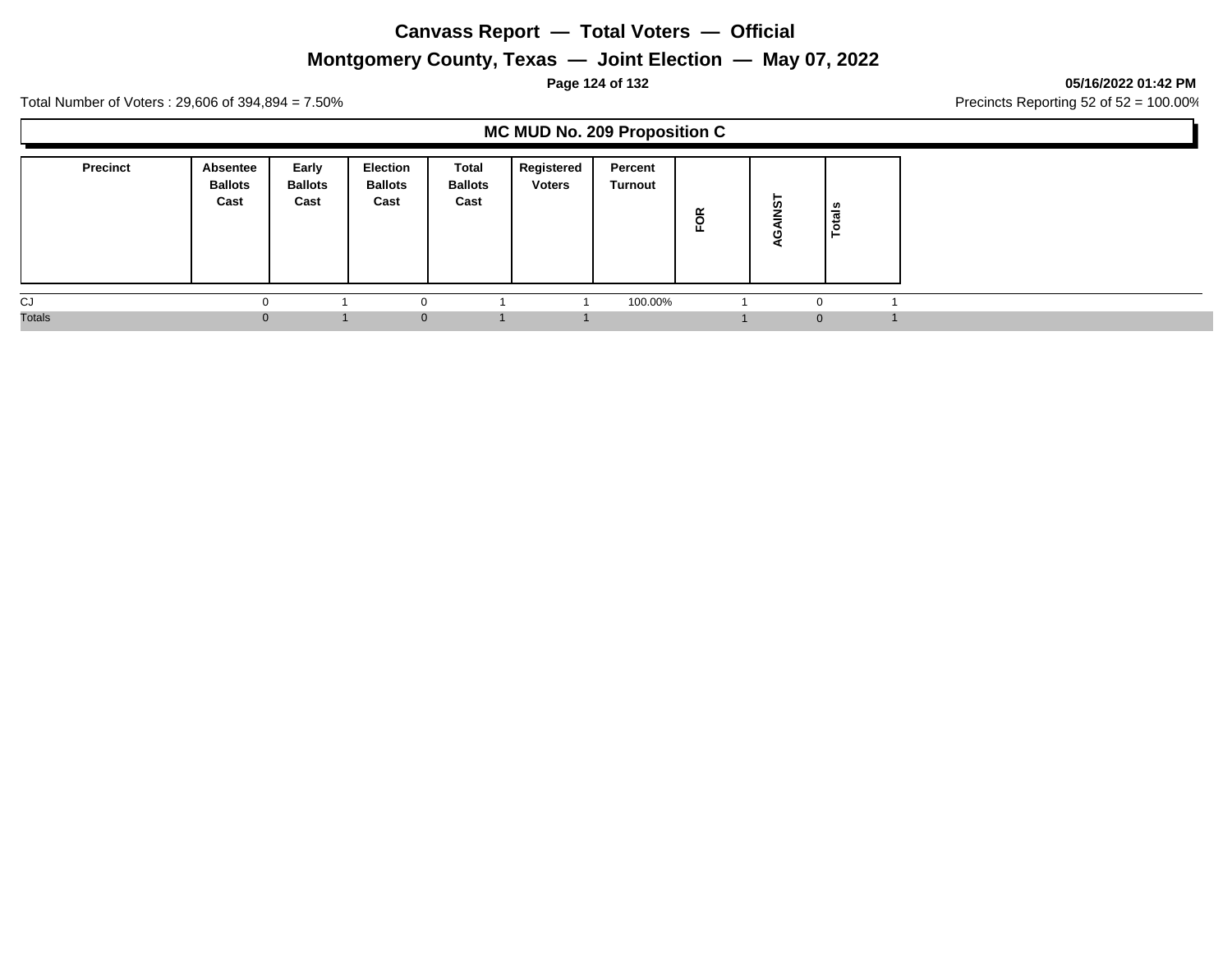# **Montgomery County, Texas — Joint Election — May 07, 2022**

### **Page 125 of 132 05/16/2022 01:42 PM**

Total Number of Voters : 29,606 of 394,894 = 7.50% Precincts Reporting 52 of 52 = 100.00%

### **MC MUD No. 209 Proposition D**

| <b>Precinct</b> | <b>Absentee</b><br><b>Ballots</b><br>Cast | Early<br><b>Ballots</b><br>Cast | <b>Election</b><br><b>Ballots</b><br>Cast | Total<br><b>Ballots</b><br>Cast | Registered<br><b>Voters</b> | Percent<br>Turnout | FOR | ►<br><b>in</b> | tais<br>c<br>╺ |
|-----------------|-------------------------------------------|---------------------------------|-------------------------------------------|---------------------------------|-----------------------------|--------------------|-----|----------------|----------------|
| CJ              | $\Omega$                                  |                                 |                                           |                                 |                             | 100.00%            |     | $\sim$         |                |
| <b>Totals</b>   | $\Omega$                                  |                                 | $\Omega$                                  |                                 |                             |                    |     | $\Omega$       |                |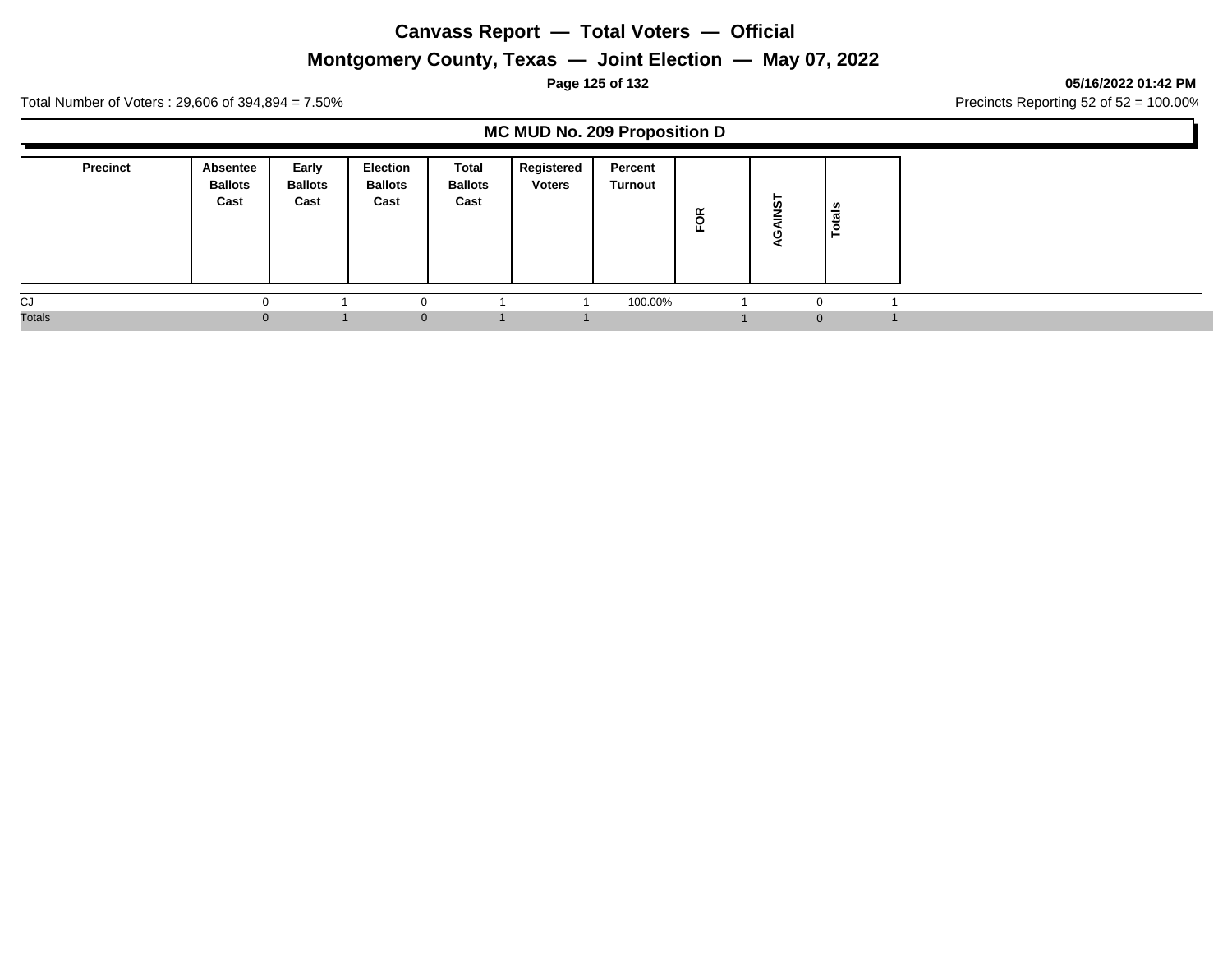# **Montgomery County, Texas — Joint Election — May 07, 2022**

### **Page 126 of 132 05/16/2022 01:42 PM**

Total Number of Voters : 29,606 of 394,894 = 7.50% Precincts Reporting 52 of 52 = 100.00%

### **MC WCID No. 1 Director**

| Precinct      | Absentee<br><b>Ballots</b><br>Cast | Early<br><b>Ballots</b><br>Cast | <b>Election</b><br><b>Ballots</b><br>Cast | <b>Total</b><br><b>Ballots</b><br>Cast | Registered<br><b>Voters</b> | Percent<br>Turnout | ත<br>-<br>$\overline{\omega}$ | n<br>응<br>$\mathbf c$<br>오<br>高 | ರಾ       | n<br>O<br>л.<br>ပ<br>ž | $\overline{\phantom{0}}$<br>ii<br>Stri | ឹ<br>تسد |  |
|---------------|------------------------------------|---------------------------------|-------------------------------------------|----------------------------------------|-----------------------------|--------------------|-------------------------------|---------------------------------|----------|------------------------|----------------------------------------|----------|--|
| DG            |                                    |                                 | 9                                         | 13                                     | 181                         | 7.18%              |                               |                                 | q        | 11                     | 12                                     | 32       |  |
| DH            |                                    |                                 | 0                                         | 0                                      | 241                         | 00.00%             | $\Omega$                      |                                 | $\Omega$ |                        |                                        | 0        |  |
| DI            | 28                                 | 39                              | 162                                       | 229                                    | 2067                        | 11.08%             | 101                           | 71                              | 138      | 123                    | 136                                    | 569      |  |
| <b>Totals</b> | 28                                 | 43                              | 171                                       | 242                                    | 2489                        |                    | 101                           | 71                              | 147      | 134                    | 148                                    | 601      |  |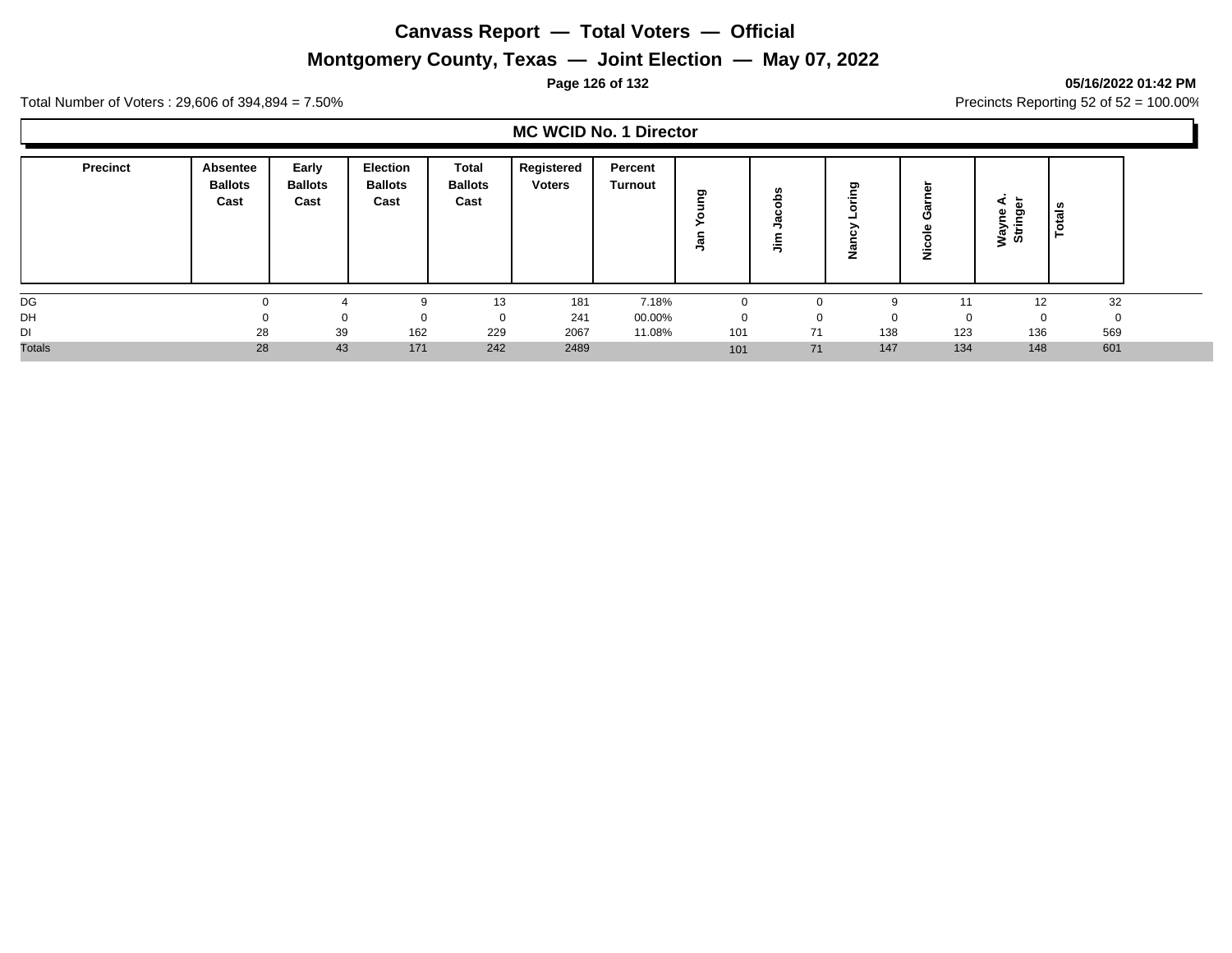# **Montgomery County, Texas — Joint Election — May 07, 2022**

**Page 127 of 132 05/16/2022 01:42 PM**

Total Number of Voters : 29,606 of 394,894 = 7.50% Precincts Reporting 52 of 52 = 100.00%

# **New Caney MUD Proposition A**

| <b>Precinct</b> | Absentee<br><b>Ballots</b><br>Cast | Early<br><b>Ballots</b><br>Cast | <b>Election</b><br><b>Ballots</b><br>Cast | Total<br><b>Ballots</b><br>Cast | Registered<br><b>Voters</b> | Percent<br>Turnout | FOR | -<br>້ທ<br>ω<br>c | tals<br>$\circ$<br>− |
|-----------------|------------------------------------|---------------------------------|-------------------------------------------|---------------------------------|-----------------------------|--------------------|-----|-------------------|----------------------|
| DX              | 50                                 | 102                             | 54                                        | 206                             | 4684                        | 4.40%              | 96  | 101               | 197                  |
| DY              | 8                                  | 11                              | 0                                         | 19                              | 409                         | 4.65%              | 10  | 9                 | 19                   |
| <b>Totals</b>   | 58                                 | 113                             | 54                                        | 225                             | 5093                        |                    | 106 | 110               | 216                  |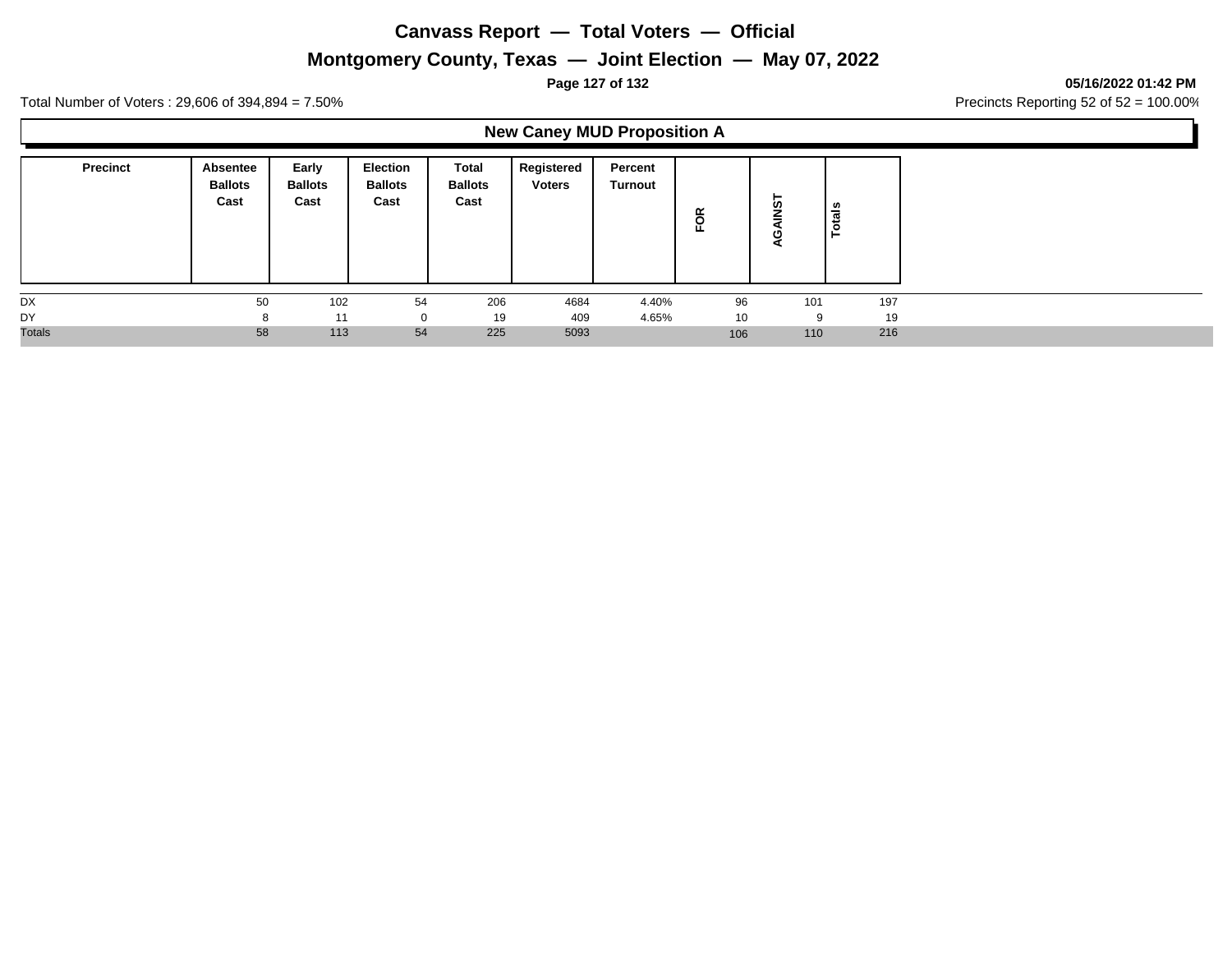# **Montgomery County, Texas — Joint Election — May 07, 2022**

**Page 128 of 132 05/16/2022 01:42 PM**

Total Number of Voters : 29,606 of 394,894 = 7.50% Precincts Reporting 52 of 52 = 100.00%

### **Rayford Road MUD Director Position No. 3**

| <b>Precinct</b> | Absentee<br><b>Ballots</b><br>Cast | Early<br><b>Ballots</b><br>Cast | <b>Election</b><br><b>Ballots</b><br>Cast | Total<br><b>Ballots</b><br>Cast | Registered<br><b>Voters</b> | Percent<br><b>Turnout</b> | ᅩ<br>ш.<br>$\cdots$<br>કે<br>$\blacksquare$ | tals<br>$\circ$<br>⊢ |
|-----------------|------------------------------------|---------------------------------|-------------------------------------------|---------------------------------|-----------------------------|---------------------------|---------------------------------------------|----------------------|
| DJ              | 31                                 | 48                              | 61                                        | 140                             | 2842                        | 4.93%                     | 84                                          | 84                   |
| DK              | 23                                 | 26                              | 147                                       | 196                             | 3642                        | 5.38%                     | 124                                         | 124                  |
| DL              | 6                                  | 6                               | 25                                        | 37                              | 967                         | 3.83%                     | 19                                          | 19                   |
| <b>Totals</b>   | 60                                 | 80                              | 233                                       | 373                             | 7451                        |                           | 227                                         | 227                  |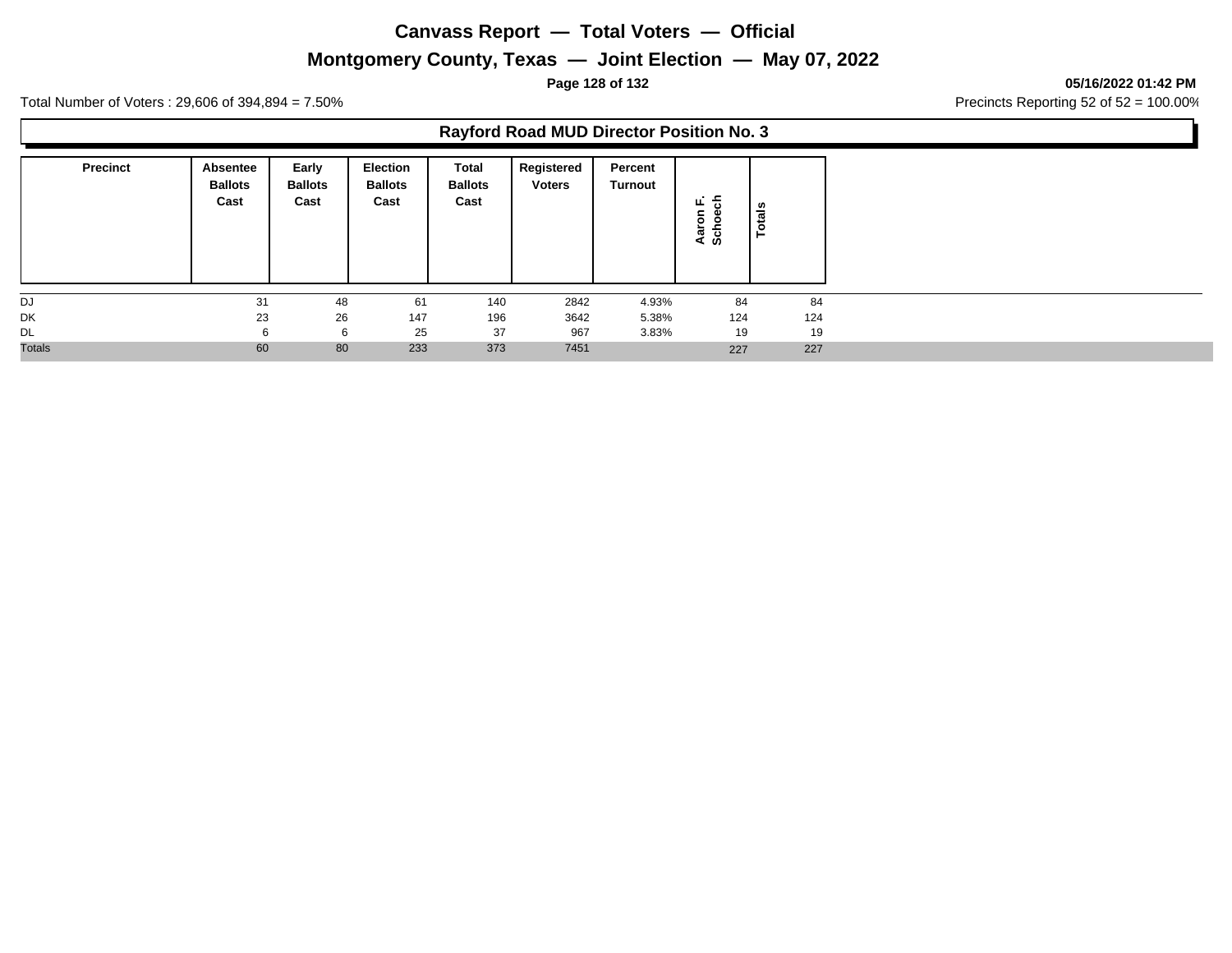# **Montgomery County, Texas — Joint Election — May 07, 2022**

**Page 129 of 132 05/16/2022 01:42 PM**

Total Number of Voters : 29,606 of 394,894 = 7.50% Precincts Reporting 52 of 52 = 100.00%

### **Rayford Road MUD Director Position No. 4**

| <b>Precinct</b> | Absentee<br><b>Ballots</b><br>Cast | Early<br><b>Ballots</b><br>Cast | <b>Election</b><br><b>Ballots</b><br>Cast | Total<br><b>Ballots</b><br>Cast | Registered<br><b>Voters</b> | Percent<br><b>Turnout</b> | ω<br>ட | ><br>Ridg<br>≛<br>۹, | otals |
|-----------------|------------------------------------|---------------------------------|-------------------------------------------|---------------------------------|-----------------------------|---------------------------|--------|----------------------|-------|
| DJ              | 31                                 | 48                              | 61                                        | 140                             | 2842                        | 4.93%                     | 74     | 44                   | 118   |
| DK              | 23                                 | 26                              | 147                                       | 196                             | 3642                        | 5.38%                     | 88     | 85                   | 173   |
| <b>DL</b>       |                                    | 6                               | 25                                        | 37                              | 967                         | 3.83%                     | 9      | 20                   | 29    |
| <b>Totals</b>   | 60                                 | 80                              | 233                                       | 373                             | 7451                        |                           | 171    | 149                  | 320   |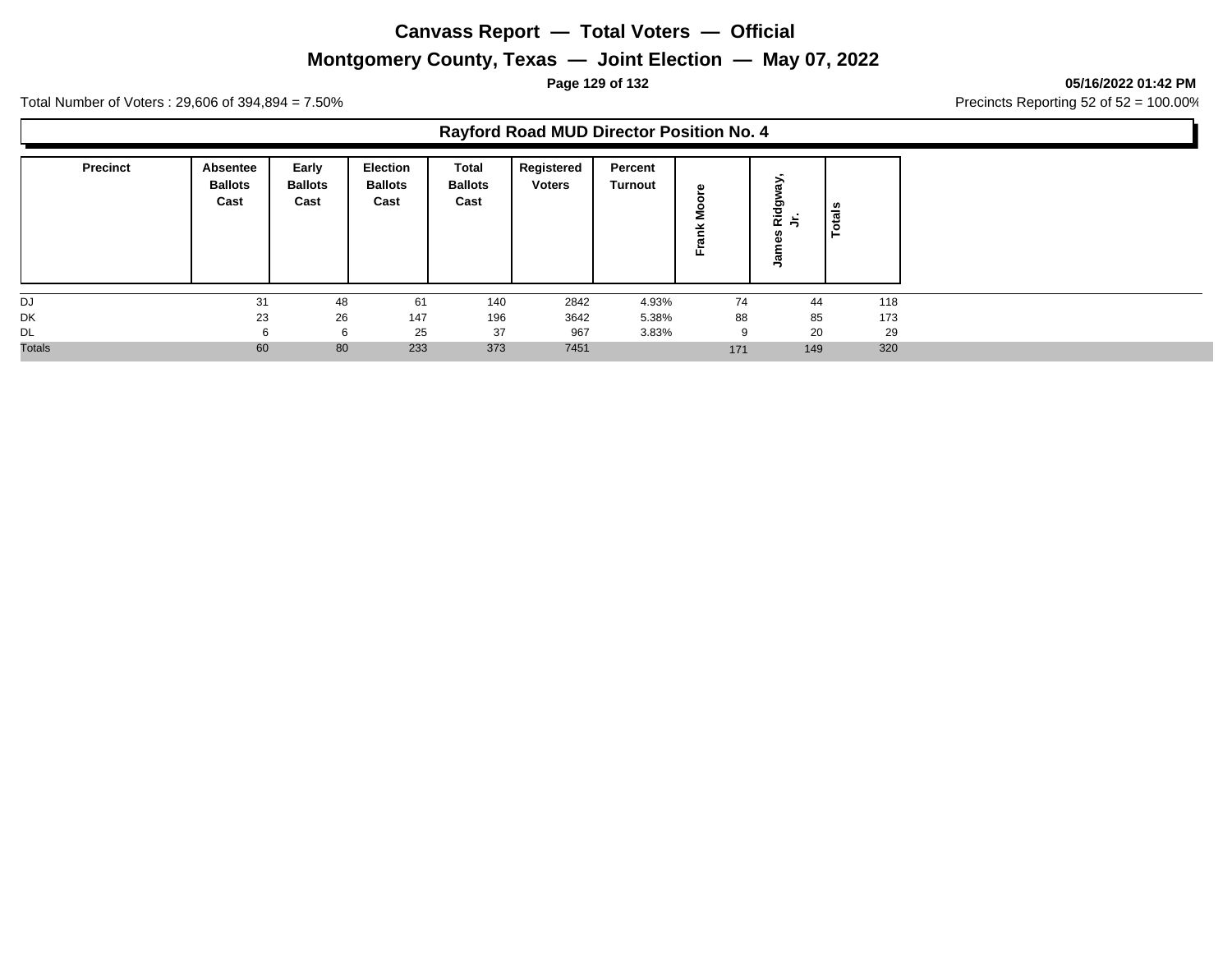# **Montgomery County, Texas — Joint Election — May 07, 2022**

**Page 130 of 132 05/16/2022 01:42 PM**

Total Number of Voters : 29,606 of 394,894 = 7.50% Precincts Reporting 52 of 52 = 100.00%

### **Rayford Road MUD Director Position No. 5**

| <b>Precinct</b> | Absentee<br><b>Ballots</b><br>Cast | Early<br><b>Ballots</b><br>Cast | <b>Election</b><br><b>Ballots</b><br>Cast | Total<br><b>Ballots</b><br>Cast | Registered<br><b>Voters</b> | Percent<br><b>Turnout</b> |     | <b>Totals</b> |
|-----------------|------------------------------------|---------------------------------|-------------------------------------------|---------------------------------|-----------------------------|---------------------------|-----|---------------|
| DJ              | 31                                 | 48                              | 61                                        | 140                             | 2842                        | 4.93%                     | 84  | 84            |
| DK              | 23                                 | 26                              | 147                                       | 196                             | 3642                        | 5.38%                     | 128 | 128           |
| DL              | 6                                  | 6                               | 25                                        | 37                              | 967                         | 3.83%                     | 22  | 22            |
| <b>Totals</b>   | 60                                 | 80                              | 233                                       | 373                             | 7451                        |                           | 234 | 234           |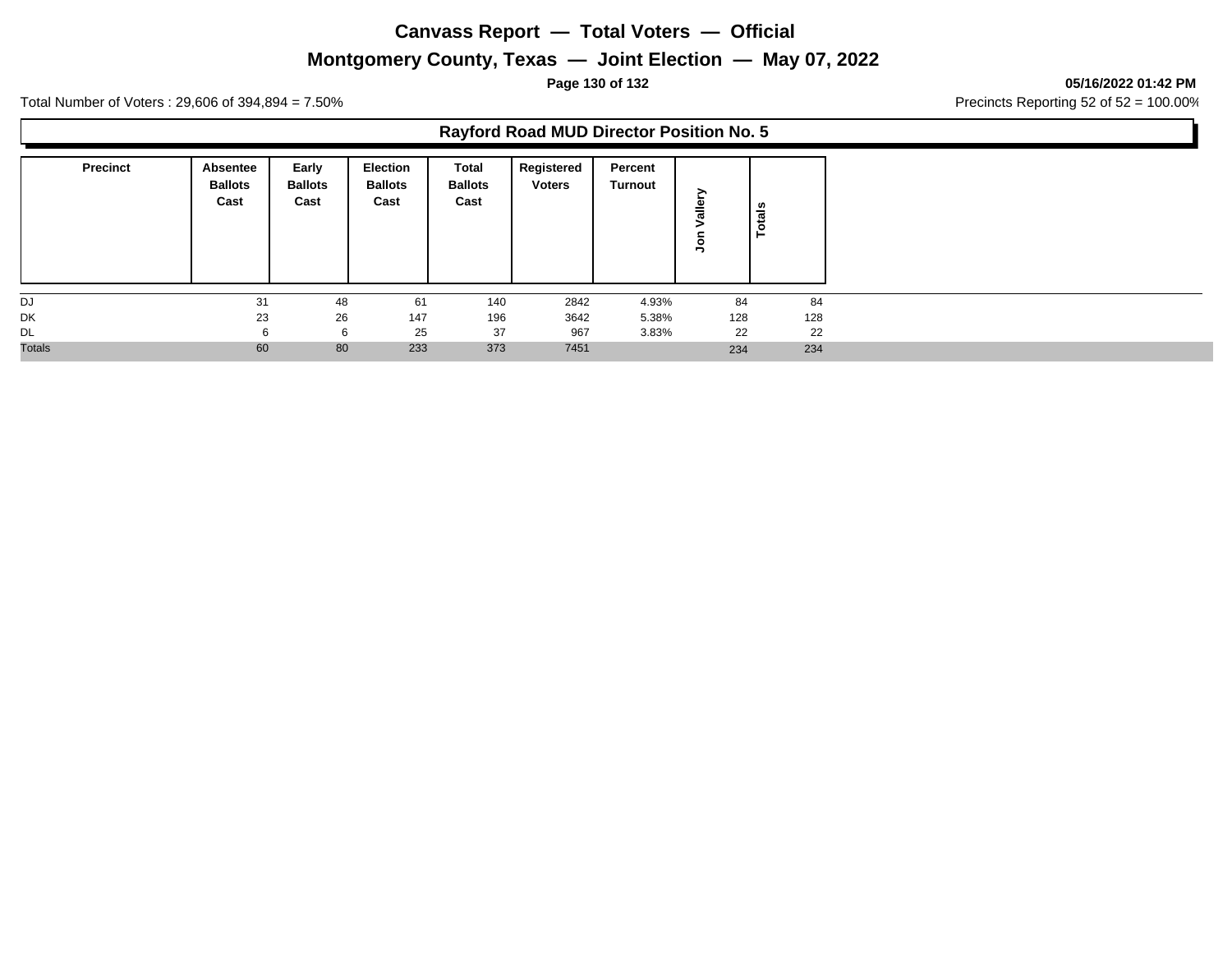# **Montgomery County, Texas — Joint Election — May 07, 2022**

### **Page 131 of 132 05/16/2022 01:42 PM**

Total Number of Voters : 29,606 of 394,894 = 7.50% Precincts Reporting 52 of 52 = 100.00%

### **Spring Creek UD Director**

| <b>Precinct</b> | Absentee<br><b>Ballots</b><br>Cast | Early<br><b>Ballots</b><br>Cast | <b>Election</b><br><b>Ballots</b><br>Cast | Total<br><b>Ballots</b><br>Cast | Registered<br><b>Voters</b> | Percent<br><b>Turnout</b> | פ<br><br>ທ<br>௳ | C<br>읔<br>ω<br>Ō<br>σ<br>5 | ັ<br>ក្ខា<br>る<br>ъ<br>ഗ | $\circ$<br>o | otals        |  |
|-----------------|------------------------------------|---------------------------------|-------------------------------------------|---------------------------------|-----------------------------|---------------------------|-----------------|----------------------------|--------------------------|--------------|--------------|--|
| DJ              |                                    | 11                              |                                           | 22                              | 1254                        | 1.75%                     |                 | 15                         |                          |              | 29           |  |
| <b>DL</b>       |                                    |                                 | 0                                         | 0                               | $\mathbf 0$                 | 00.00%                    | $\mathbf 0$     | 0                          |                          |              | $\mathbf{0}$ |  |
| DM              | 32                                 | 60                              | 60                                        | 152                             | 4952                        | 3.07%                     | 24              | 84                         | 70                       | 27           | 205          |  |
| <b>Totals</b>   | 36                                 | 71                              | 67                                        | 174                             | 6206                        |                           | 28              | 99                         | 79                       | 28           | 234          |  |